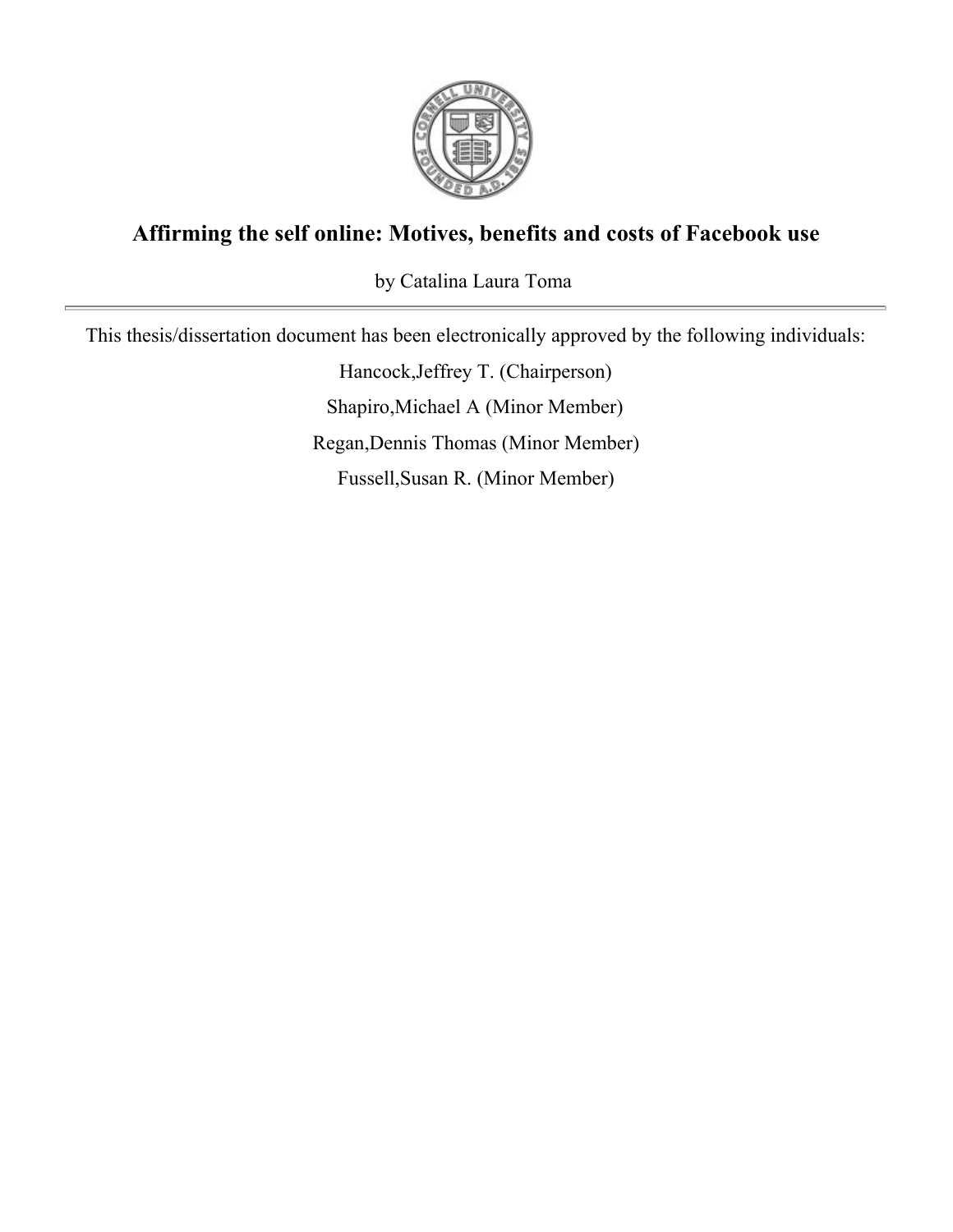# AFFIRMING THE SELF ONLINE: MOTIVES, BENEFITS AND COSTS OF FACEBOOK USE

A Dissertation

Presented to the Faculty of the Graduate School

of Cornell University

In Partial Fulfillment of the Requirements for the Degree of

Doctor of Philosophy

by Catalina Laura Toma August 2010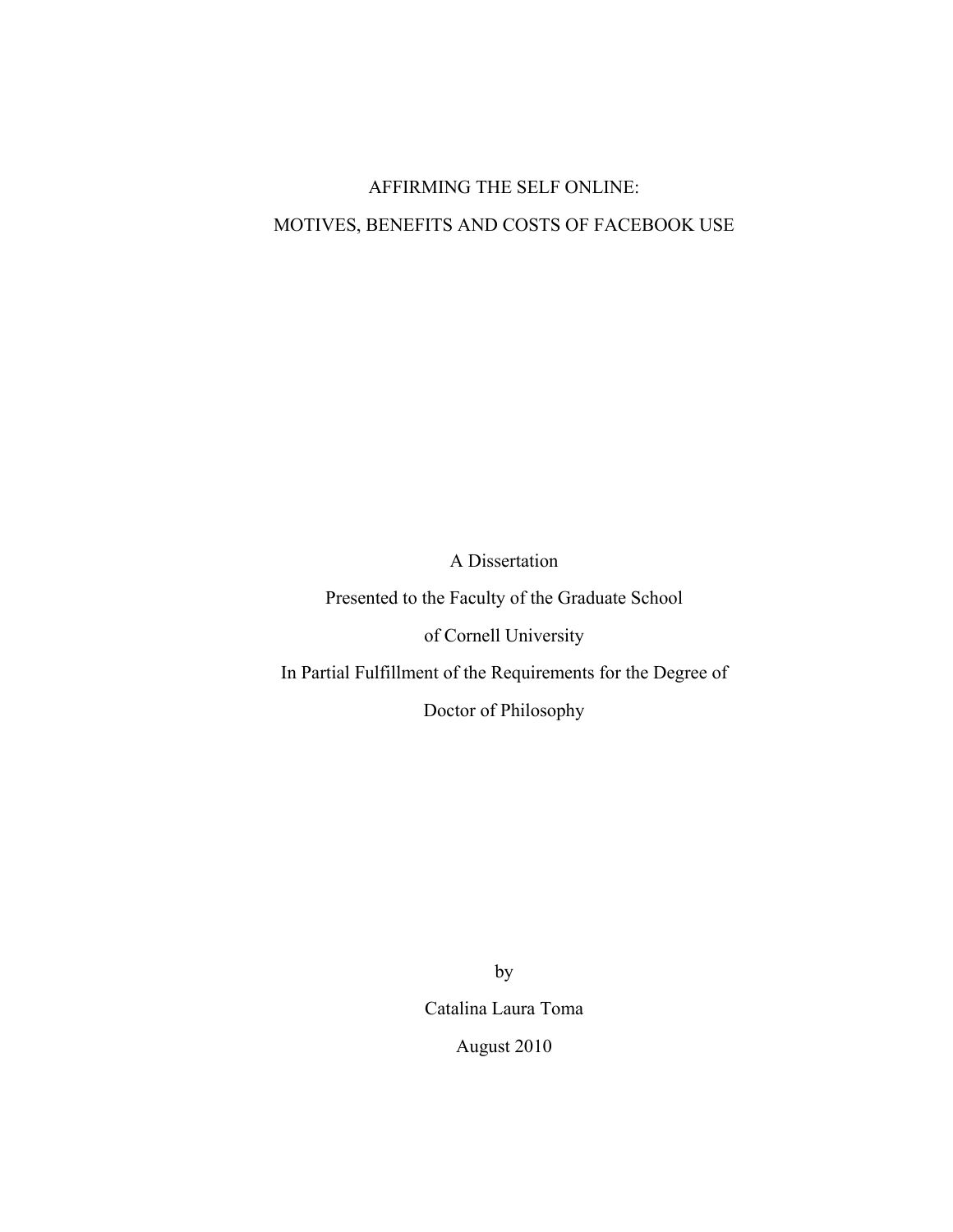© 2010 Catalina Laura Toma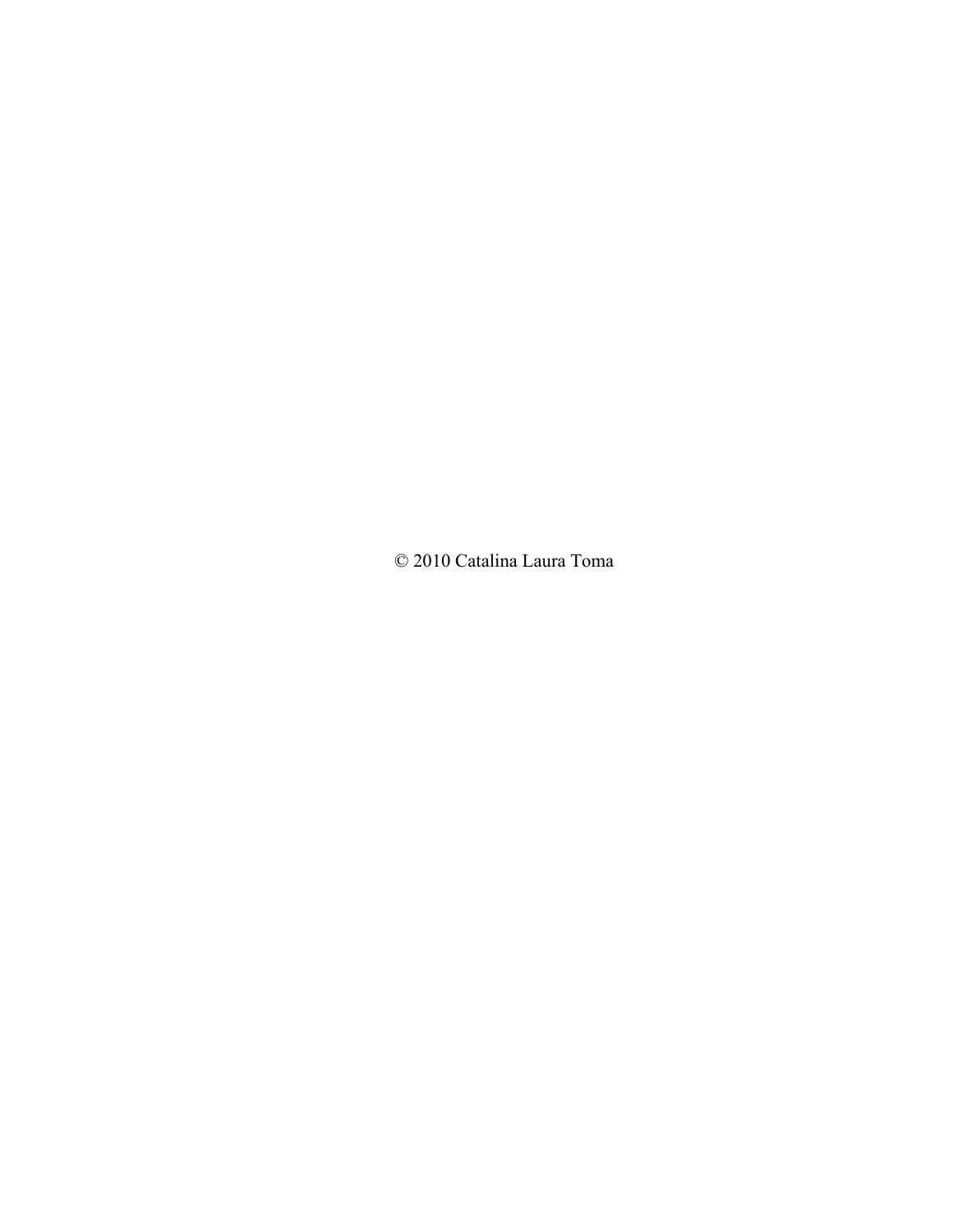## AFFIRMING THE SELF ONLINE: MOTIVES, BENEFITS AND COSTS OF FACEBOOK USE

Catalina Laura Toma, Ph. D. Cornell University 2010

Social network sites, such as Facebook, allow users to create novel representations of the self that capture both social connectivity and important personal attributes (e.g., social roles, activities, hobbies and values). According to self-affirmation theory, this type of information could be self-affirming in the sense of reinforcing an overall sense of self-worth and emotional well-being. The theory posits that once affirmed by attending to such personally meaningful information, individuals tend to be more secure and less defensive when confronted with the slights and challenges of daily life. This dissertation tested the hypothesis that Facebook profiles constitute an everyday source of self-affirmation, as understood through the lens of self-affirmation theory. Study 1 found that a brief exposure to one's own Facebook profile had the same psychological effects as a classic self-affirmation manipulation, namely reduced defensiveness when confronted with a threat to the ego (i.e., negative feedback on an academic task). Facebook profile exposure also resulted in increased positive affect, both self-directed (e.g., feeling loved, supported and connected) and other-directed (e.g., feeling loving, giving and grateful). Study 2 examined whether Facebook users take advantage of these self-affirmational benefits in times of psychological need. As predicted by self-affirmation theory, participants were more likely to choose to spend time on Facebook when their ego was threatened than when it was unharmed, suggesting that Facebook use is partly motivated by an unconscious need to restore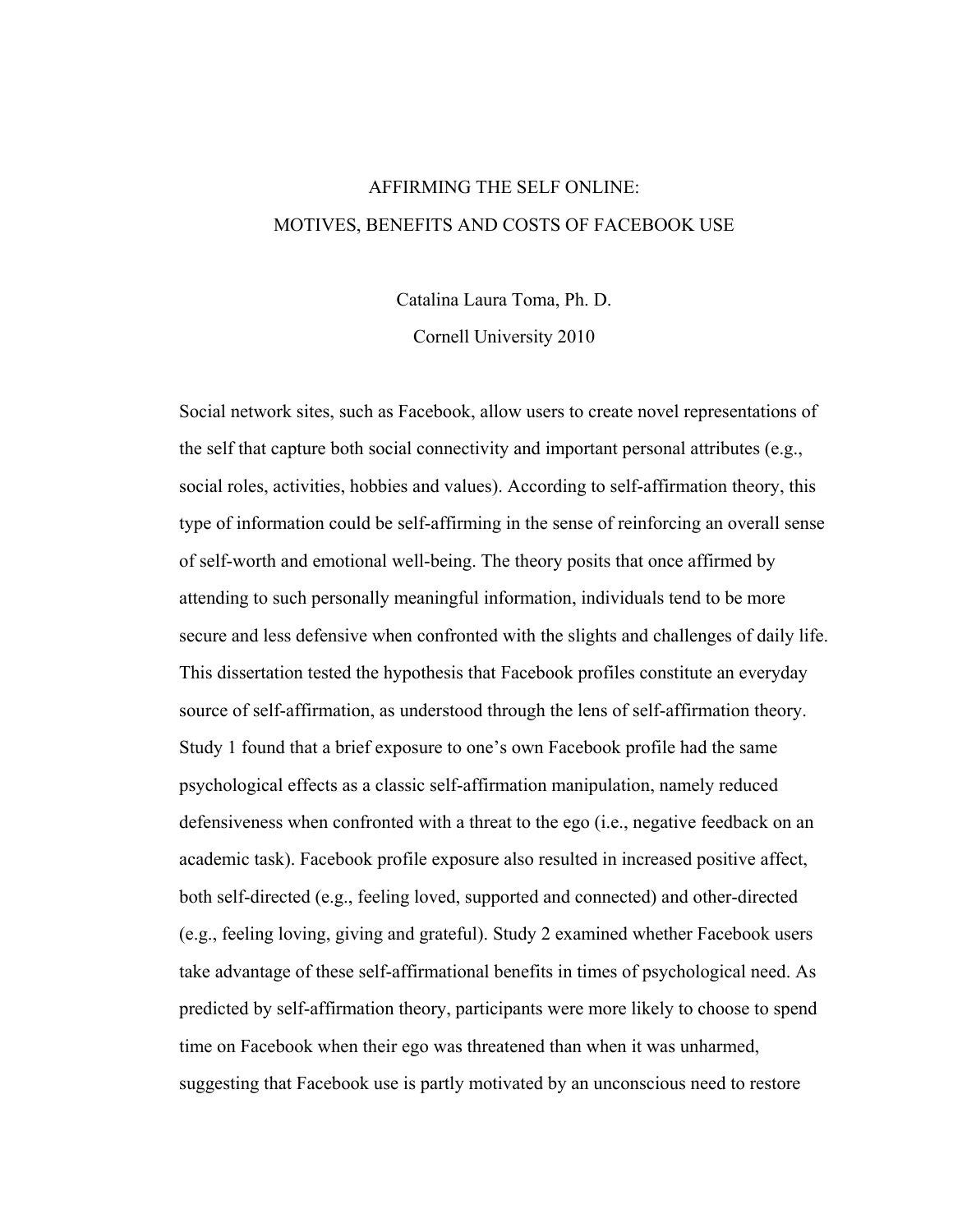self-worth. Study 3 examined further perceptual and behavioral consequences of Facebook profile exposure and found that, while Facebook raises state self-esteem, it can harm performance on a subsequent task by reducing motivation to expend effort on it. Together, these studies contribute to self-affirmation theory by examining how self-affirmation operates in everyday life, outside of experimenter-generated selfaffirmation interventions. Results also illuminate previously unexplored motives for Facebook use (i.e., an unconscious desire to elevate feelings of self-worth), and highlight psychological benefits (i.e., increased positive affect and state self-esteem, and decreased defensiveness) and costs (i.e., reduced motivation for task performance) resulting from Facebook profile exposure.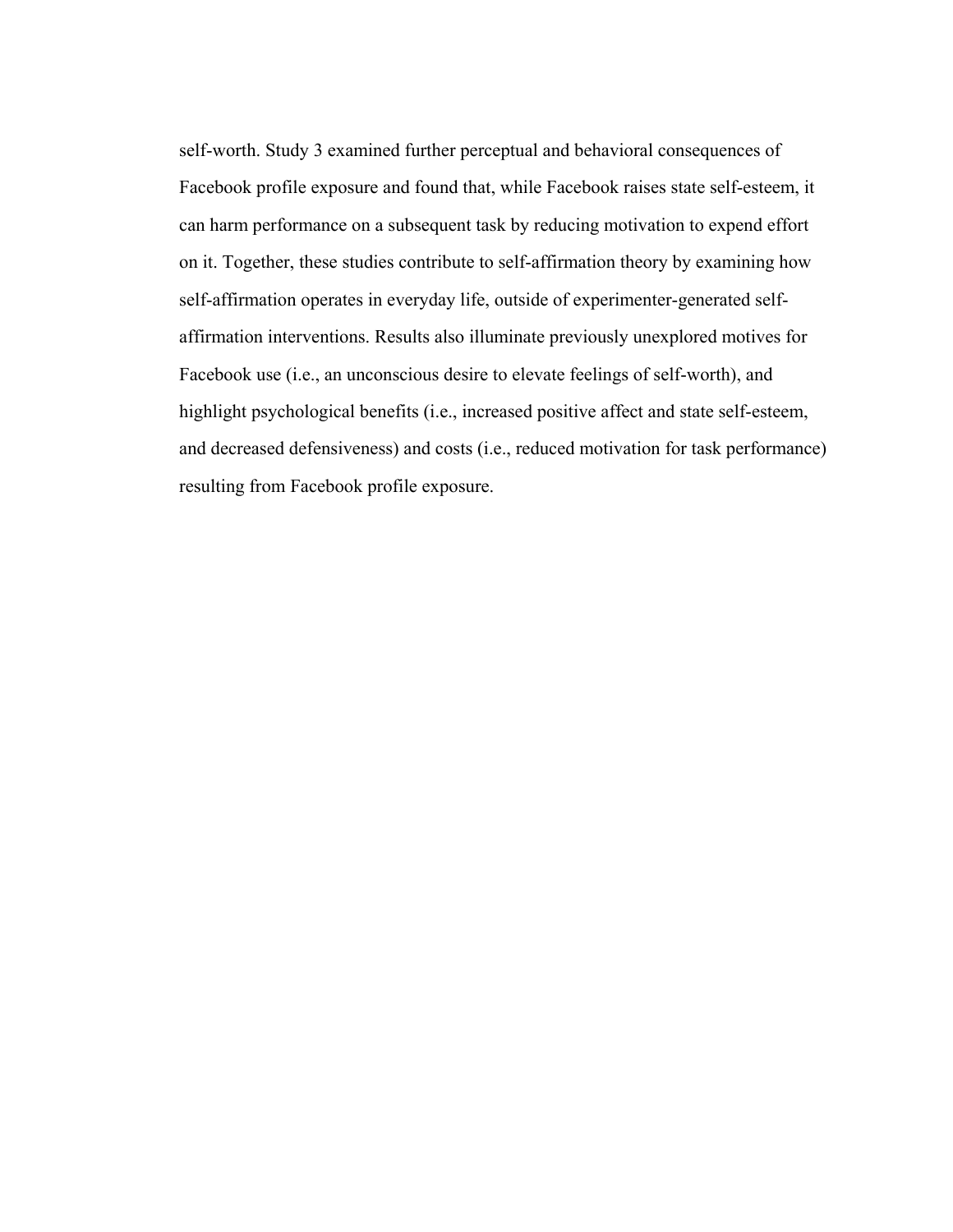#### BIOGRAPHICAL SKETCH

Catalina Toma was born in Brasov, Romania. She spent the first eight years of her formal education at Brasov's *Arts Lyceum*, where she took intensive piano and musical theory lessons. She then attended the *Andrei Saguna* National College, Brasov's most selective high school, where she distinguished herself through several awards in national competitions of English and French. In 2000, Catalina received an Academic Excellence and Leadership fellowship to pursue a Bachelor's degree at the University of Bridgeport, a small liberal arts college in Connecticut that, at the time of her enrolment, was ranked the world's most culturally diverse institution of higher learning. In 2004, the University of Bridgeport awarded Catalina a dual Bachelor of Arts degree in Mass Communication and Literature & Civilization (summa cum laude), as well as a minor in Psychology. That same year she was accepted as a graduate student in the Department of Communication at Cornell University, under the tutelage of Prof. Jeff Hancock. Catalina began to conduct research on the effects of communication technology on psychological processes, such as self-presentation, deception, trust and emotional well-being. In 2006, she obtained a Master of Science degree for her thesis on the deceptive practices of online daters, and is now a candidate for a doctoral degree. Starting in the fall of 2010, Catalina will join the Department of Communication Arts at the University of Wisconsin-Madison as an Assistant Professor.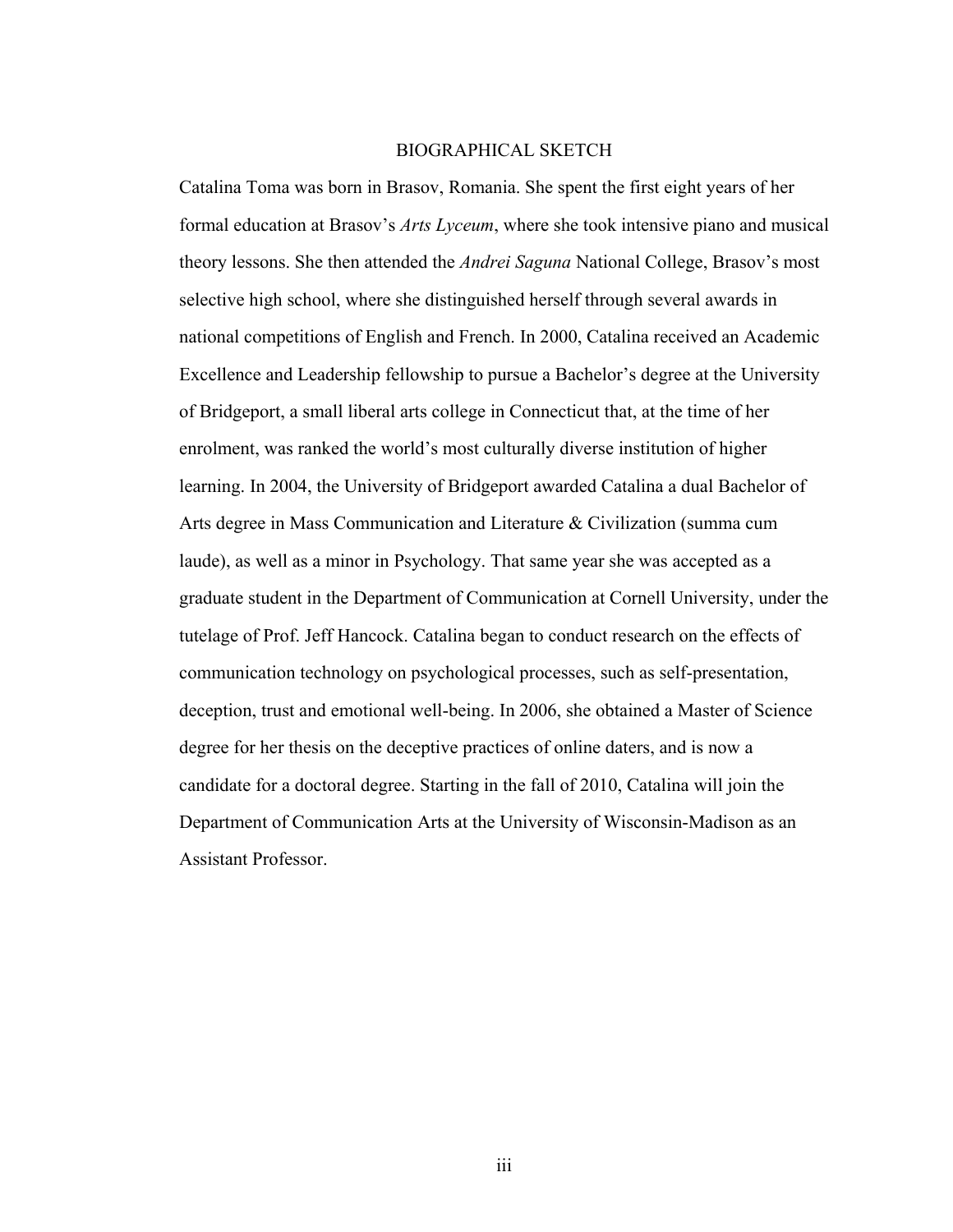*To Jishnu, Victoria, Nicolae & Andrei – the people who affirm me everyday, face-to-face or online*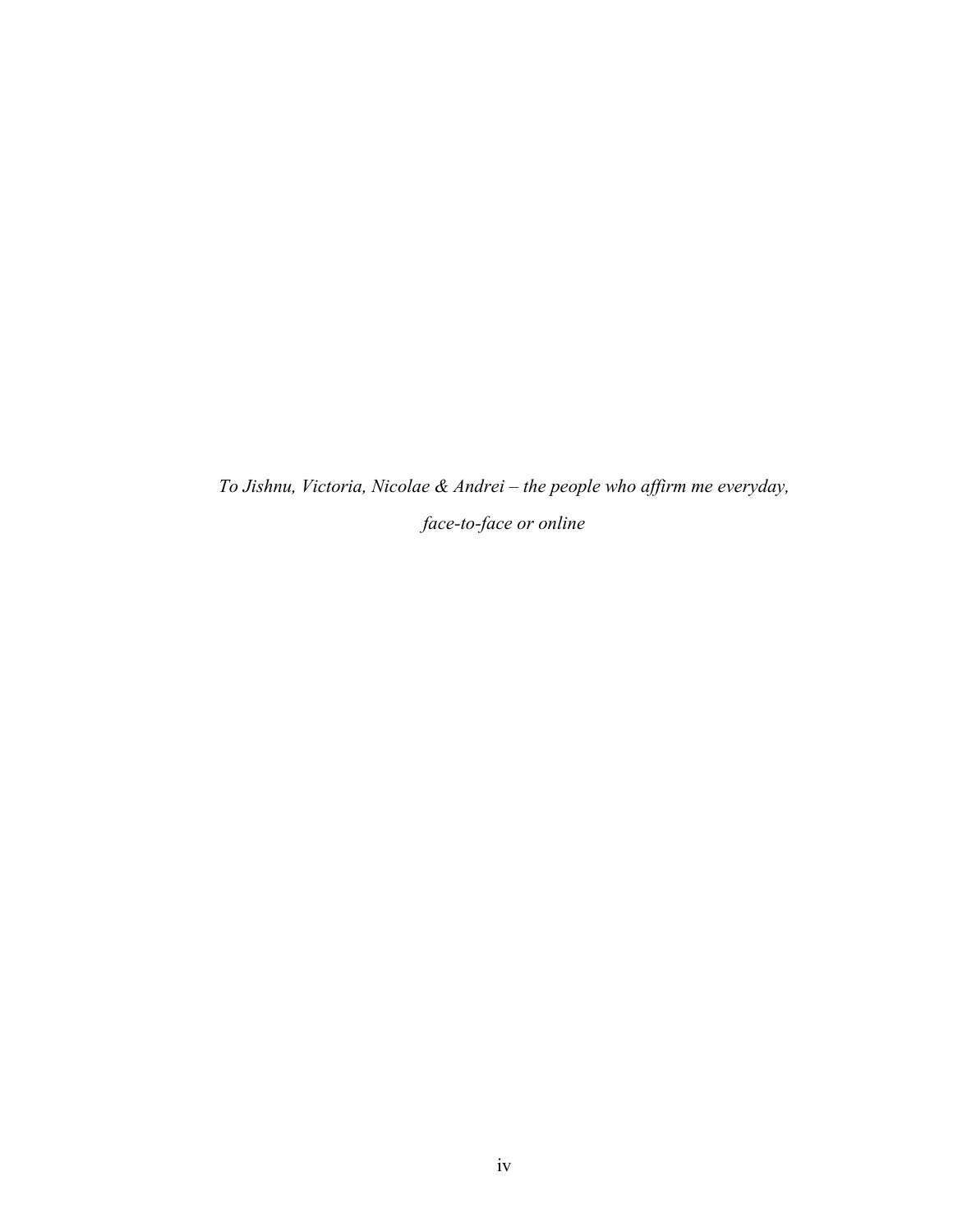#### ACKNOWLEDGMENTS

I would like to extend my gratitude to my advisor, Jeff Hancock, who has been a teacher, mentor and source of inspiration for me throughout the years. During our one-on-one meetings and paper collaborations, I have learned more from Jeff than from any other teacher. I also thank him for his contagious enthusiasm and "sky is the limit" attitude, which have always energized and motivated me. I am equally indebted to my committee members, Mike Shapiro, Dennis Regan and Sue Fussell, who have been engaged with and supportive of my ideas, and have constantly challenged me to expand my thinking. You have set the bar high and I thank you for it. I would be remiss if I didn't acknowledge my past committee members – Joe Walther and Ron Ostman – who have indelibly shaped my approach to research and will continue to be sources of inspiration throughout my career.

The ideas presented in this dissertation have taken shape during many months of thinking, reading and active discussions. In addition to my committee members, I'd like to thank my fellow graduate students and particularly my colleagues in the Social Media Lab – Crystal Jiang, Amy Gonzales, Natalie Bazarova and Jamie Guillory – for acting as a sounding board for my ideas and providing valuable feedback.

A special thank-you is due to my wonderful team of undergraduate research assistants, who have meticulously collected the data reported in this dissertation. Ashley Downs, Peter Thompson, Stephanie Friedman, Thaisa Tirado, Kate Pascucci, Kerrie Lopez, Jessica Hwang, Ashley Vernon and Rachel Boochever – I am extremely grateful for your dedication, inquisitive mind, energy and sense of humor. It has been a joy to see you grow into veritable communication scholars. In particular, I am indebted to Ashley Downs, who has masterminded all the lab operations, but, most importantly, who has been a caring friend, a trusted confidante, a fellow idealist, and a tremendous moral support during the intellectual journey involved in this dissertation.

v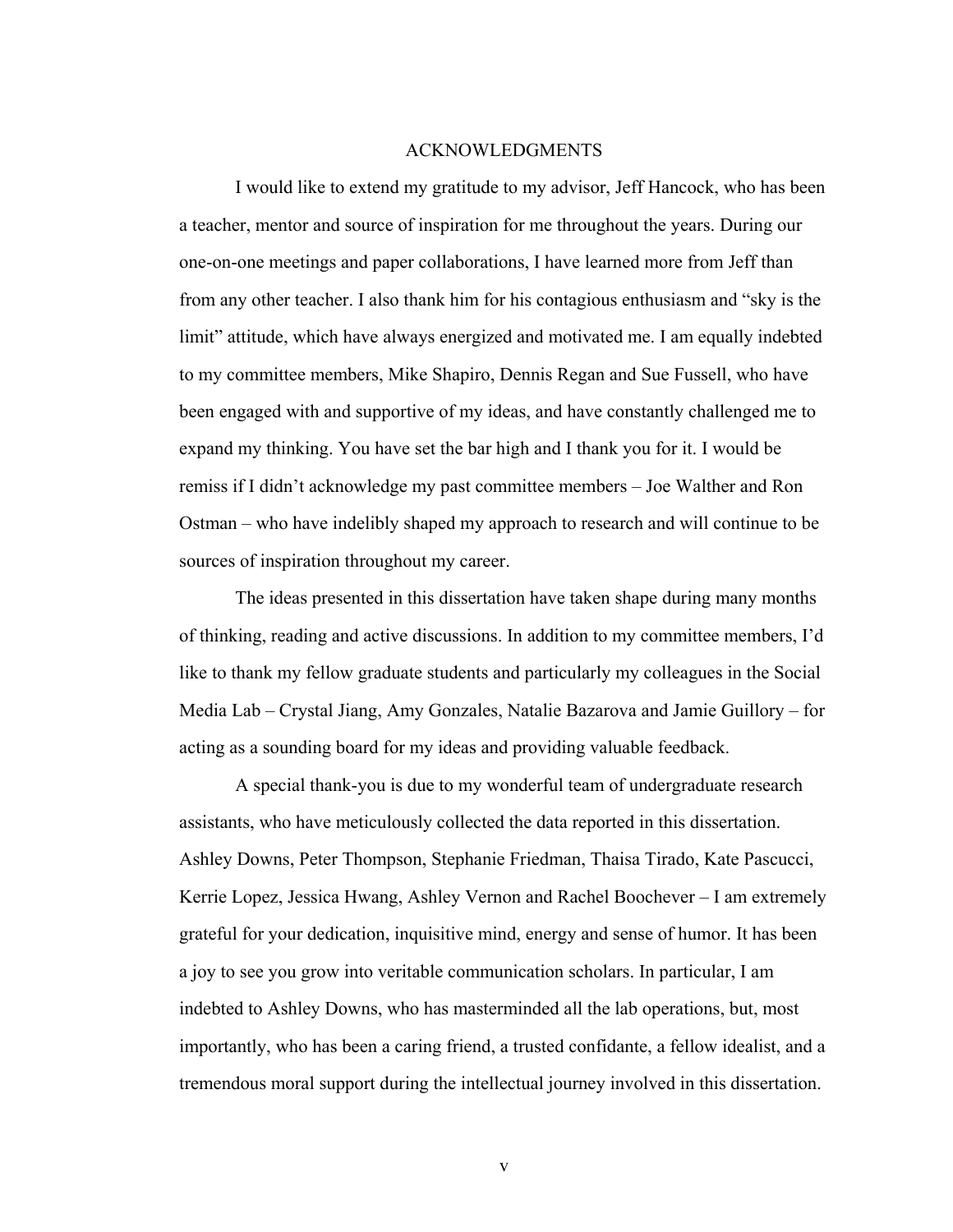In addition to writing and thinking, many logistics were involved in the completion of this dissertation. I am grateful to the superb administrative staff of the Communication department - Lynn Alve, Danielle Dean-Manzer, Tammy Lindhorst and Ann Bianchi, for their help with the indispensable practicalities of data collection.

Most of all, I am grateful to my family and friends for providing me with comfort, stimulation, distraction, and all other forms of support that are vital not just in writing a dissertation, but in being a happy person more generally. Jishnu – you have been a source of strength, love and all things beautiful for my entire adult life, and particularly during my years in graduate school. Mom, Dad, Andrei – although we are so geographically dispersed, I have always felt your love, support and pride in my accomplishments. Sonia – you are like family to me; thank you for sharing your home, your thoughts and your kindness with me for the past six years. Maya, my feline companion – you have put a smile on my face every day, no matter how stressful. Thank you all.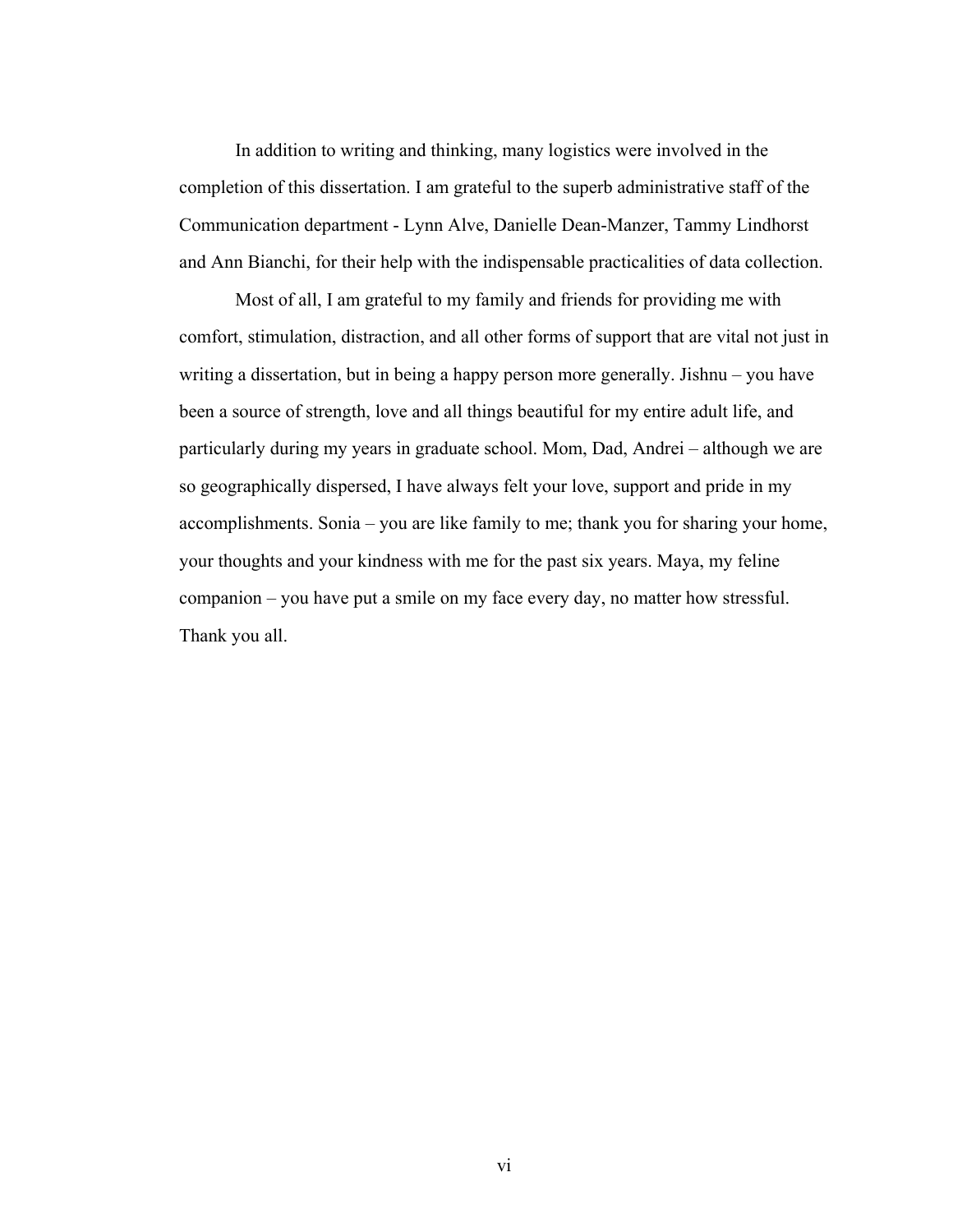## TABLE OF CONTENTS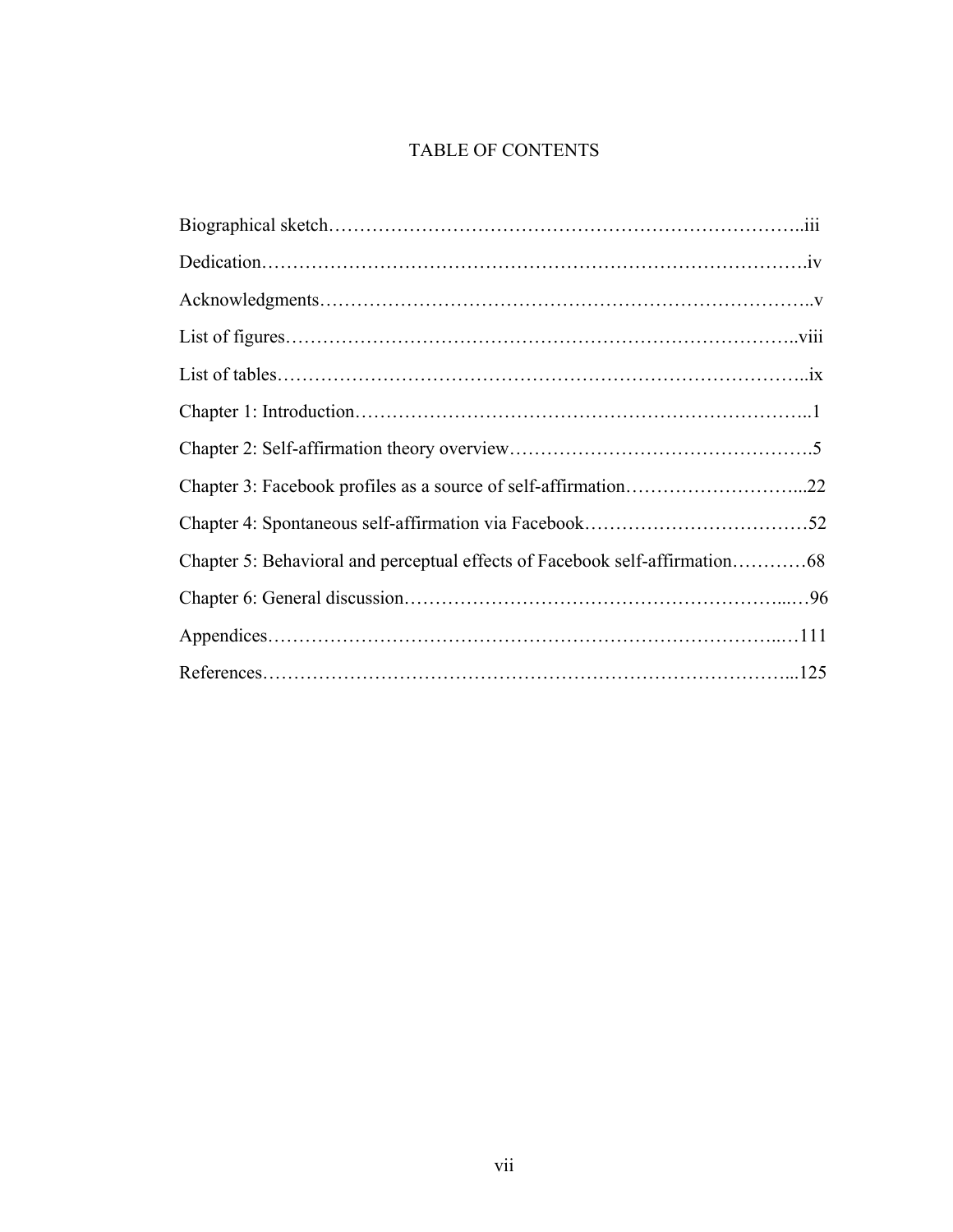### LIST OF FIGURES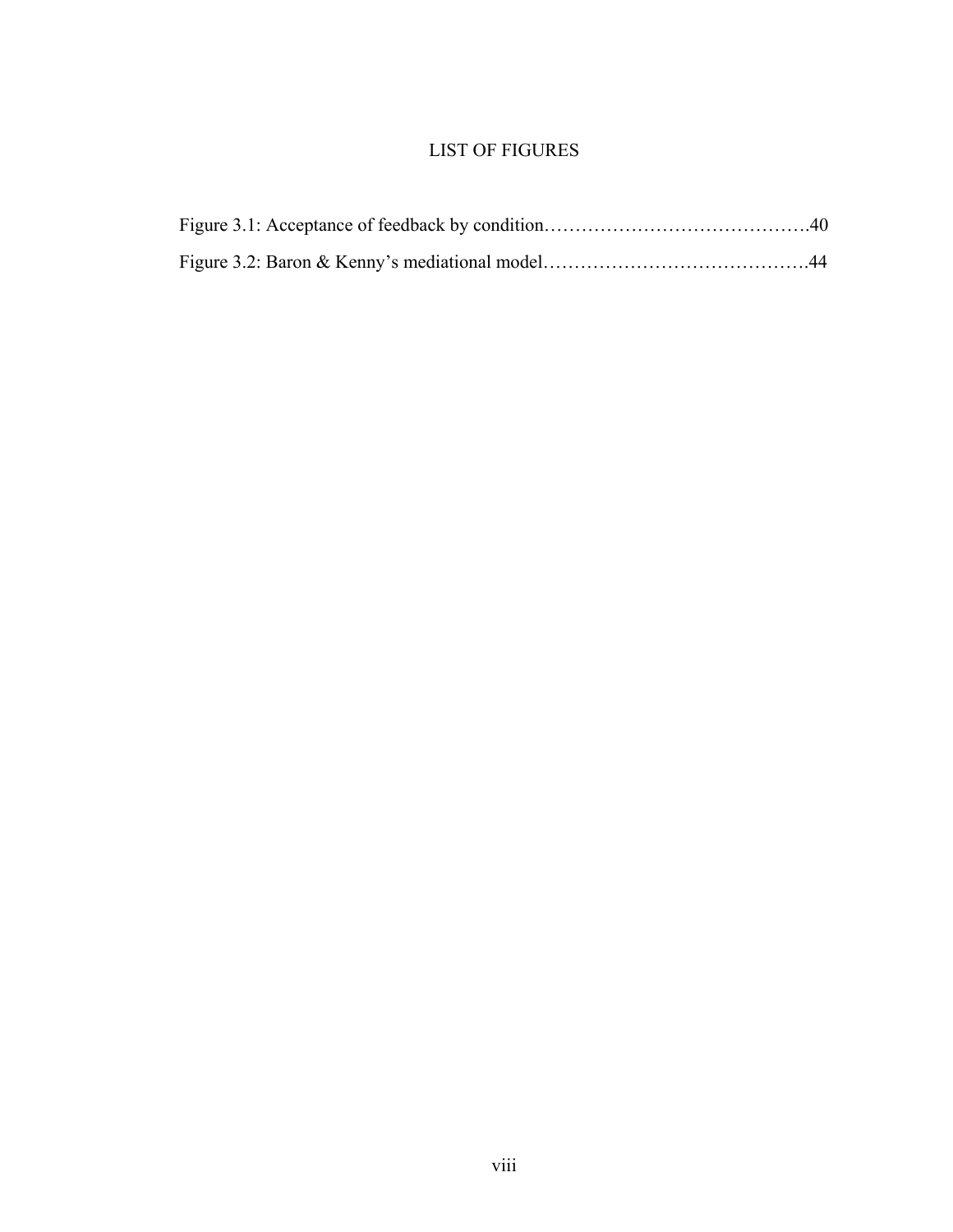## LIST OF TABLES

| Table 3.1: Correlations between the dependent variables used in Study 137             |  |
|---------------------------------------------------------------------------------------|--|
| Table 3.2: Means and standard deviations for the acceptance of feedback composite     |  |
|                                                                                       |  |
| Table 3.3: Means and standard errors for the dependent variables in each experimental |  |
|                                                                                       |  |
| Table 3.4: Means, standard deviations and t-tests for the affect experienced by       |  |
|                                                                                       |  |
| Table 3.5: Means, standard deviations and t-tests for the affect experienced by       |  |
|                                                                                       |  |
| Table 4.1: Number and percentage of participants in each condition whose first        |  |
|                                                                                       |  |
| Table 4.2: The rank of Facebook relative to the average rank of the other websites    |  |
|                                                                                       |  |
| Table 4.3: Parameter estimates, standard errors and significance levels for the       |  |
|                                                                                       |  |
| Table 5.1: Means, standard deviations and t-tests for the affect experienced by       |  |
|                                                                                       |  |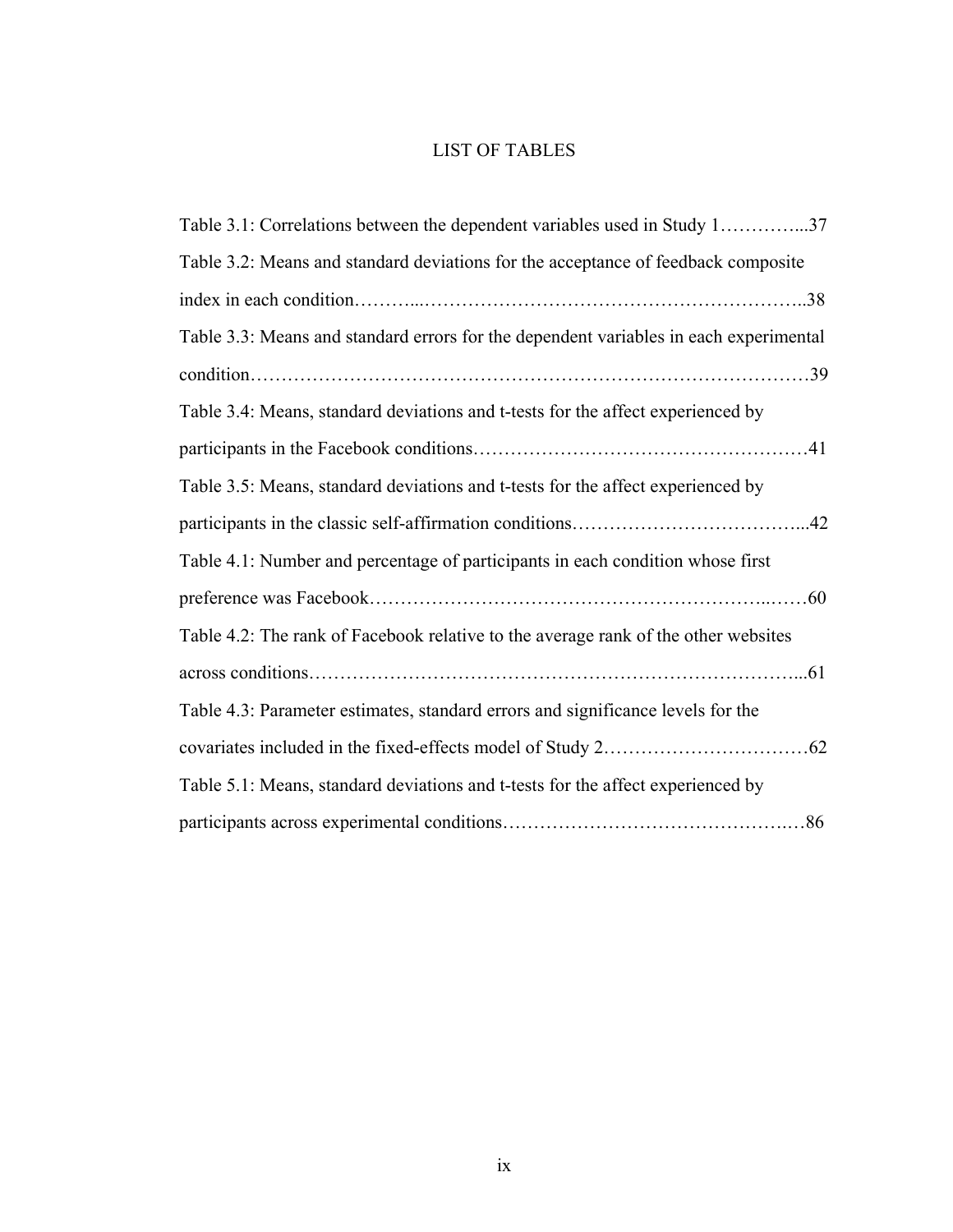#### CHAPTER 1

#### INTRODUCTION

The need to see oneself as valuable and worthy, as competent and morally adequate, is fundamental to the human condition (see Allport, 1955; James, 1890; Maslow; 1943; Rogers, 1951; Tesser, 1988) and a hallmark of mental health (Baumeister, 1993; Leary, Tambor, Terdal & Downs, 1995). As documented by a voluminous body of work in psychology, this desire for positive self-regard translates into a range of behaviors meant to protect the perceived worth and integrity of the self. On the one hand, people routinely dismiss, distort or avoid information that threatens self-worth (e.g., Brown, 1986; Festinger, 1957; Miller & Ross, 1975). On the other hand, they value, cultivate and gravitate towards information that reinforces self-worth (e.g., Taylor & Brown, 1988; Tesser, 1988).

One theoretical framework that explicates these self-worth maintenance processes is self-affirmation theory (Steele, 1988). In a nutshell, self-affirmation theory proposes that it is possible to "affirm" the self by bringing to awareness important and positive aspects of the self, such as treasured characteristics, values, and meaningful relationships. These affirmations fulfill people's need for positive selfregard, thus obviating other defensive responses. Moreover, people seek and treasure opportunities to self-affirm, whatever forms these may take – spending time with friends, reminiscing about the past, or joining valued causes. In fact, any information that represents the self in a desirable and credible manner or that makes salient one's social relationships may serve as a self-affirmation.

In recent years, new avenues for representing the self and the domains of the self that are critical to self worth (e.g., relationships, values, personal characteristics) have emerged and gained remarkable popularity. Most notably, online venues such as social network sites allow people to represent themselves via profiles and to amass and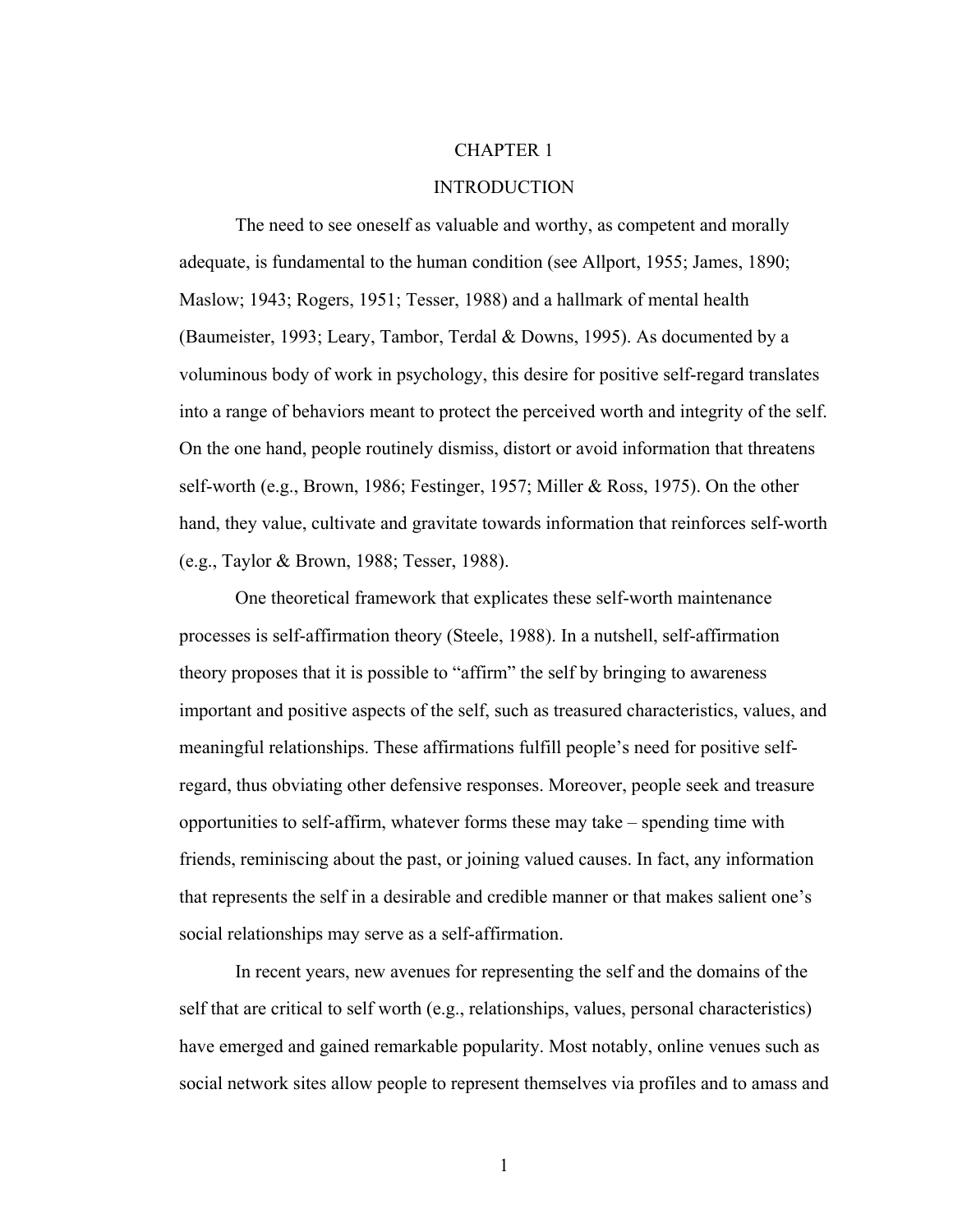communicate with extensive networks of friends. Self-representation on these profiles involves displaying the physical self through photographs, affiliating with various networks (e.g., universities, corporations), expressing central attitudes and preferences (e.g., politics, religion, favorite music and television shows), but most importantly articulating friendships with other users in the system (boyd & Ellison, 2007). Research has shown that profile self-presentation tends to be enhanced, with users emphasizing their positive attributes and social attractiveness (e.g., Ellison, Heino & Gibbs, 2006), but that it is essentially truthful (Back et al., 2010). As such, social network profiles may be a space for capturing the self at its most attractive, socially connected and desirable.

This dissertation explores the possibility that social network sites – and in particular Facebook, the most popular of these – represent an everyday venue for selfaffirmation, as conceptualized by Steele's (1988) self-affirmation theory. Given that Facebook encapsulates treasured aspects of the self, especially personal relationships, could it serve the psychological function of securing an elevated sense of self-worth? Is Facebook so attractive and compelling to millions of users partly because it provides this kind of psychological comfort?

In tackling these questions, this dissertation aims to make theoretical contributions on two fronts: to self-affirmation theory and to the burgeoning literature on the uses and effects of social network sites. While empirical testing of selfaffirmation theory is extensive (see Sherman & Cohen, 2006), at least three aspects of the theory are underdeveloped. First, self-affirmation is argued to be an everyday activity, yet it is unknown what activities people find affirming in their daily lives. Rather, extant research has focused on self-affirmational interventions developed by psychologists and administered in experimental settings. The present research identifies an everyday activity whose self-affirmational properties may be equivalent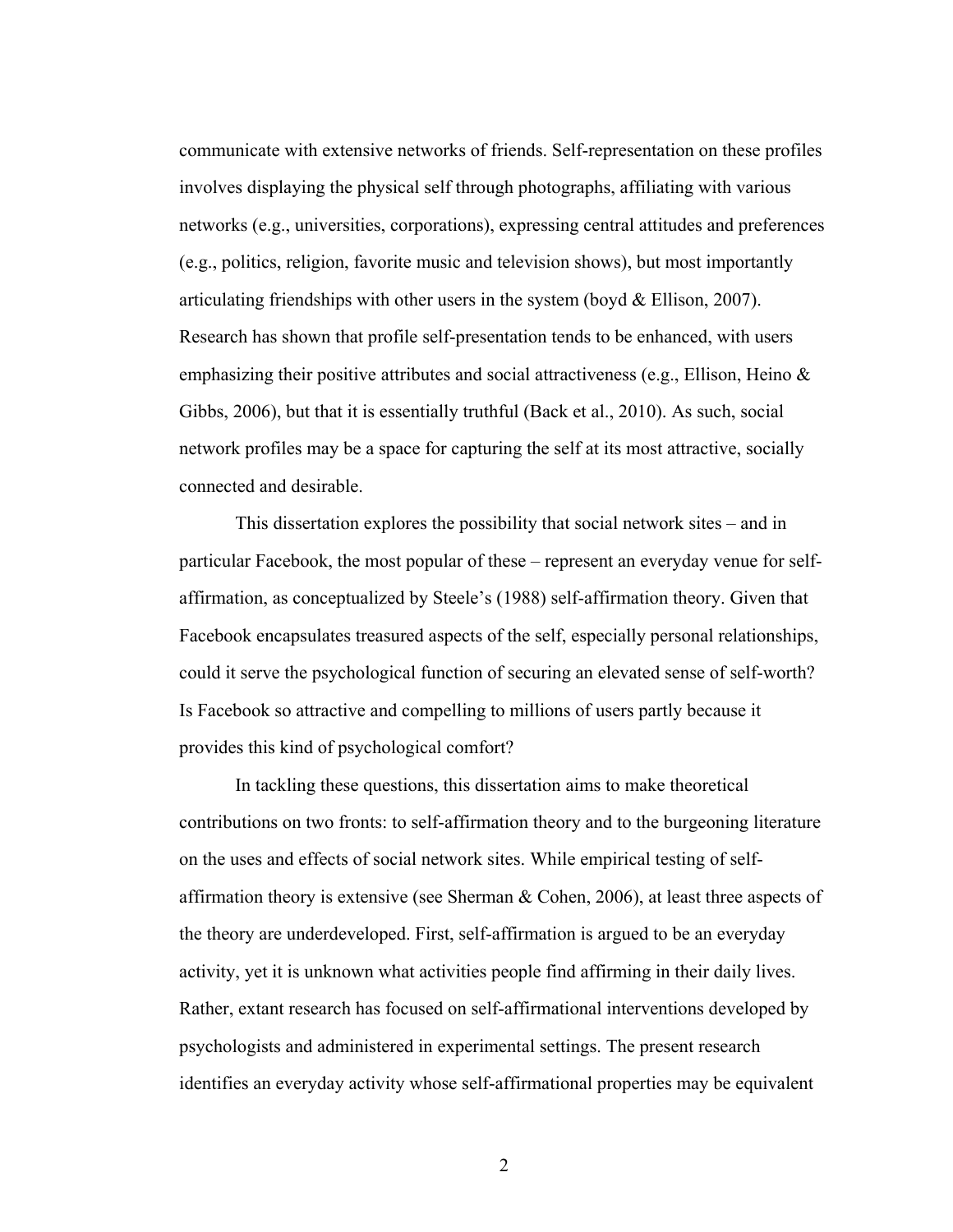to those of lab-driven self-affirmations. Second and relatedly, extant research on selfaffirmation has examined what the effects of self-affirmation *can be* when selfaffirmations have been prompted by an experimenter, but it has ignored the question of whether people self-affirm on their own in times of psychological need. The present research investigates this central proposition of self-affirmation theory in the context of social network sites. Finally, the mechanism responsible for self-affirmation effects is an issue of contention in the literature. The present research identifies and tests several possible such mediators.

With regard to the literature on social network sites, this dissertation makes a contribution by examining novel psychological motivations for social media use: restoring and maintaining self-worth. As will be discussed later, this motivation is unconscious and may be more salient in certain situations than others. This is an important addition to the existing literature, which has only investigated explicit, selfreported motivations of a general nature. Additionally, this dissertation investigates the effects of social networking site exposure on users' self-concept and on their subsequent behaviors, a topic that has only begun to be systematically studied (e.g., Gonzales & Hancock, 2008).

The dissertation is structured as follows. Chapter 2 presents a broad overview of self-affirmation theory, including central claims, empirical findings, and proposed mechanisms of self-affirmation effects. The subsequent chapters each report on an empirical study testing the self-affirming properties of Facebook profiles. Chapter 3 (Study 1) asks the foundational question of whether Facebook profiles represent an everyday form of self-affirmation by comparing the effect of Facebook exposure to that of a classic self-affirmation manipulation. Chapter 4 (Study 2) investigates whether, consistent with the claims of self-affirmation theory, people are more likely to gravitate towards their Facebook profiles in times of psychological distress, in an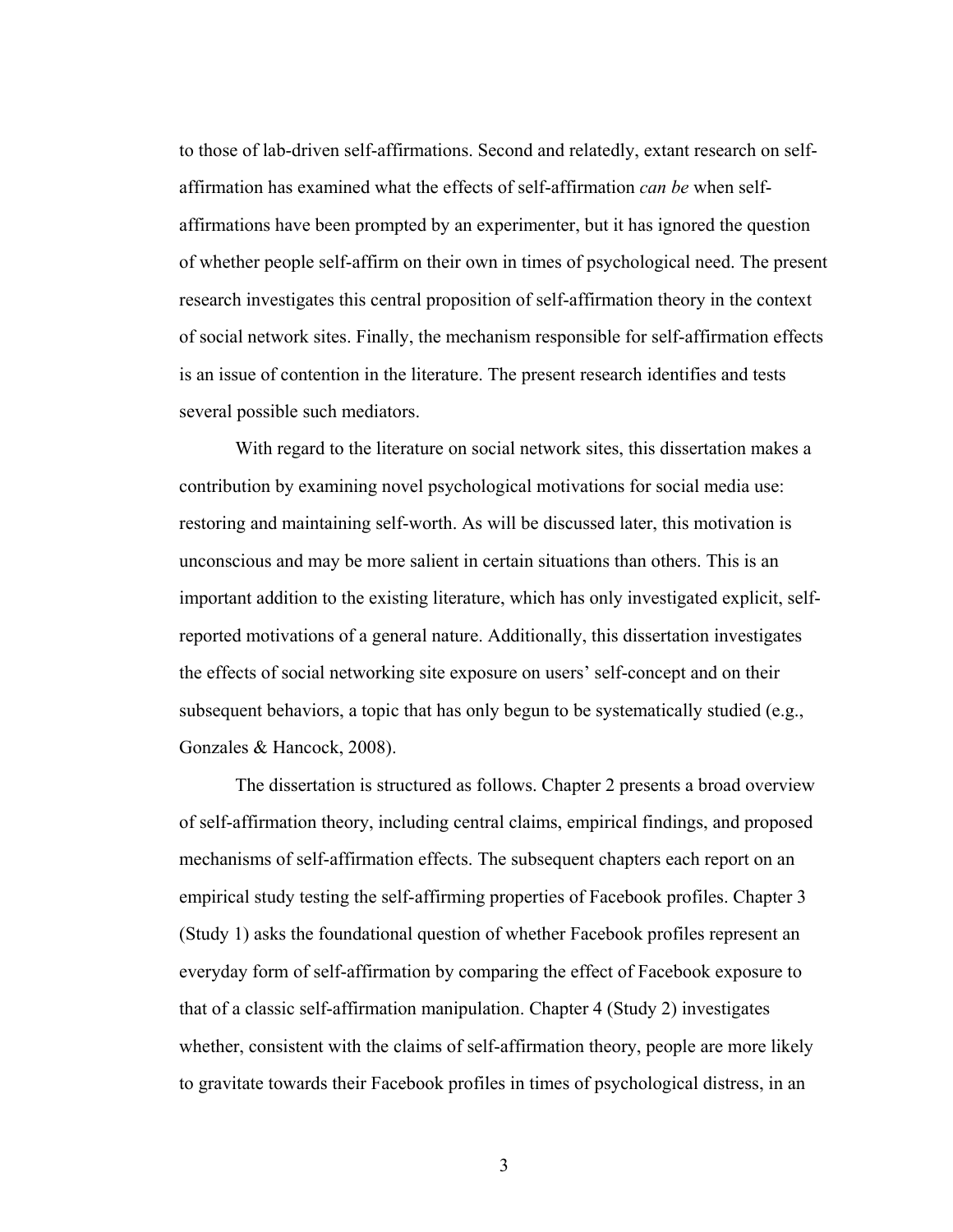unconscious effort to restore their self-worth. Chapter 5 (Study 3) investigates outcomes of Facebook self-affirmation on self-perceptions and also on behaviors. Additionally, Chapter 5 seeks to identify the mechanism of Facebook self-affirmation by considering several potential mediators. Finally, Chapter 6 contains a general discussion of the empirical findings and suggests avenues for future research.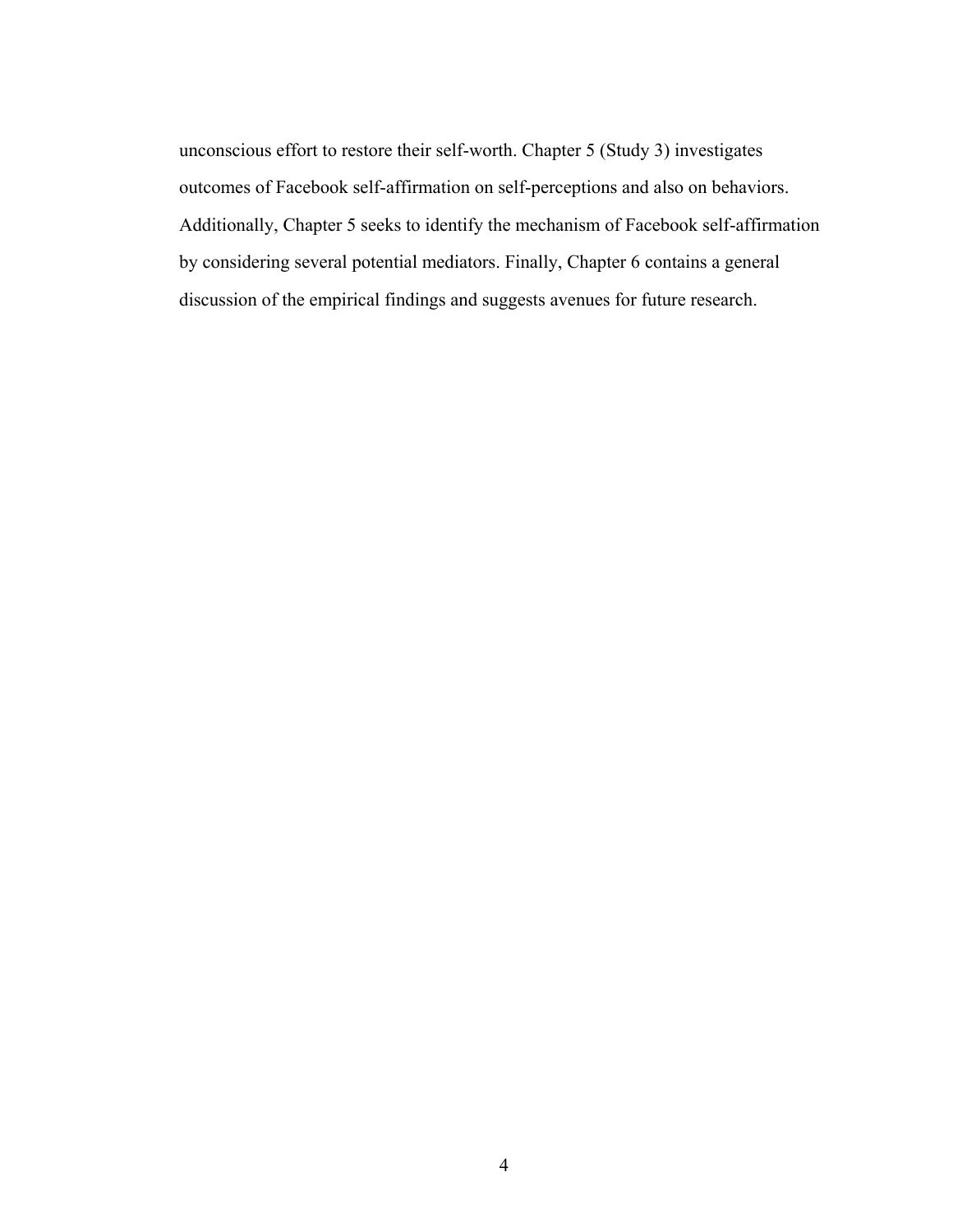#### CHAPTER 2

#### SELF-AFFIRMATION THEORY OVERVIEW

 Self-affirmation theory (Steele, 1988) represents the overarching theoretical framework driving this dissertation's research questions. This chapter lays out a detailed overview of the theory, including major propositions and a summary of extant research, in view of informing subsequent empirical testing.

#### *Self-affirmation Theory: An Introduction*

One of the best documented findings in psychology is that people need to think of themselves as "good" and "appropriate" individuals, although they are much more critical of others (see Tesser, 1988). This need to view the self positively sits in stark contrast with the reality that rejection, criticism and failure are unavoidable aspects of life. Indeed, threats to the ego, ranging from the trivial (i.e., being treated rudely by a clerk, being ignored by a friend) to the consequential (i.e., failing an exam, being rejected by a significant other, interpersonal conflict), are seldom in short supply. A fascinating question, then, is how people manage to maintain this idealized view of the self when their behaviors, attitudes, beliefs and even character are constantly challenged.

This question has been addressed by a substantial body of work in social psychology, whose conclusion is that people have developed a "psychological immune system" (see Gilbert, Pinel, Wilson, Blumberg, & Wheatley, 1998) that allows them to retain a positive and flattering self-image even when this image is challenged by events in the real world. Generally speaking, this psychological immune system operates by distorting people's perception of ego threats such that they appear less damaging. For instance, a student who has just failed an exam may derogate the fairness or the importance of the exam in order to avoid thinking of herself as "stupid" or "lazy." These cognitive distortions are known as defensive mechanisms or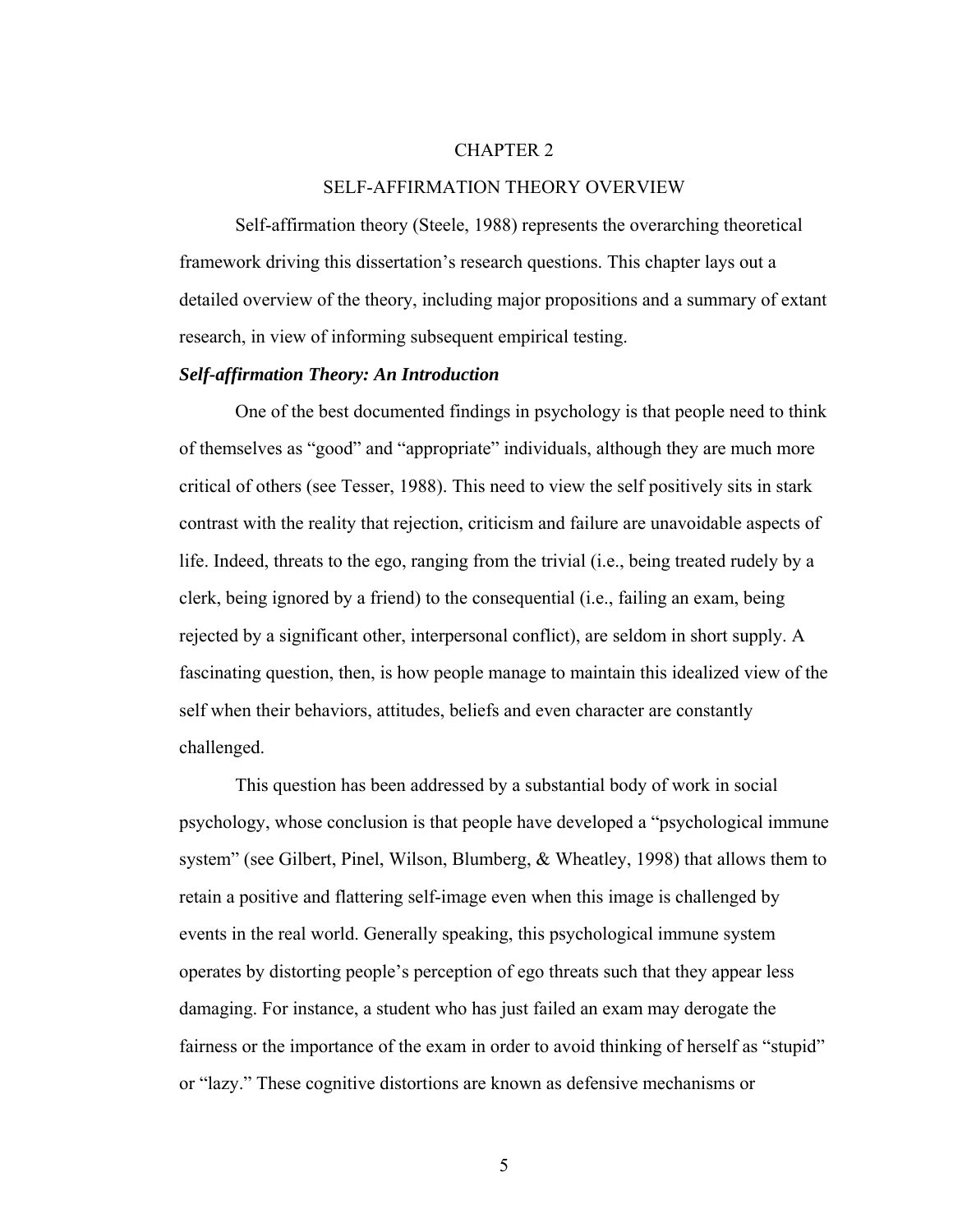defensive adaptations (see Freud, 1940; Greenwald, 1980, Kunda, 1987; Kruger & Dunning, 1999).

While defensive adaptations can be useful in that they protect the self from threatening information, they can be harmful when they prevent people from learning from their mistakes or from holding accurate views of reality. In the earlier example, the student who concluded, defensively, that the exam was unfair instead of taking responsibility for her own lack of studying, may jeopardize her future performance in school by failing to realize that she needs to work harder. Fortunately, there exists a strategy that allows people to maintain positive self-views *and* remain open-minded when faced with threatening information: self-affirmation (Sherman & Cohen, 2006; Steele, 1988).

Self-affirmation is the process of bringing to awareness important and positive aspects of the self (e.g., personal values, treasured characteristics, goals) that are unrelated to the threat currently experienced. When affirmed, individuals realize that, in the grand scheme of things, they are valuable and worthy; as a result, any single setback seems less important and accepting it does not harm the self. For example, the student who failed the exam, but is reminded that she has a large and supportive network of friends, may not need to comfort herself by derogating the importance or the fairness of the exam.

Just like defense mechanisms, self-affirmation is a strategy that serves to protect the self and maintain positive self-regard and that operates beyond conscious awareness. Unlike defense mechanisms, however, self-affirmation does not necessarily emerge as a response to ego threats. Rather, people seek opportunities to self-affirm on a daily basis and are naturally attracted to ideas, activities and people that endorse their elevated sense of self-worth. As such, self-affirmation serves a dual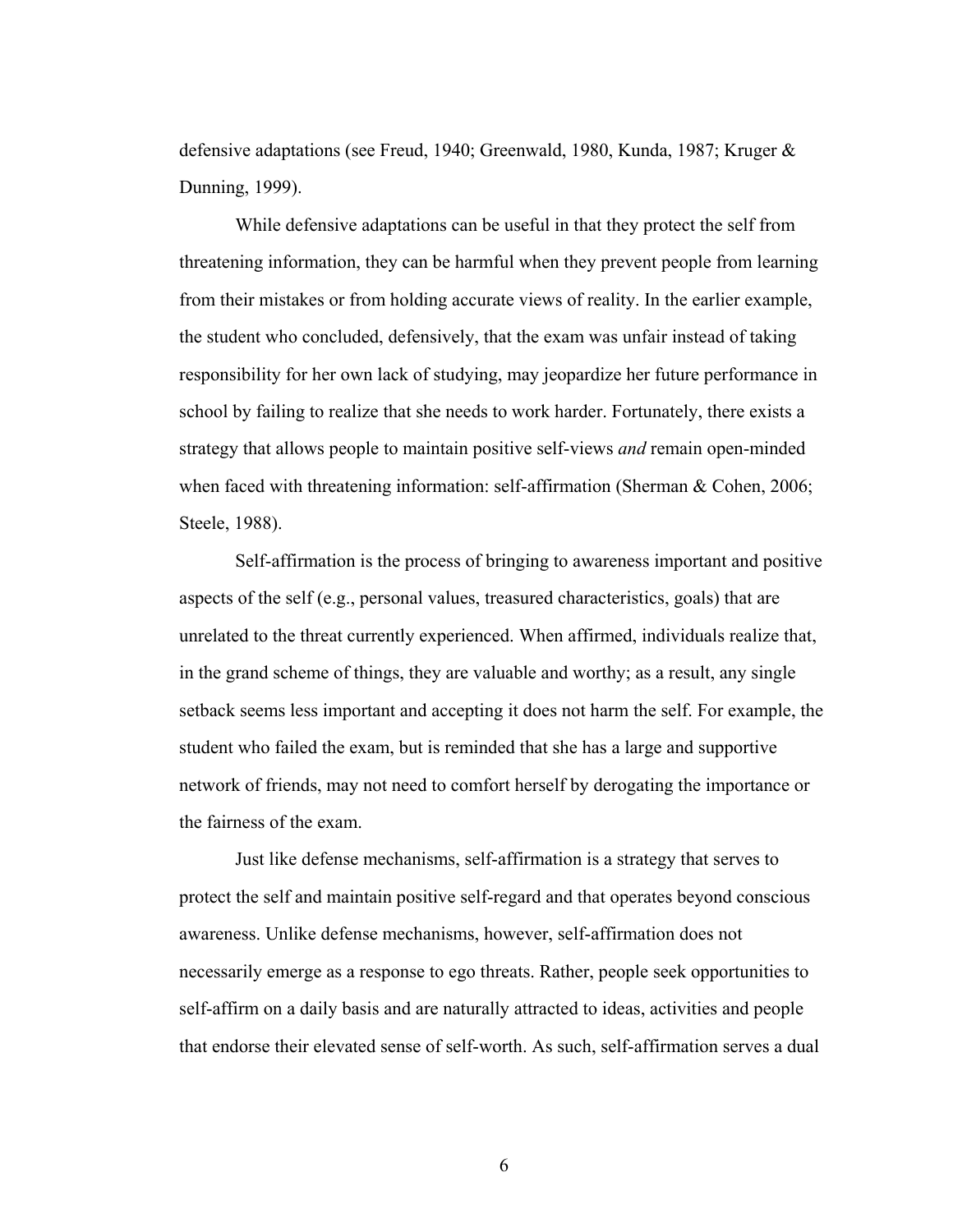function: to *repair* people's self-worth when it is threatened, but also to *maintain* it even when it is not faced with a particular threat.

In the following pages, the main propositions of self-affirmation theory will be elaborated on, specifically: 1) the *function* of self-affirmation; 2) the *form* selfaffirmation takes, both in theory and in experimental operationalizations; 3) the *effects* of self-affirmation, as illustrated by laboratory-based empirical findings; 4) the *mechanism* through which self-affirmation is thought to operate; and 5) *selfaffirmation in everyday life*, or its occurrence outside of laboratory-based experimental settings.

#### *The Function of Self-Affirmation: The Need for Positive Self-Regard*

 As discussed earlier, it is a well-established fact that people generally need to possess, enhance and maintain positive self-views (see Allport, 1955; Epstein, 1973; James, 1890; Maslow, 1943; Rogers, 1951; Steele, 1988; Tesser, 1988), although cross-cultural studies show that this may be more typical of Western cultures (Heine, Lehman, Markus & Kitayama, 1999). To satisfy this need for positive self-regard, people have evolved a variety of defensive adaptations that operate by re-constructing events such that they appear less threatening and more flattering to the self. Examples of these cognitive distortions abound. When talking about a game, fans of the winning team bask in reflected glory by referring to "*our* victory," whereas the fans of the losing team tend to disassociate themselves from the loss by talking about how "*they* (that is, the team – not themselves) lost" (Cialdini et al., 1976). This allows them to either reinforce a "victorious" or "successful" self-concept, or avoid thinking of themselves as "losers." The majority of people rate themselves as "above average" on desirable qualities, such as intelligence and success, even though that is statistically impossible (Kruger & Dunning, 1999). People believe that the negative features of the media, such as its excessive portrayal of violence, only affect others, but not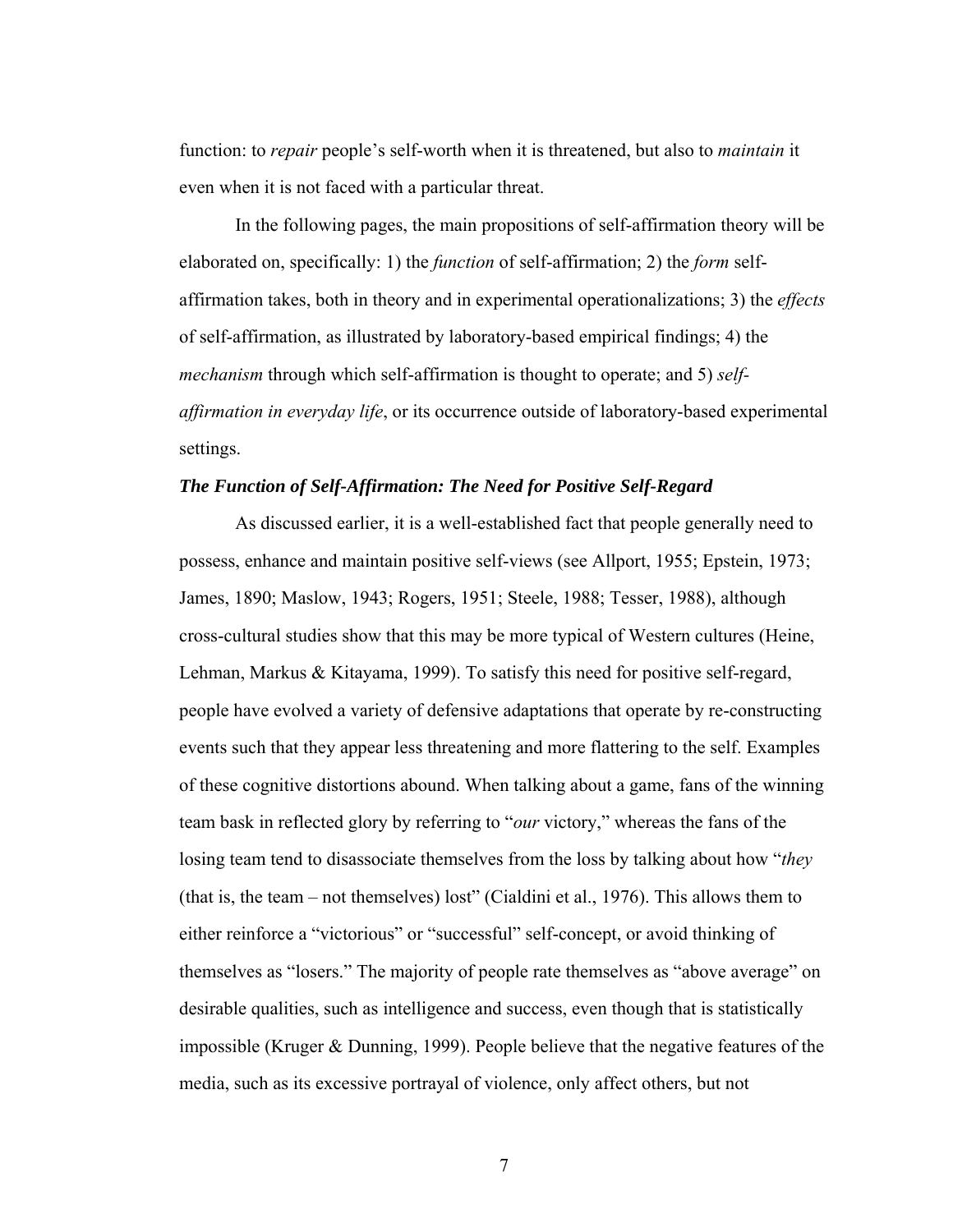themselves - a phenomenon known as the third-person effect (Davison, 1983). This cognitive strategy allows them to continue their media consumption patterns without re-conceptualizing themselves in negative terms as "reckless" or "vulnerable." Given this propensity to reconstruct reality such that it is favorable to the self, people appear to be more "rationalizing" than "rational" (Aronson, 1968; Kunda, 1990).

 But why do people go to such great lengths, including misrepresenting reality and misperceiving themselves, in order to maintain positive self-regard? What is the function of having an elevated sense of self-worth? Although not directly addressed by self-affirmation theory, this critical question merits consideration. Below, the claims of several evolutionary-based theoretical perspectives regarding the function of positive self-regard are summarized.

Evolutionary theory claims that positive self-regard has adaptive value because it increases social fitness (Trivers, 2000). If people think highly of themselves, they are more likely to create a public persona that emanates socially desirable attributes, such as integrity, goodness, honesty and strength. In turn, such individuals are more likely to acquire benefits in their society and enhance their reproductive fitness.

A different body of literature also suggests that self-enhancement may have evolutionary value. People who hold positive self-views, even if they are illusory, are more physically and psychologically healthy than those who do not and are also more able to remain optimistic and persevere in the face of challenges (Colvin, Block, & Funder, 1995). As such, they may be more likely to survive and thrive.

Terror management theory (Solomon, Greenberg, & Pyszczynski, 1991) suggests that positive self-regard may increase people's adaptability to their social environment and, consequently, their quality of life. This theory claims that the knowledge of one's own mortality creates enormous fear and existential angst, and that this fear is only allayed by a strong identification with one's cultural worldview.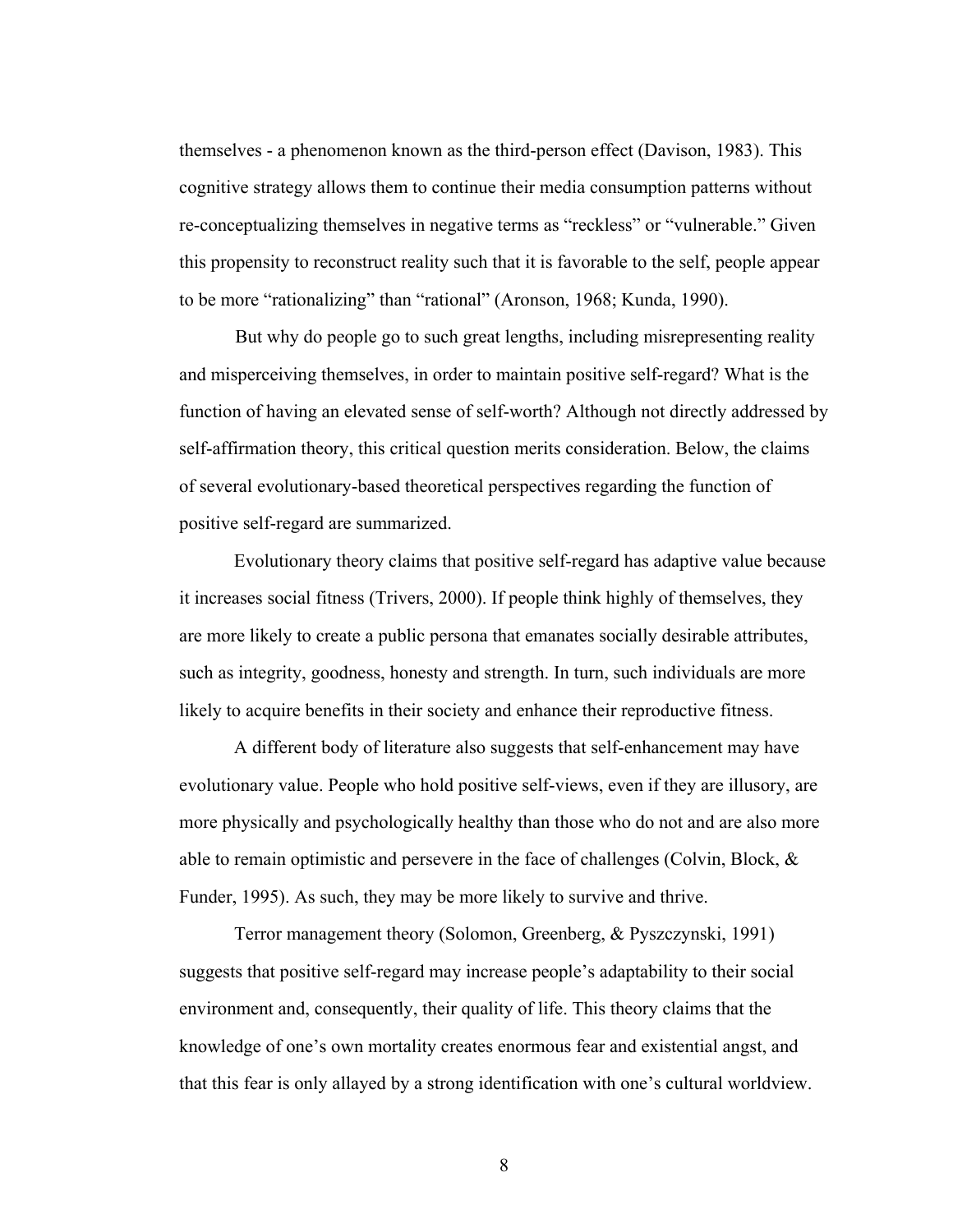One of the strategies people use to increase their sense of belongingness to their cultural worldview is be "good" members of society, or at least perceive themselves to be so. According to this theory, positive self-regard then serves as a buffer against our fear of mortality, a claim which has received substantial empirical support (see Schmeichel & Martens, 2005).

Sociometer theory (Leary, 2005; Leary & Baumeister, 2000) also points out to the evolutionarily adaptive nature of having positive self-regard. In this view, people's self-evaluations, or how they think and feel about themselves, act as a psychological monitor of their social inclusion. Construed as one's eligibility for lasting and desirable personal relationships, social inclusion is critical for survival: Individuals who have ample close social ties are more likely to thrive emotionally and, in the environment in which we evolved, they were more likely to survive. Positive selfevaluations signal that this fundamental need for social belongingness is satisfied, which is why they are desirable and sought after.

The need for positive self-regard seems to be deeply rooted and evolutionarily adaptive, and it is met by engaging in the cognitive distortions described earlier, but also in self-affirmation exercises. By seeking and attending to flattering information in the environment, people maintain an elevated self-worth and repair it when it is damaged.

Perhaps the most intriguing aspect of self-affirmation (and certainly the one that has received the most scholarly attention) is that a simple self-affirmation exercise (i.e., bringing to attention positive and important aspects of the self) diminishes and even obviates the need for engaging in other types of protective cognitive distortions (see Sherman & Cohen, 2006, for a review). Using the earlier examples, self-affirmed individuals are less likely to bask in reflected glory, think of themselves as above average on a score of positive attributes, or think of themselves as impervious to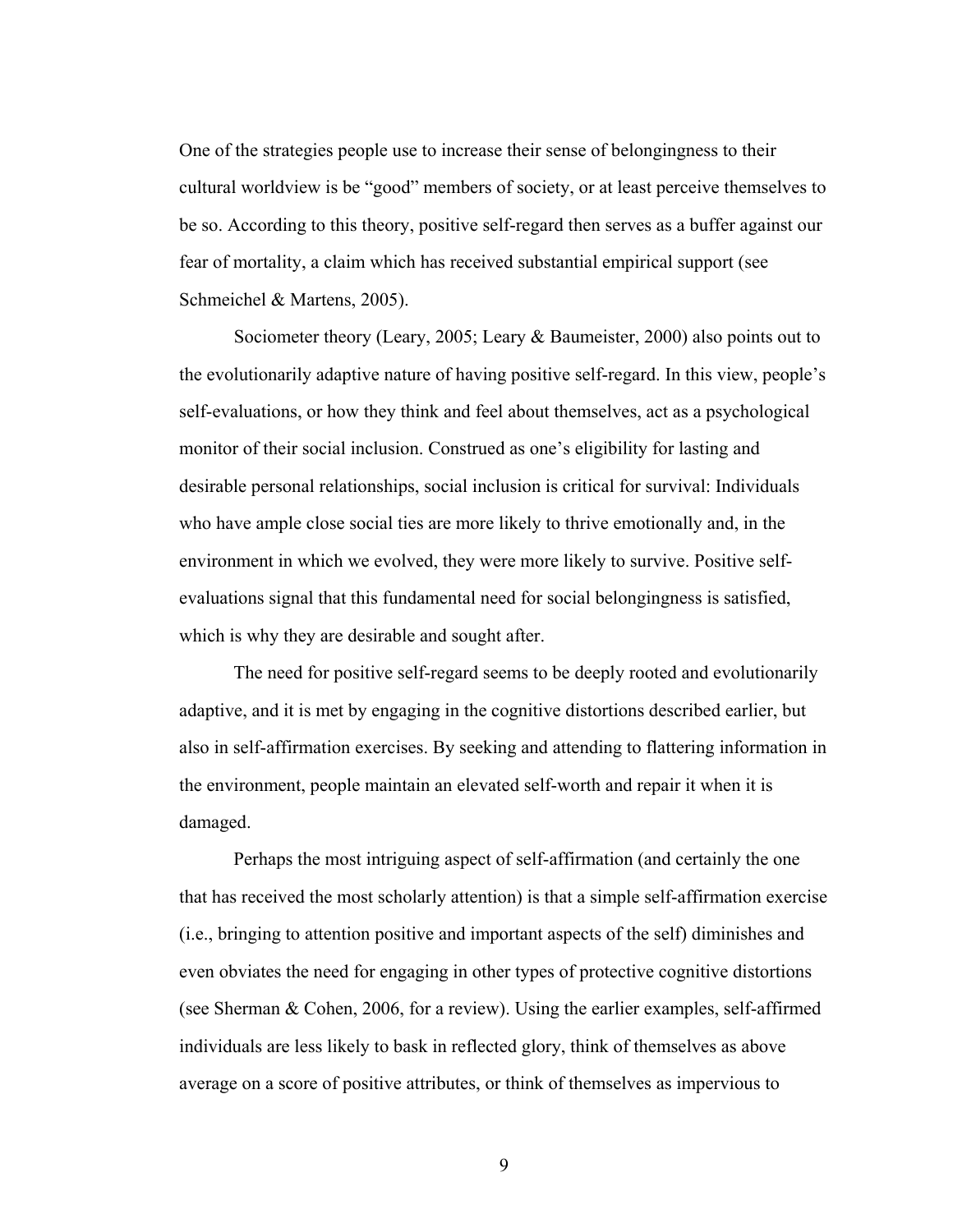negative effects of the media (more on this in the "effects of self-affirmation" section). In effect, it can be argued that self-affirmation trumps other psychological defense mechanisms in its ego-restorative powers, and as such it may serve a primary function in satisfying the universal need for positive self-regard.

#### *The Form of Self-Affirmation*

 Earlier the definition of self-affirmation as "the process of bringing to awareness important and positive aspects of the self (e.g., personal values, treasured characteristics, goals)" was introduced. This section will clarify (1) what exactly these positive aspects of the self are and why they have restorative powers; and (2) how the theoretical construct of self-affirmation has been operationalized in experimental settings.

#### *The domains of the self as sources of self-affirmation*

The self is comprised of several domains, or self-conceptualizations that are important to the individual (Crocker & Wolfe, 2001). These domains include: social roles (e.g., student, parent), values (e.g., humor, religion), group identities (e.g., race, culture, nation), goals (e.g., health, academic success) and relationships (e.g., family, friends) (see Sherman & Cohen, 2006). A key note is that these selfconceptualizations and their relative importance are culturally determined. For instance, such attributes as being intelligent and autonomous are highly valued in Western cultures, while Eastern cultures tend to prize integration in the community and group memberships more.

These domains of the self can be conceptualized as *contingencies* of a person's self-worth (Crocker & Wolfe, 2001). In other words, having an elevated sense of selfworth and a positive self-regard is contingent on perceiving oneself as adequate or successful in one or several of these important domains (Steele, 1988). Although these contingencies differ from individual to individual and among cultures, research has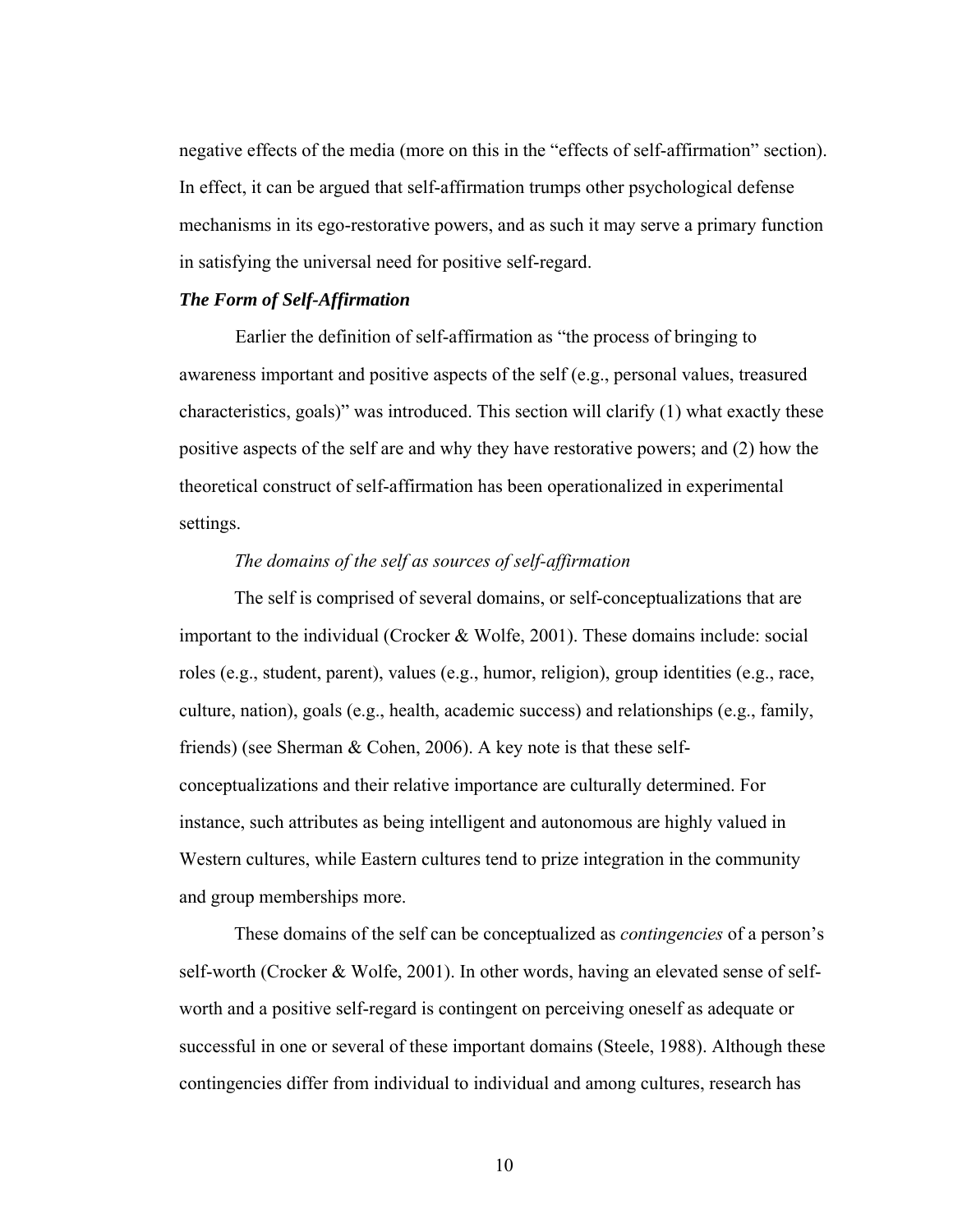shown that personal relationships (i.e., friends and family) are one of the most important contingencies (Creswell et al., 2007).

Self-affirmation can be accomplished by resorting to any of these domains of the self (e.g., religion, career, goals, aspirations), except for the one that has been threatened (Brown & Smart, 1991). For instance, if a student's academic self-concept has been threatened, she can restore her positive self-views by reminding herself of her rewarding relationships with friends and family. This is the case because the self is *flexible*, meaning that it is possible to compensate for failures in one domain by emphasizing successes in others. This ensures that one's view of the self as a whole (i.e., *global* self-integrity) remains positive, although subsets of it have been threatened.

#### *Experimental manipulations*

Theoretically, self-affirmation is defined as occurring when people bring to awareness their successes in domains of the self of importance to them. But how has this definition been operationalized in the literature?

McQueen and Klein (2006) performed a meta-analysis of the current operationalizations of self-affirmation. Their work revealed that the most commonly used operationalization is the "value scale" affirmation, first used by Steele and Liu (1983) in their initial test of self-affirmation theory. This method involves asking participants to rank their most important values from a list that is either provided by the experimenter or is generated by the participants themselves. Typical values pertain to such domains as religion, politics, social life, aesthetics and business/economics. This procedure ensures that participants are reminded of their most important values – a critical domain of the self and hence source of self-affirmation.

 The next most commonly used operationalization of self-affirmation is the "value essay," which involves asking participants not only to rank their most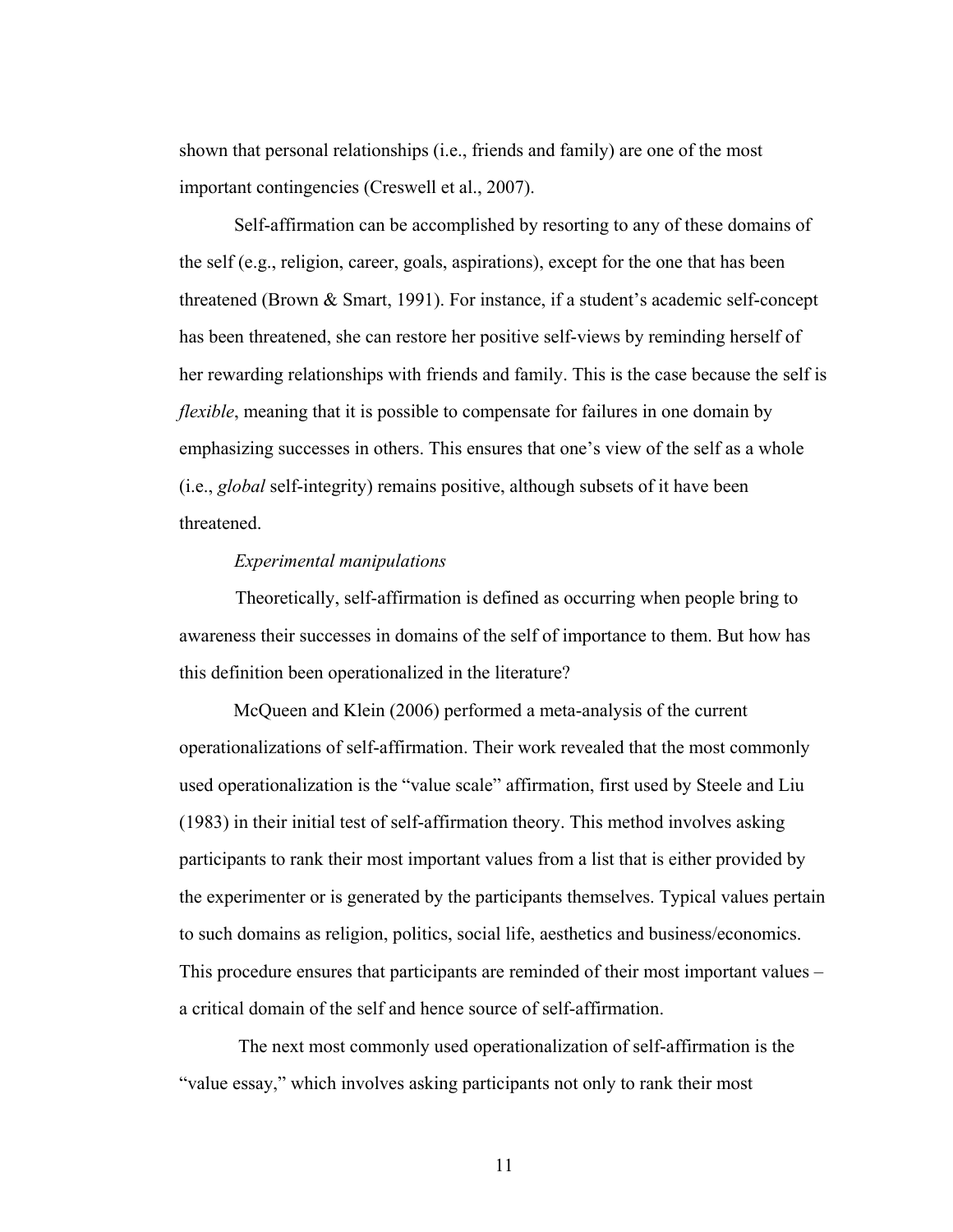important values, but also to write a short essay about their first-ranked value and why it is meaningful to them. This provides more extensive cognitive access to the important domains of the self by increasing the time and effort allocated to thinking about them.

 Other operationalizations of self-affirmation include 1) writing tasks, where participants are asked to identify and write about a positive characteristic or experience (without the ranking procedure); 2) verbal praise from the experimenter; and 3) an unscrambling task, where the unscrambled sentence constitutes a selfaffirming statement. As before, these procedures bring to awareness positive aspects of the self, thus affirming participants' self-concept.

#### *The Effects of Self-affirmation: Laboratory-based Empirical Findings*

The central claim of self-affirmation theory (Steele, 1988) is that people have a deep-seated desire to maintain the integrity of the self (i.e., positive global selfevaluations). When this integrity is threatened, they tend to protect the self by engaging in defensive adaptations. One other possible response to the threat, however, is an indirect one: affirm alternative self-resources unrelated to the provoking threat and thus restore the feeling of self-integrity without rationalizing away the specific threat. As such, a classic test of self-affirmation theory is to (1) threaten one aspect of participants' self-integrity; (2) offer them an opportunity to self-affirm an unrelated aspect of the self; then (3) measure the extent to which they engage in defensive adaptations related to the threat. If self-affirmation theory is correct, self-affirmed participants should no longer need to engage in defensive adaptations, because their sense of self-integrity has already been restored by the self-affirmation exercise. This is the classic methodology for testing self-affirmation theory (see McQueen & Klein, 2006).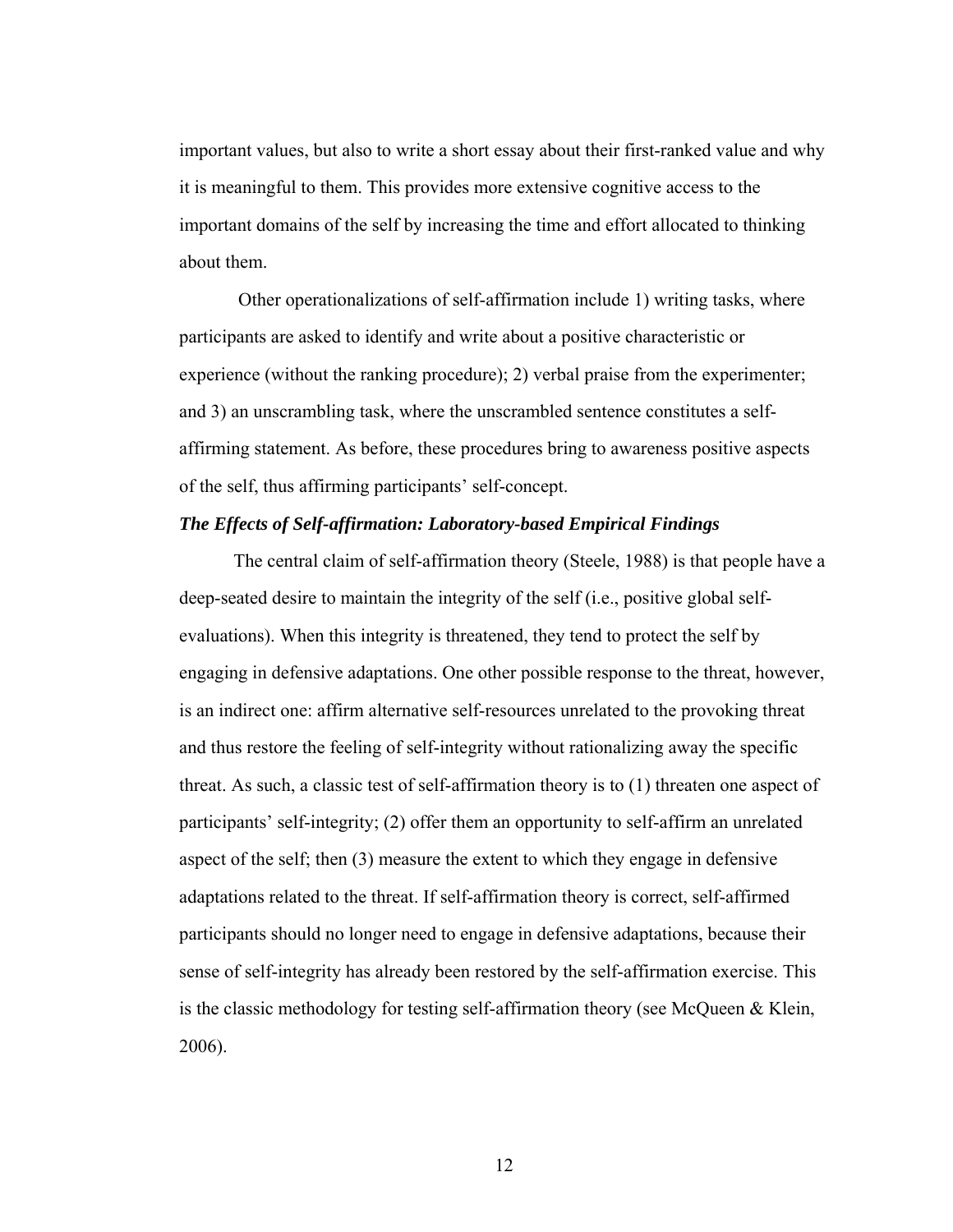These predicted effects of self-affirmation exercises have been tested in a variety of settings (for a comprehensive review, see Sherman & Cohen, 2006). A summary of the kinds of threats and defensive responses alleviated by self-affirmation is presented below.

#### *Threatening health information*

Health information can be perceived as threatening when it contradicts current health behaviors. For instance, heavy drinkers may perceive information regarding the health hazards of alcohol as threatening, as they do not want to think of themselves as reckless or irresponsible people. As a result, they may engage in defensive responses to minimize the perceived effectiveness of this threat. For instance, they can conclude that the anti-drinking campaign is biased or the statistics behind it are flawed. However, if self-affirmation theory is correct, self-affirmed heavy drinkers should engage in less defensiveness and hence be more accepting of the threatening health information.

Several studies have shown that self-affirmation reduces defensiveness with regard to threatening health information. For instance, self-affirmed coffee drinkers were more likely to accept scientific evidence linking caffeine consumption to breast cancer than non-affirmed coffee drinkers (Sherman, Nelson, & Steele, 2000). Selfaffirmed sexually active undergraduates were more accepting of information linking sexual behavior to risk of HIV, and also more likely to purchase condoms than nonaffirmed undergraduates (Sherman, Nelson & Steele, 2000). And finally, heavy drinkers who were informed of the link between alcohol and breast cancer were indeed more accepting of this information if they had completed a self-affirmation exercise than if they didn't (Harris & Napper, 2005).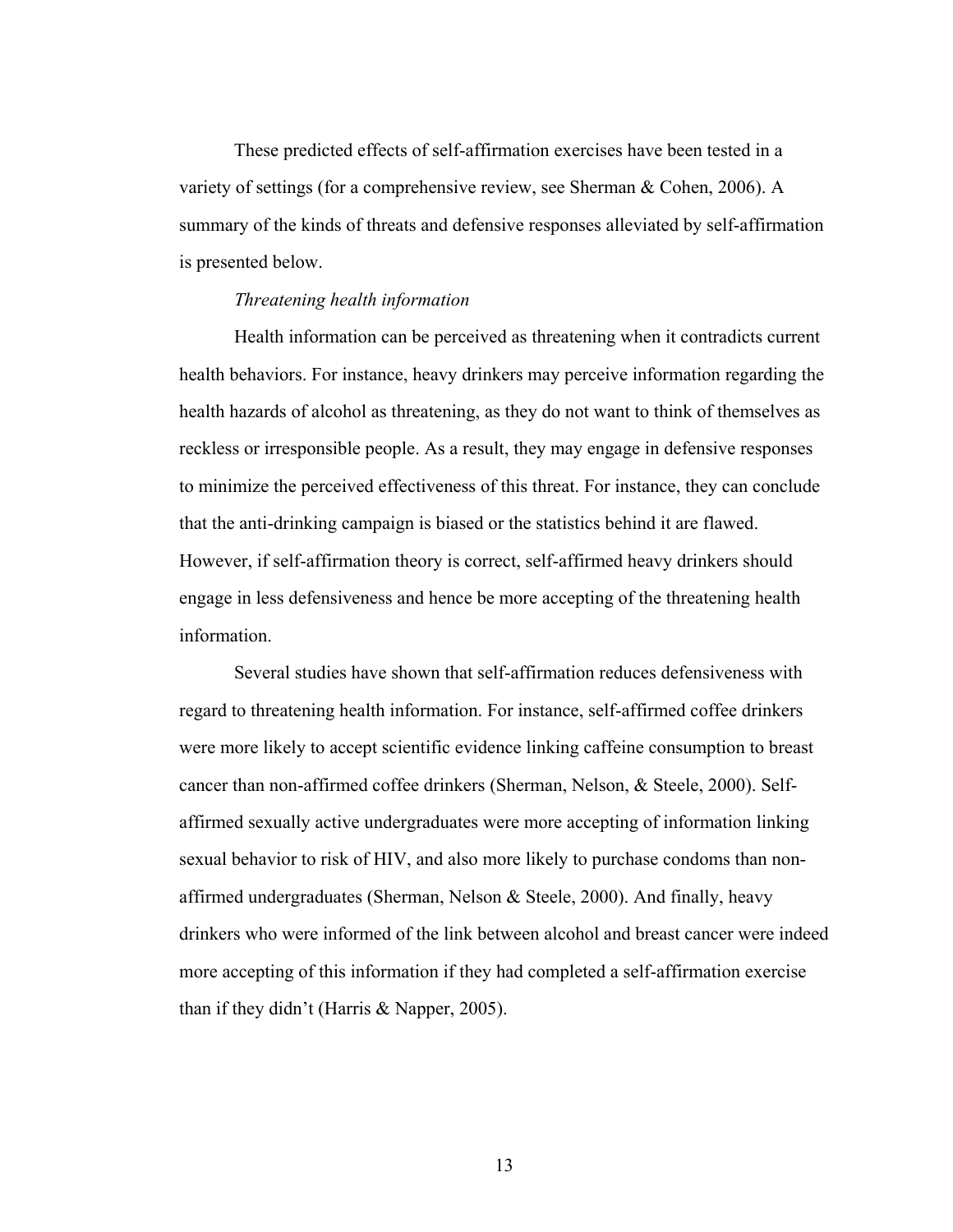#### *Cognitive dissonance*

Cognitive dissonance theory claims that people are motivated to reduce psychological inconsistency, even if this involves distorting their beliefs and perceptions. Self-affirmation theory claims that people whose self-worth and selfintegrity is reinforced are more able to cope with threatening information, including psychological inconsistency. If this is the case, then self-affirmation should lessen people's need to reduce cognitive dissonance. Steele, Hopp and Gonzales (1986) applied a classic free-choice cognitive dissonance methodology, where participants ranked ten albums in order of their preference, and then were offered a choice between owning the  $5<sup>th</sup>$  ranked or the  $6<sup>th</sup>$  ranked album. This situation usually leads participants to re-rank their preferences, inflating the value of the chosen option and deflating the value of the discarded one. However, self-affirmed participants did not change their attitudes to make them concordant with their choice, suggesting that self-affirmation reduced the need for defensive distortions.

#### *Rumination*

While rumination is not a threat itself, it is a response to a perceived threat. Threatening experiences often result in increased thinking about the threat even after the threatening event has occurred (i.e., rumination). By restoring people's confidence in their self-worth, self-affirmation should reduce these unpleasant thoughts (i.e., rumination). Indeed, this was the case: participants who had an opportunity to selfaffirm were less likely to engage in ruminative thinking after receiving failure feedback on an intelligence test than participants who did not self-affirm (Koole, Smeets, van Krippenberg, & Dijksterhuis, 1999).

#### *Social comparison and stereotyping*

Social comparison and stereotyping are defensive responses to perceived threats. When people's self-worth is brought into question, they often try to make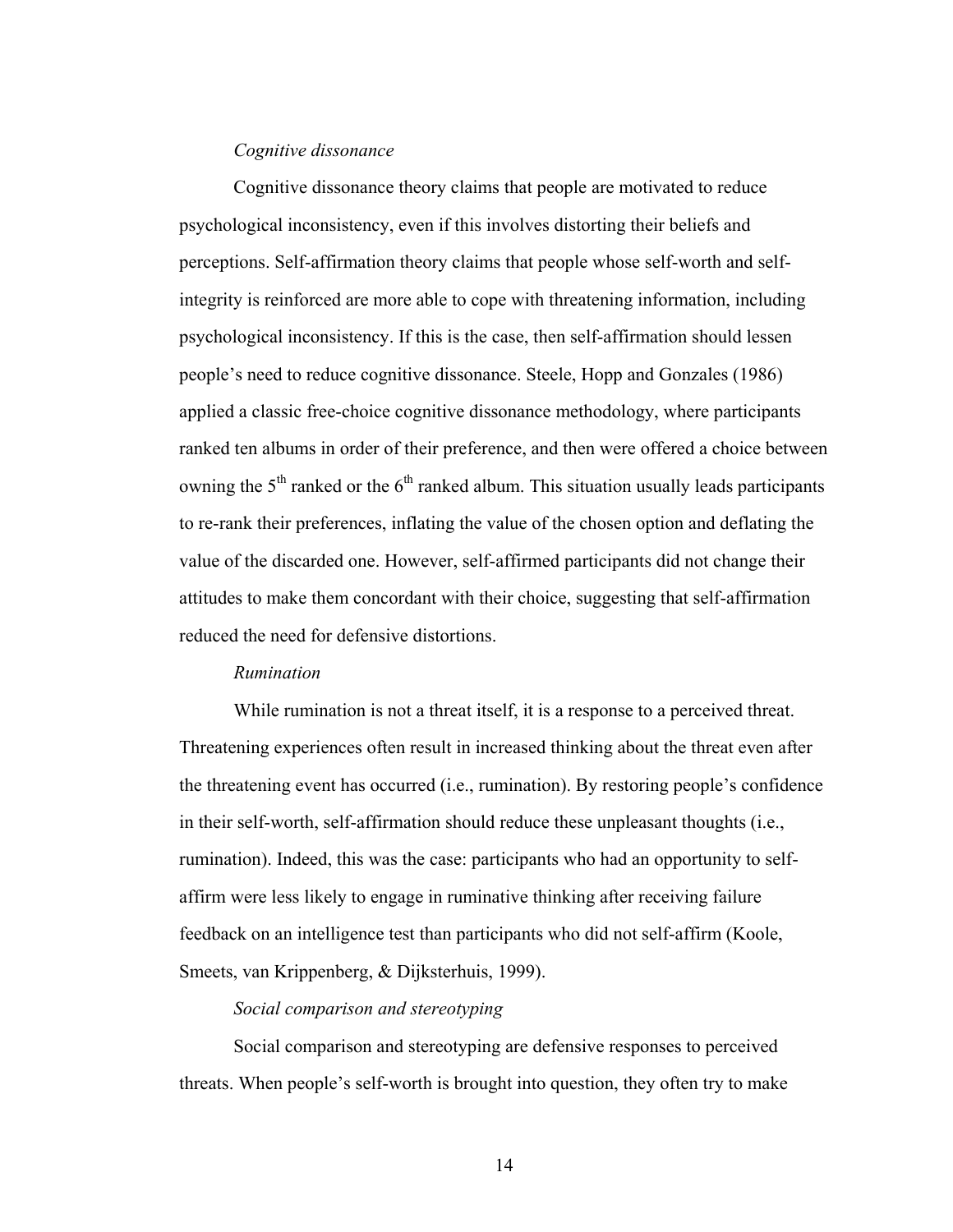themselves feel better by resorting to social comparisons that will cast them in a positive light. Such strategies include comparing themselves to a clearly inferior other (Fein, Hoshino-Browne, Davies, & Spencer, 2003) or putting down members of an outgroup (Fein & Spencer, 1997). Self-affirmation should decrease people's need to self-soothe by derogating others. Indeed, Spencer, Fein and Lomore (2001) found that undergraduates who were given bogus negative feedback on an intelligence test preferred to interact with another participant whose intelligence was clearly inferior (thus they engaged in downward social comparison); however, if they were given an opportunity to self-affirm after receiving the negative feedback, they preferred to interact with a clearly intelligent other (thus engaging in upward social comparison). Self-affirmed participants were also less likely to engage in negative stereotypes (Fein & Spencer, 1997) and to make prejudicial judgments of an outgroup member (Zarate & Garza, 2001).

#### *Self-serving and group-serving biases*

Perceiving the self and others in a biased way that favors the self at the expense of others is a common strategy employed by the psychological immune system. For instance, when studying athletes' attributions regarding the outcome of a game, Sherman and Kim (2005) found that members of the winning team considered each of their individual performances more important for the team's success than members of the losing team thought their own contributed to their defeat (i.e., self-serving bias). Similarly, the winning team thought that their own performance as a team contributed more to the outcome of the game than losers thought their performance did (i.e., group-serving bias). The authors found that both the self-serving and group-serving biases were eliminated when participants had an opportunity to self-affirm before casting their judgments.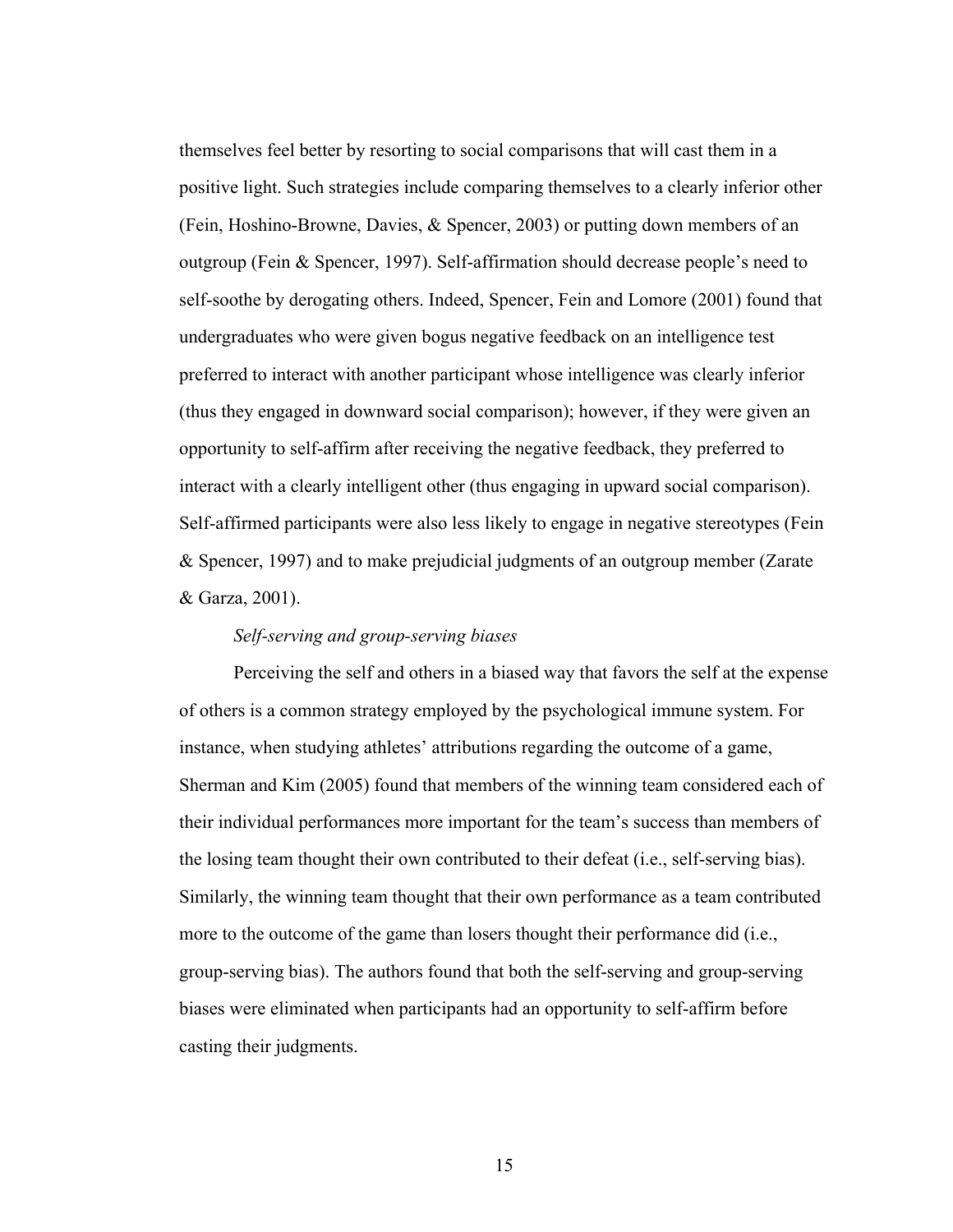#### *Mechanism of Self-affirmation: Mediators*

 As illustrated by the above review, the fact that self-affirmation reduces defensiveness in a variety of contexts has received robust empirical support. However, the mechanism through which self-affirmation operates is less clear. Theoretically, self-affirmation is predicted to operate by raising people's global self-integrity (i.e., their global evaluation of the self). But what are the psychological mechanisms involved in this process? Below some mediating variables tested by recent research are reviewed. An important qualifier is that a process as rich and complex as selfaffirmation is unlikely to operate through a single mechanism, but rather that it should operate through a consortium of affective, cognitive and motivational processes (Sherman & Cohen, 2006).

#### *Positive affect*

It seems reasonable that, by increasing people's sense of self-worth, selfaffirmation elevates people's positive affect and mood. In turn, this positive mood may lessen people's defensiveness (see Tesser, 2000). However, numerous studies have disconfirmed this claim. When the values affirmation has been used, no effect of self-affirmation on self-reported mood has been found (Fein & Spencer, 1997; Sherman et al., 2000; Schmeichel & Martens, 2005; Spencer et al., 2001). Additionally, mood manipulations do not produce the same effect as self-affirmations (Steele, Spencer, & Lynch, 1993). A single study (Koole et al., 1999) found that implicit positive affect mediated the effect of values affirmation on rumination.

#### *State self-esteem*

Another plausible mechanism behind self-affirmation effects is a boost in state self-esteem, which, by definition, refers to people's current feelings of their own self-worth. Evidence for this claim is weak. Fein and Spencer (1997) found that selfaffirmation raised self-esteem, but Schmeichel and Martens (2005), who extensively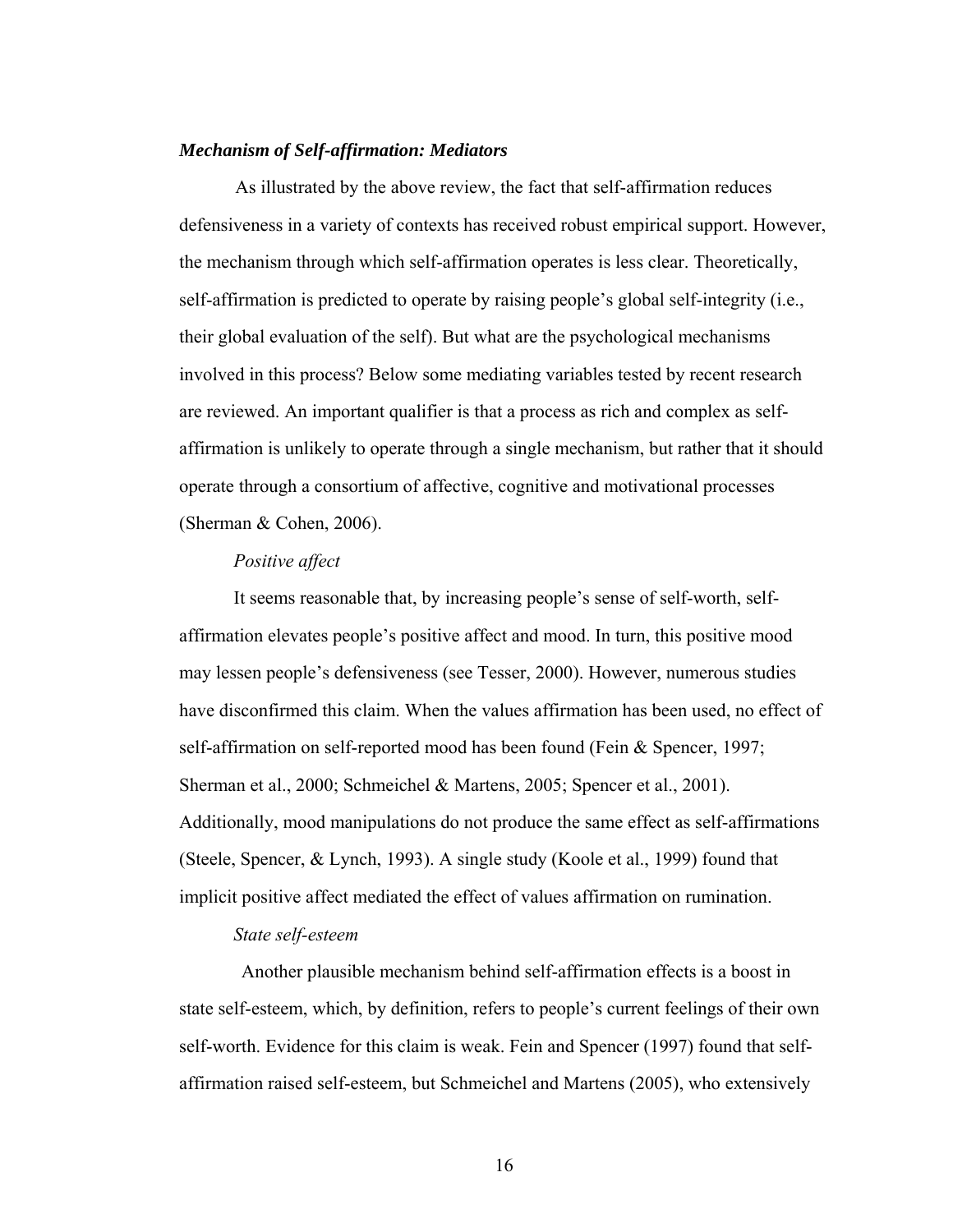tested the impact of self-affirmation on state self-esteem, found no such effects. However, this body of work has only used self-report measures of state self-esteem and it has been suggested that implicit measures might be preferable because of the unconscious nature of self-affirmation processes (Tesser, Crepaz, Collins, Cornell, & Beach, 2000). Future research is necessary to fully investigate the effect of selfaffirmation on implicitly measured self-esteem.

#### *Feelings of love towards others*

A recent study by Crocker, Niiya and Mischkowski (2008) suggests that the mechanism through which self-affirmation operates is "transcending the self," of simply feeling love towards other human beings. The authors showed that participants who engaged in a values-essay affirmation felt more love and connection towards others than participants who wrote about unimportant values. In a subsequent study, the authors showed that these feelings of love and connection (but not positive feelings about the self, such as pride, content and joy) fully mediated the relationship between self-affirmation and smokers' reduced defensiveness towards anti-smoking materials.

#### *High levels of mental construal*

Yet another recent paper (Schmeichel & Vohs, 2009) has identified high levels of mental construal as a mediator of self-affirmation effects. Mental construal refers to the cognitive representation of events, and it can be high (i.e., thinking of the global, superordinate, abstract features of an event) or low (thinking of the local, subordinate and concrete features of an event (Vallacher & Wegner, 1987).

In this study, self-affirmation was shown to restore depleted self-control resources by promoting higher levels of mental construal. Higher levels of mental construal are associated with a focus on long-term goals and the abstract meanings of behavior, which is why it may be enhanced by a self-affirmation exercise. This is the only cognitive mediator proposed in the self-affirmation literature.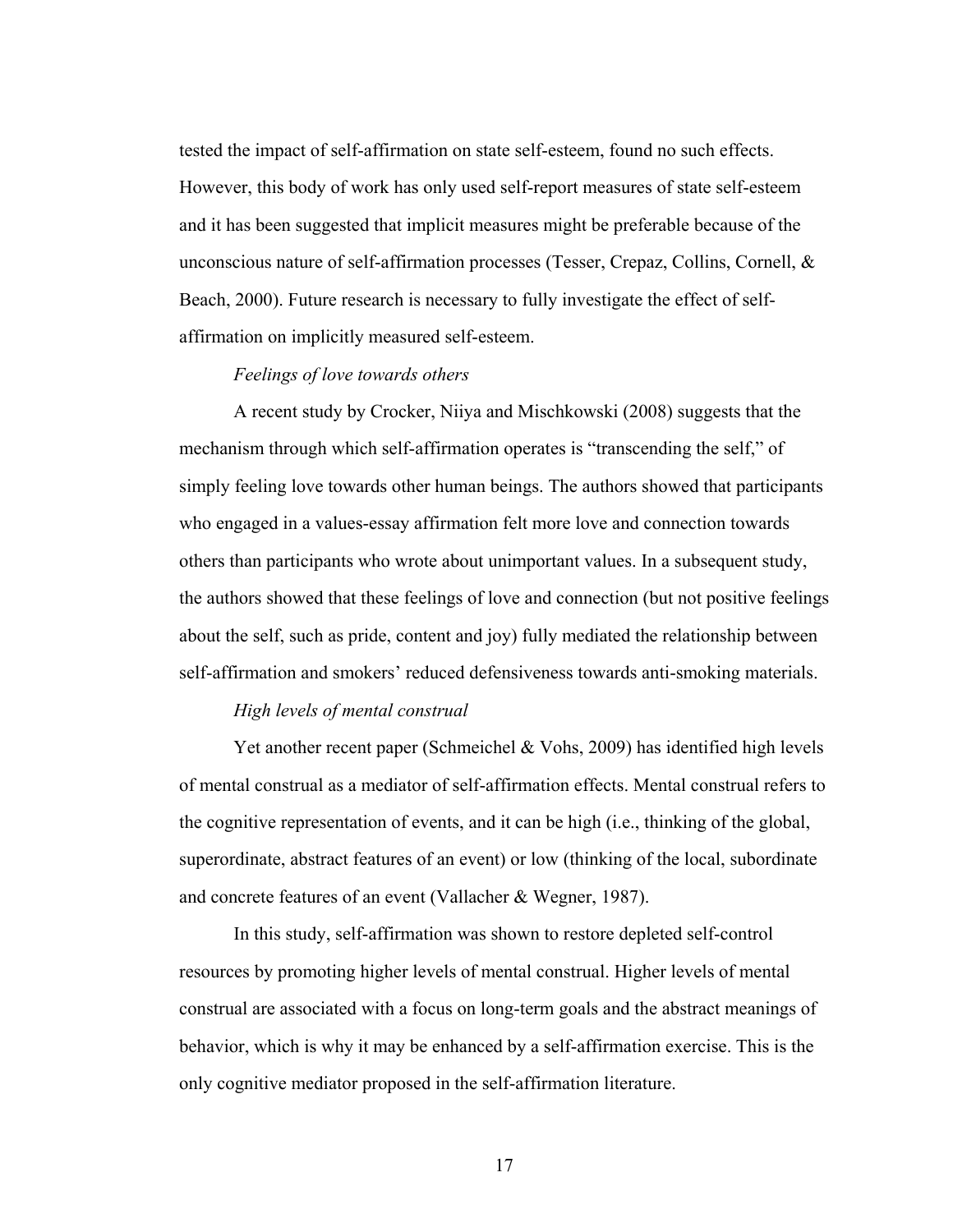#### *Mechanism of Self-affirmation: Moderators*

Does self-affirmation work differently for certain people or in certain situations? This section addresses individual differences and cultural differences that have been shown to moderate (see Baron & Kenny, 1986) the relationship between self-affirmation exercises and decreased defensiveness.

#### *Individual differences: Trait self-esteem*

Defined as a person's stable and enduring sense of self-worth (Rosenberg, 1965), trait self-esteem has been proposed as a moderator of self-affirmational effects. In other words, it is possible that self-affirmational exercises may have different effects on people low in self-esteem than on those high in self-esteem.

On the one hand, it has been argued that individuals high in self-esteem should reap the most benefits from self-affirmation because, by mere virtue of having high self-esteem, they have more positive self-resources to draw upon in times of distress (Spencer, Josephs, & Steele, 1993; Stone & Cooper, 2001). This *self-resource model* of self-affirmation has received some empirical support. In one study, Steele and colleagues (1993) found that when allowed a moment of self-reflection before receiving threatening information, people with high self-esteem reported significantly less self-justification compared with their low self-esteem peers. Similarly, Nail, Misak and Davis (2004) found that people with greater affirmational resources were more resilient to threats and less likely to defensively rationalize their behavior.

On the other hand, the *self-consistency model of dissonance* (e.g., Aronson, 1968; Aronson & Carlsmith, 1962) argues that individuals high in self-esteem are more likely to react defensively to unfavorable life events, because the gap between their elevated self-perceptions and these events is too great. In this view, self-esteem serves as a barometer, or a standard, of people's expectations of how they should be treated. Self-affirmation exercises may make less of a difference for high self-esteem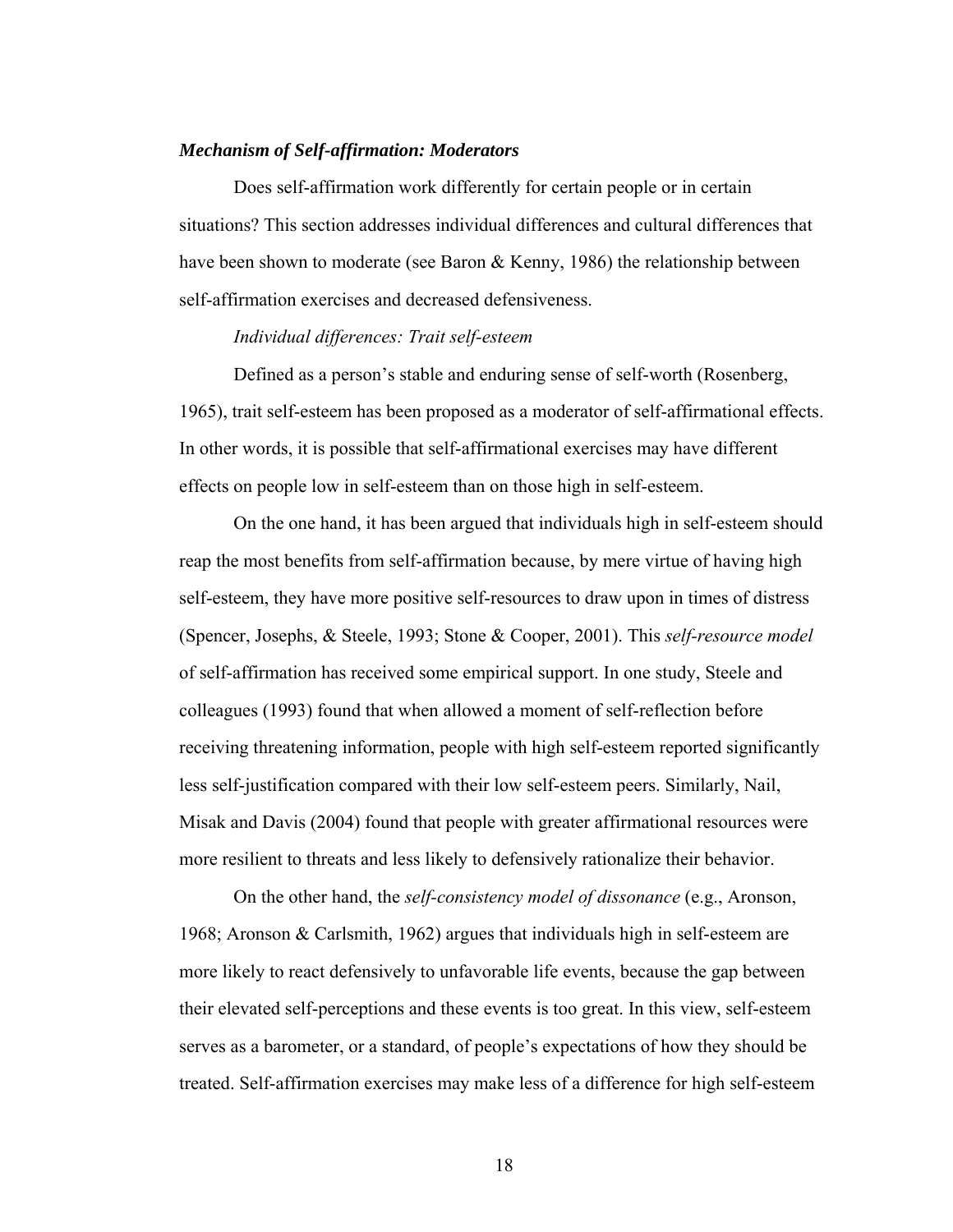individuals, because of the sheer magnitude of their defensive responses. Conversely, low self-esteem individuals engage in less defensiveness and hence may be easier to restore to a state of self-integrity by a self-affirmation exercise. However, these claims have not yet been empirically tested by self-consistency theorists.

#### *Cultural differences*

Culture affects self-affirmation outcomes primarily because it affects how the self is conceptualized and experienced (e.g., Heine, Lehman, Markus, & Kitayama, 1999). In Western individualistic cultures, the self tends to be an autonomous and bounded entity, whereas in Eastern collectivistic cultures, the self tends to be more interconnected, defined in relation to group memberships, and contingent upon important relationships. How the self is defined culturally alters the effects of selfaffirmation in important ways.

First, culture determines what constitutes an effective self-affirmation. For instance, Hoshino-Browne and colleagues (2005) found that the classic independent self-affirmation, where participants rank values in order of personal importance and then write short essays about them, did *not* have the effect of reducing defensiveness in Asian-Canadian participants. However, a modified version of the values-essay affirmation did. In this interdependent self-affirmation exercise, participants ranked values in terms of how important they were to *themselves and their family* and wrote a paragraph about why this value is shared among them and their families. This type of affirmation had the expected result of reducing defensive responses among participants of Asian origin.

Second, culture determines what constitutes a threat to the ego, because the important domains of the self differ cross-culturally. For instance, Heine & Lehman (1997) showed that the classic free choice dissonance paradigm (described earlier on page 9) elicited ego-protective responses from European-Canadians but not from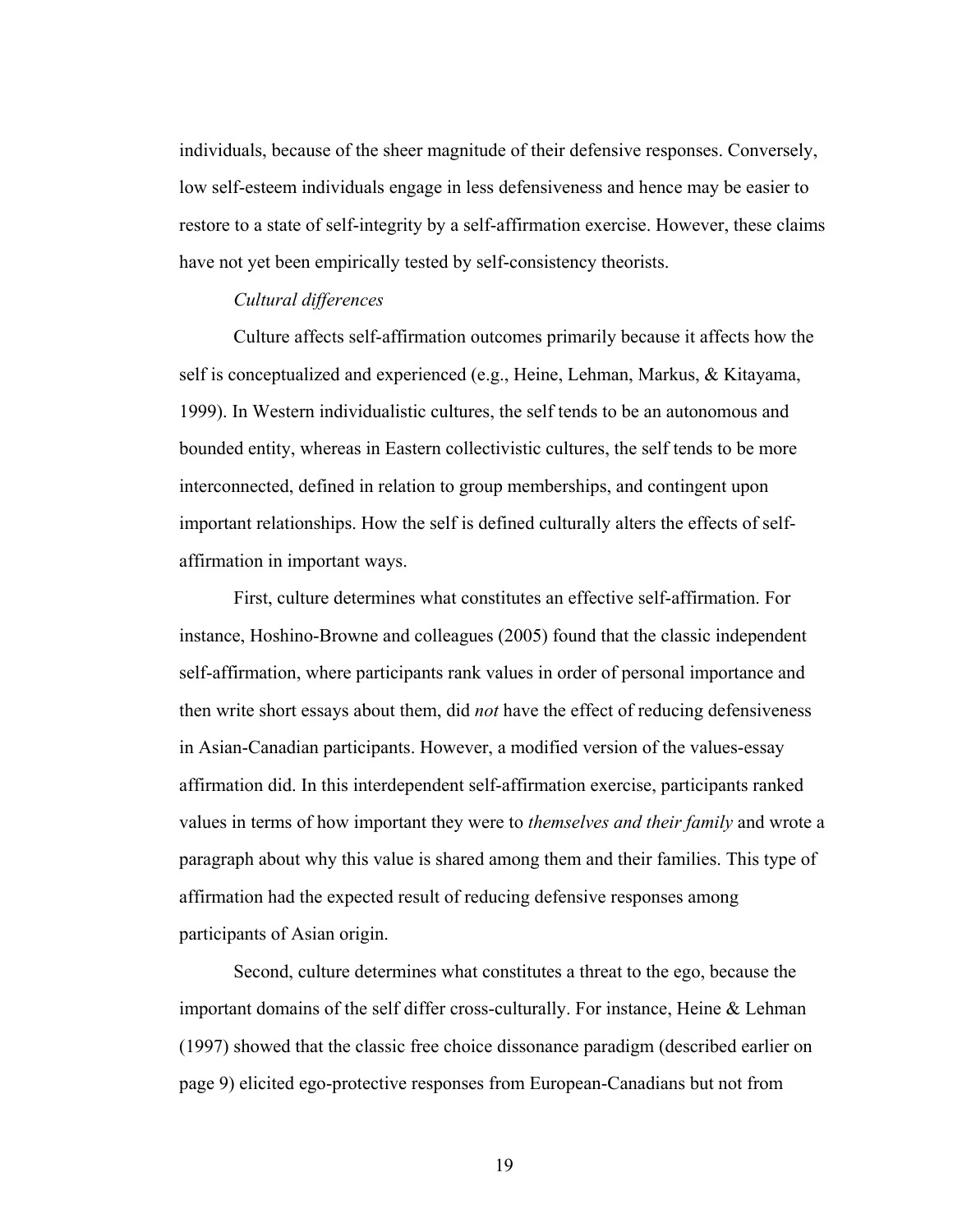Japanese participants, who did not experience the situation as self-threatening. However, Hoshino-Browne and colleagues (2005) found that members of collectivistic cultures (e.g., Asian-Canadians) responded very defensively to a situation that was threatening to their relationships. For instance, in the free-choice paradigm, Asian participants had to make a food choice between comparable options of medium desirability *for their friends* (not for themselves); when they had an opportunity to re-rank the food options, they ranked their initial choice significantly higher, thus exhibiting defensive responses. In contrast, European-Canadians did not feel the need to rationalize a food option they had made for their friends, but they did rationalize a food option they had made for themselves.

#### *Spontaneous Self-affirmations: How Self-affirmation Operates in Everyday Life*

The above review on empirical work to date reveals the beneficial outcomes of self-affirmation, but only under very specific circumstances: (1) when the experimenter *instructs* participants to engage in self-affirmational exercises (rather than the participants themselves choosing to self-affirm or not); and (2) when the selfaffirmational exercise is pre-determined by the experimenter and typically constitutes ranking a list of values and writing essays about them. This shows how selfaffirmation *can* operate, but how *does* it operate in everyday life? Needless to say, people do not list and rank their values, or write short essays about themselves on a daily basis, nor are they instructed by anyone to engage in certain activities in order to make themselves feel better. A crucial question, then, is what are the everyday equivalents of the affirmation manipulations used in laboratory experiments, and when do people spontaneously engage in efforts to restore their self-integrity?

To date, little empirical work has addressed the question of how experimental self-affirmation exercises translate into everyday activities (for reviews, see McQueen & Klein, 2006; Sherman & Cohen, 2006), although it has been suggested that people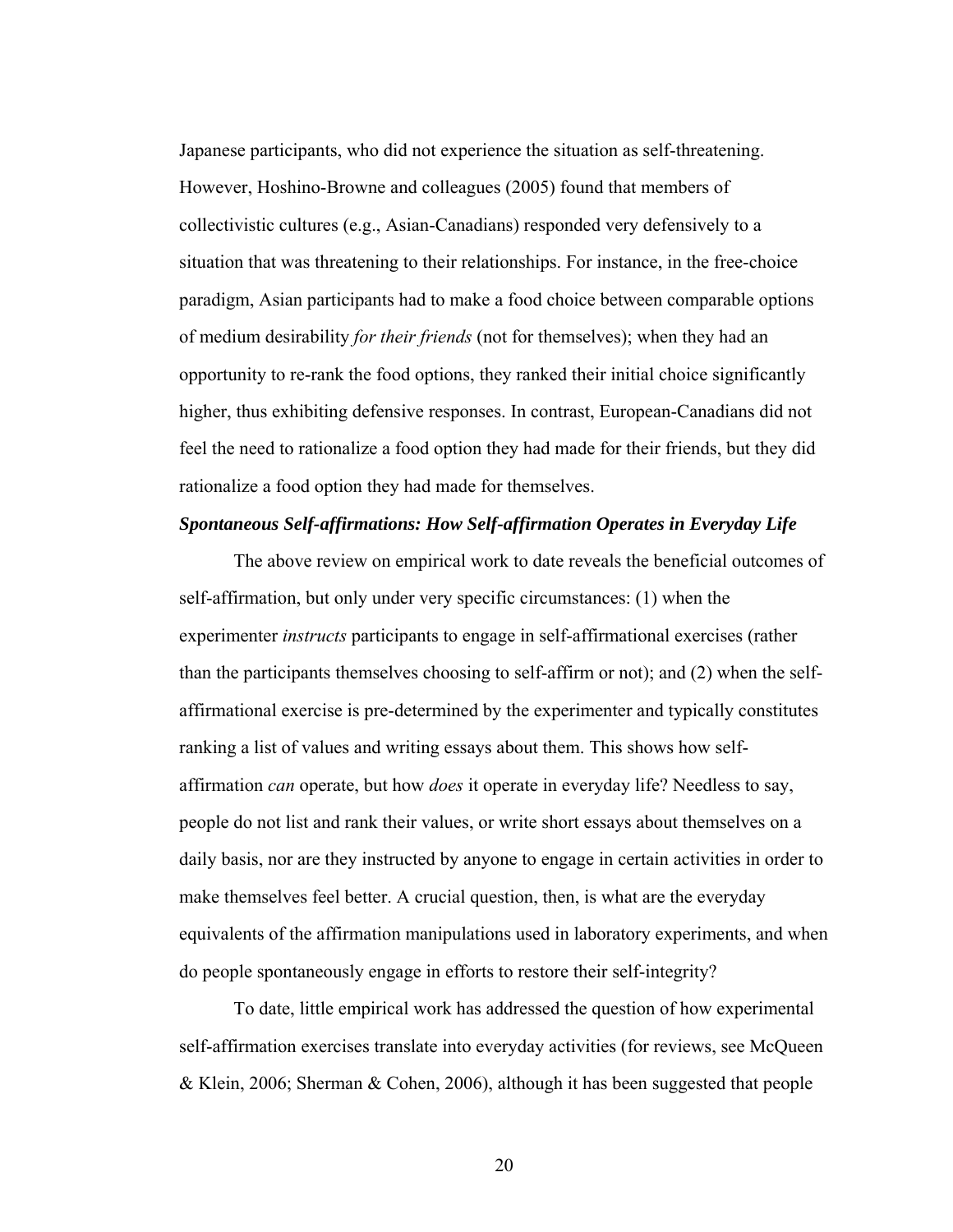use their relationships and significant others as sources of self-affirmation (Lockwood, Dolderman, Sadler, & Gerchak, 2004). The question of *when* people spontaneously engage in self-affirmation efforts is also largely unanswered, although Sherman and Cohen (2006) speculate that "Perhaps the individual returns home and browses the Internet, checking for information on a coming election (affirming their political identity), or examines the scores from last night's game (affirming a valued social identity). In such situations, people may think that they are procrastinating, but this procrastination may serve an important integrity-reparative function." (p. 64). The purpose of this dissertation is to explore how and when people use media, particularly social network sites, to spontaneously self-affirm, and what the perceptual and behavioral consequences of these mediated self-affirmations are.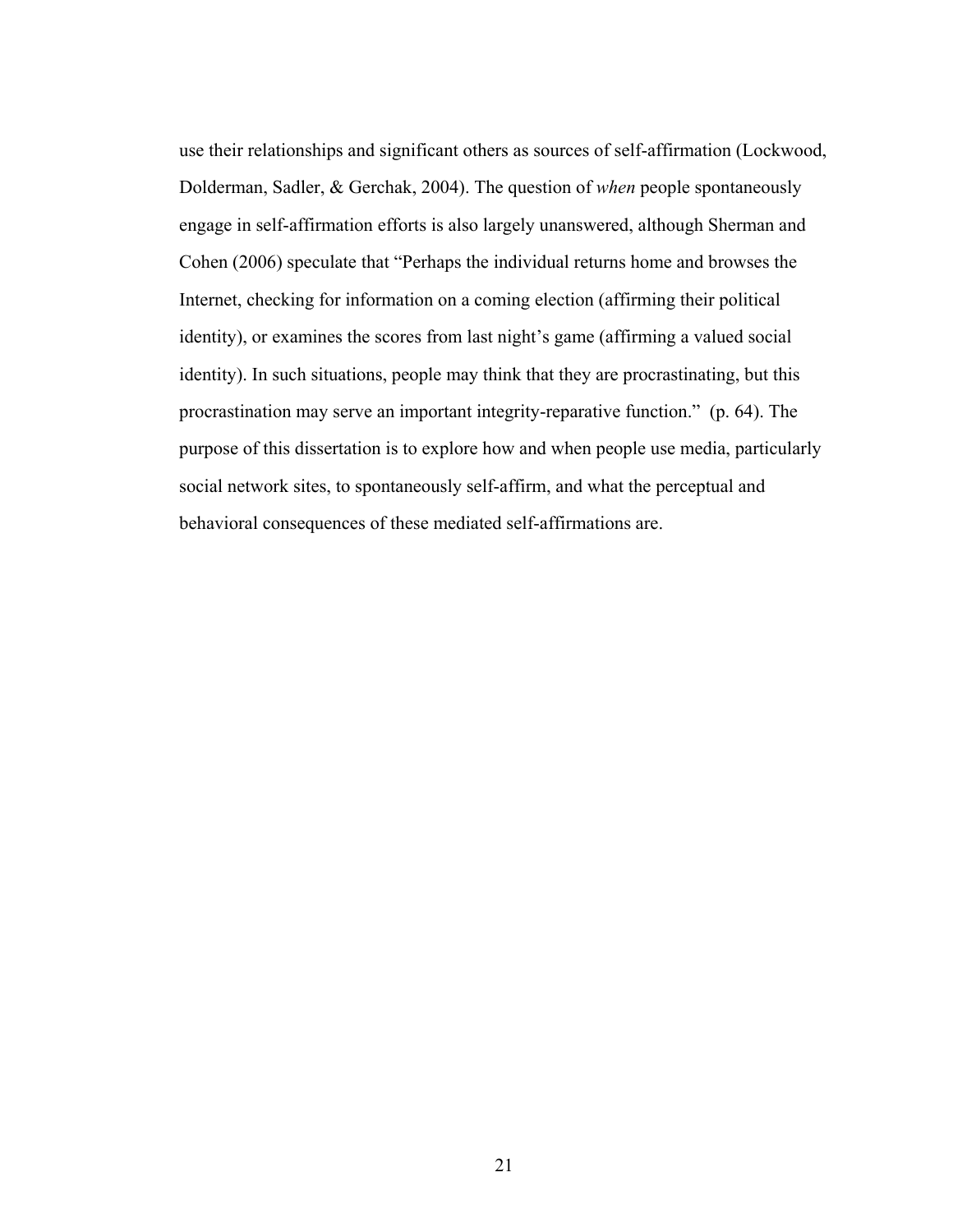#### CHAPTER 3

#### FACEBOOK PROFILES AS A SOURCE OF SELF-AFFIRMATION

The previous chapter laid out the key tenets of self-affirmation theory. The present chapter considers how these principles may apply to social network sites. Do social network sites have affirming properties, as understood through the lens of selfaffirmation theory? This foundational question is addressed by 1) reviewing theory and extant research on the psychological underpinnings of social network use; and 2) reporting results from an empirical study that seeks to establish whether use of social network sites has similar effects to the classic self-affirmation manipulation – ranking and writing essays about important values.

#### *Facebook as a Venue for Self-affirmation*

Broadly speaking, social network sites provide a platform for users to connect with others in view of accomplishing personal and professional goals, such as dating (e.g., Match.com, EHarmony), finding employment (e.g., LinkedIn), and keeping in touch with friends and acquaintances (e.g., Facebook, MySpace). Although social network sites have generally acquired a loyal following, Facebook has distinguished itself through its soaring popularity. Currently, it boasts 400 million users (Facebook Statistics) and is the 3rd most visited site in the United States (ComScore Report, 2009). Perhaps more telling than the sheer number of registered users is their level of activity and dedication to the site. According to Facebook Statistics, about half of Facebook users (200 million) log in every day, the average user spends 55 minutes on the site daily, and users post about 60 million status updates a day and six billion photographs every month. Clearly Facebook is a "sticky" site (McGuire, 1974) that invites repeated use and exercises a strong pull on users. But what makes Facebook so attractive and compelling?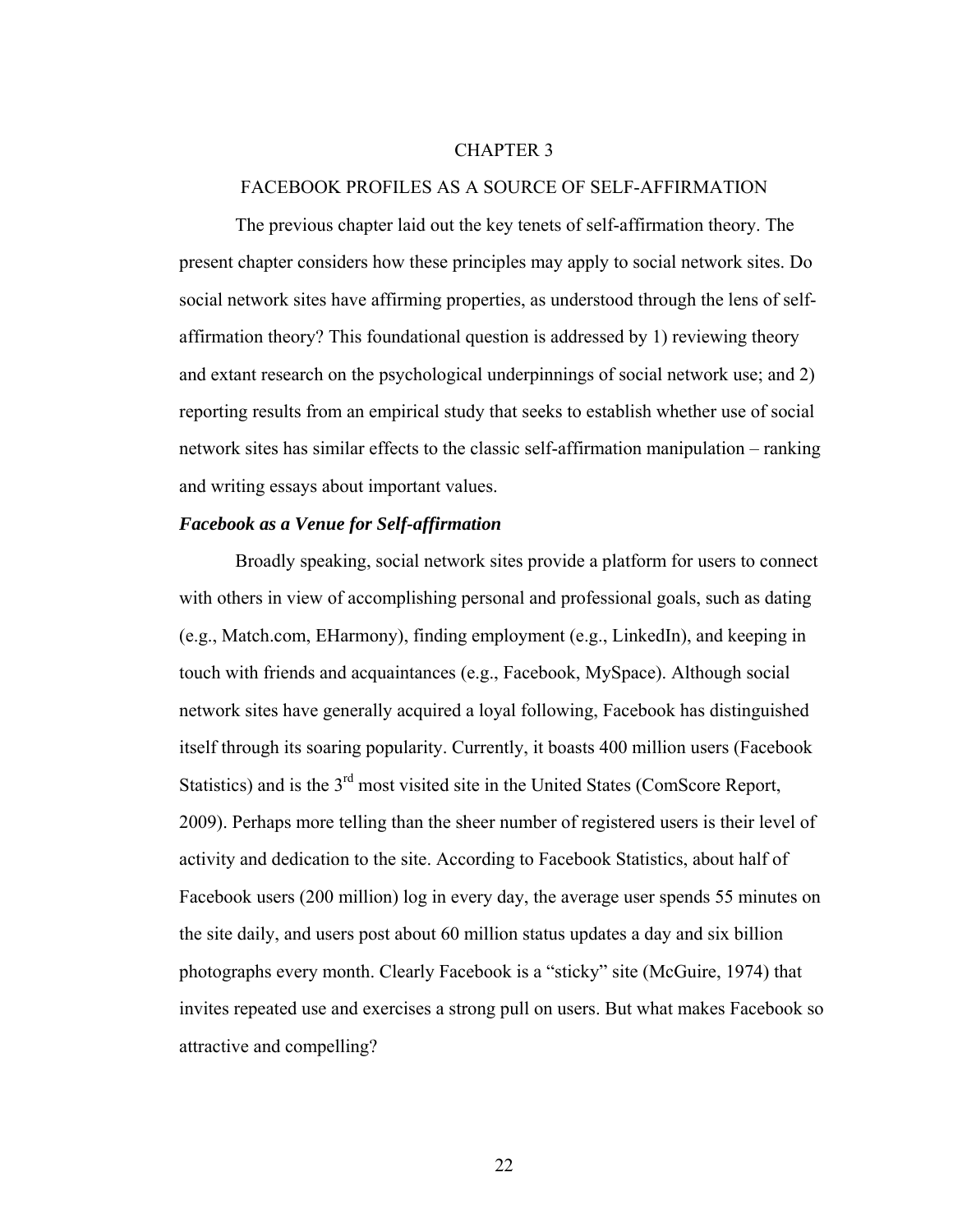In examining the psychological underpinnings of Facebook's popularity, let us begin by taking a closer look at what social network platforms are and what users do on them. boyd and Ellison (2007) describe social network sites, of which Facebook is a prototypical example, along several fundamental dimensions. By definition, these sites allow users to (1) construct a representation of themselves via a public or semipublic profile; (2) articulate a connection with other users (i.e., "friend") by linking their own profile with their friends' profiles; and (3) view and communicate with their list of connections, as well as with other people in the system. As such, the core functionality of social network sites is to facilitate, maintain, and enhance social connectivity (see also Joinson, 2008; Lampe, Ellison, & Steinfield, 2007, 2008).

Users' behaviors on Facebook can be broadly classified into three categories: *identity construction* (i.e., creating a description of the self on the site), *social surveillance* (i.e., viewing others' posted information) and *communication* (i.e., getting in touch directly with other users through a variety of communication tools, such as wall posting, commenting on photographs, emailing and instant messaging). The online profile is the result of both identity construction behaviors and communicative behaviors. Specifically, it contains self-generated descriptions (e.g., photographs, direct statements regarding one's political and religious beliefs, a list of activities and hobbies, affiliation in various groups and social networks, status updates), but also records of communication with friends (e.g., friends' comments on photographs and status updates, comments posted by friends on the profile "wall," photographs added by friends). As such, the profile helps to *enact* social connectivity, by providing information about the self to others and serving as a platform for communication, but also to keep a *record* of this connectivity, by storing and archiving the communications exchanged by users (i.e., wall posts, comments, photographs).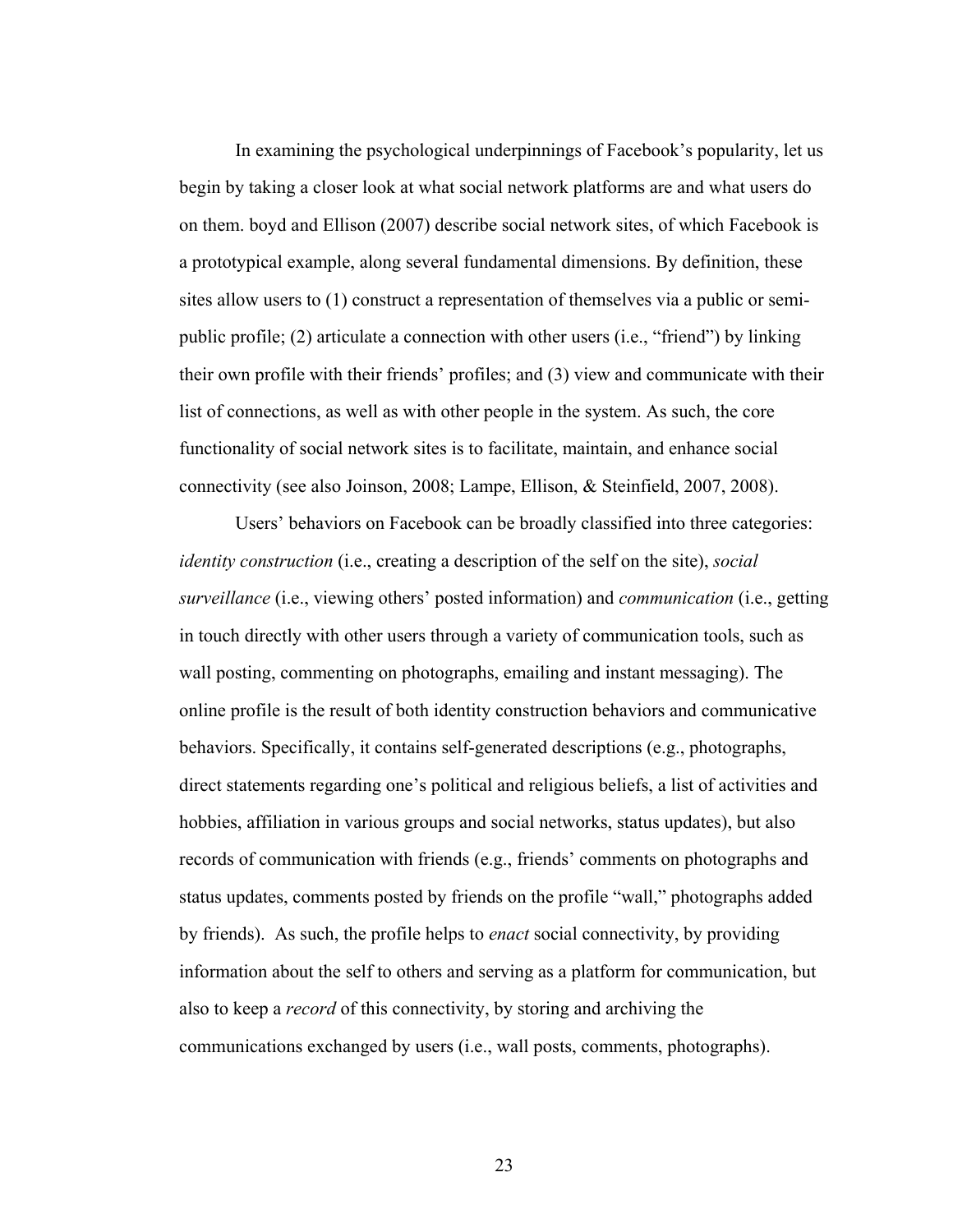When considering whether Facebook profiles can act as self-affirmations, it is important to examine the type and valence of the information posted on the profile. In line with self-affirmation theory, information is self-affirming only to the extent that it is personally meaningful, positive in nature and perceived as accurate. The following pages consider whether Facebook profiles meet these criteria. Special attention is paid to how the information that gets presented on Facebook profiles is affected by (1) technological factors, such as the design of the site and the ability to revise and record statements; and (2) social factors, such as the motivation to use the site, the presence of an audience and normative rules governing the side.

According to self-affirmation theory, people's sense of self-worth is contingent on several "domains" of the self, such as social roles, personal relationships, treasured activities, values and beliefs (Crocker & Wolfe, 2001). If brought to memory, this personally meaningful information can serve as a resource for self-affirmation. This type of information is prominently featured in Facebook profiles. First, personal relationships are represented through friendship connections, links to family members and significant others, comments made by friends and conversations held with friends and stored on the profile. Second, social roles (i.e., friend, student) are made abundantly clear by the emphasis on friendship connections and membership into educational and local networks (e.g., Cornell University; Ithaca, NY). Indeed, users are invited to join "networks" that indicate their belongingness in important, identitydefining groups. For example, when Facebook was launched, only college students with a verifiable university-operated email account (.edu) could join the system, and their university affiliation was prominently displayed. Nowadays, users still join college and university networks, but they can also claim membership in city and regional networks (for instance, Ithaca, NY). Other group affiliations are also emphasized by the ability to join a whole range of social, special interest, and just-for-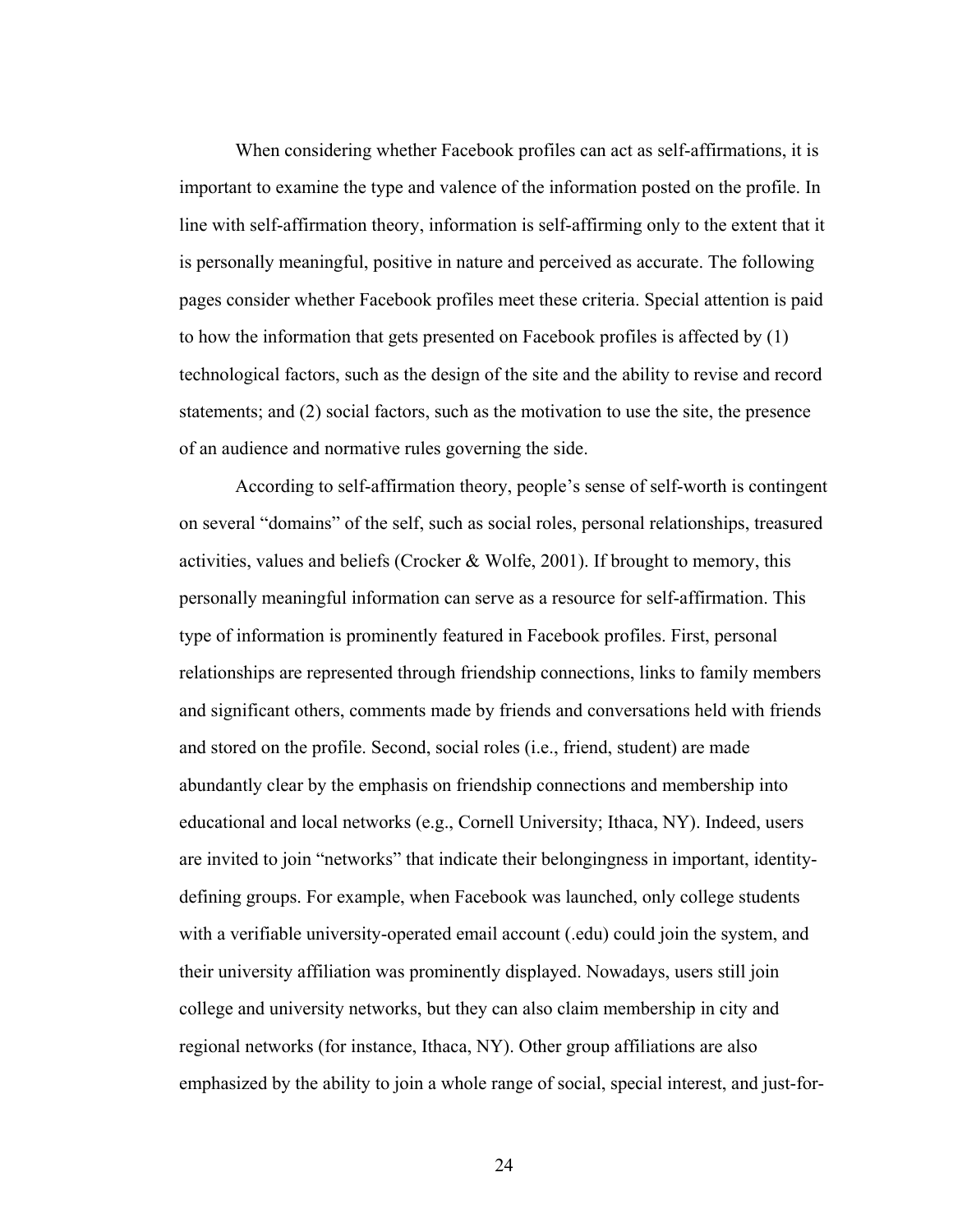fun groups. Third, users' values (i.e., religious and political beliefs) are often explicitly stated and their treasured characteristics and activities (e.g., traveling, spending time with friends) are prominently displayed and archived in photographic albums.

Importantly, social norms are evolving that mandate high levels of disclosiveness on Facebook. (Gross & Acquisti, 2005; Tufekci, 2008; Young & Quan-Haase, 2009). For example, a large survey of Facebook users has found that 82% of them reveal highly personal information, such as birth date, cell phone number, personal address, political and sexual orientation, and the name of their relationship partner (Gross & Acquisti 2005). Similarly, Lampe and colleagues (2007) have found that Facebook users complete 59% of the self-descriptors available to them and for some they include copious amounts of information. Moreover, many users view disclosure of private information as necessary to make social network sites useful in their mission to connect people (Tufekci, 2008). As such, the amount of personally meaningful information included in a typical Facebook profile is likely to be extensive.

Not only does the layout of the Facebook profile favor personally meaningful information, but its other technological affordances, such as recordability and accessibility, enhance the value of this information. Recordability allows users to "collect" friends and memorabilia from these friends, in the form of wall postings, virtual gifts and other tokens of affection, and photo comments. Over time, these signals of connectivity can accrue substantially. Additionally, this information is tightly packaged and organized in one easily accessible online location, from where users can retrieve it at their convenience.

Although the type of information featured on Facebook appears to be personally meaningful, it can only be self-affirming if it is positive and accurate. Let us first consider the extent to which Facebook profiles represent positive and flattering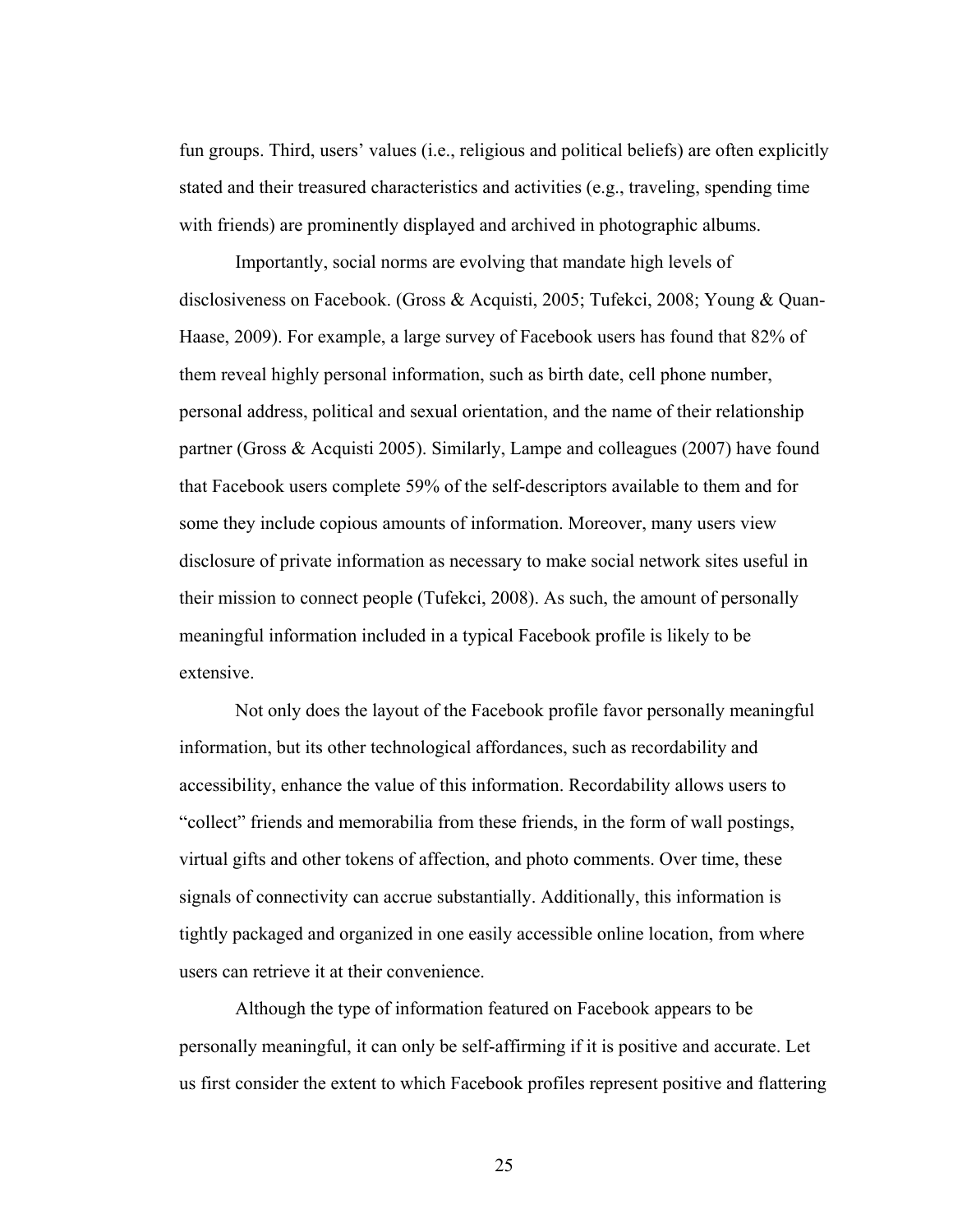versions of the self. Are users motivated to present themselves in a positive light? The fact that they have a large audience who can and do scrutinize their profile suggests that they are indeed motivated to put their best foot forward. Moreover, this audience is made up of important people in one's life (e.g., friends, classmates, coworkers), whom one is typically eager to impress.

But are users *able* to create positive and flattering profiles? As many computer-mediated applications, Facebook profiles provide users with important technological affordances in the process of profile construction, such as *asynchronicity* and *editability* (see Walther, 1996, 2007). Asynchronicity ensures that users can take as much time as they want in crafting their self-presentation, whereas editability enables them to revise the information until they are satisfied with it. Importantly, editability allows Facebook users to manage information that is both posted by themselves and by their friends. Friends' undesirable statements or behavioral residues (i.e., photograph tags, events) can easily be deleted by the profile owner. Moreover, editability allows for friendship relationships to be terminated at the click of a button, in case Facebook users no longer wish to maintain an online connection with certain people. Together, asynchronicity and editability allow Facebook users to engage in *selective self-presentation* (Walther, 2007), an optimized version of face-to-face selfpresentation, that allows increased control and thoughtfulness over self-presentational acts. For instance, face-to-face communicators cannot take back a social gaffe, such as inadvertently making a rude comment, but online communicators can. Research on self-presentation in a similar social network site - online dating, suggests that users do take advantage of this high degree of control to create profiles that are flattering and strategic (Hancock & Toma, 2009; Toma & Hancock, 2010; Toma , Hancock, & Ellison, 2008).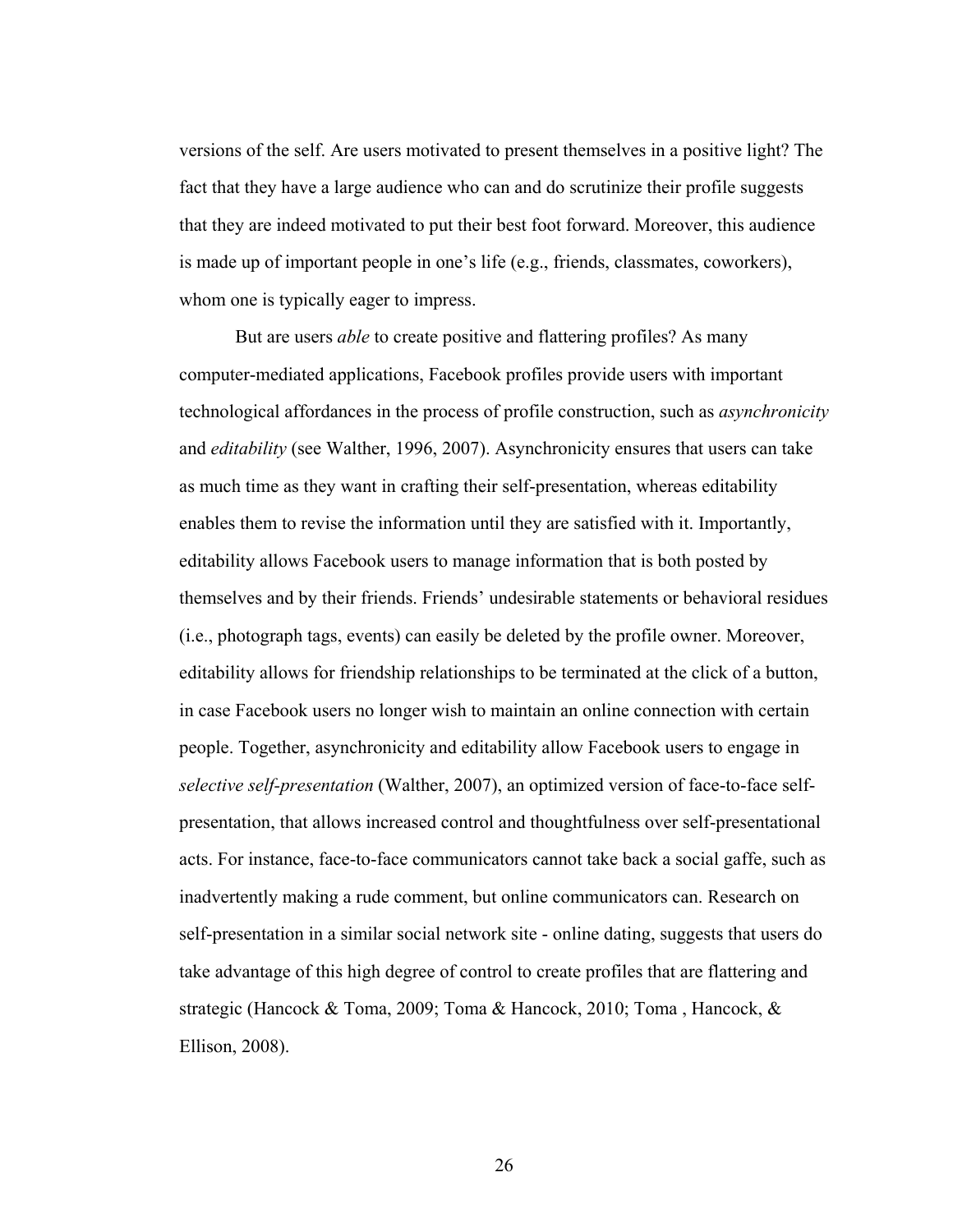Just as profile owners are expected to present self-enhancing and positive aspects of themselves, their friends are expected to contribute equally positive information to the profile. Social norms are evolving whereby commentary made by friends on one's profile is warm, supportive and validating, even in response to mundane status updates (Sas, Dix, Hart, & Su, 2009).

Let us now turn our attention to the final criterion for self-affirming information: accuracy. Needless to say, if the self-presenter knows the information to be inaccurate, it cannot serve as a useful resource for self-affirmation.

Online communication has a long history of being regarded as rife with deception (for a review, see Hancock, 2007). Because online communicators present themselves and communicate with others in a disembodied fashion – that is, without being physically present, it is theoretically easy for them to lie. However, the fact that lying is technologically effortless does not mean that it is a good tactic for accomplishing one's agenda. This line of thinking has led more recent research to identify the *constraints* to online deception, that serve to keep online information accurate in spite of the facility with which deception could be enacted.

One such constraint is the possibility to connect online selves with real-world personas. This bridging of information, or "warranting" (Walther & Parks, 2002; Walther, van der Heide, Hamel, & Schulman, 2009), makes deception easily detectable by people who know the communicator both in person and online. For instance, research on online dating has shown that self-presenters created more accurate profiles if their friends and acquaintances had access to the profile (Toma et al., 2008). Similarly, in Facebook, profiles are available for scrutiny to a large audience of friends, neighbors, classmates, teachers and other relevant people in users' lives, and users believe that these people do examine their profiles (Lampe et al., 2008). Since many of these social connections know the self-presenter well, they are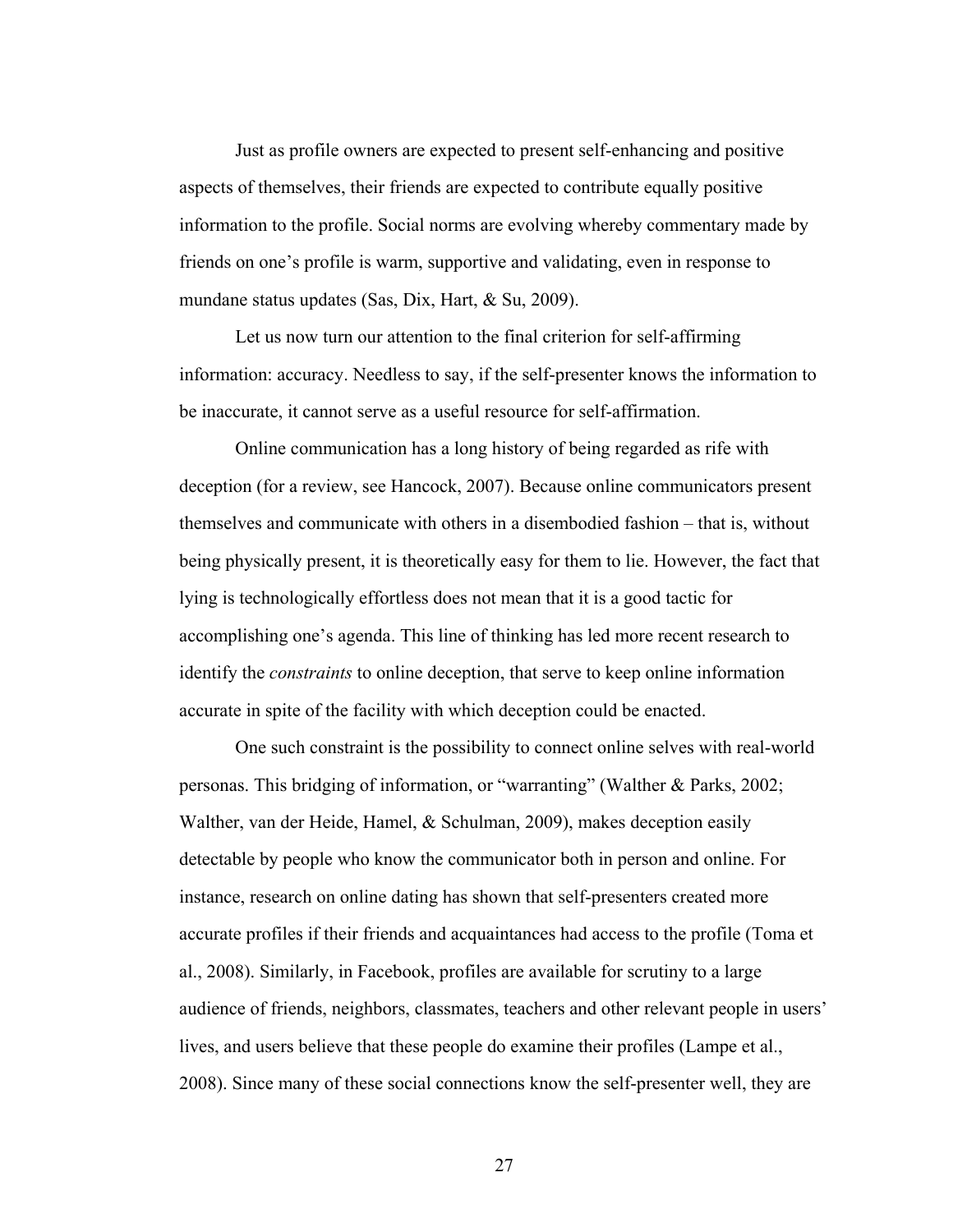able to both recognize deceptions and publicly call out the self-presenter on these lies on the profile "wall." When the likelihood of being caught lying is high, as it is on Facebook, users are expected to present themselves honestly.

Another constraint to deception is more technological in nature. Some selfpresentational aspects are rendered hard to fake by the design of the site. For instance, membership to a restricted network, such as a university, can only be claimed by users who have a valid email address within that network (e.g., a Facebook user can only claim to be a Cornell student if she has a  $@$  cornell.edu email address, to which the account opening information is sent). Similarly, friendship with other users cannot be claimed unless those users confirm the friendship request. These hard to fake cues have been dubbed "assessment signals" by signaling theory (Donath, 1999), because they can generally be relied on to be accurate.

Finally, the co-construction of profile information makes it less susceptible to deception. As discussed earlier, many profile elements are contributed by friends – comments on photographs, wall posts and status updates, photographs, invitations to events, gifts, etc. These "public displays of connection" (Donath & boyd, 2004) cannot be manufactured by the profile owner, and as such they are honest and valuable indicators of social connectivity and support.

In support of these claims, recent research has found that Facebook profiles do represent a veridical portrayal of their owners. For instance, Back and colleagues (2010) have found that Facebook users present themselves in a realistic rather than idealized manner, and that observers can form accurate impressions of others' personality based on a perusal of their Facebook profiles. Additionally, research on a similar social network site – online dating, has found self-presentational lies to be small and relatively benign (Toma et al., 2008).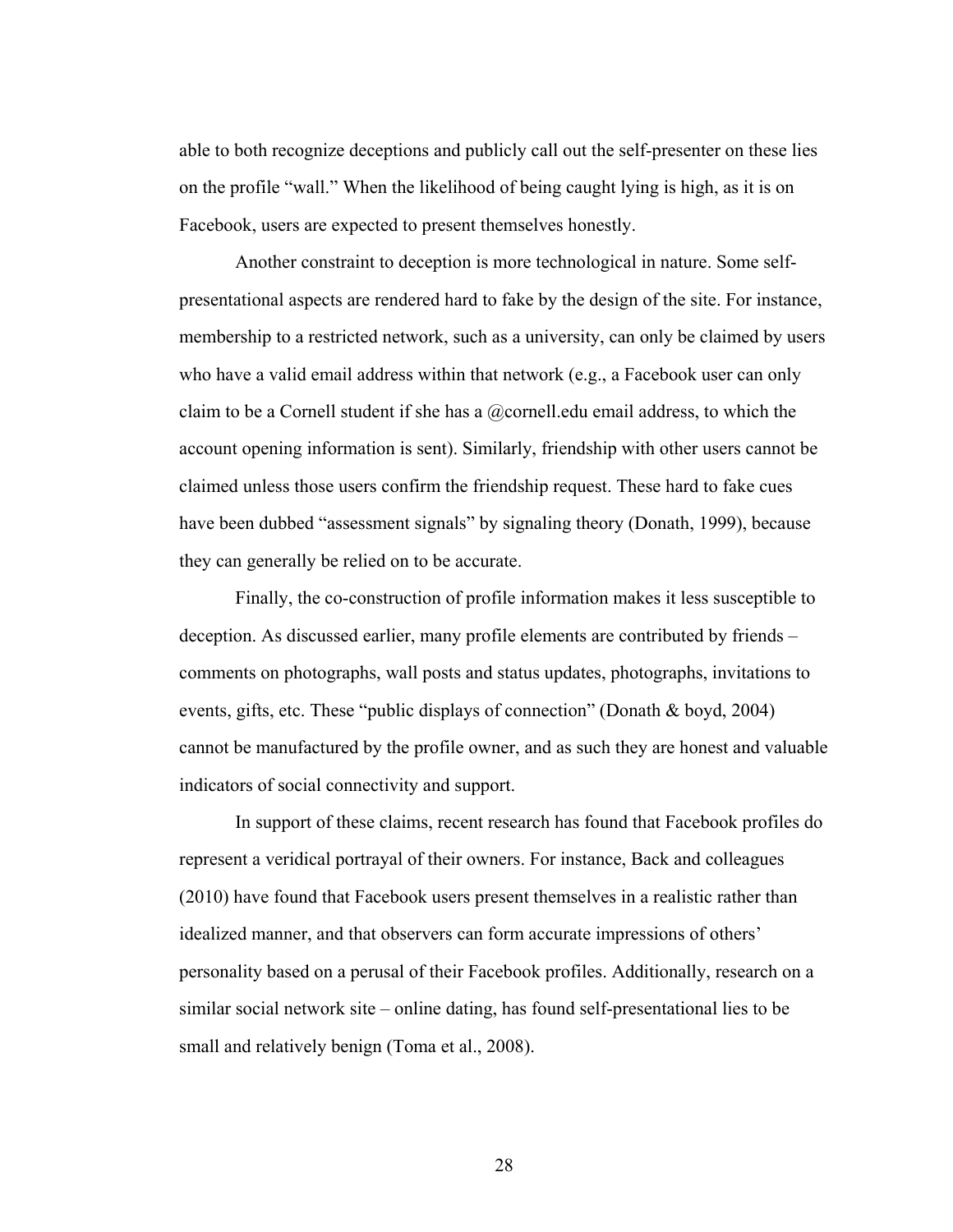To summarize, Facebook profiles emphasize important domains of the self (particularly social relationships), and the information contained in them tends to be positively valenced and accurate. It is then plausible to expect Facebook profiles to have self-affirmational value for their owners. Because it reminds people of their treasured social connections, group memberships and important values and goals, Facebook may serve an ego-boosting function and may constitute an everyday outlet for self-affirmation. Additionally, Facebook profiles have a large audience, which may render the information they contain particularly persuasive. Research suggests that self knowledge may be acquired by looking at ourselves through the eyes of others, a process known as the "looking glass self" (Cooley, 1902) or "reflected appraisals" (boyd, 2006). If users make positive statements about themselves in front of hundreds of their friends, they may be more likely to internalize them than if they made such statements in private (see also Gonzales & Hancock, 2008).

## *Current study*

 This study investigates the possibility that Facebook profiles are self-affirming by using the defensiveness-reducing paradigm articulated by self-affirmation theory. Recall that self-affirmation theory claims that people tend to respond to ego threats by engaging in defensive responses, and that self-affirmation diminishes these responses because it restores alternative sources of self-worth. If Facebook profiles are selfaffirming, they should also reduce people's need to engage in defensive responses. To test this claim, a three-step procedure is used: 1) participants' egos are threatened; 2) participants are given a chance to view their own Facebook profiles (experimental condition) or a stranger's profile (control condition); and 3) participants' defensive responses to the threat are measured. If participants in the experimental condition exhibit fewer defensive responses than participants in the control condition, it may be concluded that Facebook is self-affirming.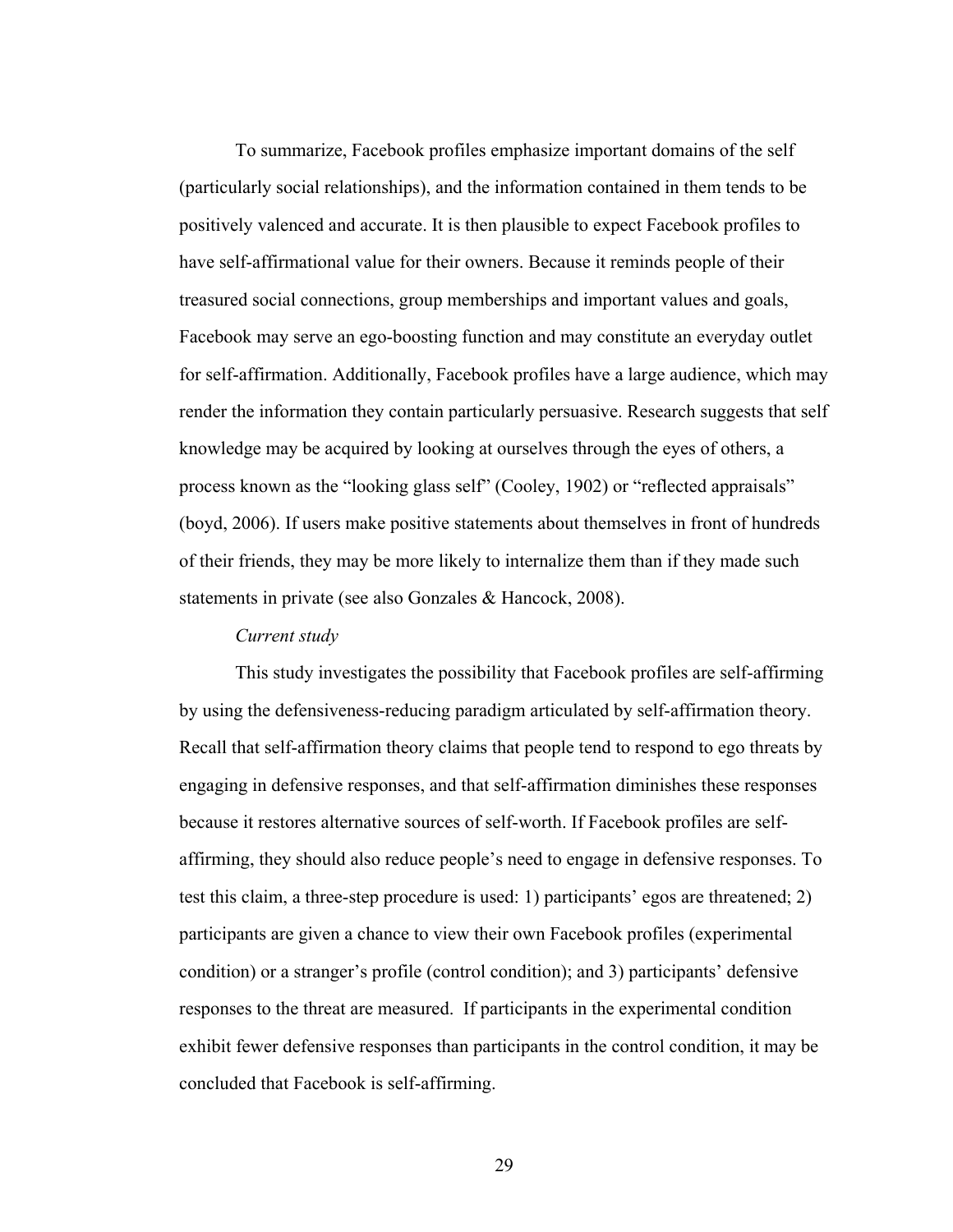To further investigate the self-affirming properties of Facebook, this study also directly compares the effect of Facebook profile exposure to that of a well-established self-affirmation manipulation, where participants are asked to rank and write essays about their most important values (see Chapter 2). The same procedure described above is employed, but step two is replaced with the values-essay self-affirmation exercise. Do Facebook profiles operate similarly to the classic self-affirmation manipulation, or are their effects intensified or reduced?

 Another question addressed in this study concerns the mechanism of Facebook self-affirmation. If Facebook does have self-affirming properties, how exactly does it operate? One possibility raised by self-affirmation research is that self-affirming exercises make people feel more loving and this, in turn, makes them more secure and less defensive (Crocker et al., 2008). Another possibility suggested by research on social networks is that Facebook profiles make people feel more loved, connected and supported (Kramer, 2010; Sas et al., 2009), and it is these positive emotions that may be ego restorative. Both possibilities are investigated in this study.

# *Methods*

#### *Participants and recruitment*

Participants were undergraduate students at Cornell University who were enrolled in Communication or Psychology courses  $(N = 98, 68\%$  women; mean age  $=$ 19.81). Participants were recruited through an online portal that advertises ongoing research studies (www.susan.cornell.edu) and were compensated for their participation with extra-credit in their courses. Ten participants were excluded from the analyses because they were suspicious of the true purpose of the study  $(N = 5)$  or because they were not Facebook users ( $N = 5$ ), reducing the effective sample size to  $N = 88$ .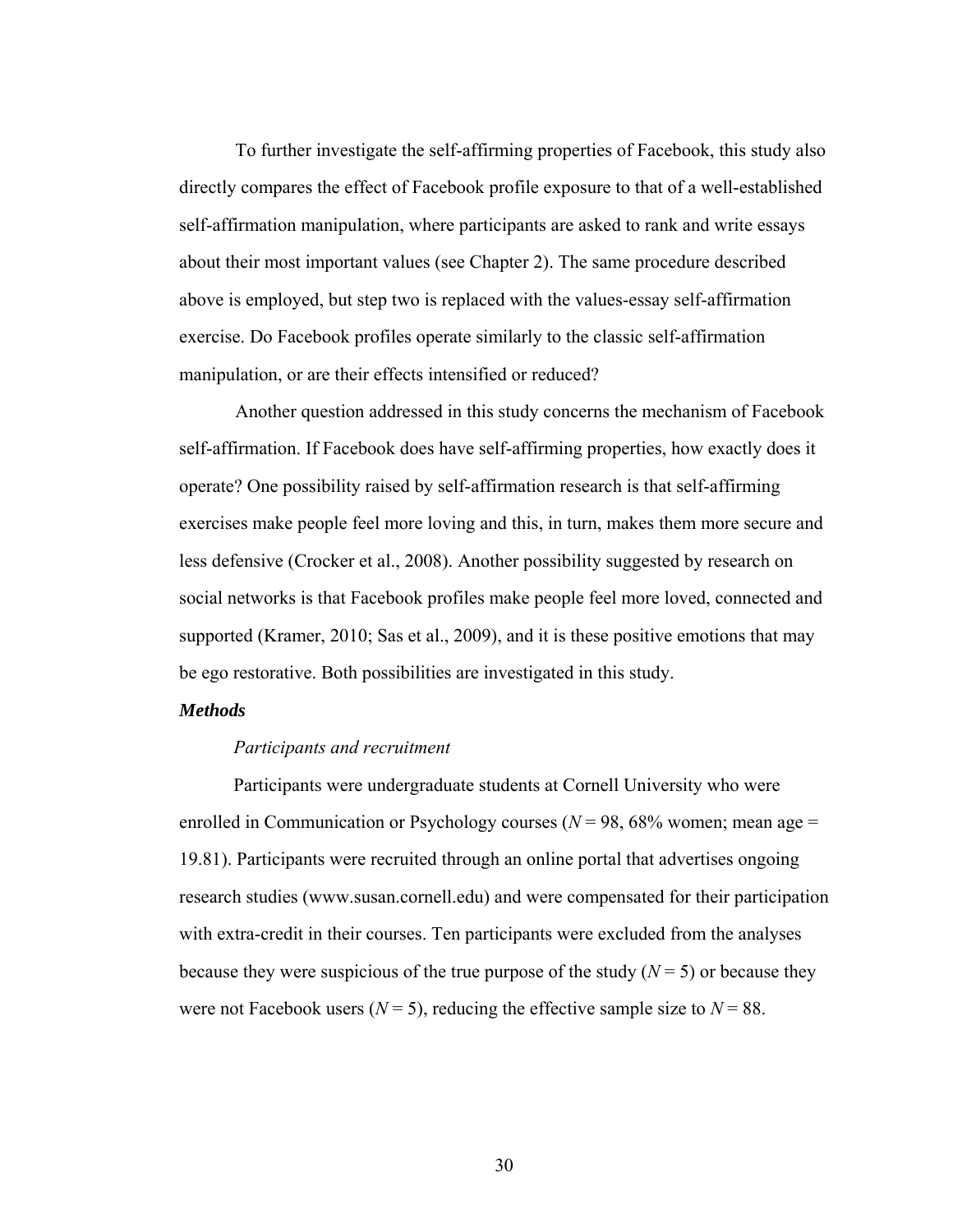#### *Manipulations*

The experiment was set up as a 2 (self-affirmation manipulation: affirmed vs. non-affirmed) x 2 (type of self-affirmation: Facebook vs. values-essay). Henceforth the values- essay self-affirmation will be referred to as the *classic self-affirmation manipulation*. This resulted in four conditions: 1) Facebook self-affirmation, where participants were presumably self-affirmed by spending time on their own Facebook profiles  $(N = 21)$ ; 2) Facebook control, where participants spent time on a stranger's Facebook profile and were presumably not self-affirmed  $(N = 24)$ ; 3) classic selfaffirmation, where participants were self-affirmed by ranking and then writing a short essay about their values  $(N = 22)$ ; and 4) classic control, where participants ranked and wrote essays about the values of the "average college student" and were hence not self-affirmed  $(N = 21)$ . These conditions are described in detail below.

In the Facebook self-affirmation condition, participants were told they would take part in a "website evaluation" study, which involved spending five minutes on a website and then answering a few questions about it. They were then informed that the website they had been assigned to examine was their own Facebook profile. Instructions specified that they could view any element of their profile (e.g., photographs, wall comments, list of friends), but they could not navigate to somebody else's profile. At the end of the study, participants in this condition were asked to temporarily befriend the experimenter, so that the latter could have access to their profile information. All participants acquiesced to this request.

In the Facebook control condition, participants were given the same instructions but were asked to spend 5 minutes examining *a stranger*'s Facebook profile. This stranger was in fact a participant in the Facebook self-affirmation condition, who had provided access to his/her profile by befriending the experimenter. The two conditions were yoked such that the first person in the Facebook control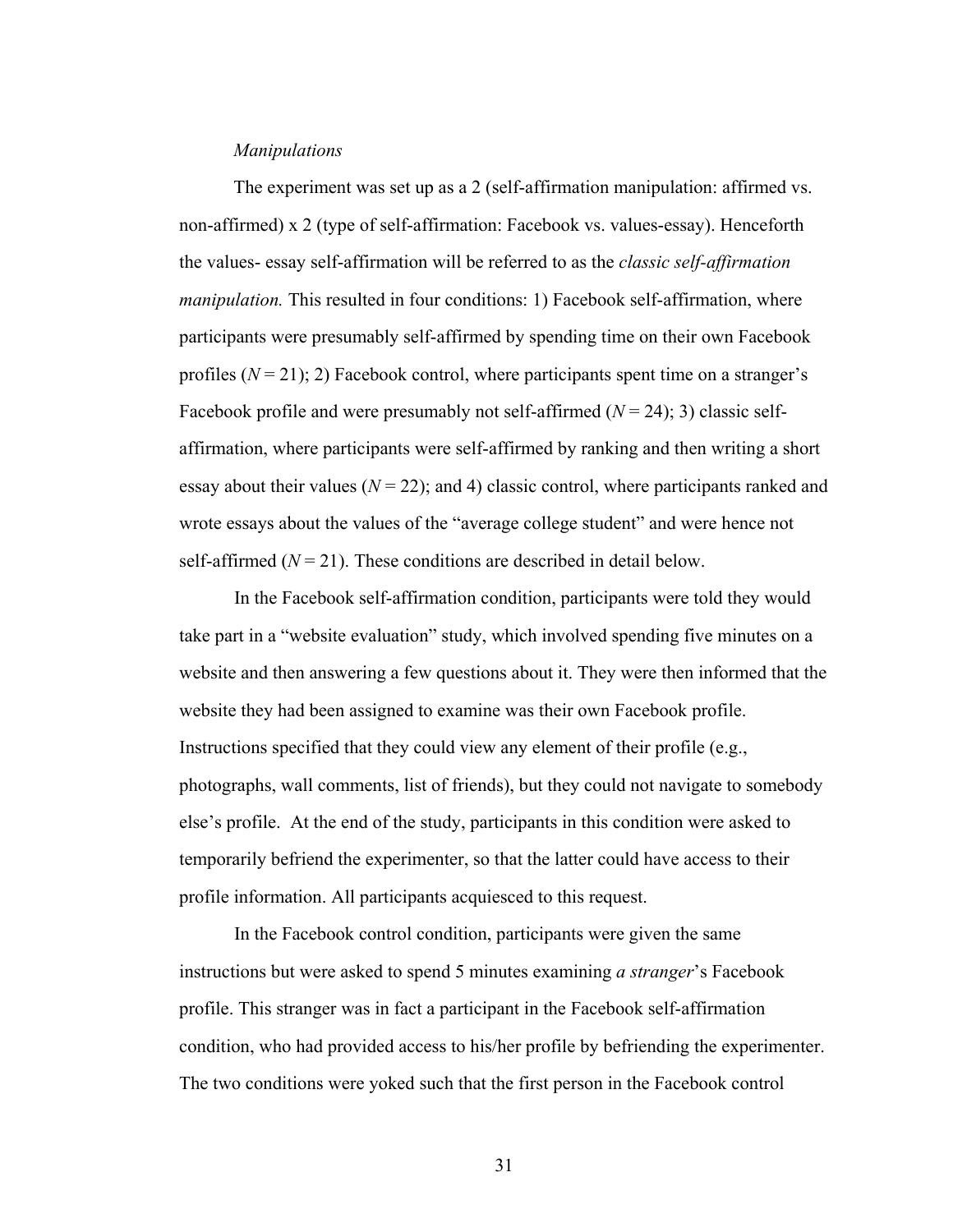condition viewed the profile of the first person in the Facebook self-affirmation condition, the second person in the Facebook control condition viewed the profile of the second person in the Facebook self-affirmation condition, and so on. This procedure ensured that, as a group, participants in the Facebook self-affirmation condition viewed exactly the same information as participants in the Facebook control condition. Additionally, care was taken that participants in the Facebook control condition not be acquainted with the people whose profile they were viewing, eliminating the potential self-affirming effects of viewing a friend's Facebook profile.

The classic self-affirmation condition replicated the most commonly used selfaffirmation manipulation in laboratory settings (McQueen & Klein, 2006): participants were asked to rank six values in the order of personal importance (business, art-musictheater, social life-relationships, science – pursuit of knowledge; religion – morality; government – politics) and then write a short (i.e., five-minute) essay about why the highest ranked value was important to them.

In the classic control condition, participants also ranked these values in the order of personal importance, but they were asked to write an essay about why their *lowest* ranked value was important to the *average college student*, not to themselves.

#### *Procedure*

Because self-affirmation occurs nonconsciously, participants were given a cover story about the purpose of the study. The cover story was adapted from Swann and colleagues (Swann, De La Ronde, & Hixon, 1994) and involved asking participants to engage in a challenging task, give them fake negative feedback and then assess how self-affirmation moderates their defensive responses to the feedback.

Participants were told that Cornell University's Center for Distance Education (a fictional establishment) was considering creating a distance-learning equivalent of the popular undergraduate public speaking course. Because a public speaking course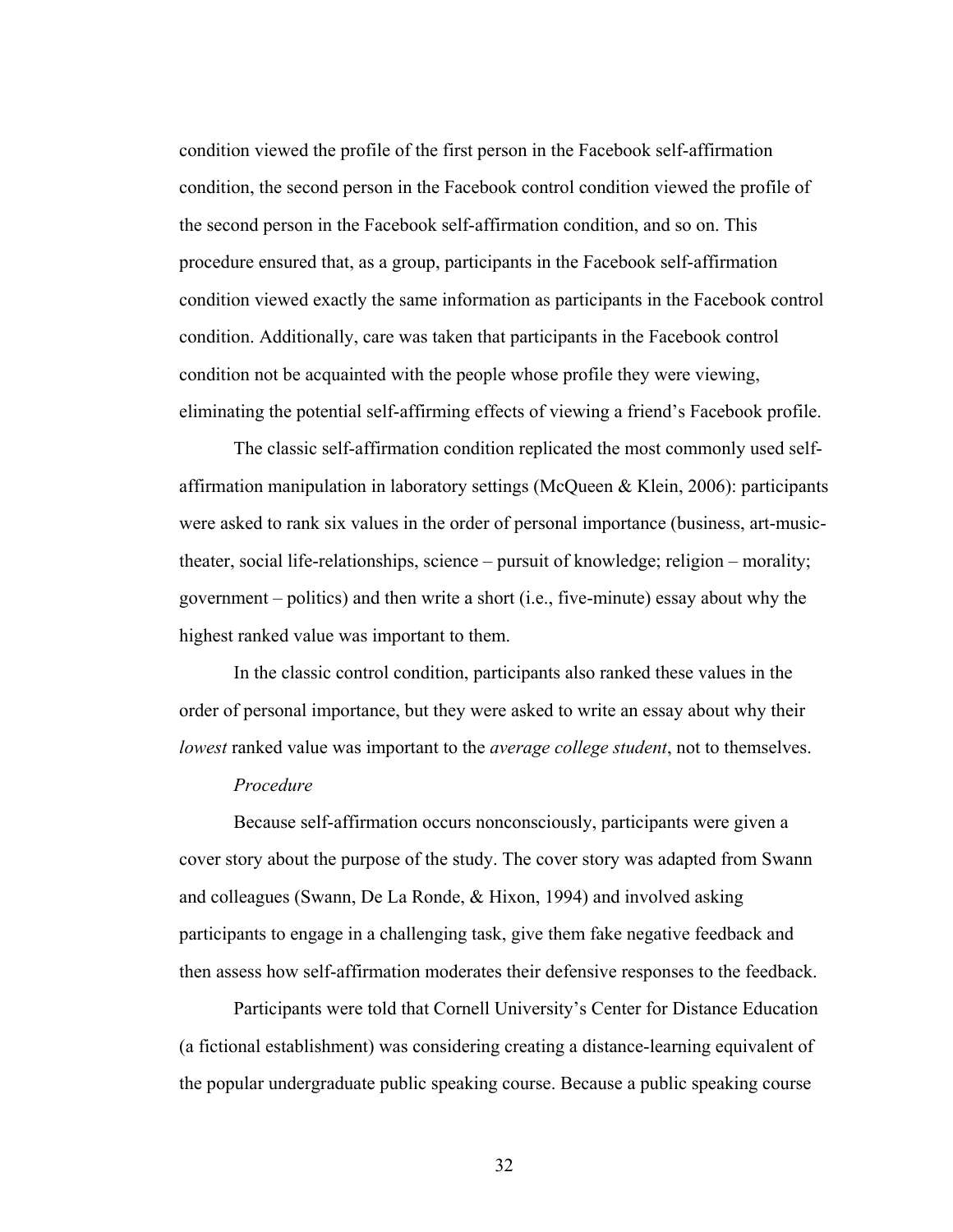requires students to be assessed on a number of live speaking performances, the Center for Distance Education was ostensibly concerned about the success of using a distance-learning platform and had hired the research team to pilot it. In particular, the main concern was whether students would receive adequate feedback and grading on their broadcast speeches. As Cornell undergraduates, participants were asked to help pilot this course during the research appointment.

Participants were asked to prepare a short speech (a common assignment in this course) and deliver it live through a web camera to another participant (i.e., the evaluator), whose task was to provide written feedback on the participant's speech. Afterwards, the participant would rate the fairness and usefulness of this feedback. Was the feedback accurate? Was the evaluator able to form a good impression of the participant's public speaking abilities in spite of not being physically present to watch the speech? Is distance-learning an appropriate venue for a public speaking course? These items were also adapted from Swann et al. (1994). Participants were told that the evaluator was a fellow student, rather than a public speaking expert, so that participants felt comfortable questioning the adequacy of the feedback.

Participants were asked to prepare a short (3-5 minutes) persuasive speech on the legality of abortion, a common topic in public speaking courses. They were given five minutes to prepare the speech. Afterwards, a research assistant helped set up a video camera whose visible wires connected it to another room (where the evaluator was ostensibly located). The research assistant turned the camera on and, together with the participants, tested it to make sure it works properly. This ensured that participants believed the cover story and took their speaking assignment seriously. The research assistant then exited the room in order to give participants privacy during speech delivery. In reality, the research assistant surreptitiously watched participants through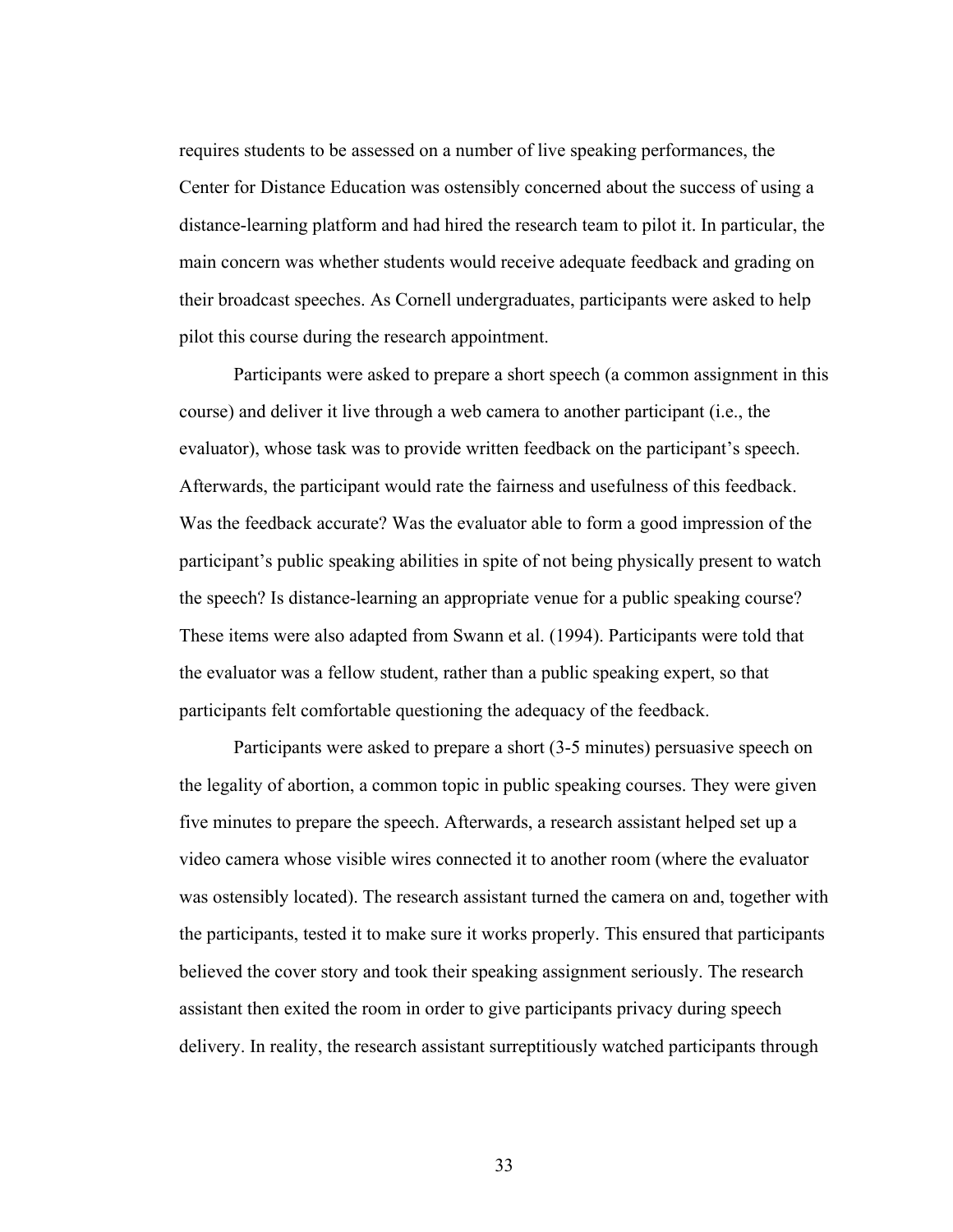a one-way mirror to ensure they were in fact delivering the speech. All participants did.

When the speech was completed, the research assistant informed the participants that the evaluator needed a few minutes to write the feedback. During this time, participants were given the option to help out with a short, unrelated study and thus double their extra-credit points. All participants agreed. This "unrelated" study was in fact the self-affirmation manipulation and it was run by a different research assistant to ensure that participants did not realize the two studies were connected. Participants were randomly assigned to one of the four manipulation conditions.

The first research assistant then returned with a sealed envelope containing participants' feedback on the speech. All participants were given the same generic negative feedback, written in such a way that it could plausibly apply to most speeches (see Appendix). A manipulation check confirmed that the feedback was perceived as negative ( $M = 2.94$ ,  $SD = 1.50$ , on a scale from 1 – not at all positive to 9 – a great deal positive), regardless of whether participants were affirmed  $(M = 3.12, SD = 1.55)$ or not  $(M = 2.78, SD = 1.46)$ . Participants were asked to carefully read the feedback and then fill out a questionnaire assessing its validity. To minimize face-saving concerns, they were told that the feedback was completely confidential and no one in the research team would ever read it. The research assistant then left the room to give participants privacy.

Participants were debriefed using a funnel procedure, which checked whether they had suspicions about the true purpose of the study. Suspicious participants were eliminated from the analyses  $(N = 5)$ .

### *Measures*

Several measures were collected. First, participants filled out a trait self-esteem measure (Rosenberg, 1965; see Appendix) prior to the beginning of the public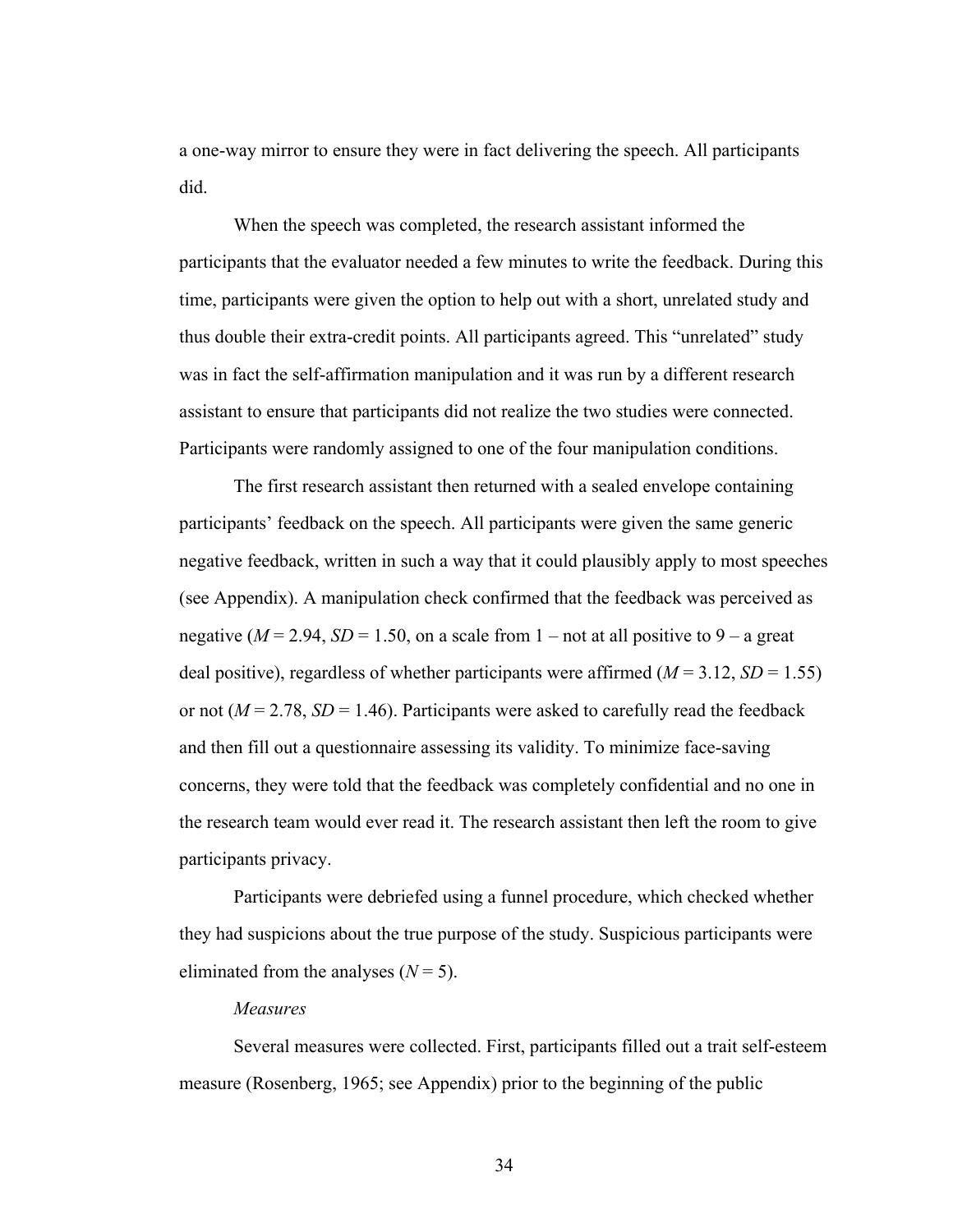speaking task. Second, participants filled out an affect measure (see Appendix) immediately after the self-affirmation manipulation. This measure assessed how participants "currently feel" and involved rating how much they were experiencing twenty possible feelings on a scale from 1 (not at all) to 5 (extremely). The feelings were both positive (e.g., loving, joyful, giving) and negative (e.g., scared, sad, confused, angry), self-directed (e.g., proud, content, vulnerable) and other-directed (e.g., loving, giving, empathic, grateful). This measure was borrowed verbatim from Crocker and colleagues (Crocker et al., 2008), with the addition of three self-directed positive feelings (connected, loved, supported).

Third, participants' rated their assessment of the feedback immediately after reading it. Whether participants tended to reject (i.e., engage in defensive responses) or accept (i.e., reduce their defensive responses) the feedback constitutes the dependent measure of the study. Participants rated the feedback across five dimensions: 1) the perceived accuracy of the feedback (e.g., how accurate do you think the feedback was? How much do you agree with it?) (5 items;  $\alpha = .88$ ); 2) the perceived competence of the evaluator (e.g., rate to what extent the evaluator is an accurate evaluator of other people's public speaking abilities) (3 items;  $\alpha$  = .96); 3) the appropriateness of the task (e.g., how useful do you think videoconferencing is for assessing people's public speaking abilities?) (2 items;  $\alpha$  = .86); 4) attribution of the feedback to themselves or someone else (e.g., do you think the feedback you received today is a result of your actual public speaking abilities, or of the evaluator's personal way of judging others) (3 items;  $\alpha$  = .88); and 5) attraction to the evaluator (how much do you think you would like the person who wrote this feedback?) (2 items;  $\alpha = .88$ ). All items were measured using a scale from 1 (not at all) to 9 (a lot). This measure was adapted from Swann et al. (1994) and is fully described in an Appendix.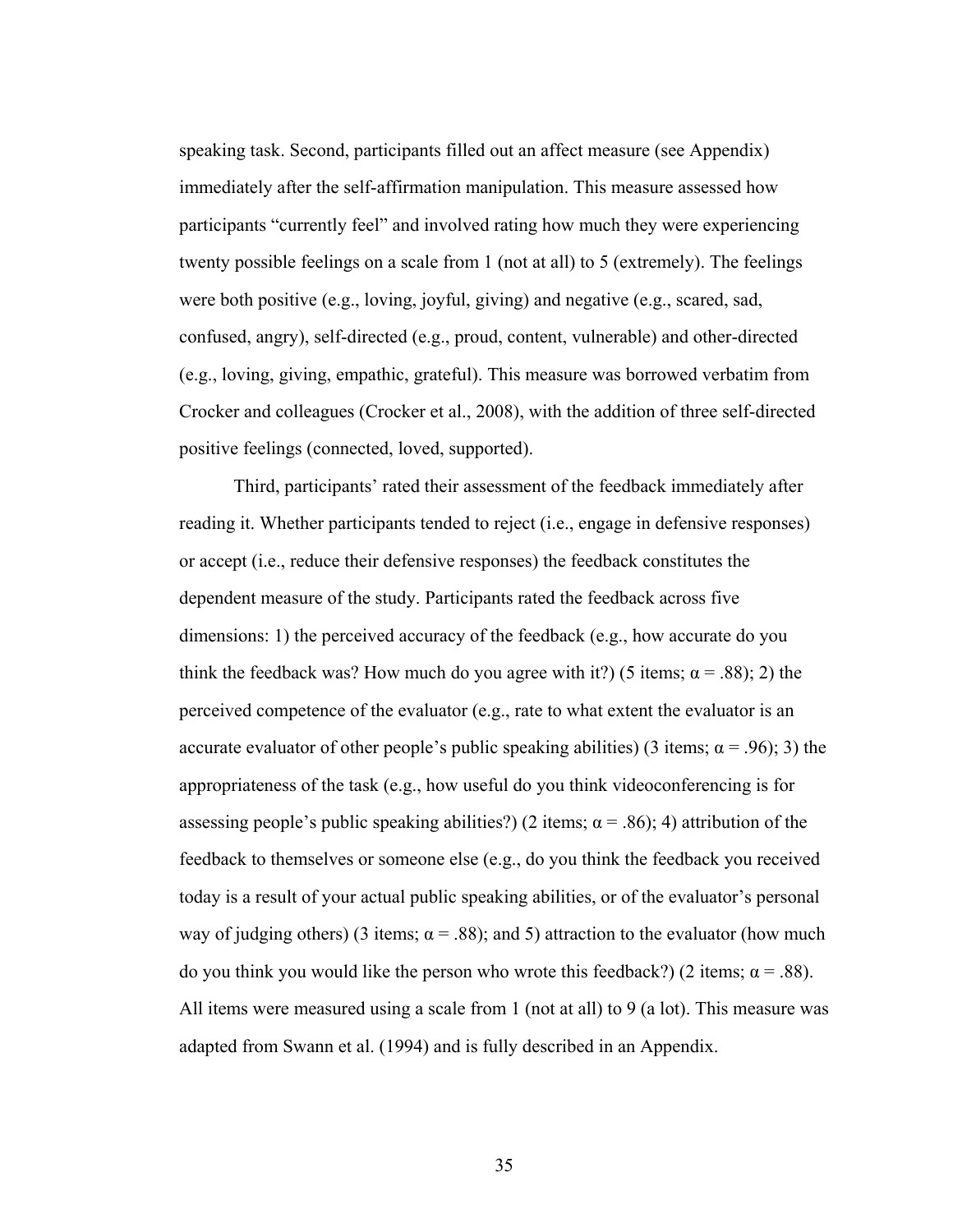Lastly, participants in the Facebook self-affirmation condition completed measures of their Facebook use, such as their satisfaction with their Facebook selfpresentation, the accuracy of their self-presentation and the amount of time they typically spend on Facebook (see Appendix). This measure verified whether participants' profiles were indeed positive and accurate, and thus had the potential of being self-affirming.

#### *Procedure summary*

A summary of the sequence of steps involved in the experiment is provided below. Participants engaged in the following activities:

- 1) fill out Rosenberg's trait self-esteem measure
- 2) prepare a speech on the legality of abortion (5 minutes)
- 3) deliver the speech (3-5 minutes)
- 4) complete one of the four self-affirmation manipulations (examine own Facebook profile; examine a stranger's profile; write essay about most important value; or write essay about least important value).
- 5) fill out the affect measure
- 6) receive and read the feedback
- 7) rate the usefulness of the feedback
- 8) fill out a measure of Facebook use (only participants in the Facebook conditions)
- 9) receive funnel debriefing and compensation.

# *Results*

### *Is Facebook self-affirming?*

The key claim of self-affirmation theory is that self-affirmation reduces defensive responses. In this study, defensive responses were operationalized as participants' reaction to negative feedback and were measured along several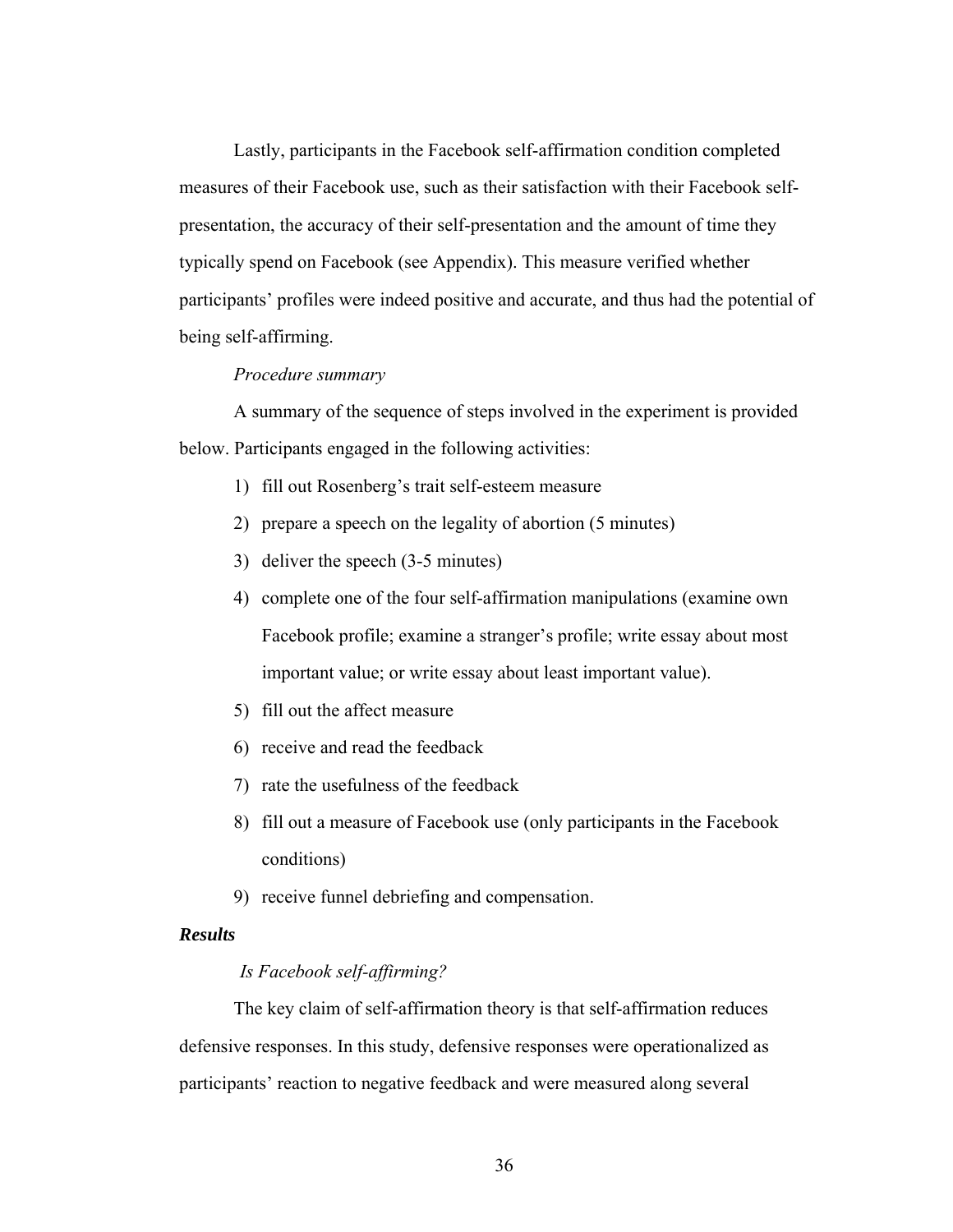dimensions: perceived accuracy of feedback, evaluator competence, task diagnosticity, attribution and attraction to the evaluator. Because these five dependent measures were highly correlated to each other (see Table 3.1), they were averaged to form one composite index – the acceptance of feedback. High acceptance of feedback indicates low defensive responses. The index was highly reliable ( $\alpha$  = 0.88).

|               | Feedback | Evaluator  | Task          | Attribution | Attraction   |
|---------------|----------|------------|---------------|-------------|--------------|
|               | accuracy | competence | diagnosticity |             | to evaluator |
| Feedback      | 1.00     |            |               |             |              |
| accuracy      |          |            |               |             |              |
| Evaluator     | $0.82*$  | 1.00       |               |             |              |
| competence    |          |            |               |             |              |
| Task          | $0.56*$  | $0.53*$    | 1.00          |             |              |
| diagnosticity |          |            |               |             |              |
| Attribution   | $0.58*$  | $0.44*$    | $0.54*$       | 1.00        |              |
| Attraction to | $0.64*$  | $0.68*$    | $0.35*$       | $0.42*$     | 1.00         |
| evaluator     |          |            |               |             |              |

Table 3.1: Correlations between the dependent variables used in Study 1

\*Correlation significant at the  $p < 0.001$  level (two-tailed)

To test the hypotheses, an analysis of covariance was set up with the selfaffirmation manipulation (affirmed or non-affirmed) and self-affirmation venue (Facebook or classic) as the between-subjects factors and trait self-esteem as a continuous covariate. As expected, self-affirmed participants were more accepting of the feedback than non-affirmed participants, thus demonstrating reduced defensive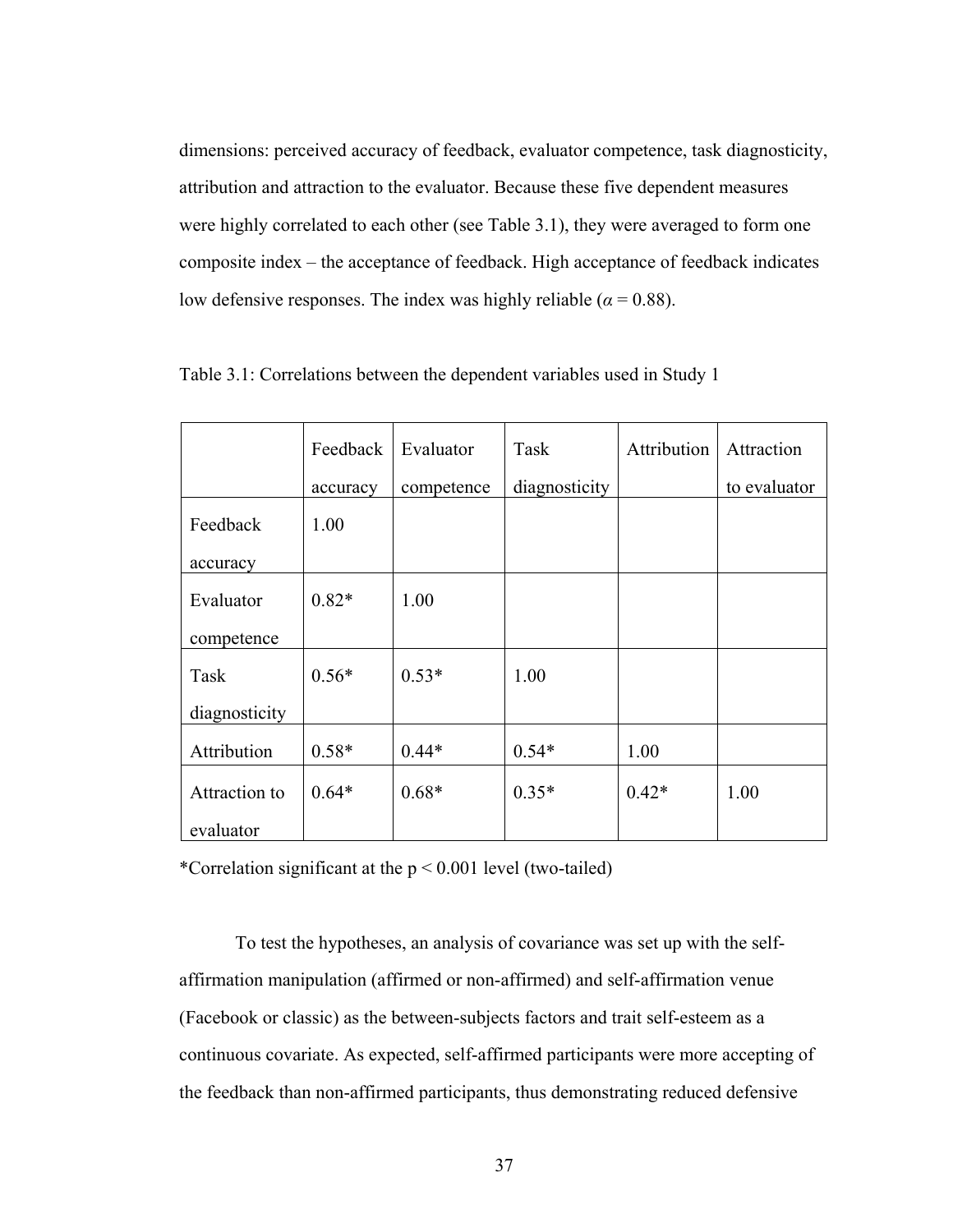responses  $[F(1, 83) = 27.88, p < 0.001]$ . But did the venue of self-affirmation matter? Results show that it did not  $[F(1, 83) = 0.01, ns]$ , with participants spending time on Facebook behaving similarly to participants who completed the values-essay manipulation. Importantly, there was no interaction between the self-affirmation manipulation and the venue of self-affirmation  $[F(1, 83) = 0.61, ns]$ , indicating that self-affirmation operated similarly on both venues (Facebook and classic). These effects were observed regardless of participants' trait level of self-esteem [*F*(1; 83) = 3.70, *ns*]. Means and standard deviations for each cell are presented in Table 3.2, and a graphical representation of the results is presented in Figure 3.1. Additionally, means and standard deviations for each of the five dependent measures that formed the acceptance of feedback composite index are included in Table 3.3.

| Table 3.2: Means and standard deviations for the acceptance of feedback composite |  |  |
|-----------------------------------------------------------------------------------|--|--|
| index in each condition*                                                          |  |  |

|                        | Self-affirmation manipulation |          |       |              |  |
|------------------------|-------------------------------|----------|-------|--------------|--|
|                        |                               | Affirmed |       | Not Affirmed |  |
| Self-affirmation venue | M                             | SЕ       | M     | SЕ           |  |
| Facebook               | 5.91                          | 1.10     | 4 3 1 | 1.57         |  |
| Classic                | 5.53                          | 131      | 4 3 2 | 1.26         |  |

\*Values are calculated with trait self-esteem entered as a covariate.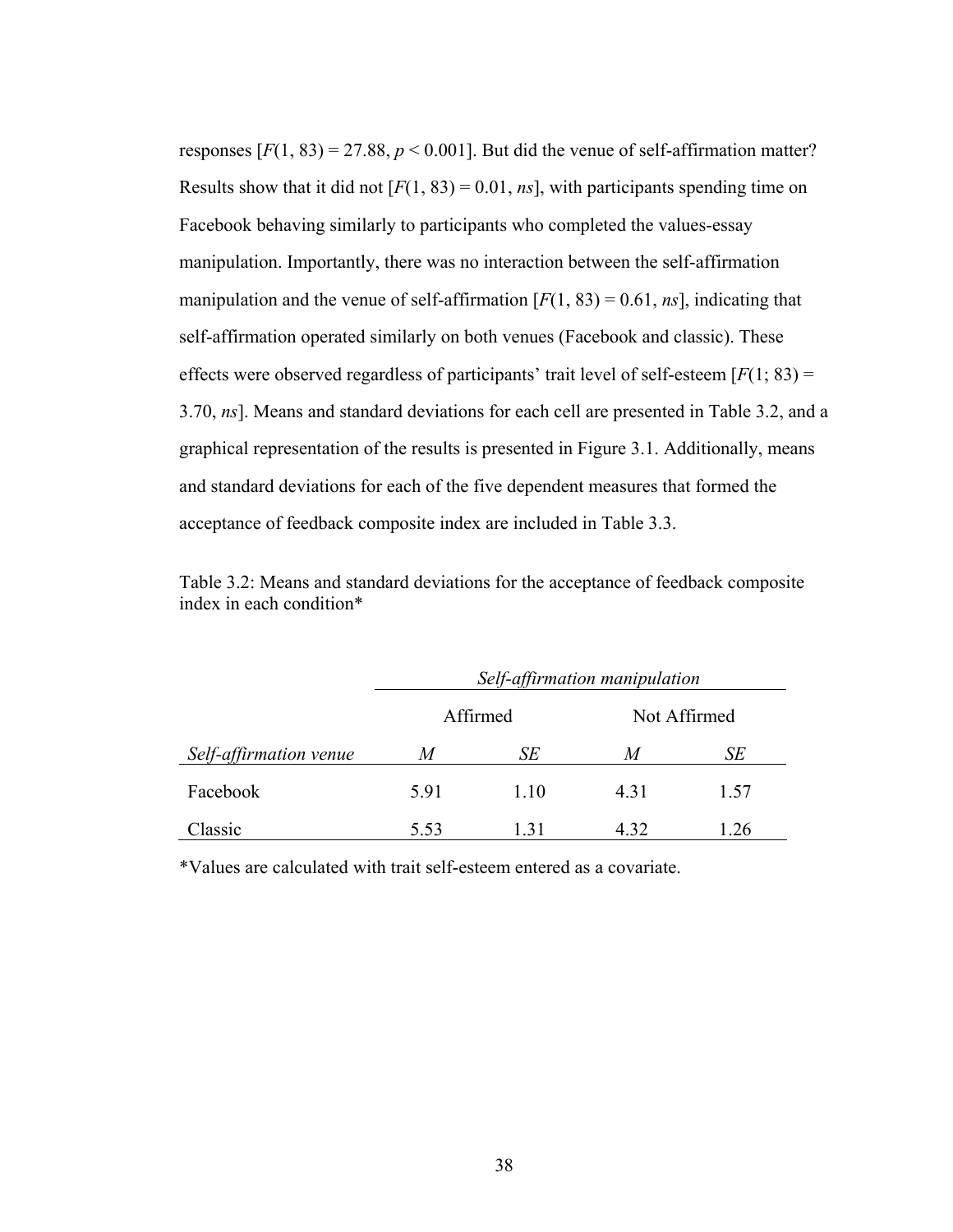|                                          |                           | Self-affirmation manipulation |      |              |      |
|------------------------------------------|---------------------------|-------------------------------|------|--------------|------|
|                                          |                           | Affirmed                      |      | Not Affirmed |      |
| Dependent Variables                      | Self-affirmation<br>venue | $\overline{M}$                | SE   | M            | SE   |
| Perceived accuracy of<br>feedback        | Facebook                  | 5.90                          | 0.38 | 4.36         | 0.37 |
|                                          | Classic                   | 6.10                          | 0.38 | 4.87         | 0.38 |
| Perceived competence<br>of the evaluator | Facebook                  | 6.74                          | 0.40 | 4.66         | 0.38 |
|                                          | Classic                   | 6.72                          | 0.40 | 5.24         | 0.40 |
| <b>Task Diagnosticity</b>                | Facebook                  | 5.68                          | 0.45 | 4.10         | 0.43 |
|                                          | Classic                   | 5.36                          | 0.45 | 3.65         | 0.45 |
| Attribution                              | Facebook                  | 5.86                          | 0.28 | 4.11         | 0.27 |
|                                          | Classic                   | 5.12                          | 0.28 | 4.02         | 0.28 |
| Attraction to evaluator                  | Facebook                  | 5.30                          | 0.36 | 3.69         | 0.35 |
|                                          | Classic                   | 4.91                          | 0.36 | 4.05         | 0.36 |

Table 3.3: Means and standard errors for the dependent variables in each condition\*

\*Values are calculated with trait self-esteem entered as a covariate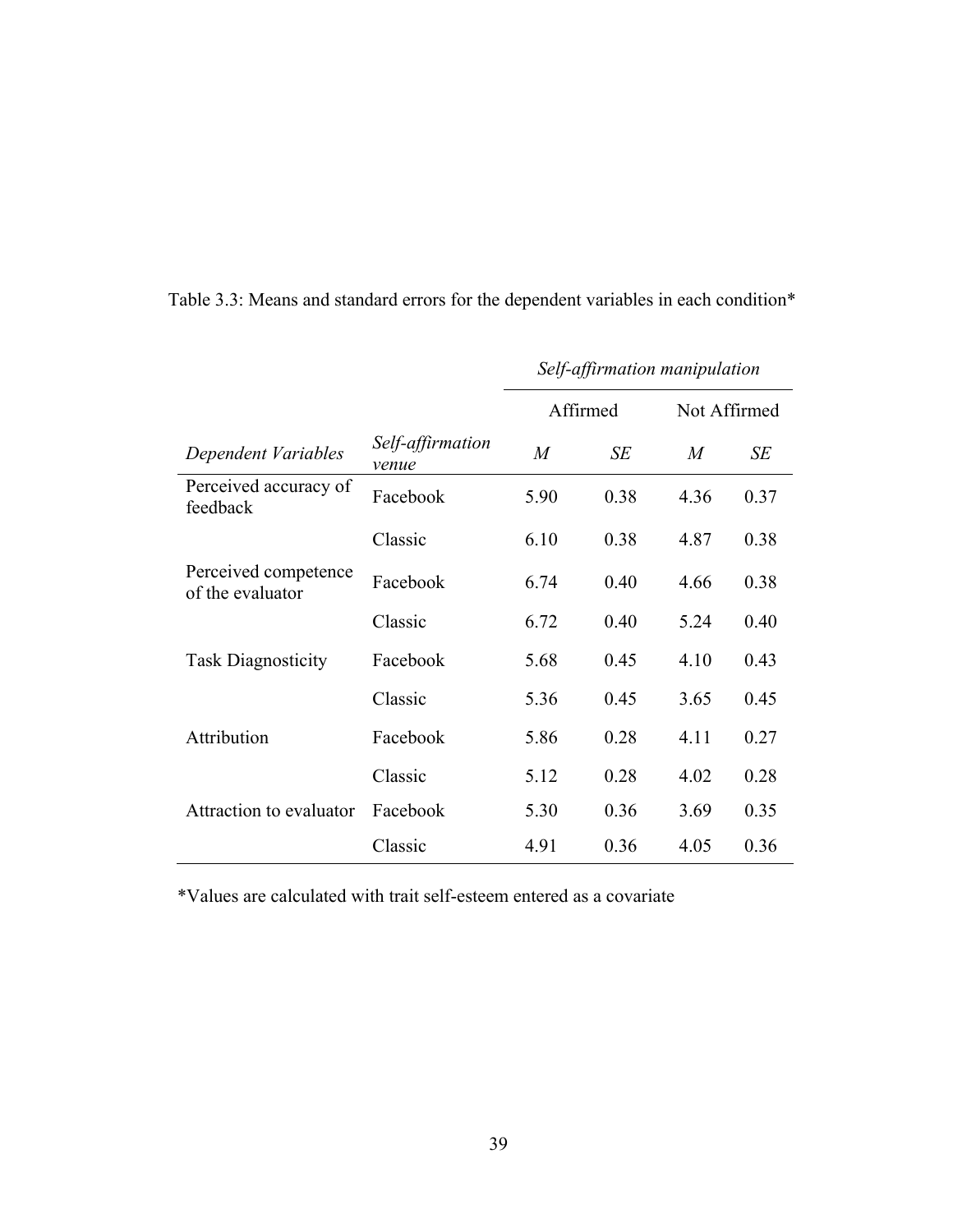

Error Bars: +/- 1 SE

Figure 3.1: Acceptance of feedback by condition

Note: The dependent measure on this graph is the average of the five dependent measures used (perceived accuracy of feedback, perceived competence of the evaluator, task diagnosticity, attribution and attraction to the evaluator).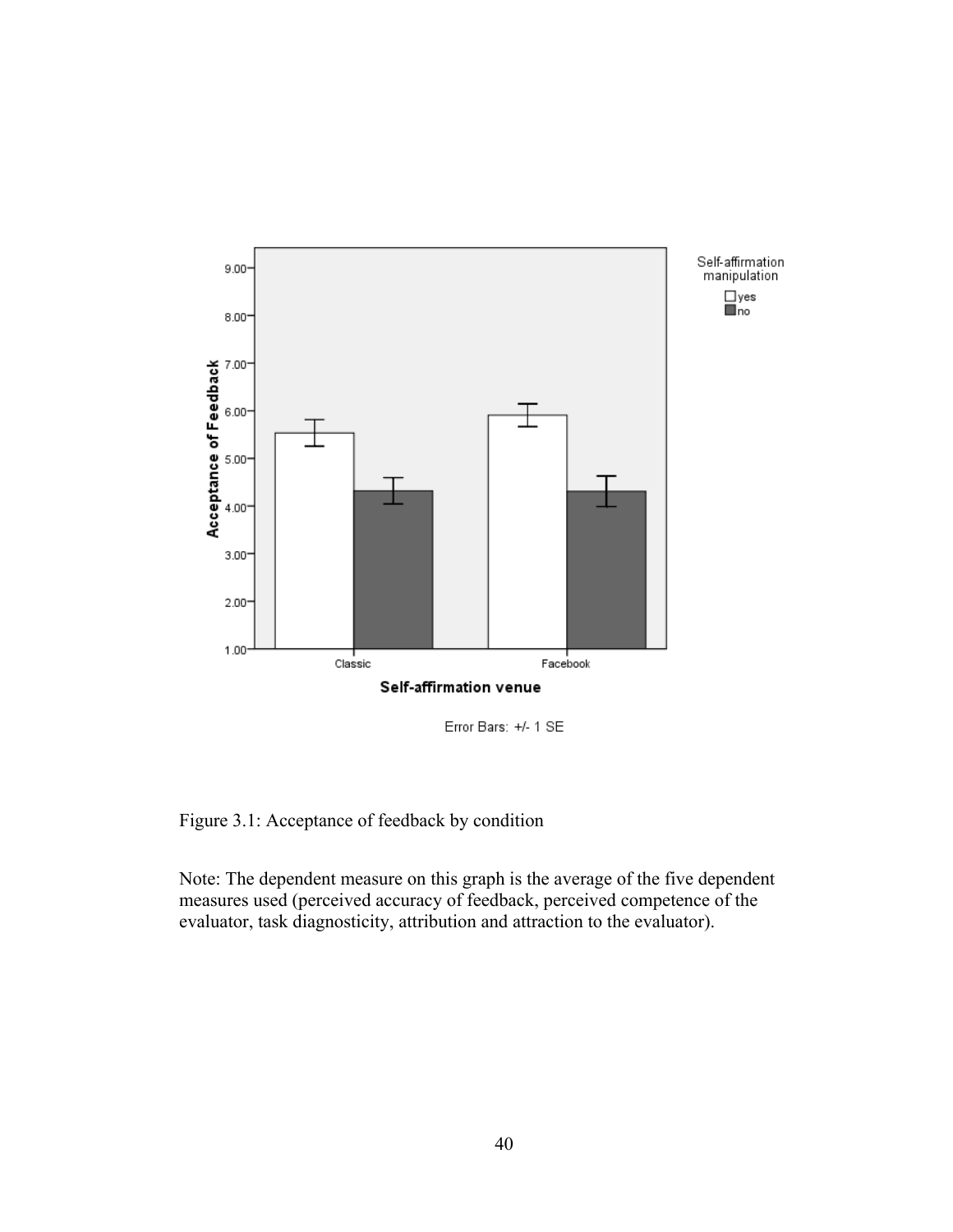To summarize, these results show that participants examining their own Facebook profiles exhibited fewer defensive responses compared to participants examining a strangers' profile, and in fact acted similarly to participants completing a classic self-affirmation manipulation.

### *Effects of Facebook on affect*

After completing the experimental manipulation, participants completed a selfreport affect measure that recorded their current feelings. How did spending time on their own Facebook profile impact affect compared to spending time on a stranger's profile? Participants who had just reviewed their own profiles felt more loving, giving, connected, loved, supported, grateful, proud and clear than participants who reviewed a strangers' (see Table 3.4). Participants affirmed via the values-essay only reported feeling more supported than their non-affirmed counterparts; no differences emerged for the other feelings (see Table 3.5).

Table 3.4: Means, standard deviations and t-tests comparisons for the affect experienced by participants in the Facebook self-affirmation and Facebook control conditions.

|              | Affirmed |           |                | Not Affirmed |         |                  |
|--------------|----------|-----------|----------------|--------------|---------|------------------|
|              | M        | <b>SD</b> | $\overline{M}$ | SD           | t       | $\boldsymbol{p}$ |
| Loving**     | 3.19     | 1.26      | 2.21           | 1.06         | 2.56    | 0.01             |
| Joyful**     | 3.58     | 0.81      | 2.67           | 1.20         | 2.91    | 0.006            |
| Giving*      | 3.00     | 1.18      | 2.29           | 1.12         | 2.06    | 0.05             |
| Empathetic   | 2.95     | 1.02      | 2.46           | 1.06         | 1.58    | 0.12             |
| Connected*** | 3.81     | 1.25      | 2.54           | 1.02         | 3.75    | 0.001            |
| Loved***     | 3.86     | 1.06      | 2.33           | 1.13         | 4.64    | 0.000            |
| Supported*** | 4.00     | 0.95      | 2.54           | 1.18         | 4.53    | 0.000            |
| Sympathetic  | 2.76     | 0.89      | 2.38           | 1.13         | 1.26    | 0.23             |
| Grateful**   | 3.71     | 1.19      | 2.71           | 1.27         | 2.73    | 0.009            |
| Proud**      | 3.71     | 1.15      | 2.79           | 1.14         | 2.70    | 0.01             |
| Content      | 3.90     | 1.00      | 3.33           | 1.05         | 1.87    | 0.07             |
| $Clear*$     | 3.38     | 0.67      | 2.75           | 1.19         | 2.15    | 0.04             |
| Vulnerable   | 2.05     | .86       | 1.71           | 0.86         | 1.32    | 0.19             |
| Critical     | 2.05     | .92       | 2.38           | 1.10         | $-1.08$ | 0.29             |
| Humble       | 2.33     | .86       | 2.29           | 1.23         | 0.13    | 0.90             |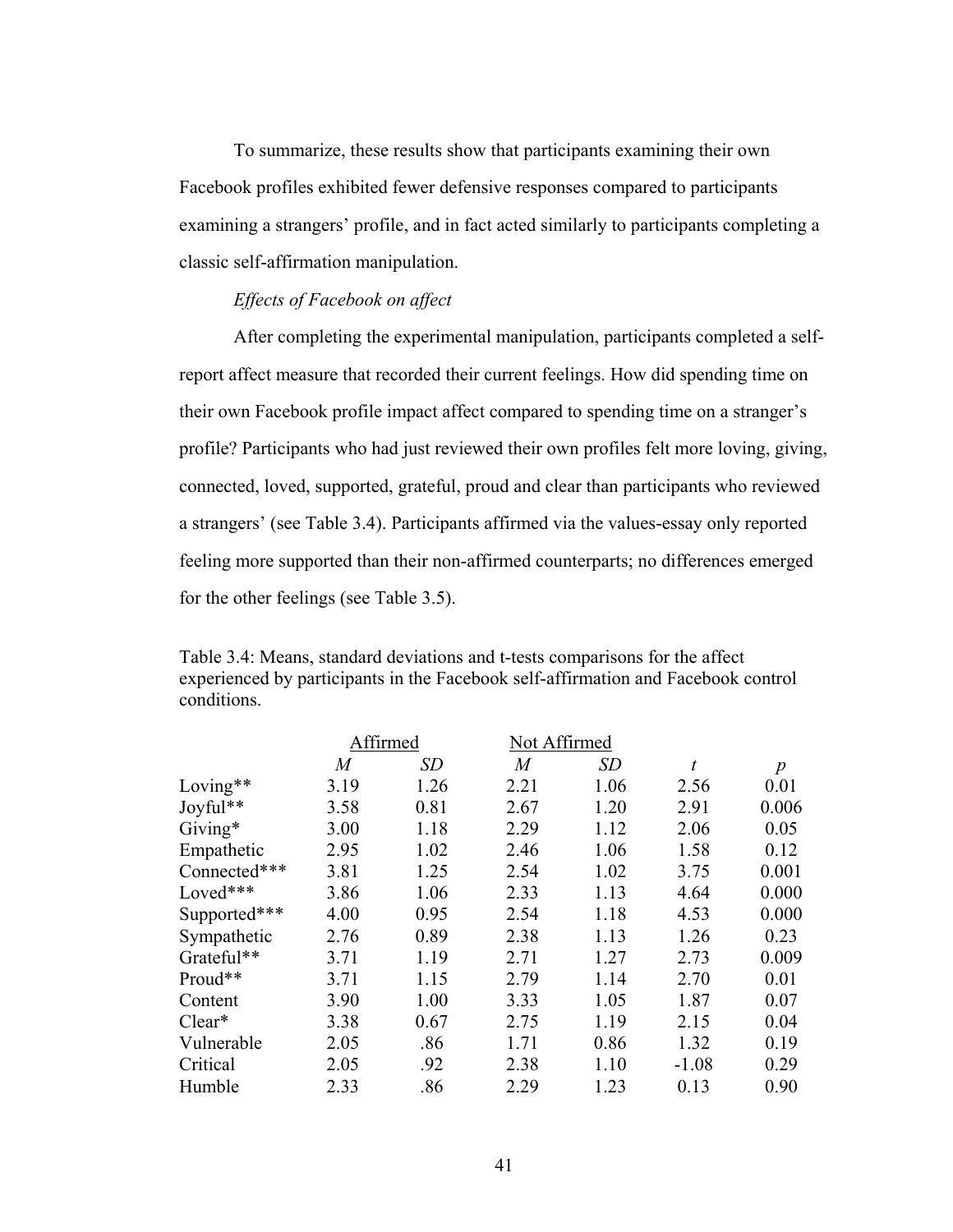# Table 3.4 (continued)

|          |      | Affirmed | Not Affirmed |      |         |      |  |
|----------|------|----------|--------------|------|---------|------|--|
| Selfish  | 2.00 | -14      | 1.88         | 1.08 | 0.38    | 0.71 |  |
| Scared   | 1.24 | 0.54     | 1.29         | 0.55 | $-0.33$ | 0.74 |  |
| Sad      | 1.57 | 0.87     | 1.50         | 0.83 | 0.28    | 0.78 |  |
| Confused | 1.76 | -14      | 2.04         | 1.16 | $-0.82$ | 0.42 |  |
| Angry    | 10   | 0.30     | 121          | 041  | $-1.03$ | 0.31 |  |

\*Difference significant at the  $p < 0.05$  level (two-tailed)

\*\*Difference significant at the  $p < 0.01$  level (two-tailed)

\*\*\*Difference significant at the p < 0.001 level (two-tailed)

Table 3.5: Means, standard deviations and t-tests comparisons for the affect experienced by participants in the classic self-affirmation condition and the classic self-affirmation control condition.

|             | Affirmed       |      |                | Not Affirmed |                  |                  |
|-------------|----------------|------|----------------|--------------|------------------|------------------|
|             | $\overline{M}$ | SD   | $\overline{M}$ | <b>SD</b>    | $\boldsymbol{t}$ | $\boldsymbol{p}$ |
| Loving      | 3.68           | 1.04 | 3.48           | 1.08         | 0.63             | 0.53             |
| Joyful      | 3.45           | 1.05 | 3.43           | 0.99         | 0.08             | 0.93             |
| Giving      | 3.64           | 0.95 | 3.38           | 1.07         | 0.83             | 0.41             |
| Empathetic  | 2.95           | 1.05 | 3.48           | 1.03         | $-1.64$          | 0.11             |
| Connected   | 3.73           | 1.16 | 3.71           | 1.06         | 0.04             | 0.97             |
| Loved       | 4.10           | 0.92 | 3.62           | 0.92         | 1.68             | 0.10             |
| Supported*  | 4.45           | 0.51 | 3.86           | 0.85         | 2.80             | 0.008            |
| Sympathetic | 3.27           | 1.12 | 3.48           | 1.03         | $-0.62$          | 0.54             |
| Grateful    | 4.18           | 1.18 | 3.81           | 0.98         | 1.12             | 0.25             |
| Proud       | 3.95           | 1.09 | 3.43           | 0.98         | 1.66             | 0.10             |
| Content     | 4.05           | 0.90 | 3.90           | 1.09         | 0.46             | 0.65             |
| Clear       | 3.55           | 1.06 | 3.62           | 1.02         | $-0.23$          | 0.82             |
| Vulnerable  | 2.55           | 1.26 | 2.10           | 0.94         | 1.32             | 0.19             |
| Critical    | 2.55           | 1.14 | 2.14           | 0.91         | 1.27             | 0.21             |
| Humble      | 3.45           | 1.18 | 3.14           | 1.06         | 0.91             | 0.37             |
| Selfish     | 2.05           | 1.17 | 1.76           | 0.94         | 0.87             | 0.39             |
| Scared      | 2.05           | 1.21 | 1.48           | 0.60         | 1.93             | 0.06             |
| Sad         | 1.86           | 1.08 | 1.52           | 0.75         | 1.19             | 0.24             |
| Confused    | 2.23           | 0.92 | 1.76           | 1.04         | 1.55             | 0.13             |
| Angry       | 1.45           | 0.91 | 1.19           | 0.40         | 1.22             | 0.23             |

\*Difference significant at the  $p < 0.01$  level (two-tailed)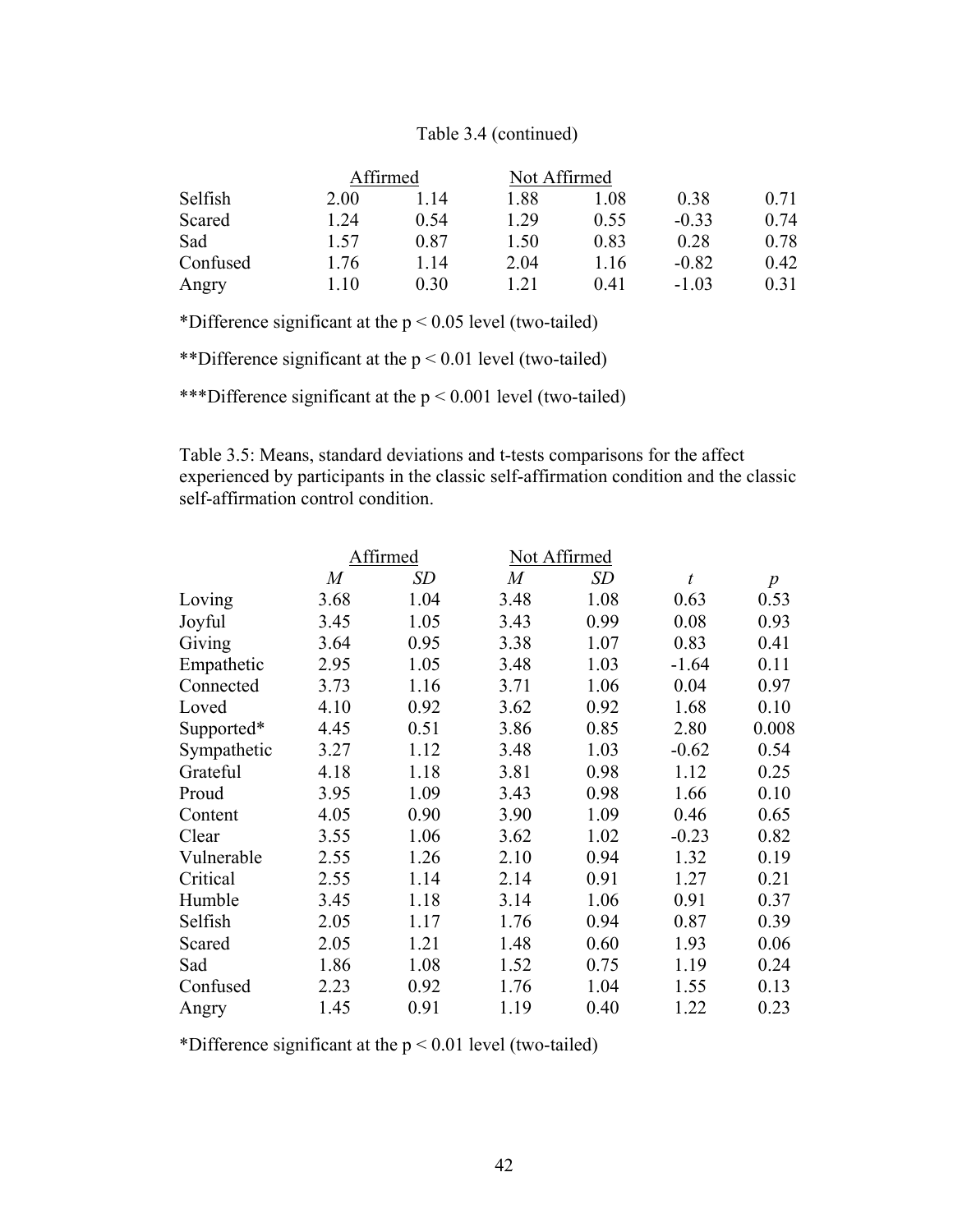Participants who were affirmed by examining their own Facebook profiles experienced the same type of affect as participants who were affirmed by writing about their most important values. Two exceptions emerged: participants spending time on their own Facebook profiles felt less humble  $[t(41) = -3.54, p = 0.001]$  and less scared  $[t(41) = -2.80, p = 0.008]$  than participants writing an essay about their most important values.

Together, these analyses suggest that, when participants were affirmed, Facebook profile exposure produced the same positive affect as writing about important values. However, participants who viewed a stranger's profile (Facebook control) experienced less positive affect than participants who wrote about a stranger's values (classic control).

#### *Mediational analyses*

One of the goals of the present study was to investigate whether positive affect (both self-directed and other-directed) mediates the relationship between selfaffirmation and reduced defensiveness. Baron and Kenny's (1986) mediation analysis procedure was employed to investigate this research question. This mediational model involves four necessary steps: 1) show that the initial independent variable (in this case, the self-affirmation manipulation) is correlated with the dependent variable (here, acceptance of negative feedback); 2) show that the initial independent variable is correlated with the mediator (i.e., affect); 3) show that the mediator is correlated with the dependent variable; and 4) in a regression model using the dependent variable, the initial independent variable and the mediator as an additional independent variable, show that the effect of the initial independent variable is either zero (which is consistent with complete mediation) or reduced compared to what it was in step 1) (which is consistent with partial mediation). All steps need to be met in order for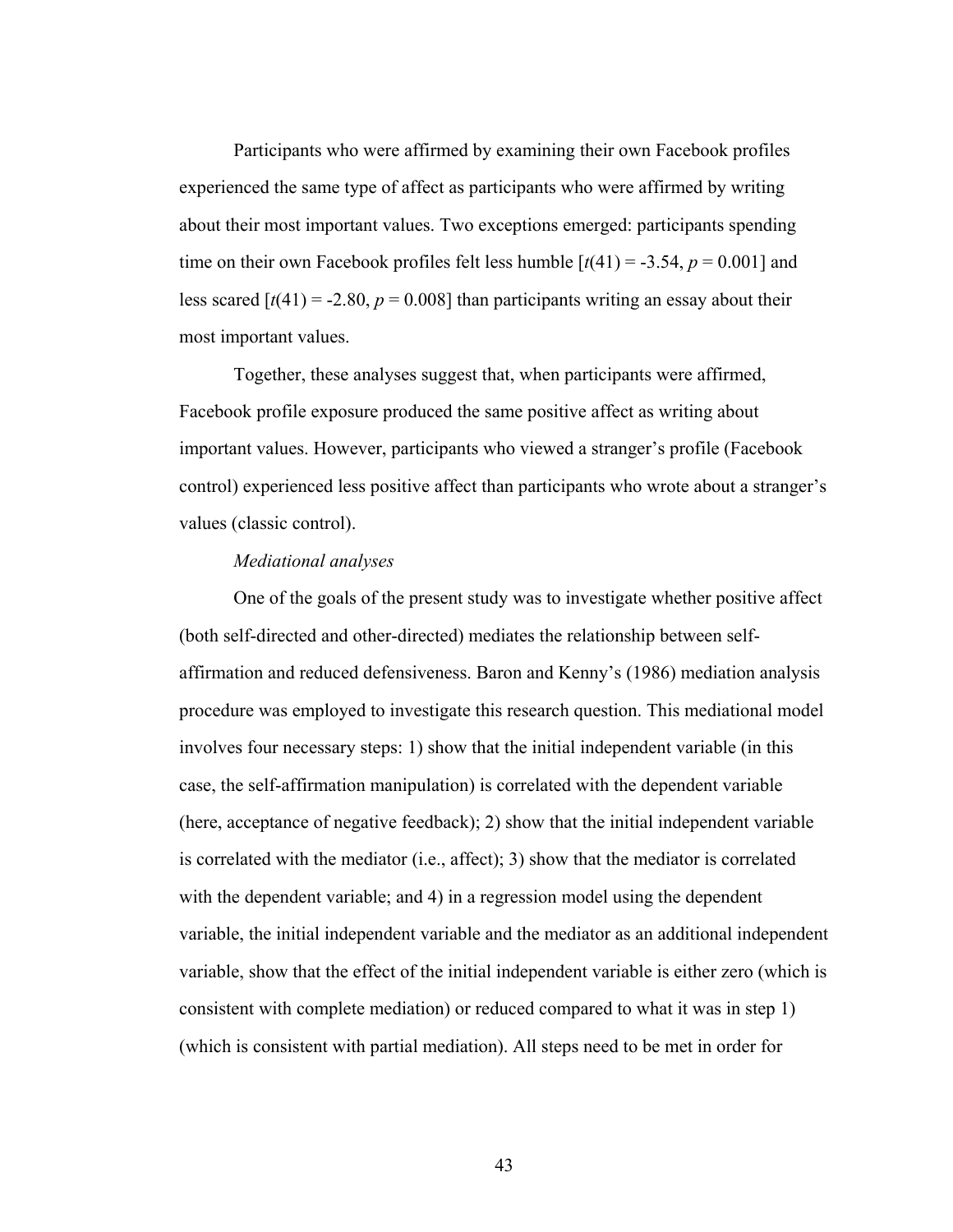mediation to occur. Figure 3.2 illustrates the causal paths tested in the mediational model.



Figure 3.2: Baron & Kenny's mediational model for Study 1

Because it is plausible that Facebook self-affirmation operates through different mediators than the values-essay self-affirmation, mediational analyses were conducted separately for the two venues of self-affirmation. Consider first the potential mediational role of affect when the classic self-affirmation manipulation is employed. The previous analyses confirm the relationship between self-affirmation and the dependent variable ( $r = -0.41$ ,  $p = 0.007$ ), thus fulfilling step one. To test step two of the model, Spearman's correlations were computed between the selfaffirmation manipulation and the measures of affect, revealing that self-affirmed participants felt more loved ( $r = 0.30$ ,  $p < 0.05$ ) and more supported ( $r = 0.38$ ,  $p <$ 0.01). However, self-affirmed participants did not feel more loving  $(r = 0.11, ns)$ , thus failing to replicate the findings of Crocker and colleagues (2008). To test step three,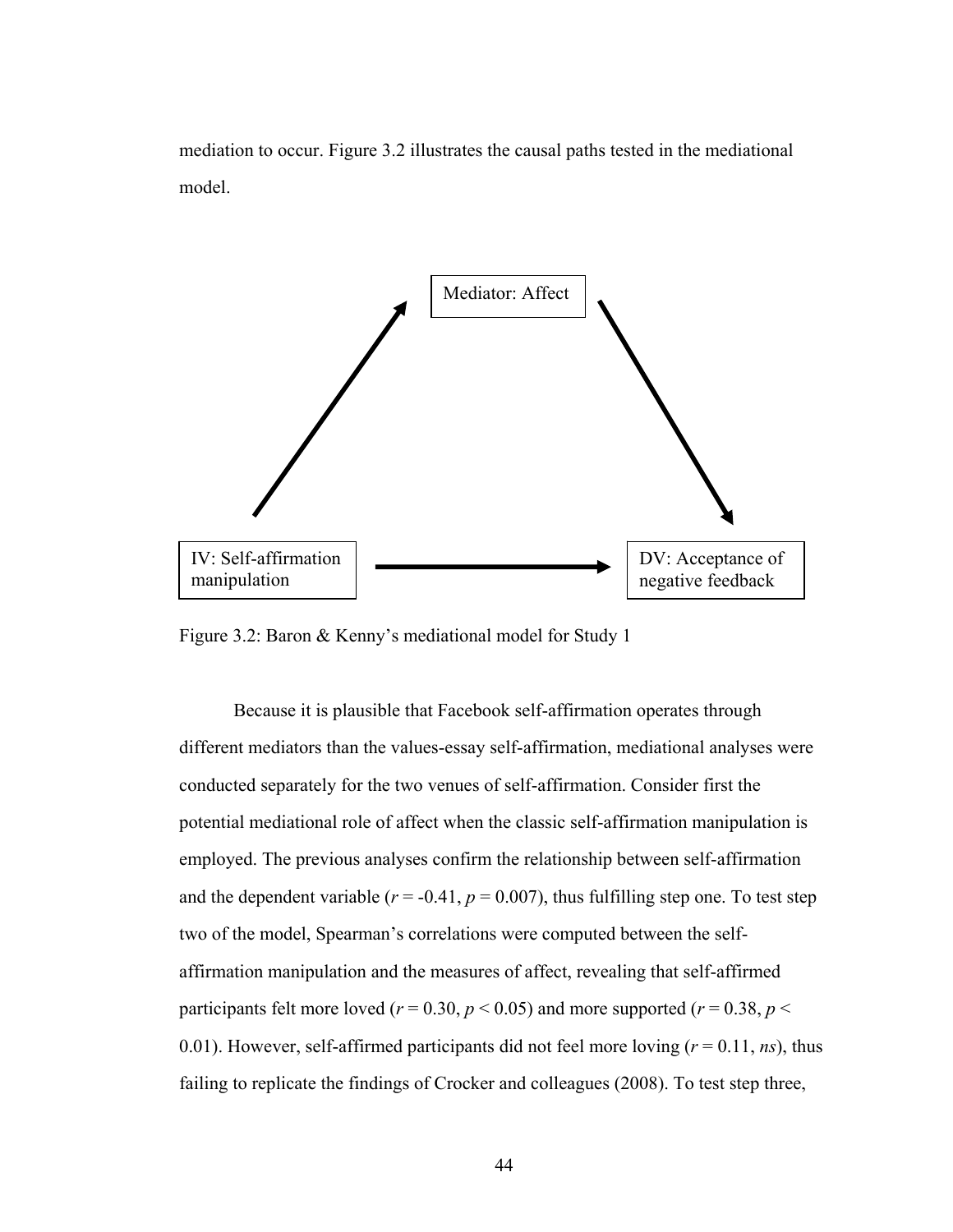the correlation between the dependent variable and the positive feelings of "loved" and "supported" was assessed, but it did not yield any significant results ( $r = 0.10$ ,  $ns$ , for "loved;"  $r = 0.15$ , *ns*, for "supported"). Since step three of Baron and Kenny's mediational model was not met, the mediational role of affect was not supported in this dataset.

Consider next the potential mediational role of affect when the Facebook selfaffirmation manipulation is employed. The previous analyses confirm the relationship between Facebook self-affirmation and the dependent variable, thus fulfilling step one  $(r = -0.52, p < 0.001)$ . To test step two of the model, Spearman's correlations were computed between the Facebook self-affirmation manipulation and the affect measures, revealing that participants who had spent time on their own Facebook profiles felt more loving ( $r = 0.37$ ,  $p < 0.01$ ), more joyful ( $r = 0.40$ ,  $p < 0.006$ ), more giving ( $r = 0.30$ ,  $p < 0.05$ ), more connected ( $r = 0.49$ ,  $p < 0.001$ ), more loved ( $r =$ 0.59,  $p < 0.001$ ), more supported ( $r = 0.58$ ,  $p < 0.001$ ), more grateful ( $r = 0.39$ ,  $p <$ 0.008), more proud ( $r = 0.39$ ,  $p < 0.009$ ), and more content ( $r = 0.31$ ,  $p < 0.04$ ) than participants in the control condition. This satisfied step two of the model. To assess the viability of step three, correlations were calculated between these positive feelings and the dependent measure. However, no significant results emerged  $(r = 12, ns,$  for loving;  $r = 0.02$ , *ns*, for joyful;  $r = 0.05$ , *ns*, for giving;  $r = 0.09$ , *ns*, for connected;  $r =$ 0.17, *ns*, for loved;  $r = 0.19$ , *ns*, for supported;  $r = 0.05$ , *ns*, for grateful;  $r = 0.07$ , *ns*, for proud;  $r = 0.02$ , *ns*, for content). Since step three was not met, the data failed to support the mediational role of affect for the Facebook manipulation.

### *Discussion*

This study set out to test whether Facebook profiles have self-affirming value. A vast body of literature demonstrates that people are motivated to maintain positive self-regard and that self-affirmation, or the process of reminding themselves of the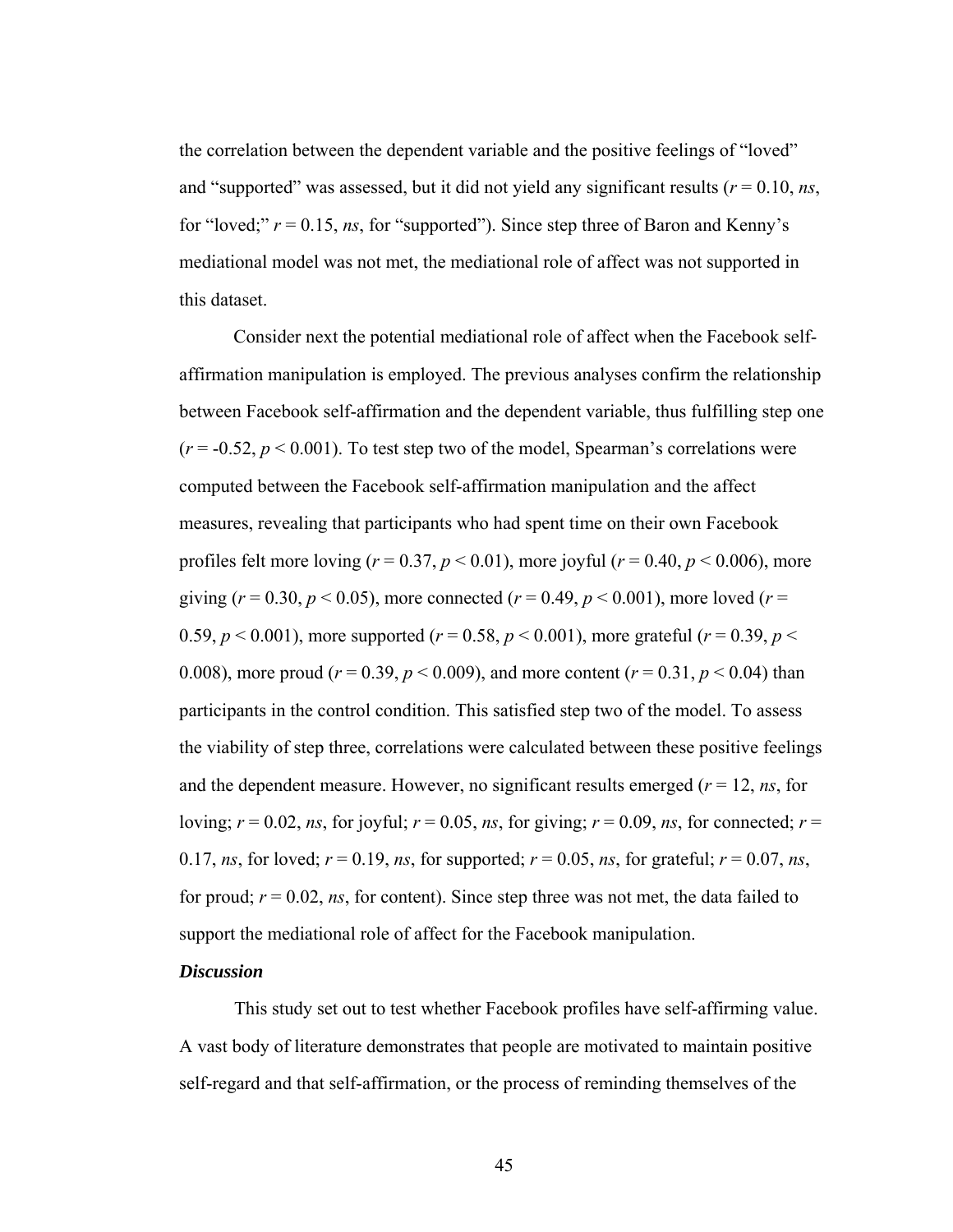positive and meaningful aspects of their lives, fulfills this psychological need (see Steele, 1988). Yet most studies to date have demonstrated the effects of selfaffirmation only in the laboratory, using a procedure that is rarely if ever employed in real life: rank one's most important values and then write a brief essay about the most important one of them (McQueen & Klein, 2006). The present study shows that Facebook, a social network site where users construct profiles of themselves and connect with friends (boyd & Ellison, 2007), can serve as an everyday source of affirmation.

The self-affirming properties of examining one's own Facebook profile were demonstrated by employing the defensiveness-reducing paradigm of self-affirmation effects. Self-affirmation theory claims that, when confronted with a threat to the ego, people engage in defensive responses that allow them to maintain their elevated selfregard. Since self-affirmation fulfills people's psychological need for positive selfregard all by itself, it reduces or obviates their need to protect themselves through defensive responses. Hence, the standard procedure for establishing whether a certain activity is self-affirming is showing that it decreases people's tendency to react defensively when confronted with a threat to the ego (McQueen & Klein, 2006; Sherman & Cohen, 2006). Using this well-established test of self-affirmation effects, this study demonstrated that spending five minutes examining one's own Facebook profile significantly decreased defensive responses. Participants' academic selfconcept, which is a critical dimension of identity for students at Cornell University, was threatened by negative feedback on a public speaking task. Participants were then given a chance to restore their feelings of self-worth by derogating the feedback, blaming the evaluator, or blaming the technology involved in the task (i.e., videoconferencing). As expected, participants who were self-affirmed by having spent time on their own carefully crafted Facebook profiles had less of a psychological need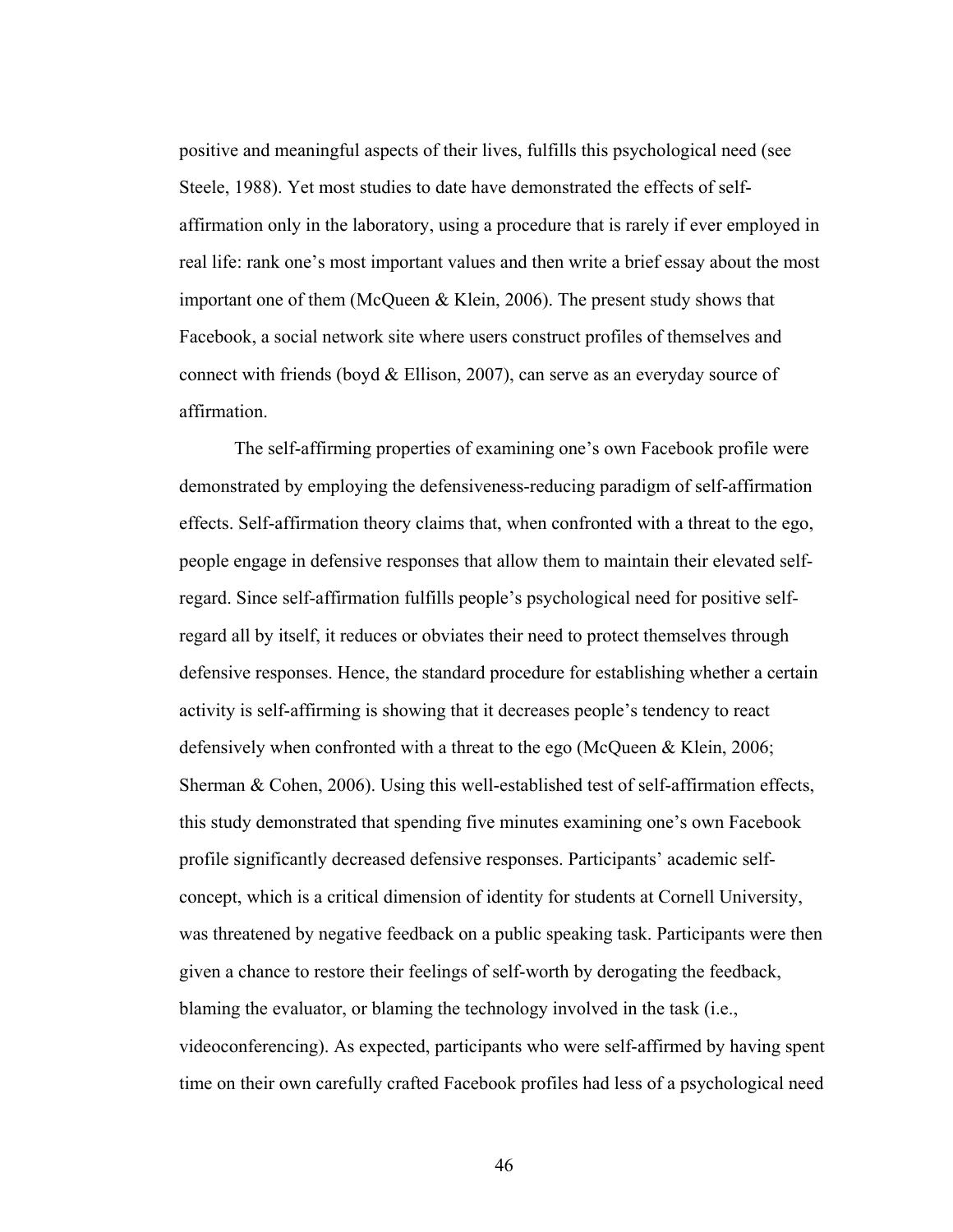to derogate the feedback than participants who examined a stranger's profile. Indeed, participants who had perused their own profiles were more likely to take responsibility for their own performance and less likely to blame others.

The effects of Facebook exposure were also directly compared to those of a classic type of self-affirmation – the values-essay, where participants rank and write short essays about their most important values. The values-essay is one of the most widely used type of self-affirmation and its self-affirming effects are very well documented (McQueen & Klein, 2006). In the experimental paradigm described earlier, where participants' academic self-concept was threatened by negative feedback on a public speaking task, the behavior of participants who spent time on Facebook was virtually identical to the behavior of participants who completed the values-essay self-affirmation. Together, these two sets of results suggest that examining one's own Facebook profile is indeed a self-affirming activity. One important observation is that not all Facebook activities are self-affirming. Recall that users engage in a variety of activities on Facebook, including examining their own profiles, examining others' profiles (i.e., social surveillance), directly communicating with others, or constructing and updating profiles. The present study only speaks to the self-affirming properties of examining one's own Facebook profile.

This study also attempted to identify the psychological mechanism through which Facebook self-affirmation operates. Based on previous research on selfaffirmation (Crocker et al., 2008), it was proposed that a self-affirmation exercise may prompt people to feel more "loving" towards others and transcend the self. Based on research on social network sites (Kramer, 2010; Sas et al., 2009), it was proposed that spending time on Facebook makes people more connected, loved and supported and, in turn, these self-directed positive feelings may lead to self-affirmation. As expected, spending time on one's own Facebook profile did have a plethora of positive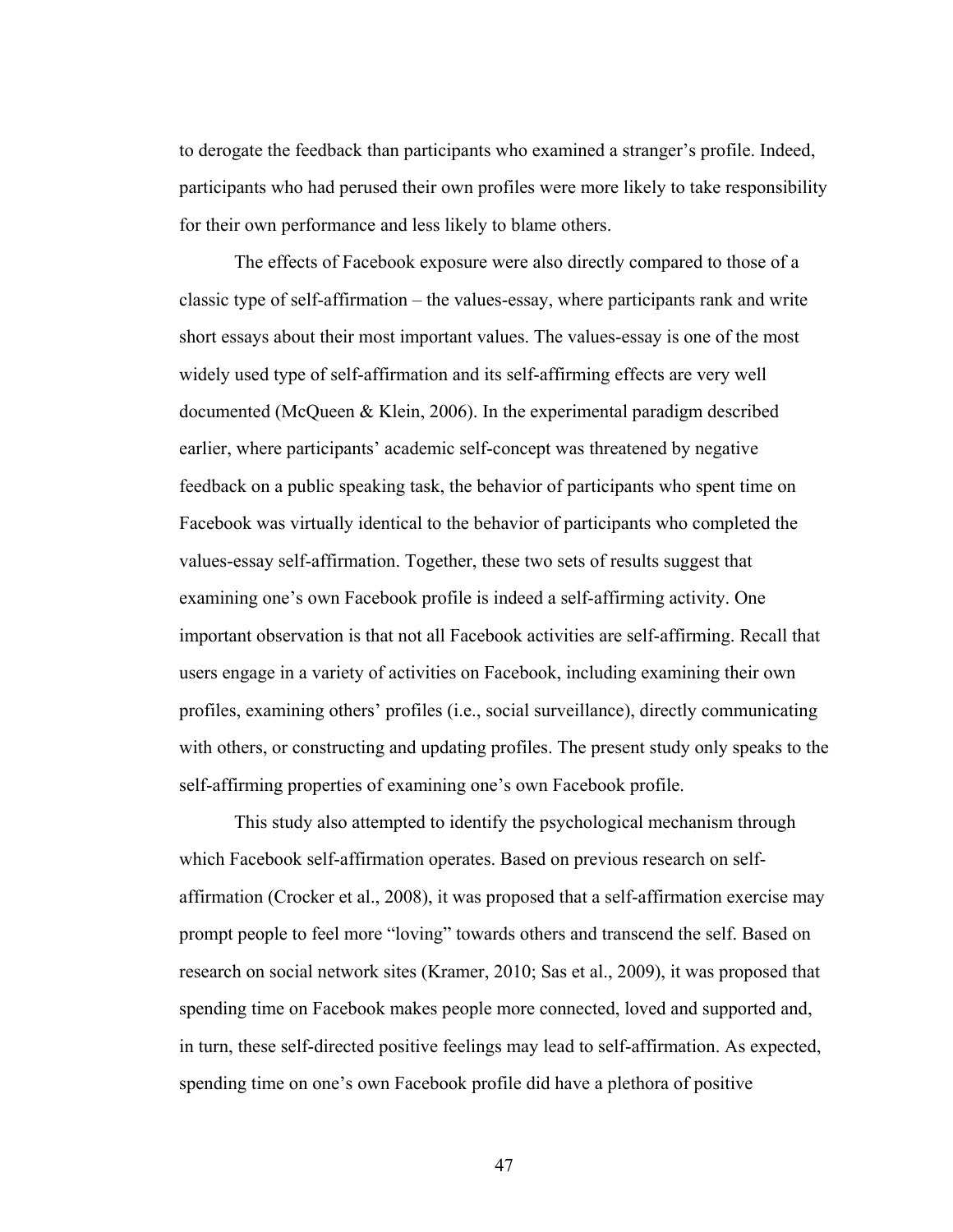emotional outcomes: participants felt more connected, loved, supported, giving, grateful and proud. Yet none of these positive feelings mediated the relationship between spending time on Facebook and being self-affirmed, suggesting that a different mechanism is responsible for the psychological benefits of Facebook. Furthermore, participants in this study did not report feeling more "loving," either when completing the Facebook self-affirmation or the values-essay self-affirmation, thus failing to replicate Crocker and colleagues' (2008) findings.

# *Uses and effects of social network sites*

The popularity of social network sites and of Facebook in particular is nothing short of spectacular. For instance, Facebook's 400 million users spend nearly an hour on the site every day and contribute copious amounts of content. What makes Facebook so attractive and compelling? Research to date has identified a series of "gratifications" (Joinson, 2008), or benefits users derive from social network sites. The majority of these gratifications are *interpersonal* in nature, and include social connection (e.g., finding out what old friends are doing now, reconnecting with people one has lost contact with), shared identities (e.g., organizing or joining events, communicating with likeminded people) and social investigation (e.g., virtual people watching, meeting new people) (Joinson, 2008; see also Stafford, Stafford, & Schkade, 2004). Emerging research has also identified *intrapersonal* gratifications of social network sites, or how SNSs affect people's self-concept and self-esteem. For instance, Valkenburg, Peter, & Schouten (2004) found that receiving positive feedback on SNSs increased users "social self-esteem," measured as their perceptions of their physical appearance, close relationships and romantic appeal. Similarly, Gonzales & Hancock (in press) found that participants who examined and updated their own Facebook profiles reported higher general self-esteem, as measured by Rosenberg's (1965) self-esteem scale, than participants who looked at themselves in a mirror.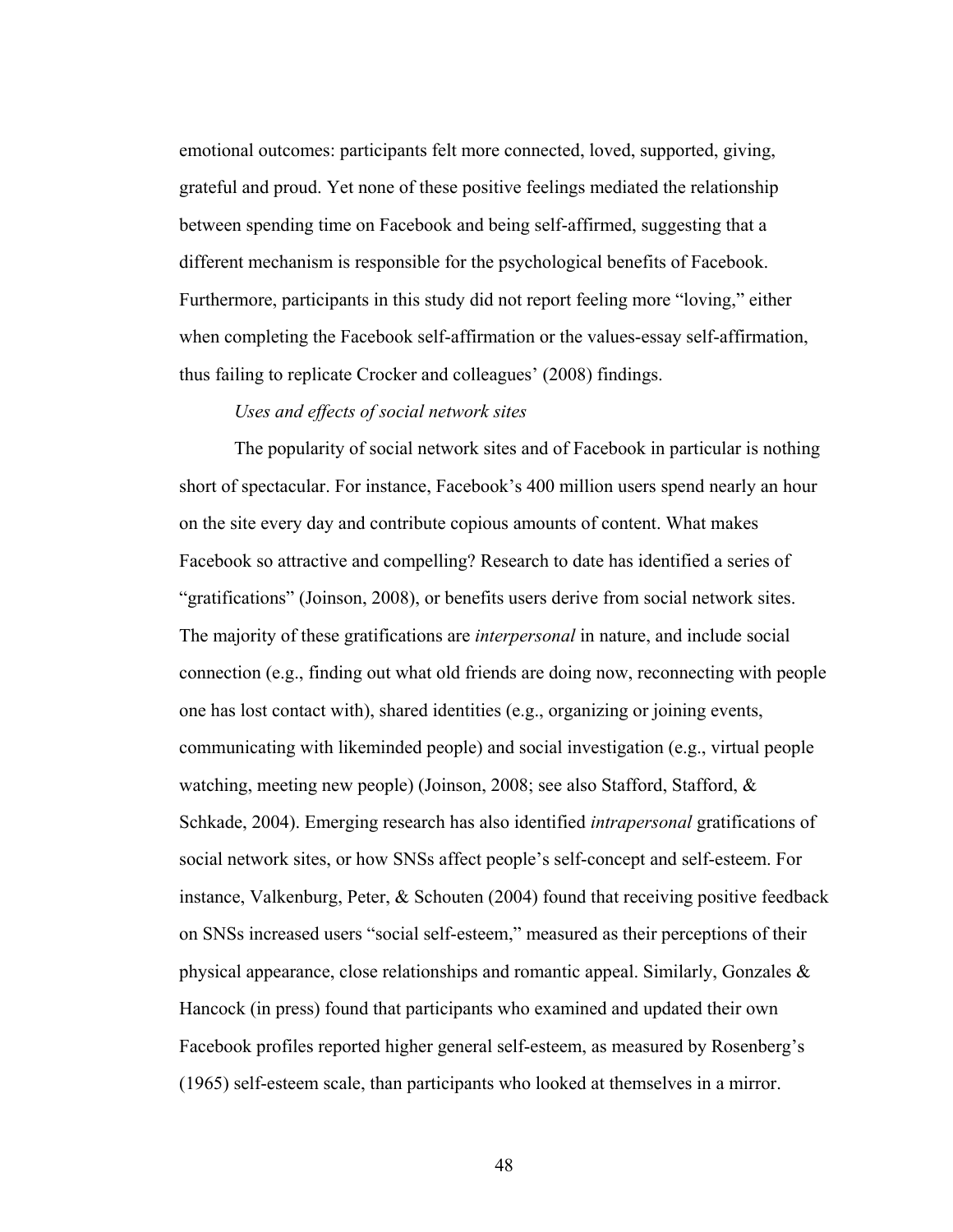The present study contributes to this stream of research by uncovering additional intrapersonal gratifications users derive from spending time on their Facebook profiles: experiencing more positive emotions, both self-directed (loved supported, connected) and other-directed (grateful, giving) and maintaining an elevated sense of self-worth. The latter translates into further psychological benefits: reduced defensiveness when confronted with the inevitable slights and challenges of daily life. The participants in this study reported more willingness to take responsibility for their own actions and less inclination to blame others for their failure. Further research is necessary to establish whether these perceptual benefits are accompanied by behavioral benefits: do self-affirmed participants actually learn from their mistakes more and improve their performance?

### *Contributions to self-affirmation theory*

Self-affirmation is one of the most researched areas in social psychology. For instance, Steele's initial conceptualization of self-affirmation theory (Steele, 1988) has been cited over 1,200 times, according to Google Scholar. Yet the majority of these studies use "artificial" types of self-affirmations: while in the lab, participants are asked to rank and/or write essays about their most important values (McQueen & Klein, 2006). Although self-affirmation theory posits that people are motivated to affirm themselves in their everyday lives, not just in the lab (Steele, 1988), it is less clear how they go about doing it. This study shows that social network sites may constitute such an everyday resource for self-affirmation. This constitutes an important addition to self-affirmation theory. However, the present study only demonstrates that social network sites *can* act as a self-affirmation, much like writing essays about important values in the lab; future research is necessary to establish whether people *do* in fact use social network sites to restore their sense of self-worth when it is threatened.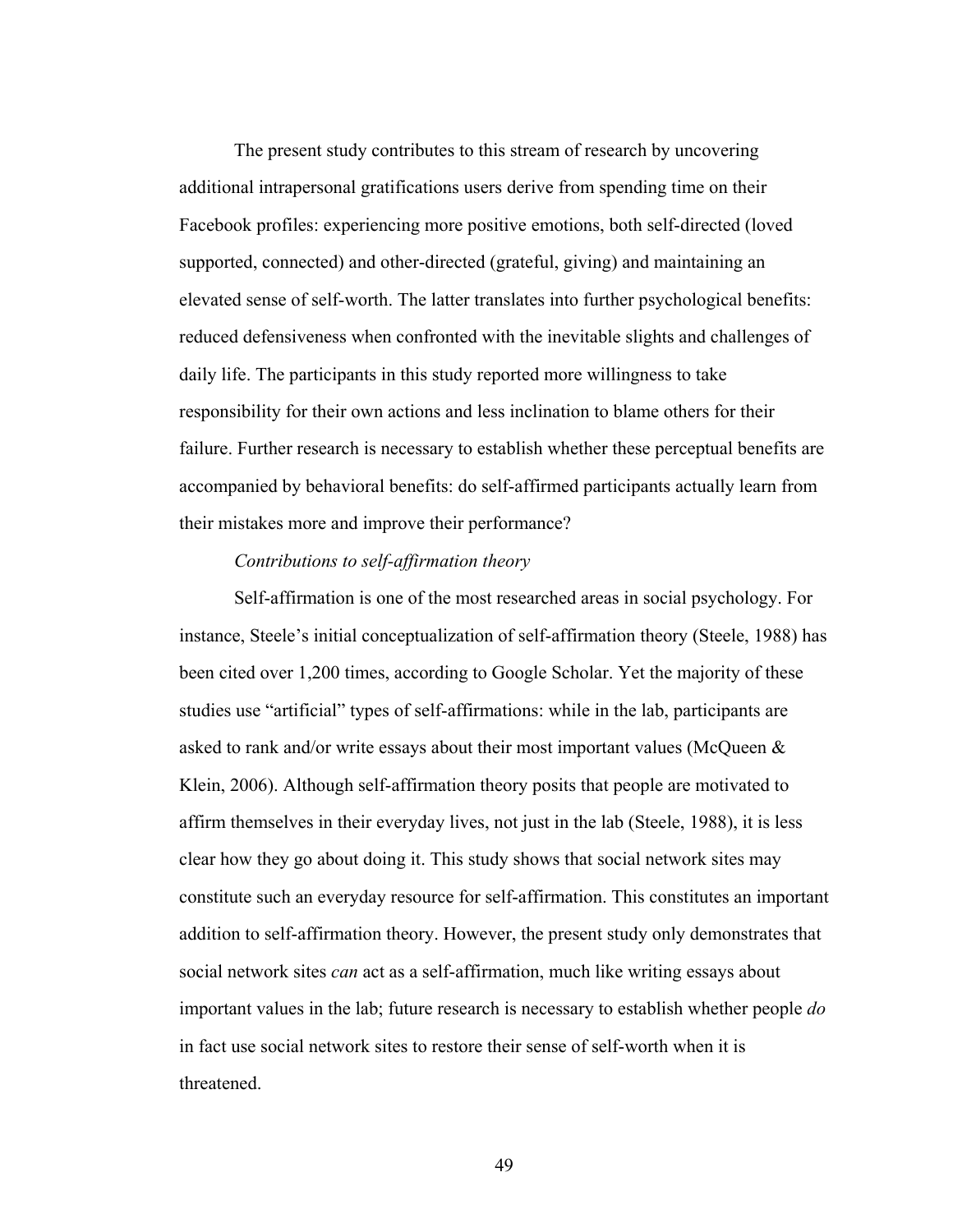Another issue of contention in the self-affirmation literature concerns the moderators and mediators of self-affirmation effects (see Sherman & Cohen, 2006). When it comes to moderators, trait self-esteem has received some attention and has led to opposing findings: some have argued that only people high in self-esteem benefit from self-affirmation (Spencer, Josephs, & Steele, 1993; Stone & Cooper, 2001), whereas others have argued that those low in self-esteem benefit from it (e.g., Aronson, 1968; Aronson & Carlsmith, 1962). This study shows that the benefits of self-affirmation (i.e., decreased defensiveness) are experienced regardless of trait level of self-esteem, both when participants self-affirmed using Facebook and when they used the more established values-essay manipulation. This suggests that selfaffirmation effects may be more universal than previously thought.

Prior research has also struggled to identify the psychological mechanism (i.e., mediators) underlying self-affirmation effects (see Sherman & Cohen, 2006, for a review). Recently, Crocker and colleagues (2008) have proposed that feeling "loving" towards others, and thus transcending the self, is what drives self-affirmation effects. This study attempted to replicate this finding, but failed. Other potential mediators, like self-directed positive affect (i.e., feeling "loved," "connected" and "supported") similarly did not pan out. Future research is necessary to illuminate these mediators. As Sherman & Cohen (2006) proposed, it is likely that the failure of current research to produce reliable mediators of self-affirmation effects is due to the fact that a constellation of complex social, motivational and cognitive factors, rather than one single mediator, is responsible for these effects.

### *Conclusion*

To summarize, this study has investigated the hidden benefits that Facebook profiles bestow on their owners. These carefully constructed profiles that emphasize social connectedness and treasured attributes of the self, have been found to have self-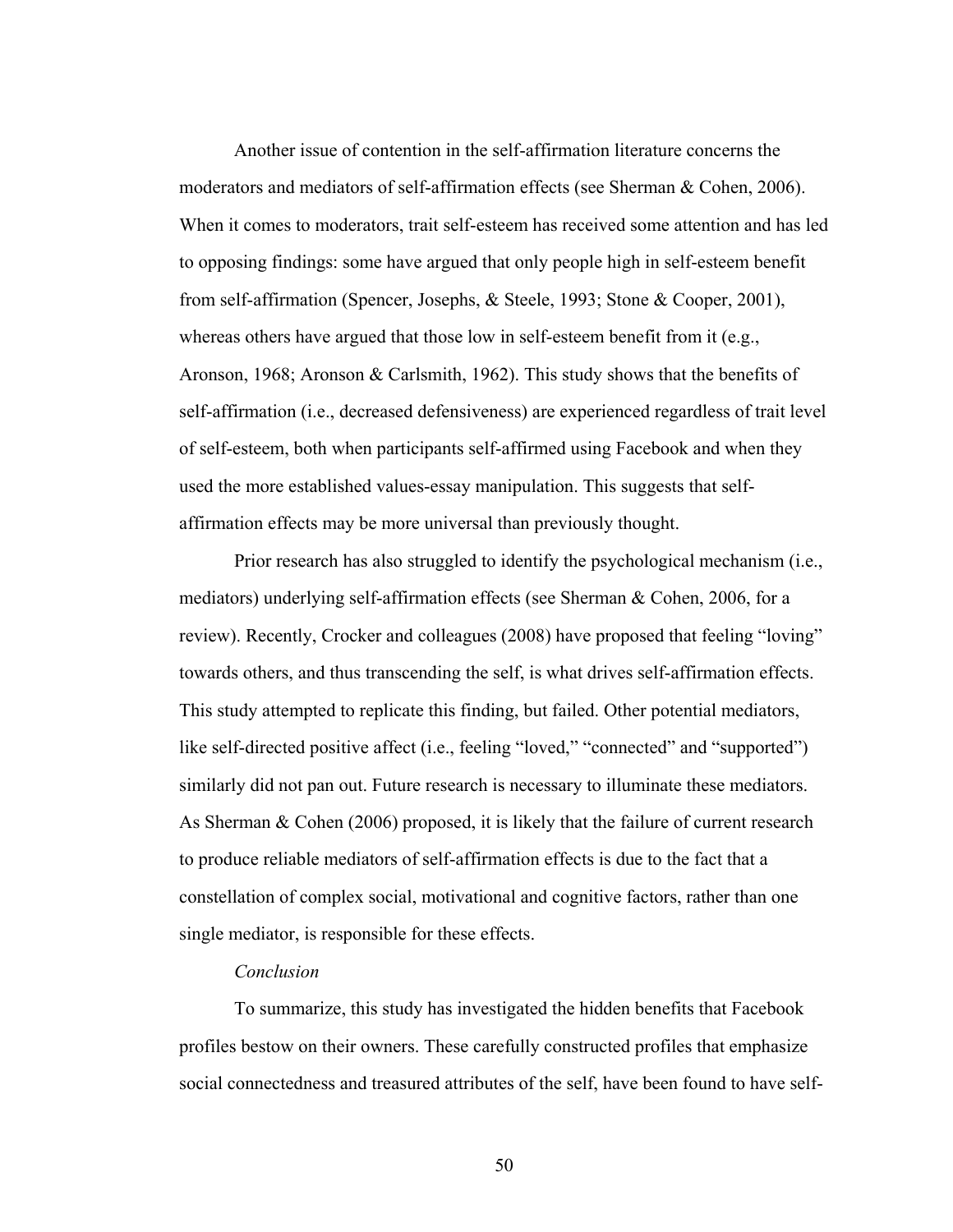affirming value in that they help users maintain an elevated sense of self-worth. Additionally, Facebook profiles have been shown to engender a multitude of positive emotions, suggesting that social network sites have a capacity for supporting emotional well-being.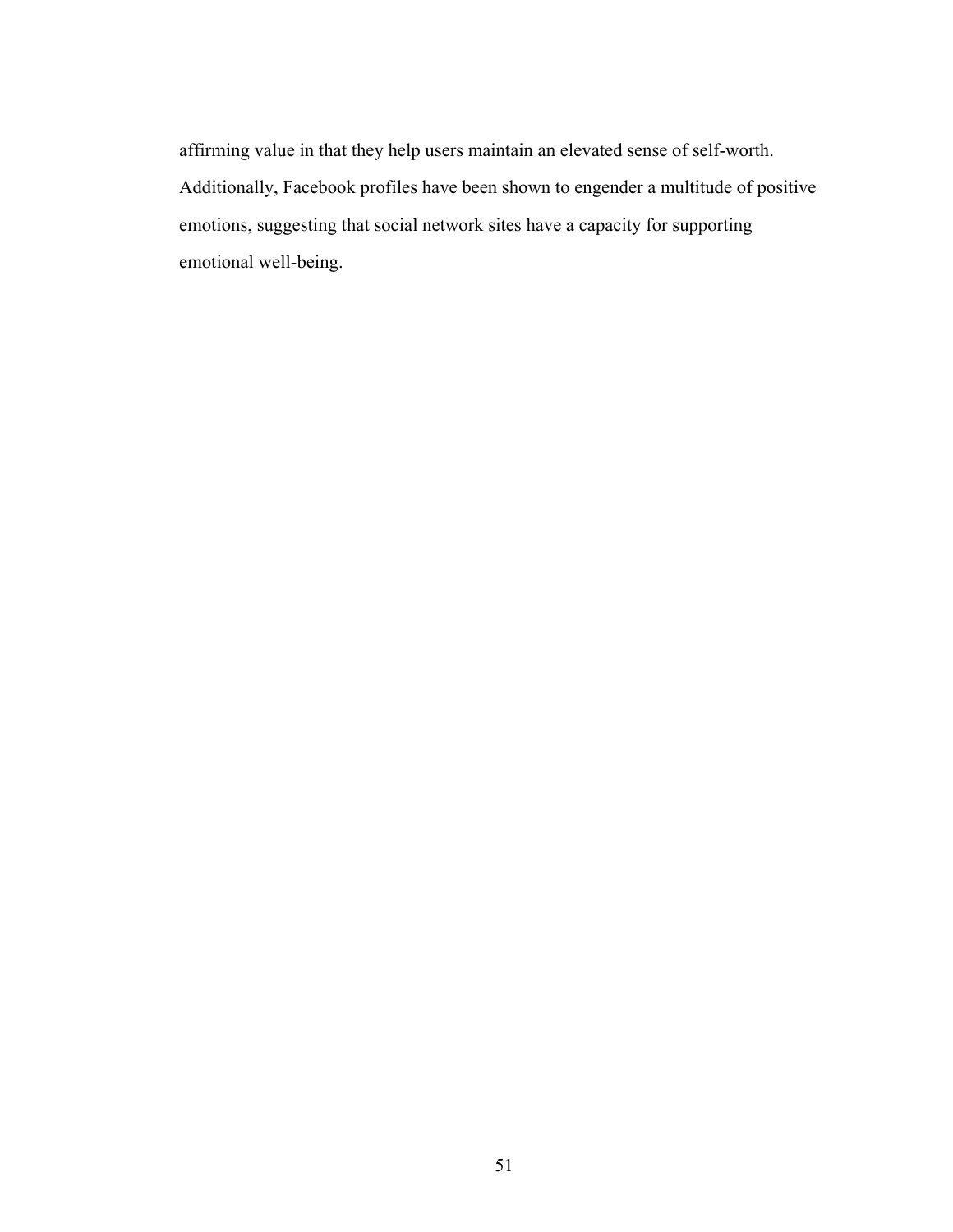#### CHAPTER 4

#### SPONTANEOUS SELF-AFFIRMATION VIA FACEBOOK

#### *Rationale & Hypotheses*

Study 1 demonstrated that Facebook profiles can serve as an effective venue for self-affirmation. But Facebook's self-affirming benefits only materialized when participants were instructed by the experimenter to spend time on Facebook. An important question then is whether people access the self-affirming resources provided by Facebook even in the absence of a specific prompt. Do people spontaneously use Facebook to maintain and repair their self-worth? Thus, while Study 1 showed that Facebook profiles *can* serve as a venue for self-affirmation, Study 2 examines whether they *do* serve as one.

 Steele's (1988) self-affirmation theory provides a framework for understanding the circumstances under which people seek opportunities to self-affirm. To differentiate these self-generated self-affirmations from their experimenter-prompted counterparts, they will be referred to as *spontaneous self-affirmations.* A fundamental claim of self-affirmation theory is that perceived threats to the ego (i.e., information that challenges people's positive view of the self) activate a motive to restore the perceived adequacy and integrity of the self. This motive leads people to search for information in their environment that can serve as affirmation of their overall integrity and goodness. In other words, it leads them to engage in spontaneous self-affirmation. For example, a smoker who is confronted with information about the deleterious repercussions of smoking will feel motivated to engage in activities that provide a general sense of moral and adaptive adequacy, such as join a valued cause, spend more time with his children, or try to accomplish more at the office [example from Steele, (1988)]. Other everyday activities that serve as spontaneous self-affirmations include therapy, prayer and conversation with supportive friends. While these coping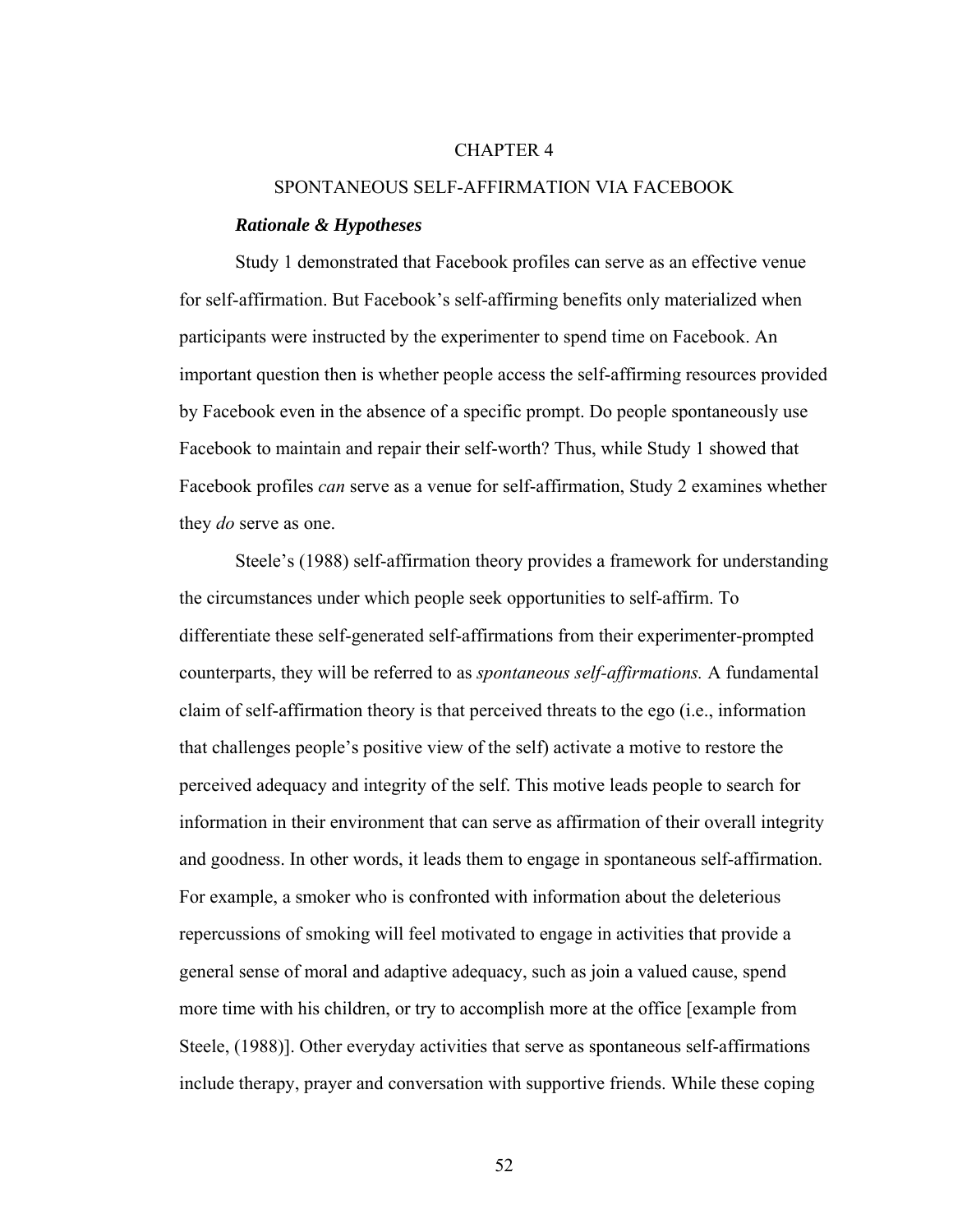strategies do not resolve the cause of the psychological stress, people gravitate towards them because they restore an overall sense of well-being, which in turn diminishes the impact of the stressor.

Additionally, self-affirmation theory provides clear stipulations as to when and how this seeking of psychological remedies occurs (Steele, 1988). First, the theory claims that the preferred way of dealing with an ego threat is to affirm the overall integrity of the self rather than to directly address the threat itself. Thus, selfaffirmation trumps other defensive responses, as people prefer to seek information in the environment that restores their *overall* sense of goodness and appropriateness instead of resolving the provoking threat. Second, out of the nearly endless possibilities for spontaneous self-affirmation, people will choose the one most readily available (i.e., accessible in the individual's perception, memory or imagination). Third, people seek resources of self-affirmation outside of the domain that was threatened, a phenomenon known as *fluid compensation.* Because it is preferable to maintain a general perception of adequacy, rather than deal with specific threats, it is important that people can draw on a variety of resources for self-affirmation. As a result, a plethora of positive information about the self can compensate for the psychological damage caused by ego threats. Lastly, spontaneous self-affirmations occur beyond conscious awareness. That is, people are unaware of their own efforts to restore their self-integrity by affirming alternate resources of the self. If selfaffirmations are used consciously and purposefully to restore self-integrity, they have been shown to lose their persuasiveness and even backfire (Sherman et al., 2009).

A thorough literature search revealed only two studies demonstrating that people spontaneously seek self-affirmations following a threat to the ego. The first is the very study that spurred self-affirmation theory (Steele, 1975). In this experiment, women whose driving abilities were criticized by a confederate were more likely to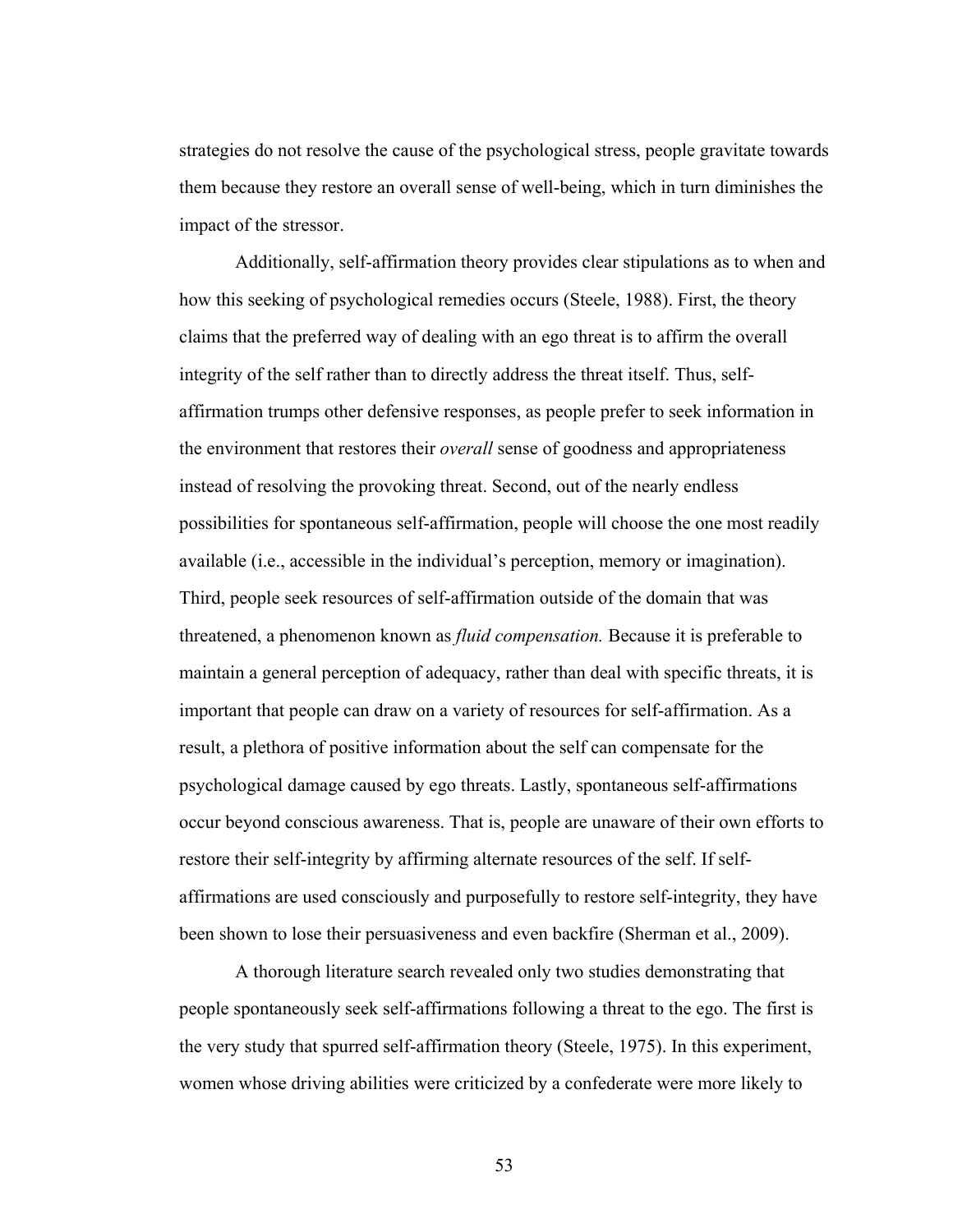volunteer to help with a food co-op when another confederate requested help. In addition to showing that people seek opportunities to self-affirm after being confronted with an ego threat, this study also demonstrates the fluidity of the selfconcept, meaning that it is possible to restore the self by accessing resources pertaining to a different domain than the one being threatened. The second study (Tesser, Crepaz, Collins, Cornell, & Beach, 2000) shows that after engaging in a threatening upward comparison (i.e., comparing the self with another person who is clearly superior in a domain of importance to the self), participants were more likely to compose essays rich in self-affirming content, and thus unconsciously try to repair their ego.

The primary goal of the current study is to investigate the core proposition of self-affirmation theory that people unconsciously gravitate towards opportunities to self-affirm following an ego threat. Having established in Study 1 that Facebook profiles represent a source of self-affirming information, Study 2 now investigates whether people are unknowingly attracted to Facebook after their self-concept has been challenged. Thus, this study seeks to illuminate some of the psychological reasons governing the use of social networking information, but also to test a fundamental, yet largely ignored, component of self-affirmation theory.

Another contribution to self-affirmation theory undertaken by this study is investigating the role of trait self-esteem in people's tendency to spontaneously selfaffirm. Self-affirmation theory proper does not postulate any difference between individuals high and low in self-esteem in their tendency to gravitate towards selfaffirming information in times of distress; rather it claims that this tendency is universal in nature. However, recent research puts forward contradictory hypotheses vis-à-vis the role of self-esteem in self-affirmation processes, with some claiming that individuals high in self-esteem may be more adept at self-affirming, whereas others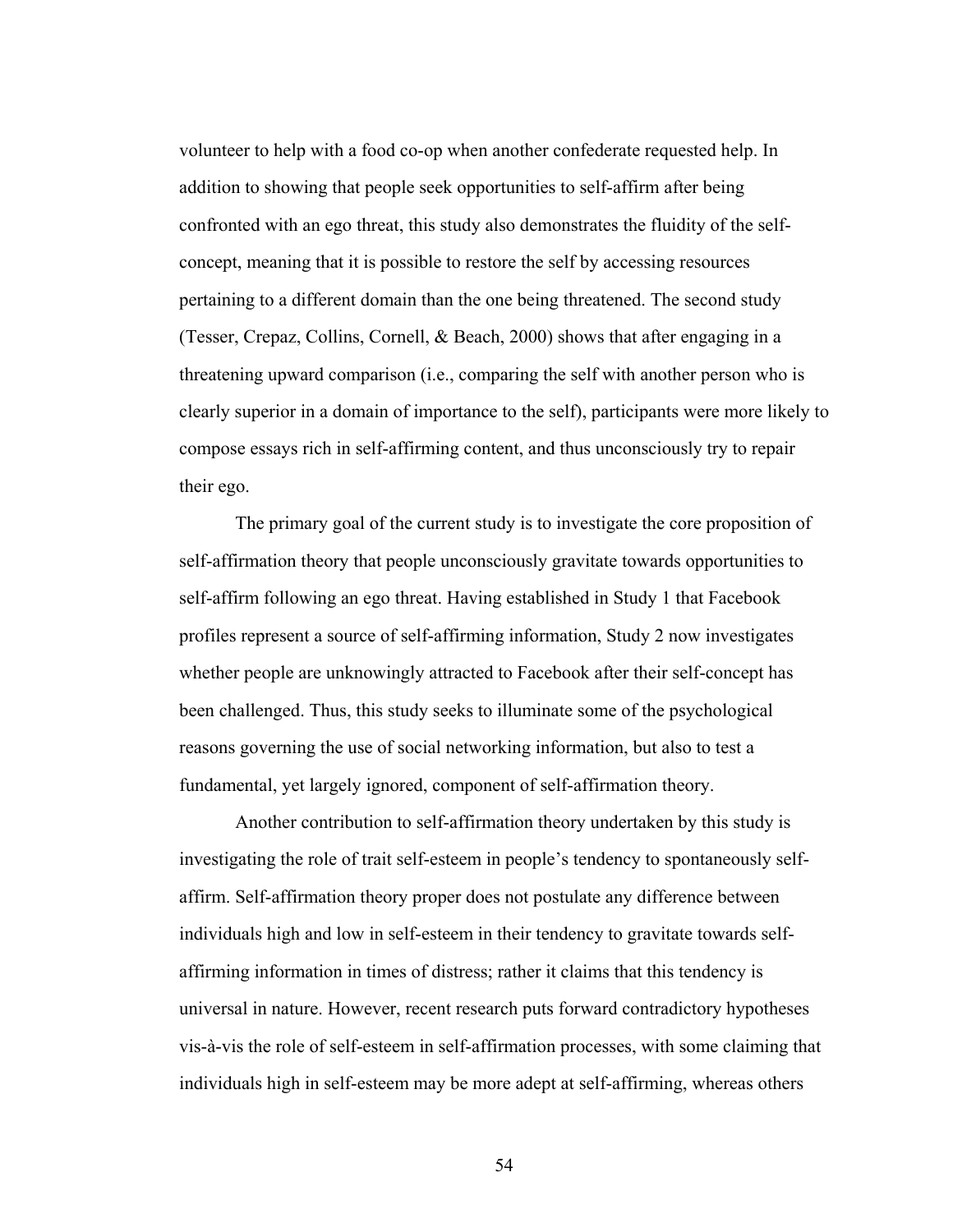claiming that individuals high in self-esteem may find spontaneous self-affirmations less useful than their lower self-esteem counterparts (for a review, see Chapter 2). This study then asks whether spontaneous self-affirmation following an ego threat is impacted by trait self-esteem.

### *The present study*

The methodology employed in the present study involves threatening participants' self-concept using the same experimental scenario employed in Study 1 (where participants' academic self-concept was threatened by negative feedback on a public speaking task) and then offering them a choice of several online activities to pursue. These Internet-based activities are designed to be equivalent in nature, with the important exception that one is self-affirming (Facebook), whereas others are not. It is hypothesized that participants will be more likely to seek Facebook when they receive a threat to the ego (i.e., negative feedback on the task) than when they do not (i.e., neutral feedback). It is also hypothesized that this seeking of self-affirming information will occur without conscious awareness.

Using a dependent measure that involves choice of activities from a predetermined list is a widely used methodology in the media selection literature (see Knobloch-Westerwick, 2006), although it has the disadvantage that it limits participants' options to only those included in the list. However, such a methodology may be necessary for testing spontaneous self-affirmation for two reasons. First, recall that the everyday venues for self-affirmation are virtually endless and that people are theorized to be unaware of the self-affirming benefits of the activities they are pursuing. Under these circumstances, allowing participants an unrestricted field of activities would likely result in a wide range of activities chosen and an inability on the part of the participants to identify these activities as self-affirming. Second, recall that *availability* dictates which self-affirming options participants pursue. Hence, it is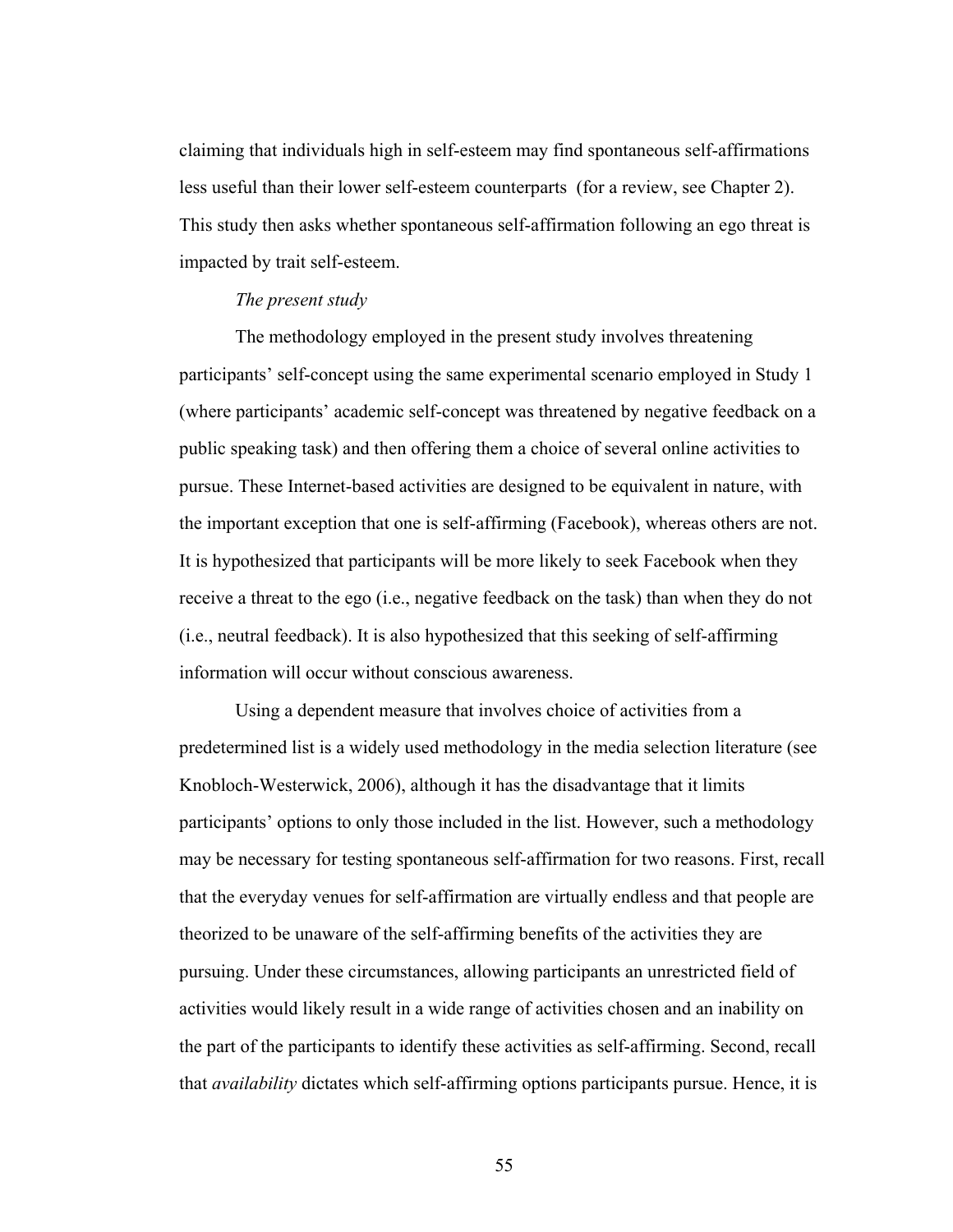important to render Facebook available in participants' perceptual field, and including it on a list is a good option for doing so.

However, producing a list of activities from which participants can choose presents some important theoretical challenges. It is likely that a threat to the ego be accompanied by a decrease in mood, and a robust body of work in media studies shows that media choice is guided by a desire to alleviate bad moods (for a review, see Knobloch-Westerwick, 2006). Consequently, it is imperative that the media choices presented to the participants not differ in terms of their ability to placate bad moods. Mood management theory (Zillmann, 1988) identifies four media characteristics that can impact mood: 1) *excitatory potential*, or how arousing the media content is (with fast-paced, violent and erotic content being more arousing and more likely to alter moods); 2) *absorption potential*, or how engaging and interesting the content is (with more absorbing messages more likely to alter moods; 3) *hedonic valence*, or how pleasant and positive the content is (with more pleasant messages more likely to lift individuals' spirits); and 4) *semantic affinity*, or how related the media content is with the cause of the mood (with high affinity less likely to induce a mood change). Based on this research, the list of online activities presented to participants in this study is developed such that it minimizes differences between the activities along these key dimensions. Additionally, participants' perceptions of how familiar, engaging and positive their chosen activity was were recorded and controlled for.

# *Methods*

### *Participants and recruitment*

Participants were undergraduate students at Cornell University who were enrolled in Communication or Psychology courses (*N* = 111). Participants were recruited through an online portal that advertises ongoing research studies (www.susan.cornell.edu) and were compensated for their participation with extra-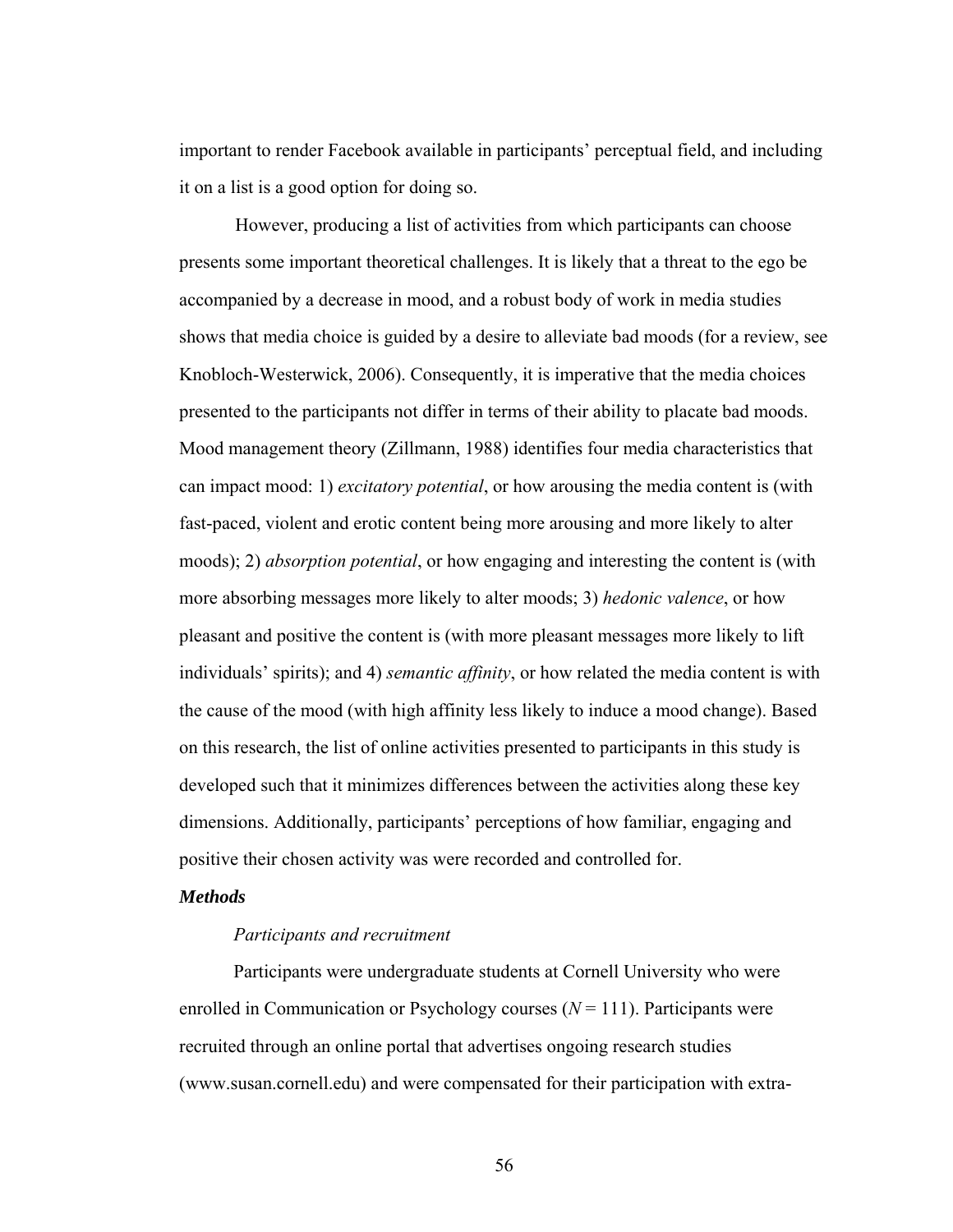credit in their courses. Fifteen participants were excluded from the analyses because they were not Facebook users and ten participants were excluded because they were suspicious of the true purpose of the study. This reduced the effective sample size to *N*  $= 86$  (66% women; age  $M = 19.79$ ,  $SD = 1.04$ ). Excluded participants were randomly dispersed across experimental conditions.

#### *Procedure*

The experimental paradigm was similar to that used in Study 1 (see chapter 3), with a few notable exceptions. The experimental scenario, with participants required to engage in a public speaking task benefiting Cornell's Center for Distance Education, was identical to that employed in Study 1. However, unlike Study 1, the valence of the feedback participants received for their performance was manipulated: participants were randomly assigned to receive negative feedback  $(N = 47)$  or neutral feedback  $(N = 39)$  (see Appendix).

Another major difference is that, after receiving their feedback, participants were not *instructed* to self-affirm by spending time on Facebook, but rather they were given a choice of what to do. Specifically, participants were told they had an opportunity to take part in a short and unrelated study in order to double their extracredit reward, and were given a choice of one out of five experiments ostensibly going on in the lab. Each experiment involved spending time on one website and then answering some questions about it (see Appendix). Participants were asked to rank these studies in the order of their preference.

The four decoy studies were designed such that they involve on online activity that is as similar as possible as spending time on one's own Facebook profile, yet not self-affirming. Identifying these online activities was accomplished through two rounds of pre-testing with a group of undergraduate students  $(N = 33)$ . In the first round, participants were asked to generate a list of online activities that they find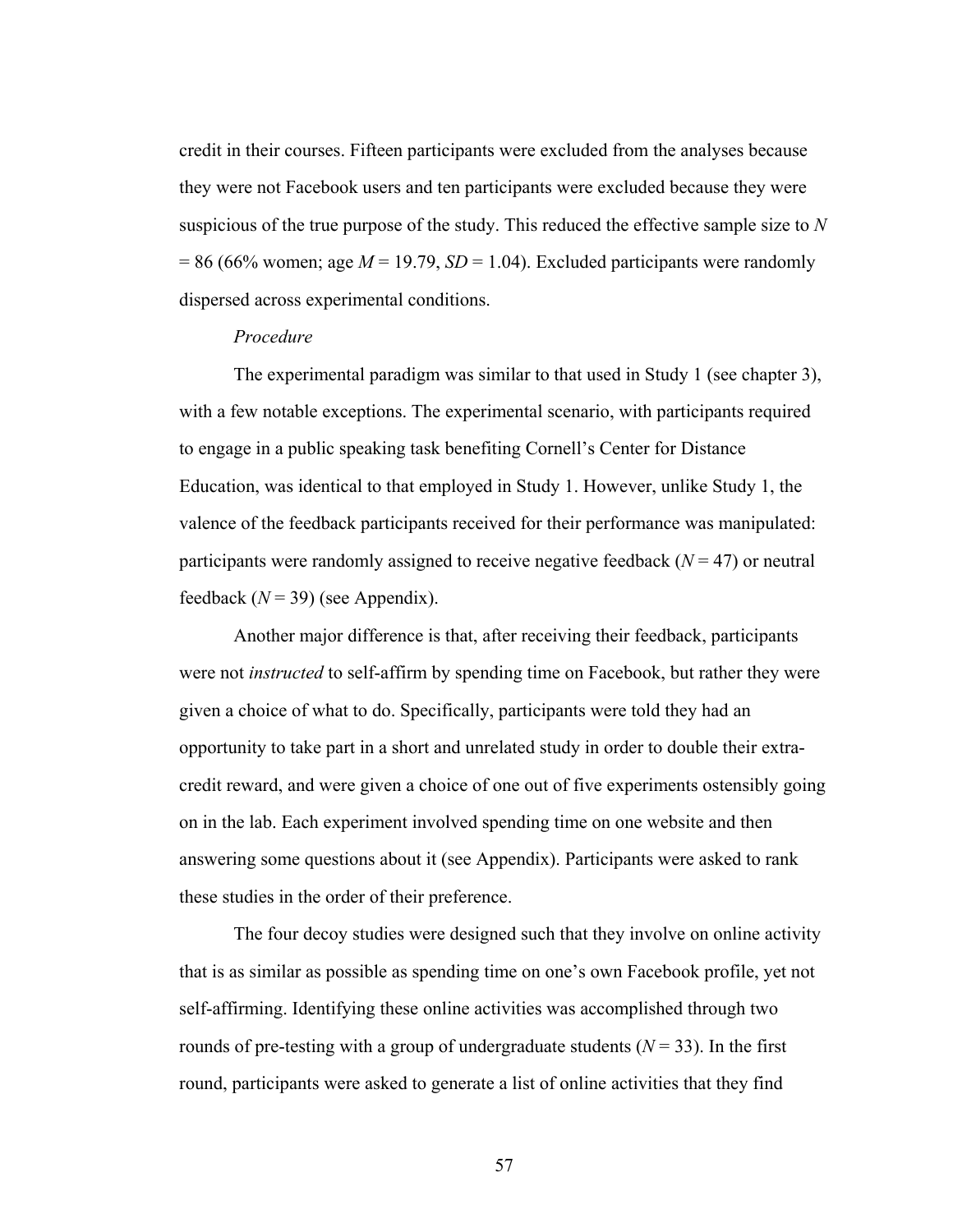equally interesting and engaging as spending time on their own Facebook profiles. The activities that were most frequently mentioned were selected: 1) watching videos on YouTube, 2) using search engines, 3) listening to online music, 4) reading online news, 5) following sports, 6) online shopping, 7) reading blogs, 8) examining online classifieds and 9) playing online videogames. In the second round, participants rated the Facebook task and the nine decoy tasks on how engaging, exciting, positive and difficult they were. Four online activities were rated as approximately equal to Facebook on all these dimensions: YouTube, online music, online news and online videogames, and were subsequently used in the study.

After ranking the online activities, participants completed a measure of their Facebook use and were debriefed through a funnel procedure that identified suspicious participants. Participants did *not* actually complete any of the five website-related studies, but, as promised, they received two extra-credit points for their participation.

## *Measures*

*Dependent measures.* Participants were asked to rank the five website-related studies in the order of personal preference  $(1 - I$  would MOST prefer to participate in this study; 5 – I would LEAST prefer to participate in this study). This ranking represented the dependent measure of this study. Additionally, participants were asked to write a brief paragraph about *why* they chose their most preferred website. This was meant to gauge whether participants were consciously aware of any self-affirming benefits of their first choice.

*Covariates.* Several covariate measures were collected, pertaining to (1) characteristics of the participants themselves; (2) characteristics of the five websites participants ranked; and (3) participants' perceptions and uses of Facebook. First, at the very beginning of the study, participants' age and gender were recorded, and their trait level of self-esteem was measured using Rosenberg's (1965) scale (see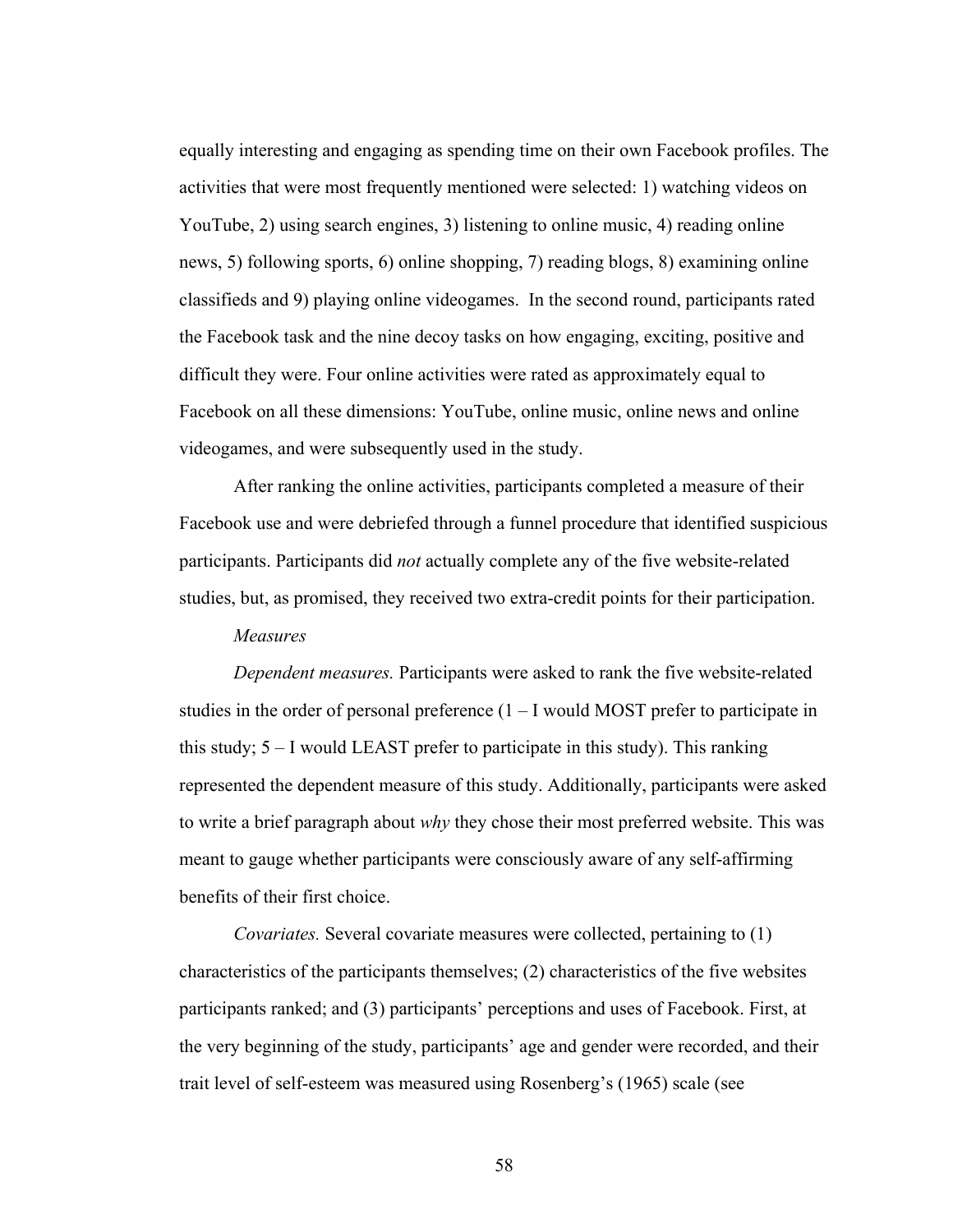Appendix). Second, participants were asked to rate the five website-based studies on a variety of dimensions: 1) perceived effort to complete; 2) level of familiarity with each website; 3) how interesting, engaging and positive they perceived the study to be (see Appendix). Finally, participants reported whether they were Facebook users and, if so, how satisfied they were with their profile self-presentation, and how positive, accurate and comprehensive they considered their self-presentation (see Appendix).

### *Procedure summary*

In chronological order, participants fulfilled the following experimental steps:

- 1) fill out Rosenberg's measure of trait self-esteem
- 2) prepare a speech on the legality of abortion (5 minutes)
- 3) deliver the speech (3-5 minutes)
- 4) receive negative or neutral feedback on their speech performance
- 5) are offered the opportunity to participate in an additional experiment and are presented with a list of five experiments currently going on in the lab
- 6) rank the experiments in order of preference
- 7) fill out questionnaire about their perceptions of each of these experiments
- 8) fill out a measure of Facebook use
- 9) receive funnel debriefing and compensation

## *Results*

Participants' ranking of the five online activities was recoded to reflect whether their first preference was Facebook or not (i.e., any one of the four other activities). After receiving neutral feedback on their performance, participants were as likely to choose spending time on their own Facebook profiles as any of the other online activities. Indeed, in this condition, 30.8% of the participants chose Facebook, a rate not significantly different from chance  $[z(39) = 1.09, ns]$ . However, after receiving negative feedback, almost twice as many (59.6%) of the participants chose to spend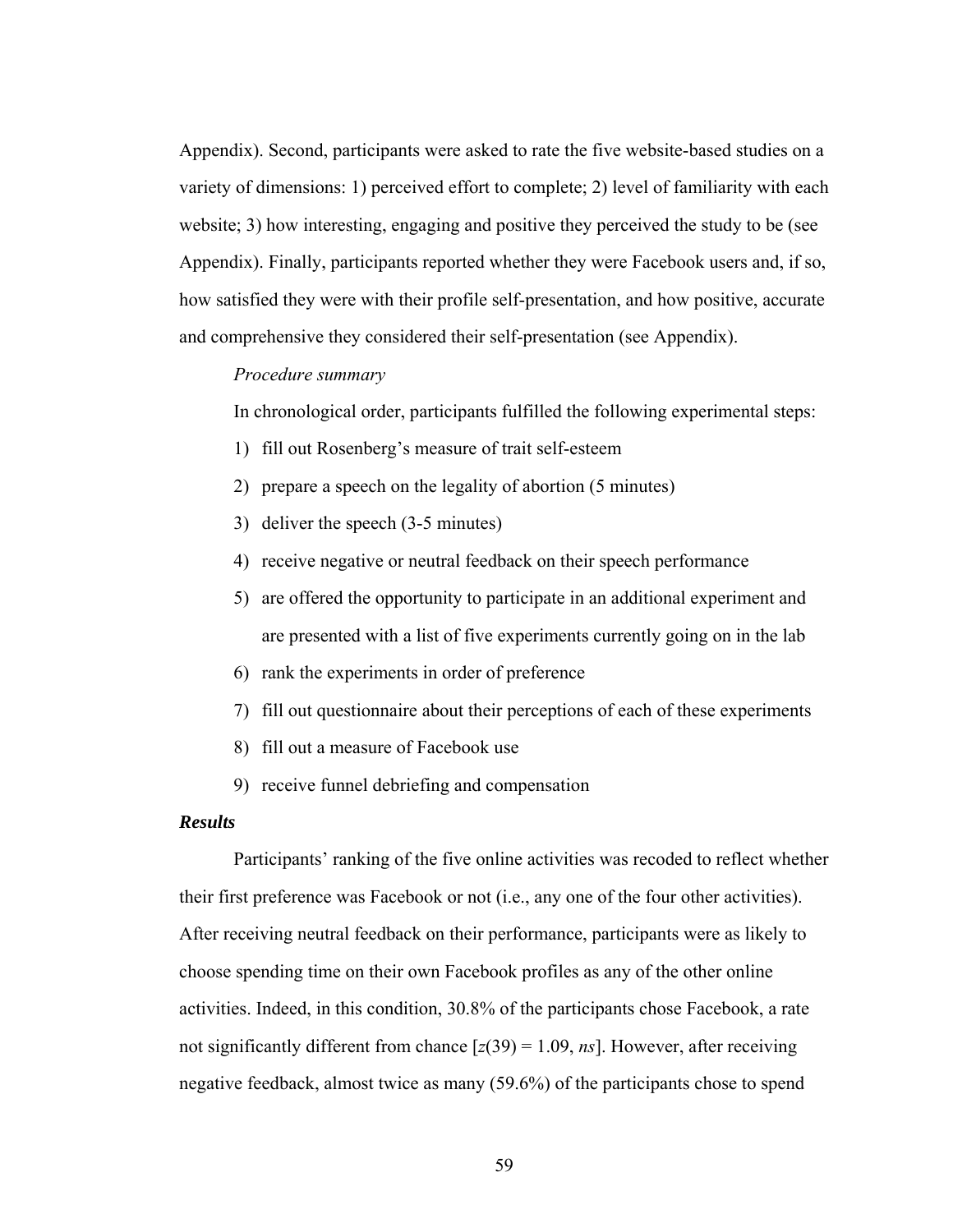time on Facebook, a rate that was significantly higher than chance  $[z(47) = 4.24, p <$ 0.001] (see Table 4.1). A chi-square analysis confirmed that participants were significantly more likely to chose Facebook as their first preference after their ego was threatened (negative feedback condition) than when it was not (neutral feedback condition)  $[\chi^2(1, N = 86) = 7.11, p = 0.01]$ .

|                             | Facebook |      |       | Other |
|-----------------------------|----------|------|-------|-------|
|                             | Total    | $\%$ | Total | $\%$  |
| Neutral feedback condition  | 12       | 30.8 | 27    | 69 2  |
| Negative feedback condition | 28       | 59.6 | 19    | 40.4  |

Table 4.1: Number and percentage of participants in each condition whose first preference was Facebook vs. any of the four remaining websites.

Further analyses were conducted to determine (1) whether the actual *rank* participants assigned to the five online activities differed by condition (not just first choices); and (2) whether participants' preference for Facebook in the negative feedback condition held even when controlling for a number of covariates that may affect activity choice. A fixed-effects linear model was used, with each activity's rank entered as the dependent variable, condition (negative vs. neutral feedback) as fixedeffects predictor, and a series of covariates pertaining to: (1) individual differences between participants (i.e., age, gender and self-esteem scores); (2) participants' perceptions of the five activities (i.e., how engaging, familiar and positive they were, and also how effortful the activity was); and (3) information about participants' own Facebook profiles (satisfaction with their Facebook self-presentation, and how positive and accurate their Facebook self-presentation is).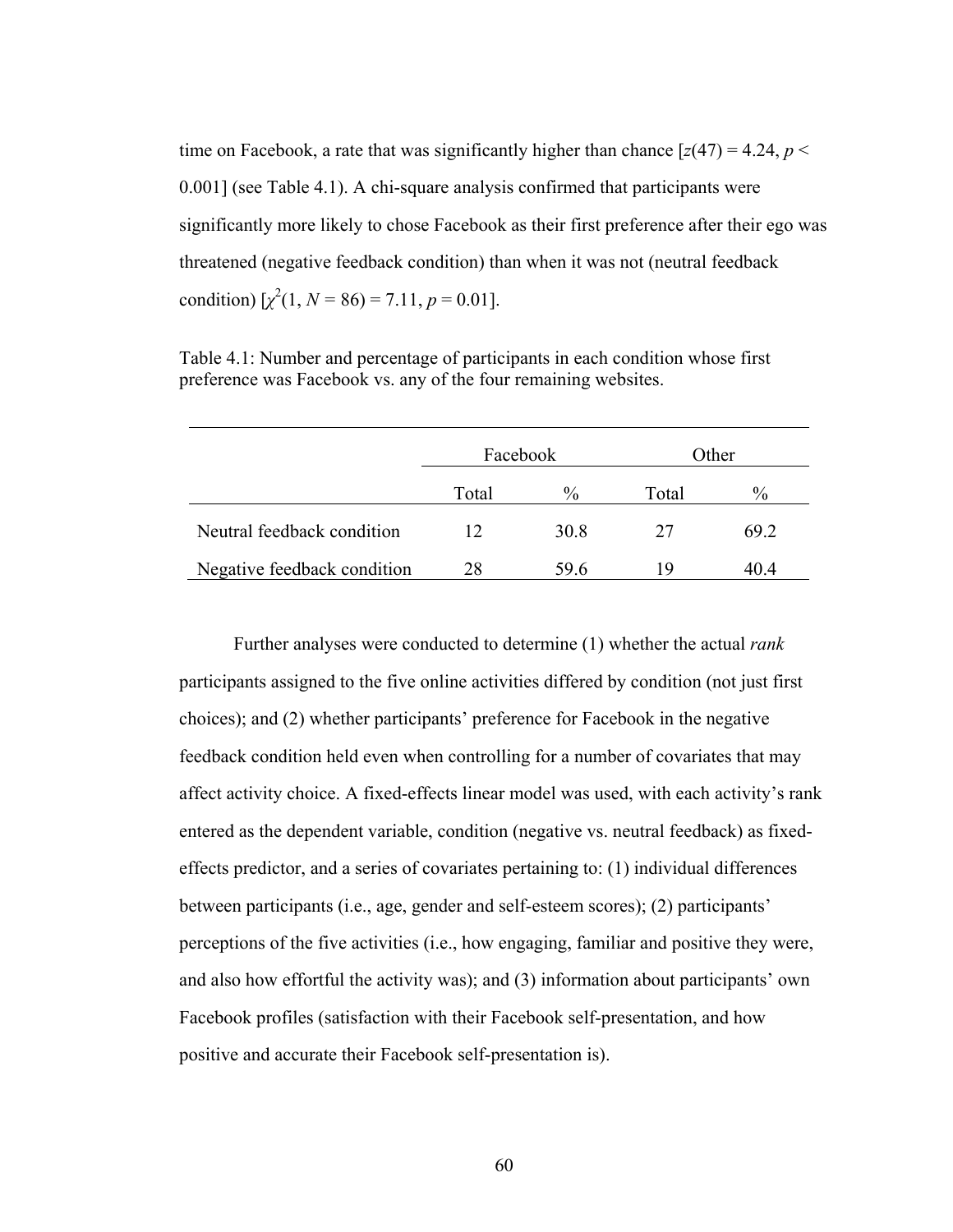As before, when participants' egos were not threatened, they did not exhibit a preference for Facebook over the other online activities. While controlling for all the covariates, a comparison of the rank of Facebook (*rank* = 2.74) relative to the average rank of the other websites (*rank* = 3.00) showed no difference in the neutral feedback condition  $[t_0.5]$ ,  $(391) = 0.27$ ,  $ns$ ]. However, when participants' egos were threatened, they displayed a preference for spending time on their own Facebook profiles: Facebook's rank was significantly lower (*rank* = 2.43) than the rank of the other online activities (*average rank* = 3.02) even after accounting for individual differences between participants and differences related to the five activities offered as a choice [ $t.s.$  (391) = 0.59,  $p = 0.02$ ]. Table 4.2 displays the ranks of the websites in both feedback conditions.

Table 4.2: The rank of Facebook compared to the average rank of the other websites in the neutral and negative feedback conditions, while controlling for all the covariates.

| Condition         | Facebook Rank     | <b>Average Rank</b> |
|-------------------|-------------------|---------------------|
| Neutral feedback  | 2.74              | 3.00                |
| Negative feedback | 2.43 <sup>a</sup> | 3.02 $a$            |

<sup>a</sup> Difference significant at the  $p = 0.02$  level

None of the covariates included in the model affected the rank of the online activities, with the exception of how engaging the websites were perceived ( $\beta$  = -0.16,  $p = 0.006$ ). This suggests that participants in the neutral feedback condition were more likely to select engaging activities, and is consistent with mood management theory's claims that people select media with a high absorption potential (i.e., very engaging) in order to relieve boredom (Zillmann, 1988). Importantly, participants' propensity to spontaneously self-affirm in times of distress was observed regardless of their levels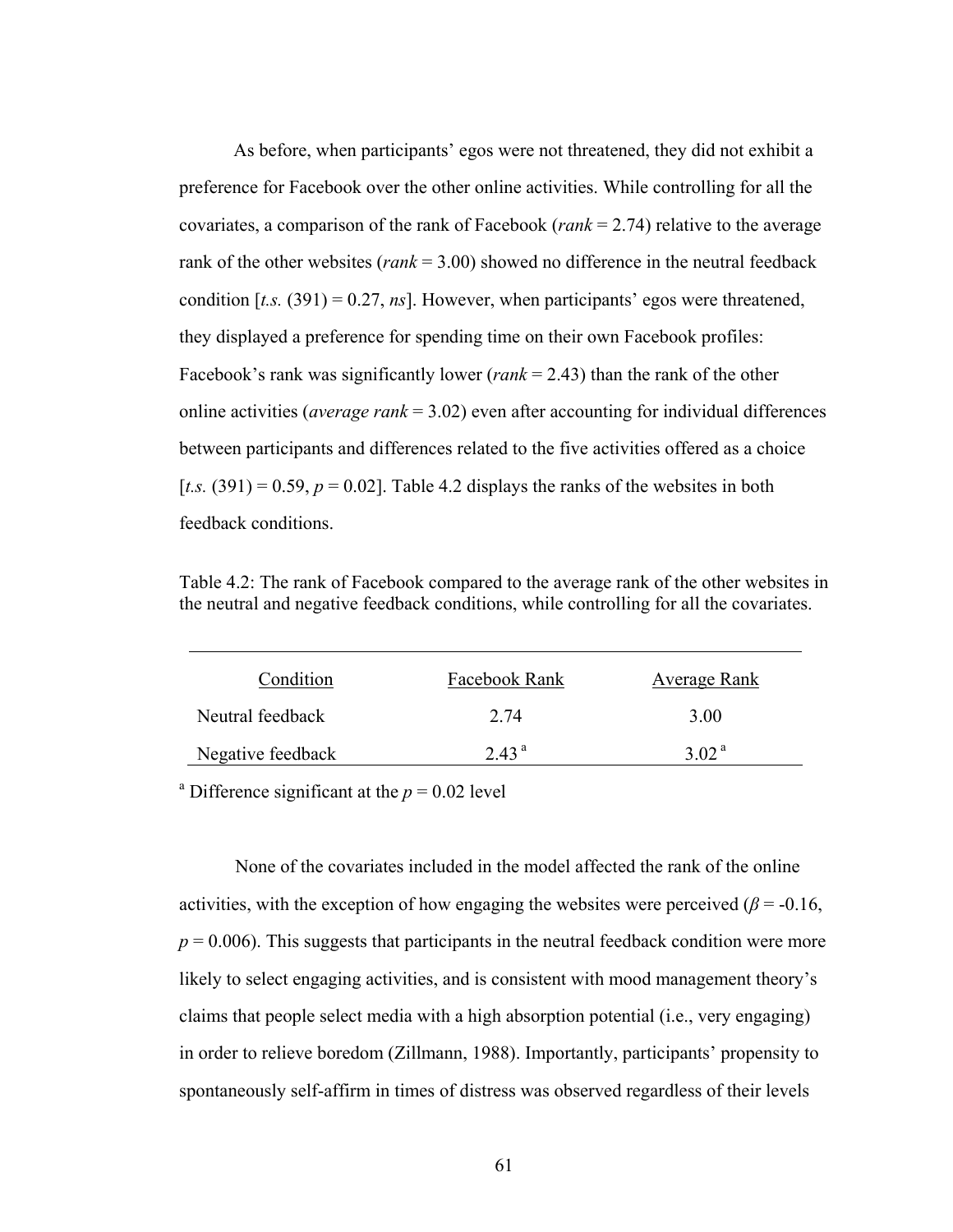of trait self-esteem. Table 4.3 lists the parameter estimates of all the covariates included in the model.

Table 4.3: Parameter estimates, standard errors and significance levels for the covariates included in the fixed-effects model of Study 2.

# Individual differences between participants

|             |         | SE   |      |
|-------------|---------|------|------|
| Gender      | $-0.02$ | 0.15 | 0.90 |
| Age         |         |      |      |
| Self-esteem | $-0.01$ | 0.17 | 0.98 |

# Characteristics of online activities

|             |         | SE   | n     |
|-------------|---------|------|-------|
| Engaging    | $-0.16$ | 0.06 | 0.006 |
| Familiarity | 0.07    | 0.05 | 0.24  |
| Effortful   | 0.05    | 0.04 | 0.24  |
| Positive    | $-0.04$ | 0.05 | 0.46  |

# Participants' perceptions of their own Facebook profiles

|                                          |         | SE   |        |
|------------------------------------------|---------|------|--------|
| Satisfaction with Facebook self-         | 0.11    | 0.10 | 0.28   |
| presentation                             |         |      |        |
| Accuracy of Facebook profile             | 0.02    | 0.09 | 0.80   |
| Positivity of Facebook self-presentation | $-0.06$ | 010  | () 6() |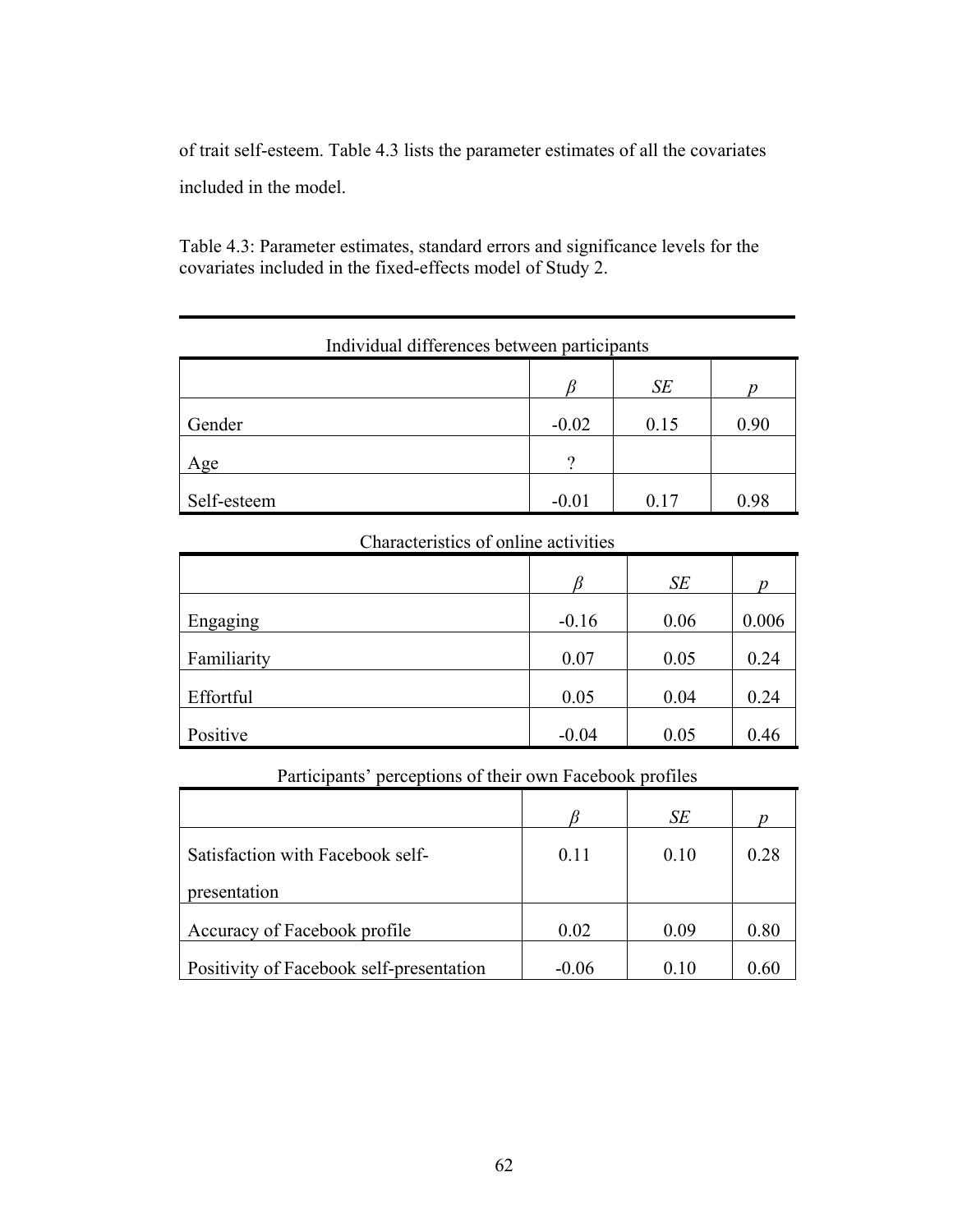Together, the chi-square analyses and the linear model analyses confirm that participants tended to gravitate towards self-affirming online venues, such as their own Facebook profiles, when their egos were threatened but not when their egos were intact, regardless of gender, trait self-esteem, perceptions of the various online venues, or the perceived quality of their own Facebook profile.

Were participants consciously aware of the self-affirming properties of the websites they were choosing? Recall that participants wrote short open-ended responses about *why* they chose their most preferred website. Only five participants (5.81%) indicated potentially self-affirming properties of their choices, specifically: "I want to prove to the world how awesome I am at videogames;" (participant chose videogames) "I chose this study because I feel most adequately qualified to analyze Facebook as it has become such an integral part of my life and I am probably *most fluent* in this medium" (participant chose Facebook); "I'm narcissistic" (participant chose Facebook); "The study would allow me to work with information about me and I love myself" (participant chose Facebook); "Not only is it fun to watch videos that thousands of other people have enjoyed but it is nice to feel a part of some group of individuals that have watched and enjoyed particular material" (participant chose YouTube). The other participants appeared unaware of the self-affirming properties of the websites they were choosing. Results on the chi-square test and the linear model remained the same when these participants were removed.

#### *Discussion*

Study 1 showed that people can draw important psychological benefits from visiting their Facebook profiles in times of psychological distress. Yet these benefits are virtually worthless if people don't access them on their own, without a specific prompt from an experimenter. It was the purpose of Study 2 to assess the extent to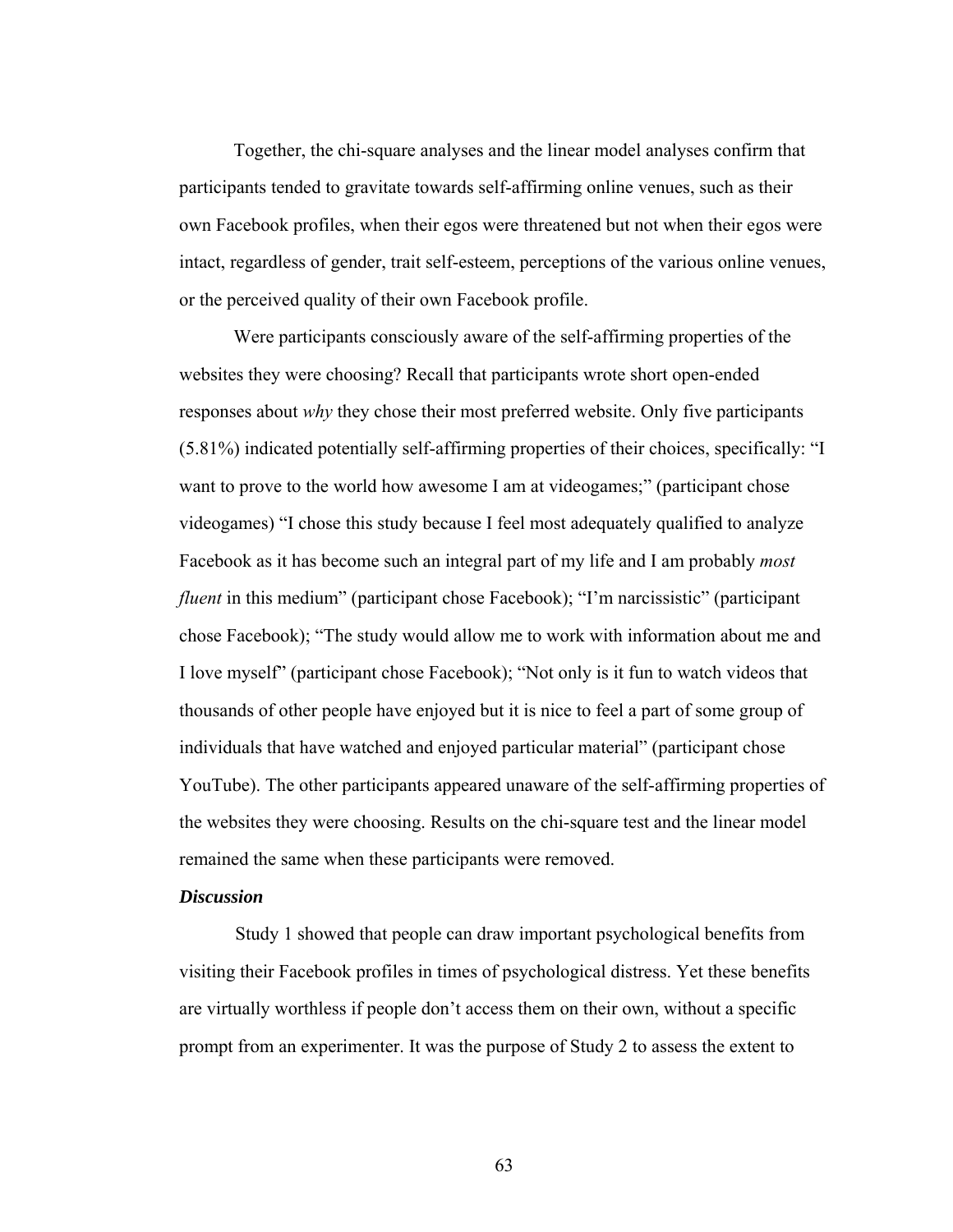which people actively (albeit unconsciously) make use of Facebook to restore their self-integrity and self-worth when these feelings are threatened.

Results show that, as expected, participants were more likely to choose to spend time on Facebook after they received a blow to the ego than when their ego was unharmed. In fact, the likelihood of choosing Facebook out of five equivalent online activities nearly doubled following an ego threat. Importantly, this seeking of Facebook in times of psychological distress occurred independently of participants' trait level of self-esteem, and beyond their conscious awareness. The results have important theoretical implications, both for understanding motivations for social network site use, and for advancing self-affirmation theory.

#### *Motivation for Facebook use*

As elaborated in the previous chapter, the soaring popularity of social network site has propelled several studies on users' motivations for accessing these sites on such a regular basis. To date, research has identified such interpersonal motivations as social investigation, social connection and sharing identities (Joinson, 2008). The present study adds to this body of work the finding that intrapersonal motivations that manifest themselves beyond conscious awareness, such as affirming a sense of selfintegrity, also pull users towards their Facebook profiles.

Additionally, unlike previous studies that examine general motivations for social network use, this study illuminates specific conditions under which people may be more motivated to visit their online profiles. When participants' ego was in a state of neutrality, they were just as likely to navigate to their Facebook profiles as to other equally engaging websites. However, when participants' sense of self-integrity and self-worth was in jeopardy, they showed a distinct preference for their Facebook profiles. This suggests that motivations to access social network sites may fluctuate depending on users' ego states. It may be a prolific avenue for future research to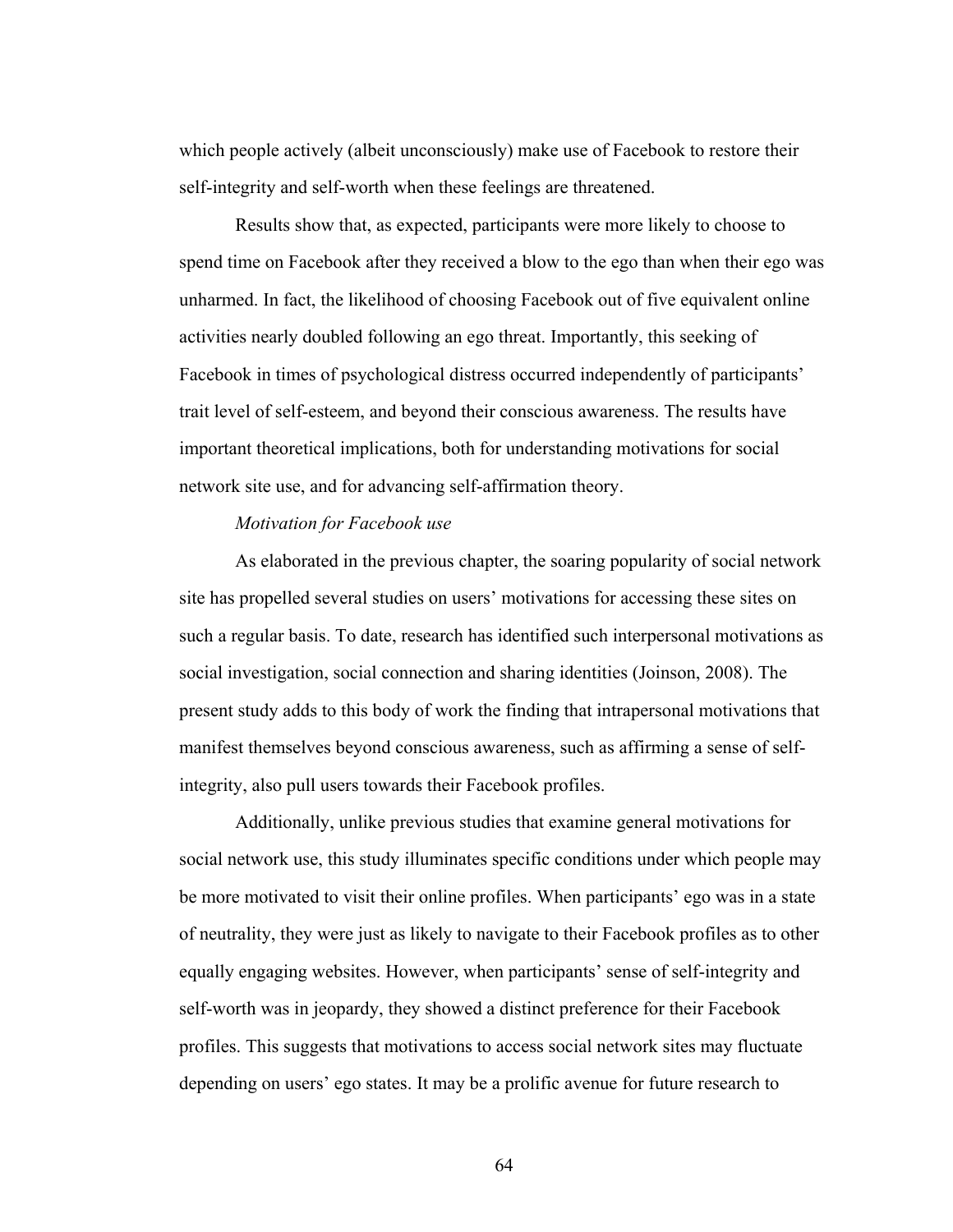bypass generic, self-reported motivations for social network use and examine instead how environmental forces interact with users' psychological needs to determine when, where and for how long they are motivated to use these sites.

A further contribution of this study is that it examines *unconscious* motivations for Facebook use. Previous work in this area relies exclusively on self-report data: participants are asked to generate lists of reasons why they spend time online (Joinson, 2008). While this approach yields important information regarding participants' explicit goals in using social network sites, it fails to capture the more subtle, psychological grounds for SNS use that operate beyond conscious awareness.

#### *Contribution to self-affirmation theory*

Although thousands of scholarly articles have documented the effects of selfaffirmation, the question of whether and how people spontaneously self-affirm has remained largely unaddressed. Self-affirmation posits that people naturally gravitate towards self-affirmation venues when their self-worth is threatened, and that they do so in an unconscious manner (Steele, 1988), but this claim has received almost no empirical attention (see also Sherman & Cohen, 2006). Very likely, the paucity of research on spontaneous self-affirmations goes hand in hand with the lack of scholarly attention to what constitutes everyday sources of self-affirmation. As noted earlier, the effects of self-affirmation have been studied in the context of experimenter-generated self-affirmation exercises, such as ranking and writing essays about important personal values – tasks in which people would not spontaneously engage. Since it is unclear what people's everyday options for self-affirmation are, it is understandably difficult to establish whether and how they use those options.

Having identified a potent source of everyday self-affirmation in the form of social network sites, and in particular Facebook, the present research has proceeded to test whether this source of self-affirmation is in fact accessed following a threat to the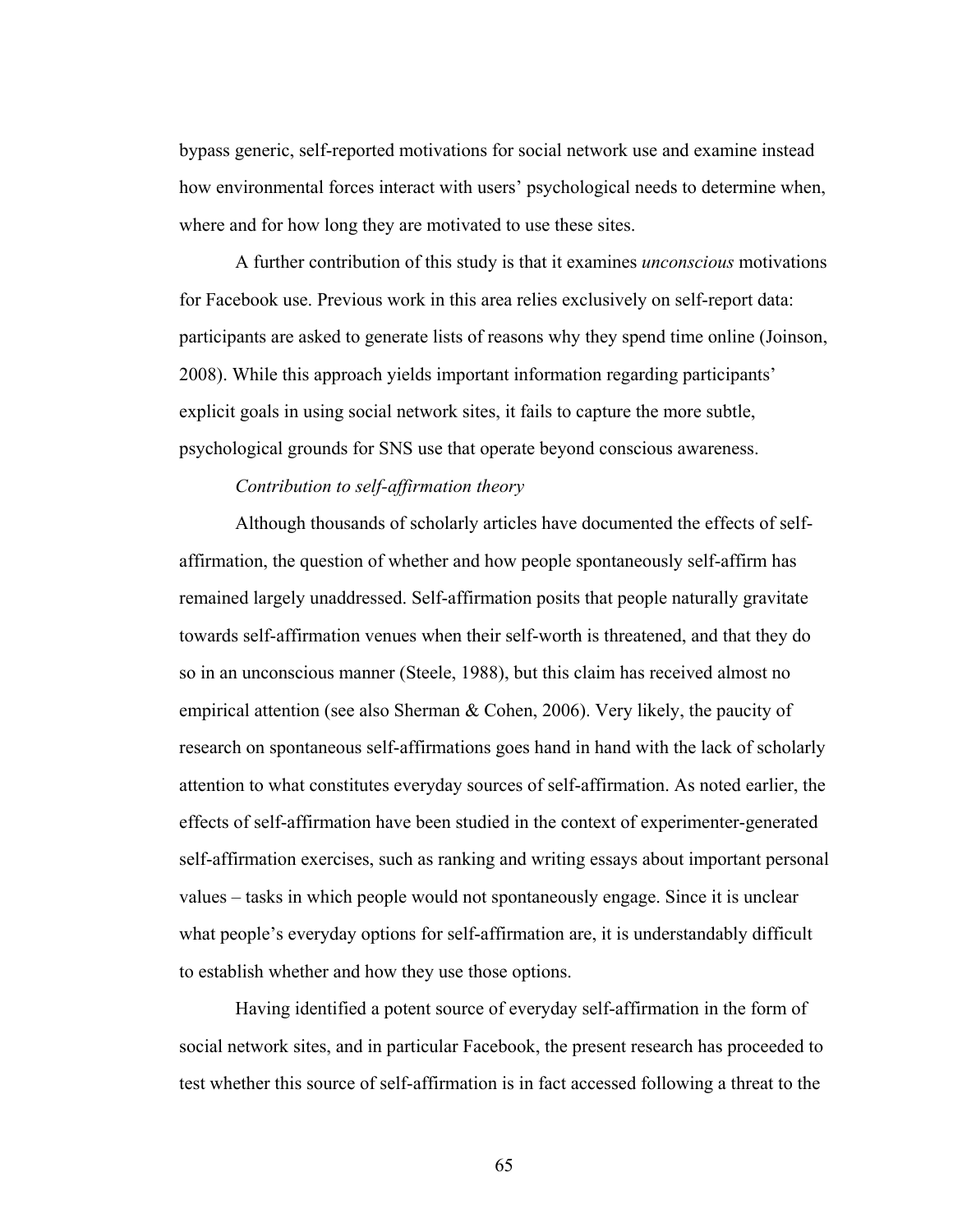ego. In doing so, it has provided much needed empirical support to the core premise of self-affirmation theory that people gravitate towards self-affirming information in times of psychological distress, and that they do so unconsciously. A further contribution of this study is the finding that the seeking of self-affirming information occurs independently of people's level of trait self-esteem. In other words, gravitating towards self-affirming information appears to be a general tendency that is not impacted by individual differences in self-esteem.

While this study represents an important first step in understanding spontaneous self-affirmation, further replication is necessary to properly establish the conditions under which self-affirmation is sought. Moreover, future research is necessary to comprehensively test the criteria proposed by self-affirmation theory as to when and how people spontaneously self-affirm. Recall that the theory postulates that spontaneous self-affirmation of a domain unrelated to the threat is preferred over dealing with the threat itself, and that the most readily available source of spontaneous self-affirmation is preferred to harder-to-access (yet potentially more effective) ones. It was beyond the purpose of the current studies to exhaustively test all these claims, and future research is invited to undertake this empirical investigation.

It is noteworthy that the idea that people are motivated to redress negative states by seeking information that can offer psychological comfort – ignored as it may have been by self-affirmation researchers – is certainly not novel or unique to selfaffirmation theory. As early as the beginning of the  $20<sup>th</sup>$  century, William James (1915) argued that people's desire to protect their self-esteem leads them to seek things, such as nurturing relationships and consoling beliefs – actions that he labeled "self-seeking" or "self-preservation." Festinger's cognitive dissonance theory postulates that people engage in *selective exposure* to information in order to correct the discomfort caused by dissonance. Similarly to ego threats, dissonance is viewed as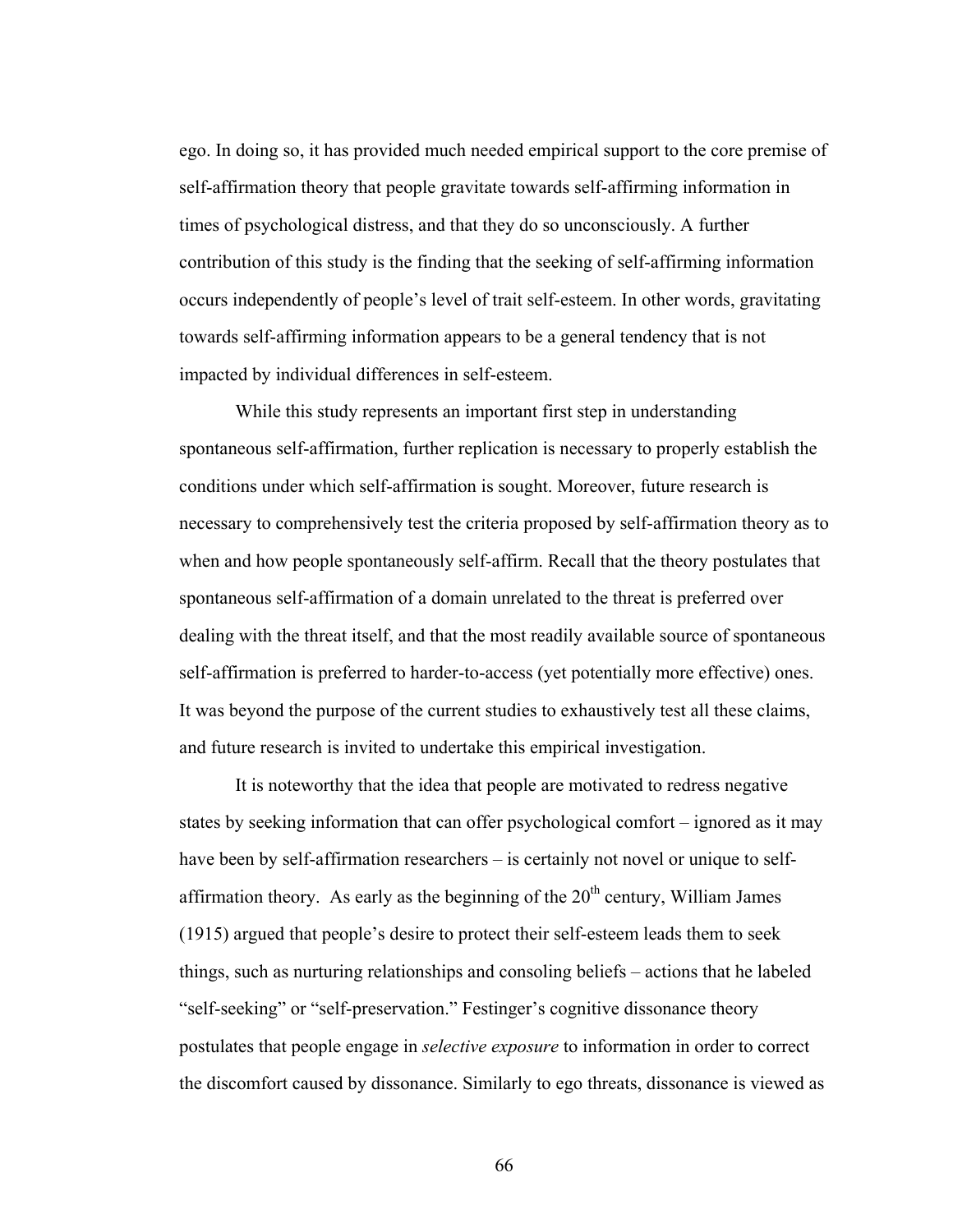a noxious experience that individuals seek to terminate by unconsciously avoiding exposure to dissonant messages and seeking exposure to messages that are supportive of attitudes [for a review, see Frey, (1986)]. In the communication literature, mood management theory (Zillmann, 1988) is based on the similar premise that individuals are motivated to maintain a pleasant state of being by terminating bad moods and cultivating good moods, and that they do so by unconsciously seeking media messages capable of regulating their moods. The current study can then be integrated into a larger body of work that explicates how individuals choose exposure to messages (mediated or otherwise) in order to maintain a positive phenomenal experience of the self, be it on a cognitive or affective level.

#### *Conclusion*

To summarize, this study established that the self-affirming benefits provided by Facebook (see Study 1) are harnessed by users in times of psychological distress (i.e., ego threat) of their own accord, without a specific prompt from an experimenter. It appears, then, that Facebook profiles may serve as a potent source of selfaffirmation in users' lives because they actively (although unconsciously) take advantage of its psychological benefits. These findings contribute to the literature on motivations for social network site use by introducing *unconscious* motivations pertaining to users' emotional well-being, and they also provide a testing bed for the largely ignored yet fundamental claim of self-affirmation theory that people spontaneously seek self-affirmations in order to repair and maintain their self-concept.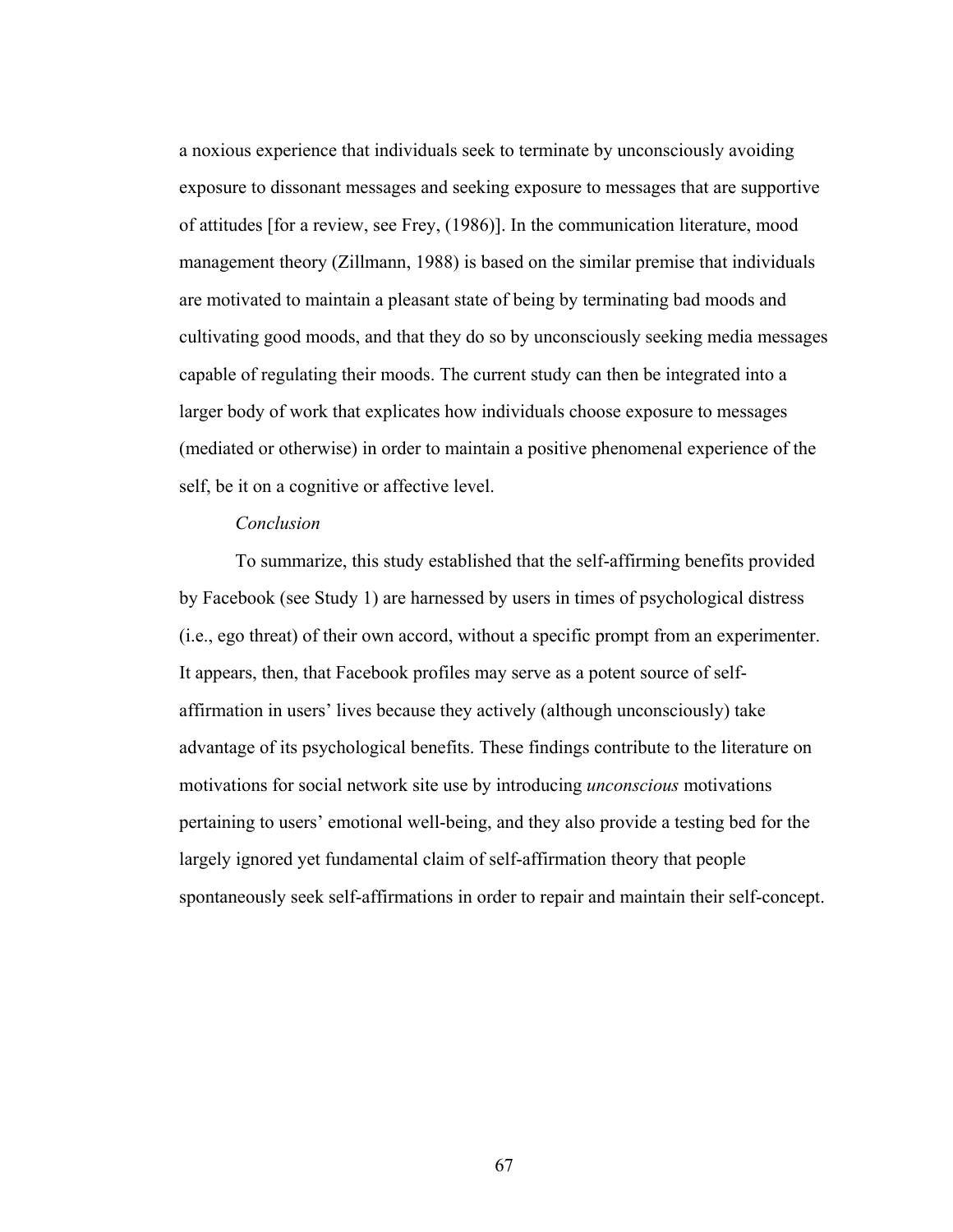#### CHAPTER 5

# BEHAVIORAL AND PERCEPTUAL EFFECTS OF FACEBOOK SELF-AFFIRMATION

#### *Rationale & Hypotheses*

 Study 1 demonstrated that Facebook profiles represent a source of selfaffirmation, and that they confer upon their users psychological benefits such as more salutary perceptions of threatening events and increased positive affect. Study 2 showed that Facebook users actively take advantage of these benefits by gravitating towards Facebook in times of psychological distress. While these data illuminate the causes and effects of Facebook exposure in important ways, several key questions remain unanswered.

 First, Study 1 shows that exposure to one's Facebook profile affects perceptions of threatening events, yet it is unclear how Facebook exposure affects perceptions of the *self.* This is particularly important because changes in selfperception may be responsible for self-affirmation effects (see Sherman & Cohen, 2006). Does viewing one's own flattering profile boost self-evaluations, and is this increased belief in the adequacy of the self the mechanism through which Facebook self-affirmation operates?

Second, Study 1 identifies changes in participants' perception and interpretation of events following Facebook exposure, but not whether these perceptual consequences are accompanied by *behavioral* consequences. Does affirming the self via Facebook affect people's subsequent behavior, such as their performance on important tasks?

Finally, Study 1 investigated several possible mediators for the effect of Facebook self-affirmation (i.e., increased self-directed and other-directed positive affect), but failed to produce significant results. This could be due to a lack of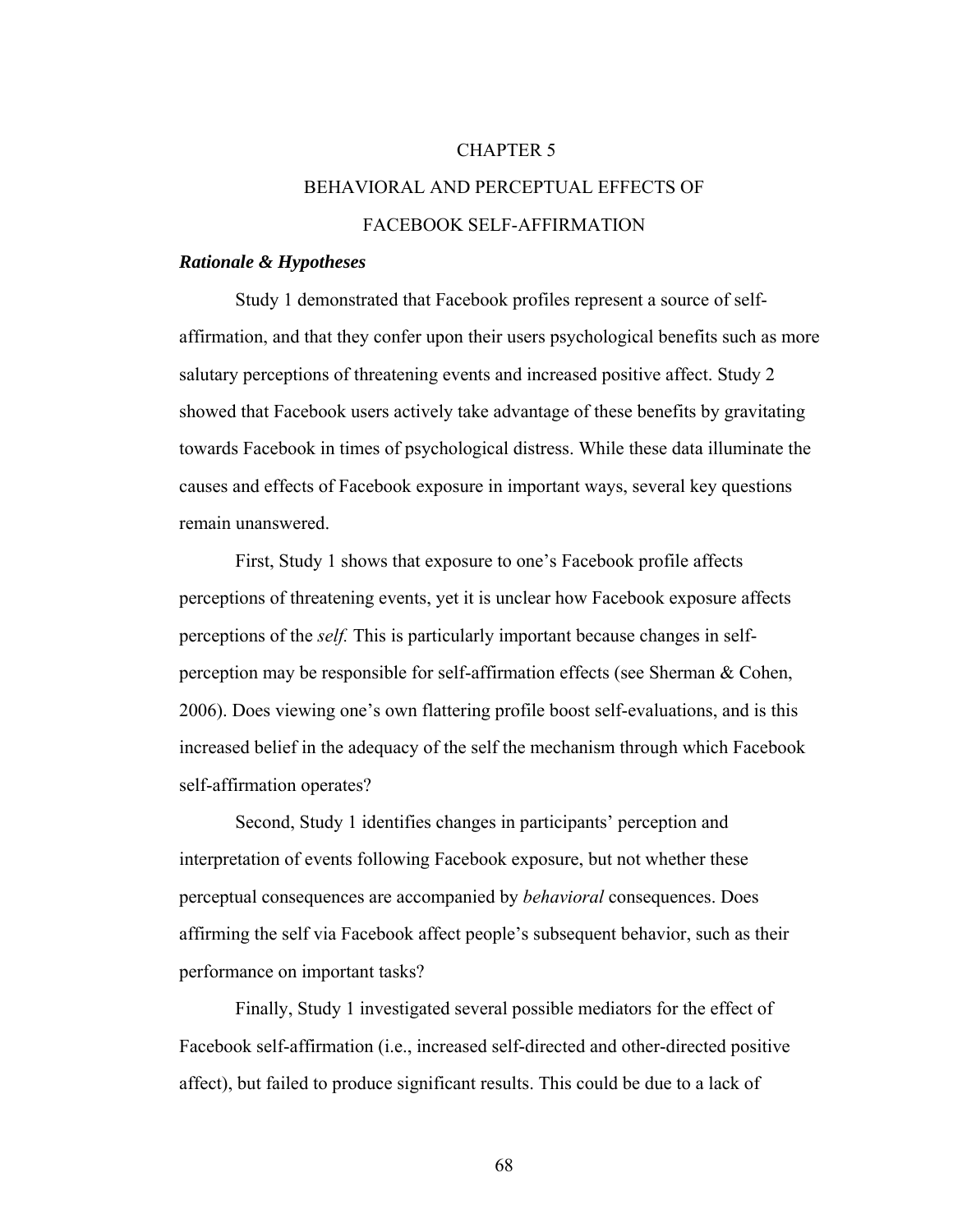statistical power, or, conversely, it could be that a different set of mediators is responsible for Facebook's self-affirming power.

The purpose of Study 3 is to address these theoretical and methodological questions. Specifically, Study 3 examines (1) the effect of Facebook exposure on selfevaluations; (2) the effect of Facebook exposure on behavioral outcomes, specifically task performance; (3) the mediating effects of self-directed and other-directed positive affect using a larger sample size; and (4) new potential mediators, such as elevated self-evaluations and social connectedness.

#### *Effect of Facebook on self-evaluation*

The evaluations one makes about oneself, affectively and cognitively (e.g., what one thinks and feels about oneself) have been broadly construed as *self-esteem* (Rosenberg, 1965; see also Bosson, 2006). Although various definitions of self-esteem have been proposed, by far the most commonly used one is "a favorable global evaluation of oneself" (Baumeister, Smart, & Boden, 1996; Mruk, 2006). Self-esteem can be experienced as a *state* – that is, the evaluative response to the self that is elicited by a particular occasion, or as a *trait* – that is, the overall evaluative response to the self averaged across a variety of occasions. Additionally, self-esteem can be experienced consciously, when self-evaluations are available to conscious awareness, or unconsciously, when these evaluations are either inaccessible to the self or incorrectly identified (Greenwald & Banaji, 1995).

 What is the effect of Facebook exposure on *state* self-esteem? In other words, how does one evaluate oneself after examining one's own Facebook profile? Recall that Facebook users should be both motivated and able to create flattering selfpresentations on their Facebook profiles. The motivation to self-present in a positive light stems from having a large audience of friends, coworkers and family members who the self is typically eager to impress, and from social norms that mandate a high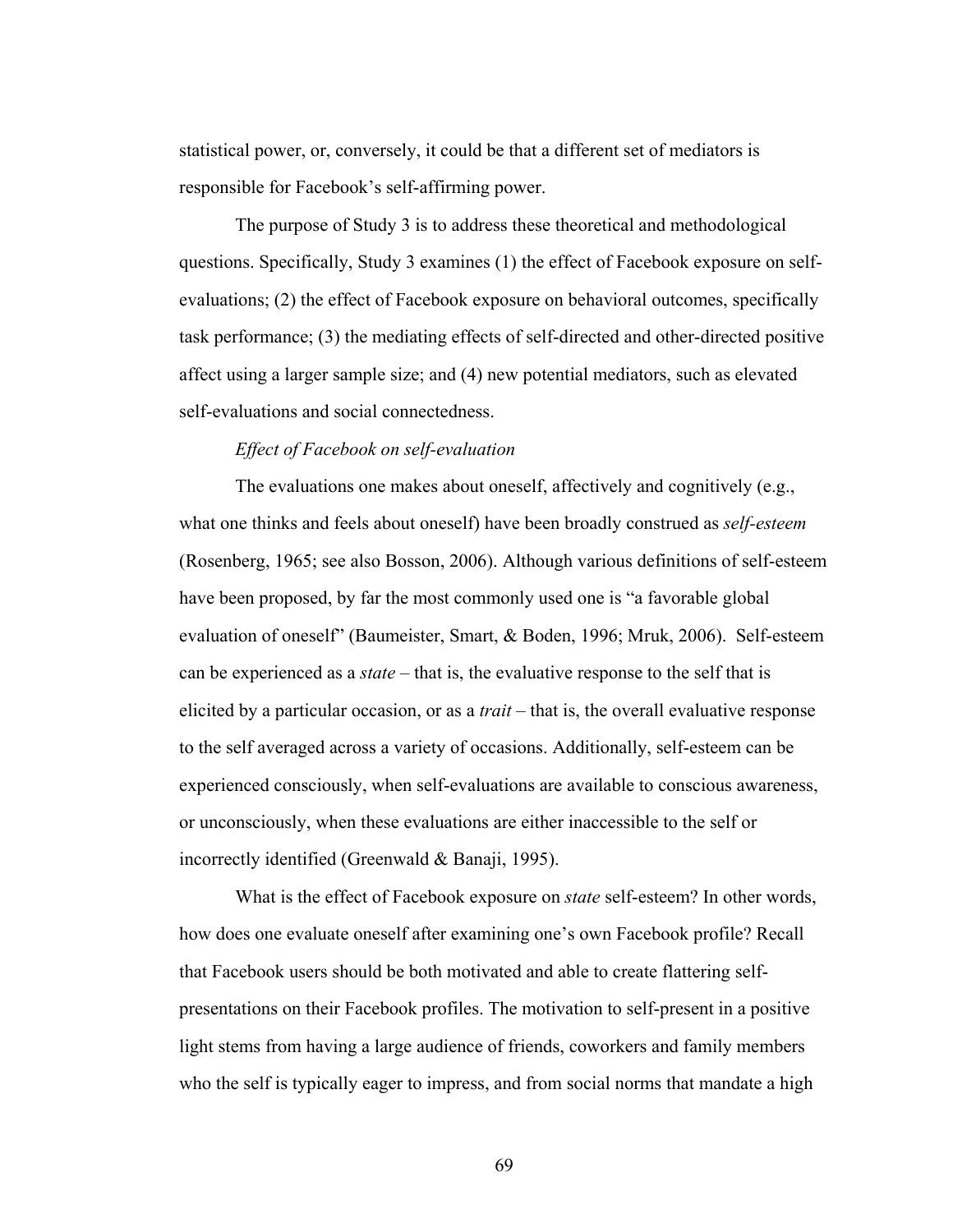degree of disclosiveness and the expression of positive affect. The ability to selfpresent favorably is bestowed by technological affordances, such as asynchronicity, editability and the reallocation of cognitive resources (see Chapter 3 for a full discussion of both social and technological factors that should affect Facebook selfpresentation). Recent research has argued that both Facebook and other similar social network sites, such as online dating, allow users to create optimized, highly flattering presentations of the self (e.g., Ellison et al., 2006; Lampe et al., 2006; Toma & Hancock, 2010; Toma et al., 2008). Moreover, these self-presentational acts should be *credible* because they are performed in front of audiences of friends and acquaintances who are in a position to verify the accuracy of profile claims.

 Following exposure to this carefully crafted, optimized version of the self whose accuracy and attractiveness is vetted by one's often extensive network of "friends," Facebook users should experience a boost in state self-esteem. In other words, exposure to the version of the self encapsulated in the Facebook profile should cause a surge in positive self-evaluations.

 Study 1 has shown that Facebook profiles lead to self-affirmation, and the current study proposes that they also lead to increased state self-esteem. A critical question at this point concerns the relationship between these two processes. Do they operate independently of each other (i.e., Facebook profiles provide two distinct benefits: self-affirmation *and* a raise in state self-esteem), or do they affect each other?

One possibility proposed by current research is that state self-esteem is a mediator of self-affirmation effects. Indeed, the idea that self-esteem and selfaffirmation are intertwined is theoretically compelling. As described earlier, selfesteem represents a positive global evaluation of the self, whereas self-affirmation is a procedure that restores the perceived integrity, competence and moral adequacy of the self. Because self-integrity and self-esteem appear synonymous in these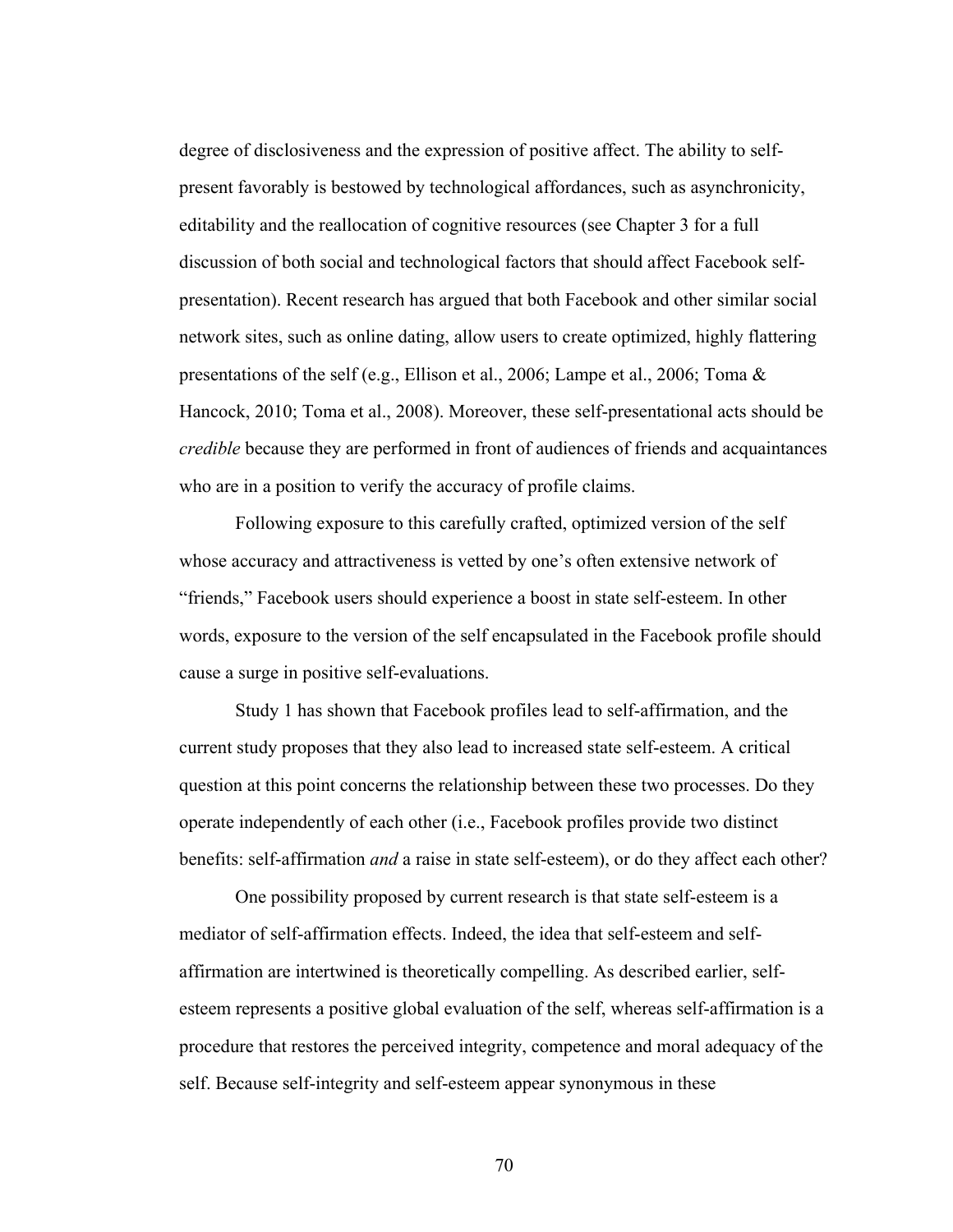conceptualizations, Tesser (2000) has argued that self-affirmation is in fact a selfesteem regulation mechanism. It stands to reason, then, that a self-affirmation exercise should result in a boost in state self-esteem.

However, evidence for this mediation effect is tenuous. In an initial study, Fein and Spencer (1997, Study 3) found that self-affirmation resulted in increased state self-esteem and decreased stereotyping of a member of a negatively stereotyped group (i.e., a form of defensiveness). Moreover, the boost in state self-esteem mediated the relationship between self-affirmation and the reduction in stereotyping. State selfesteem was measured using Heatherton & Polivy's (1991) scale. It is noteworthy that the value-essay self-affirmation was *not* used in this study; rather, participants in this study were affirmed by being given bogus positive feedback on an intelligence test.

 When using the values-essay form of self-affirmation, the postulated relationship between increased state self-esteem and self-affirmation has not been found. Galinsky, Stone, & Cooper (2000) found no reliable changes in state selfesteem following a values-ranking exercise. In an extensive testing of the role of selfesteem in value-based self-affirmation, Schmeichel and Martens (2005) similarly failed to link the two processes. Notably, these researchers used both measures of *state* self-esteem (Heatherton & Polivy, 1991) and measures of *trait* self-esteem (Rosenberg, 1965).

 One possible explanation for some of these null findings could be methodological in nature: the use of *explicit* measure of state self-esteem. Explicit measures are problematic on a number of fronts (see Fazio & Olson, 2003; Hofman, Gawronski, Gschwendner, Le, & Schmitt, 2005). First and most importantly, they are subject to social desirability bias, meaning that respondents are motivated and able to control their responses in order to conform to social norms. High self-esteem is particularly socially desirable in Western cultures, which may render self-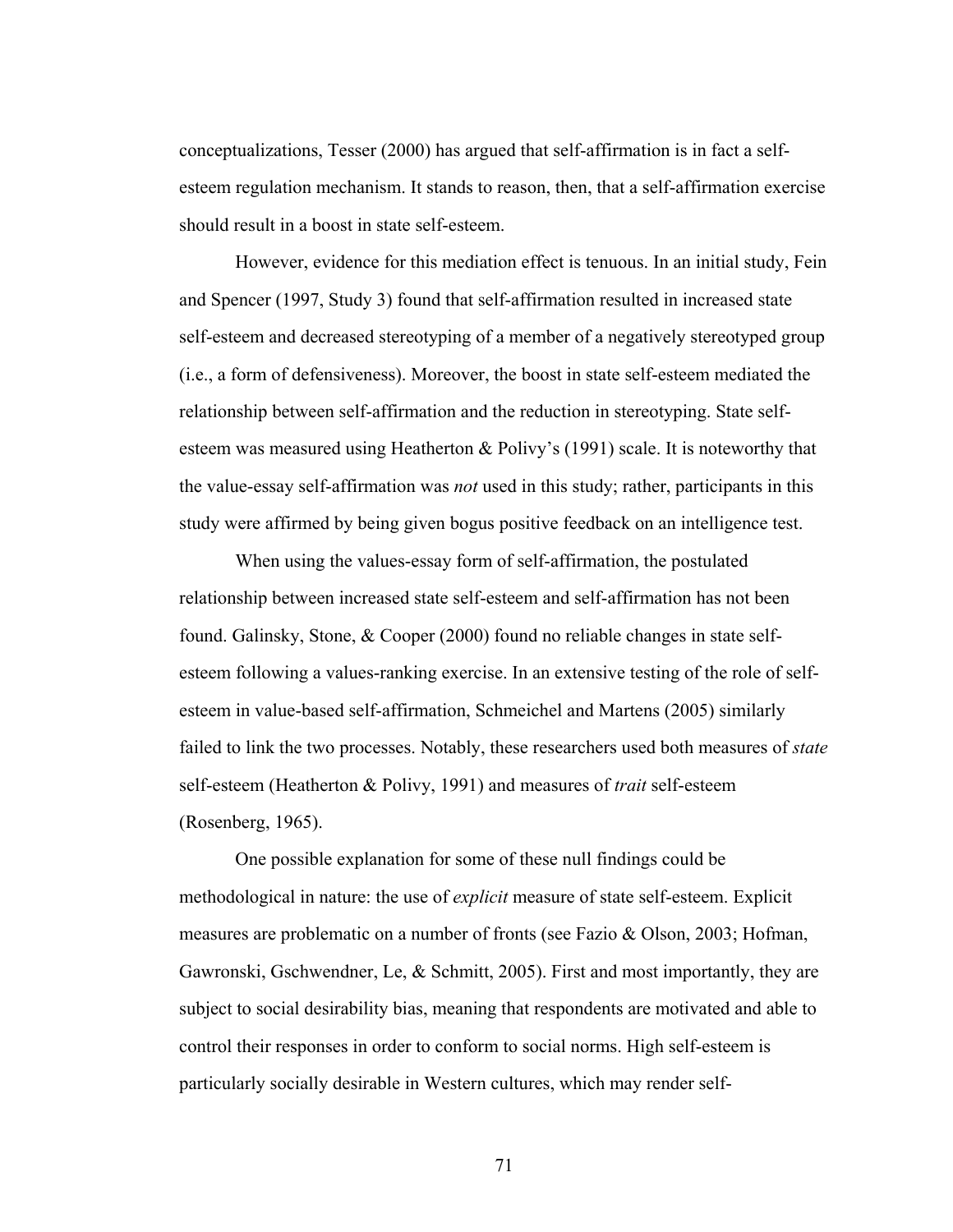presentational biases highly potent (Baumeister, Tice, & Hutton, 1989). Second, it is possible that respondents lack awareness of their own self-evaluations, leading them to incorrectly report their levels of self-esteem even when they are not motivated to conceal them. Third, respondents may vary in the degree of effort they are willing to expend on correctly identifying their self-evaluations. In this instance, they might simply not be motivated to engage in sufficient introspection to provide accurate responses.

 For these reasons, *implicit* measures of state self-esteem may be preferable. As discussed earlier, implicit measures of self-esteem gauge "the introspectively unidentified (or inaccurately identified) effect of the self-attitude on evaluation of selfassociated and self-disassociated objects" (Greenwald & Banaji, 1995, p. 11). As such, they are less subject to social desirability bias, and may tap evaluations that are inaccessible to the conscious mind. There are several techniques for implicitly assessing self-esteem, including word-stem completion tasks, the name-letter effect (whereby people with high self-esteem show a preference for their initials compared to other letters in the alphabet) and the implicit association test (see Greenwald & Farnham, 2000). The latter is a measure of automatic association that has been widely used in recent years to measure a plethora of unconscious attitudes, including racial and gender bias, political and religious orientation, and other attitudes typically subject to socially desirable responding (see Greenwald, Nosek, & Banaji, 2003).

 Only one study to date has used implicit measures to assess the mechanism of self-affirmation (Koole, Smeets, van Knippenberg, & Dijksterhuis, 1999). In this study, the classic values-essay self-affirmation was shown to decrease rumination following negative feedback on a task, and to increase self-evaluations. The latter were measured implicitly using the name-letter effect (see also Hoorens, 1990; Buttin, 1985). However, the increase in implicit self-evaluations did not mediate the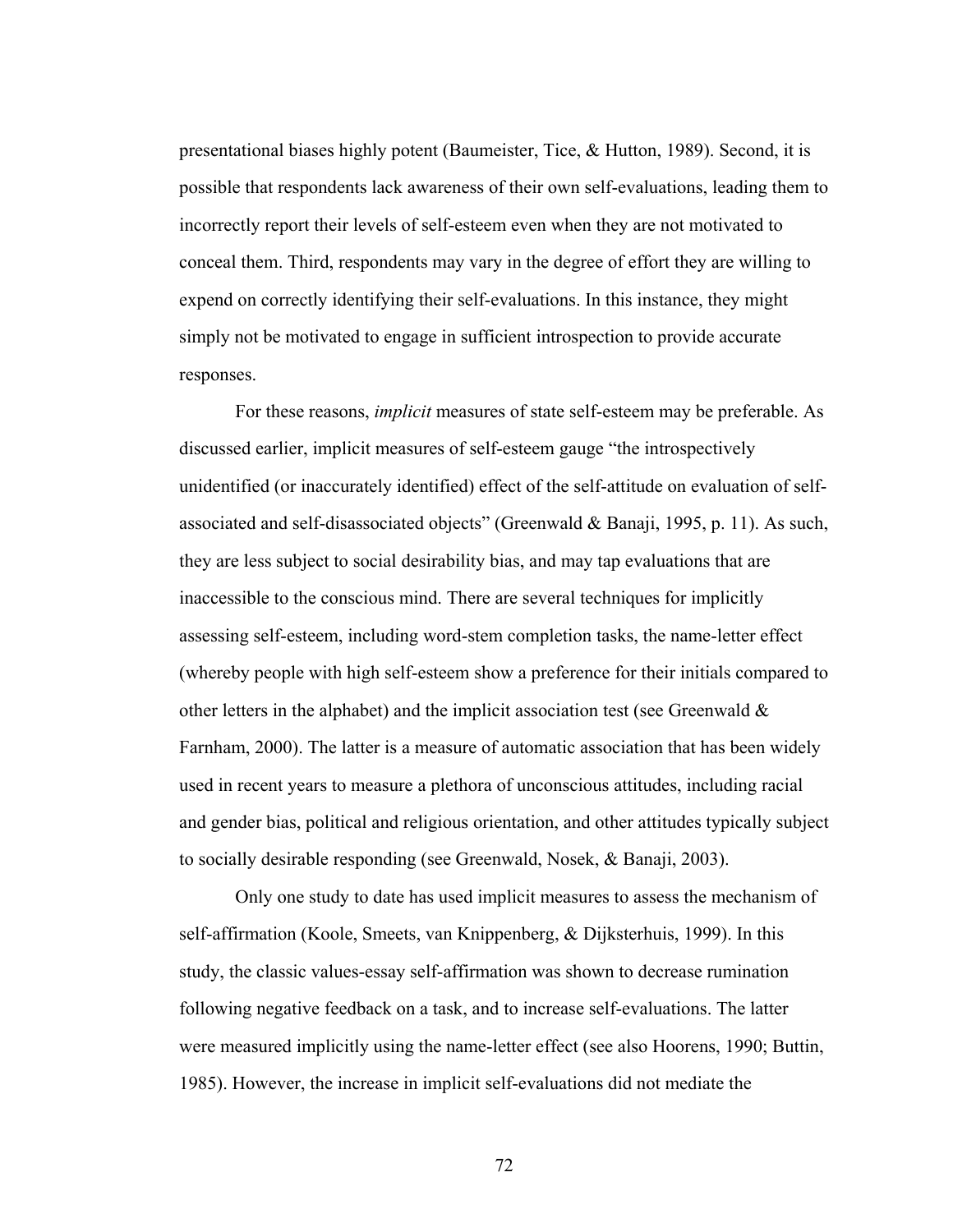relationship between the self-affirmation exercise and decreased rumination, a form of defensive processing.

 To summarize, extant self-affirmation research is unclear on two important issues. Is self-affirmation accompanied by increased self-evaluations (i.e., high state self-esteem)? And if so, are these increased self-evaluations responsible for selfaffirmation effects? Using explicit measures of self-esteem, these claims have been both supported (Fein & Spencer, 1997) and dismissed (Galinsky et al., 2000; Schmeichel & Martens, 2005). Using implicit measures, the first claim has received support but the second has not (Koole et al., 1991). The present study seeks to contribute to this literature by using a novel and robust measure of implicit self-esteem – the self-esteem implicit association test (IAT) (Greenwald  $& Farnham, 2000$ ) and by testing it in the context of Facebook self-affirmation. Both issues of contention are revisited: is Facebook self-affirmation accompanied by increased IAT-measured selfesteem? and does this new operationalization of state self-esteem serve as a mediator for self-affirmation effects?

#### *Effect of Facebook on task performance*

An additional goal of this study to investigate the effects of Facebook selfaffirmation on task performance, a type of behavior that is particularly salient to the primary demographic of Facebook – college students. Study 1 has shown that Facebook use is associated with more adaptive perceptions of surrounding events (i.e., interpreting ego threats in a less defensive and more open-minded manner). Do these improved perceptions translate into actions that are conducive to success?

 While the self-affirmation literature is especially thorough in documenting the effects of self-affirmation on social perception (e.g., decreased stereotyping, cognitive dissonance and group-serving biases; increased acceptance of threatening health information, etc.), it is substantially less extensive in examining behavioral outcomes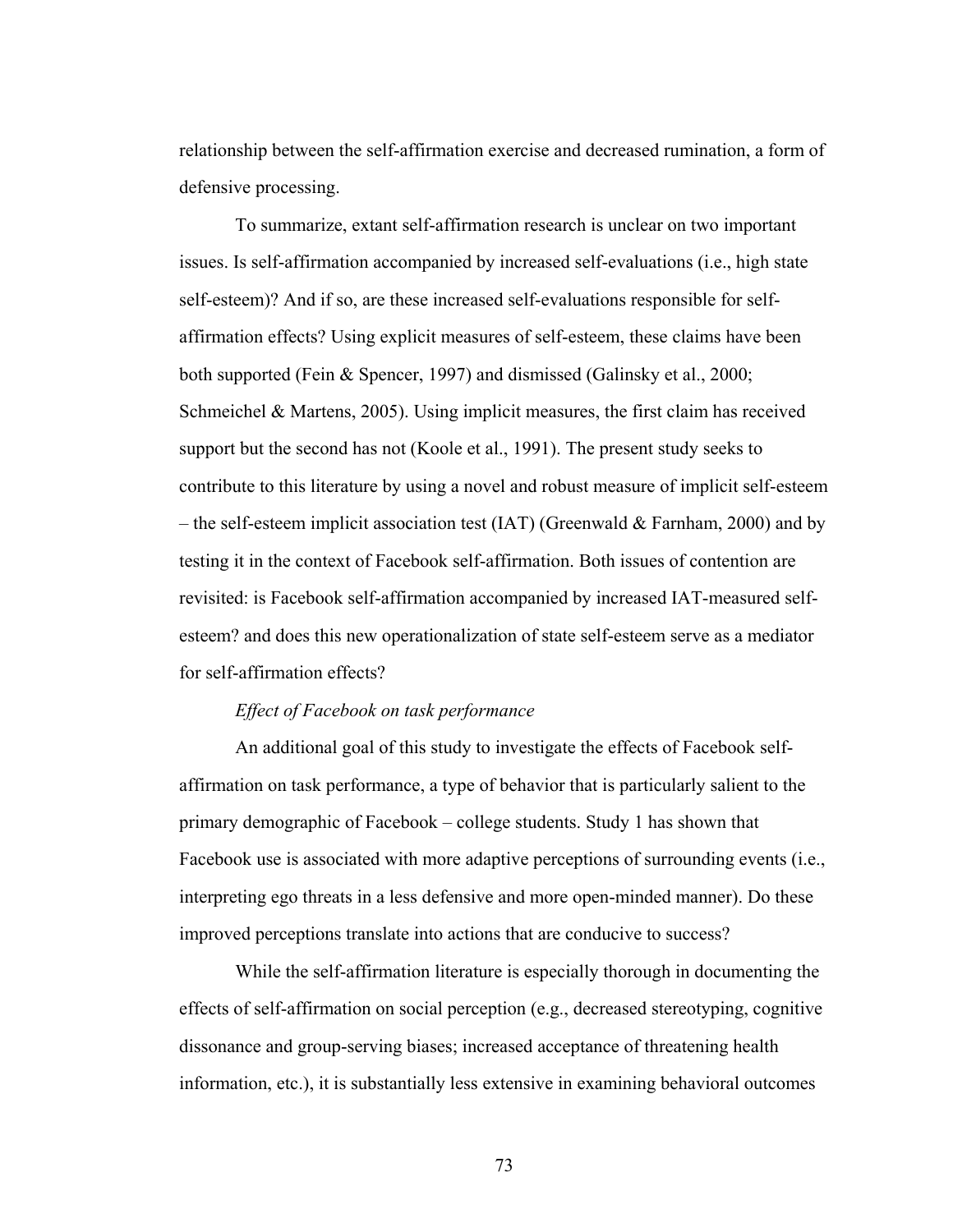of self-affirmation<sup>1</sup>. In particular, the literature is relatively silent on the effect of selfaffirmation on task performance, an important category of behavior (see Sherman & Cohen, 2006, for a review). Although recent work has begun to investigate this topic, it has offered discrepant predictions regarding the effect of self-affirmation on performance: some see it as beneficial and others as deleterious.

 On the one hand, in line with the voluminous body of work documenting the benefits of self-affirmation, it has been proposed that self-affirmation also boosts task performance. The argument in favor of this claim focuses on the psychological stress that is often associated with performing on a task. Specifically, research has shown that performance deteriorates under conditions of stress (Aronson et al., 1999; O'Brien & Crandall, 2003; Schmader & Johns, 2003), but that self-affirmation provides a buffer against stress, thus restoring the ability to perform well.

In a notable experiment, Cresswell and colleagues (2005) found that valuebased self-affirmation, a purely psychological intervention, significantly reduces cortisol, a physiological response to stress. Other studies have focused on the role of self-affirmation in palliating the stress stemming from stereotype threat. Indeed, members of negatively stereotyped groups have been shown to experience heightened levels of stress when performing on tasks where they may confirm the stereotype about their group in the eyes of others (Blascovich, Spencer, Quinn, & Steele, 2001; O'Brien & Crandell, 2003). Martens and colleagues (Martens, Johns, Greenberg, & Schimel, 2006) showed that women under stereotype threat performed better on a math task after completing a self-affirmation exercise. In fact, their performance equaled that of women who had not been threatened, and also that of men. In a remarkable field study, Cohen and colleagues (Cohen, Garcia, Apfel, & Master, 2006)

 $\overline{a}$ 

<sup>&</sup>lt;sup>1</sup> For one notable exception, see Sherman et al.  $(2000)$ . In this study, sexually active undergraduates who had completed a self-affirmation exercise were more likely to purchase condoms and take an AIDS-educational brochure than their non-affirmed counterparts.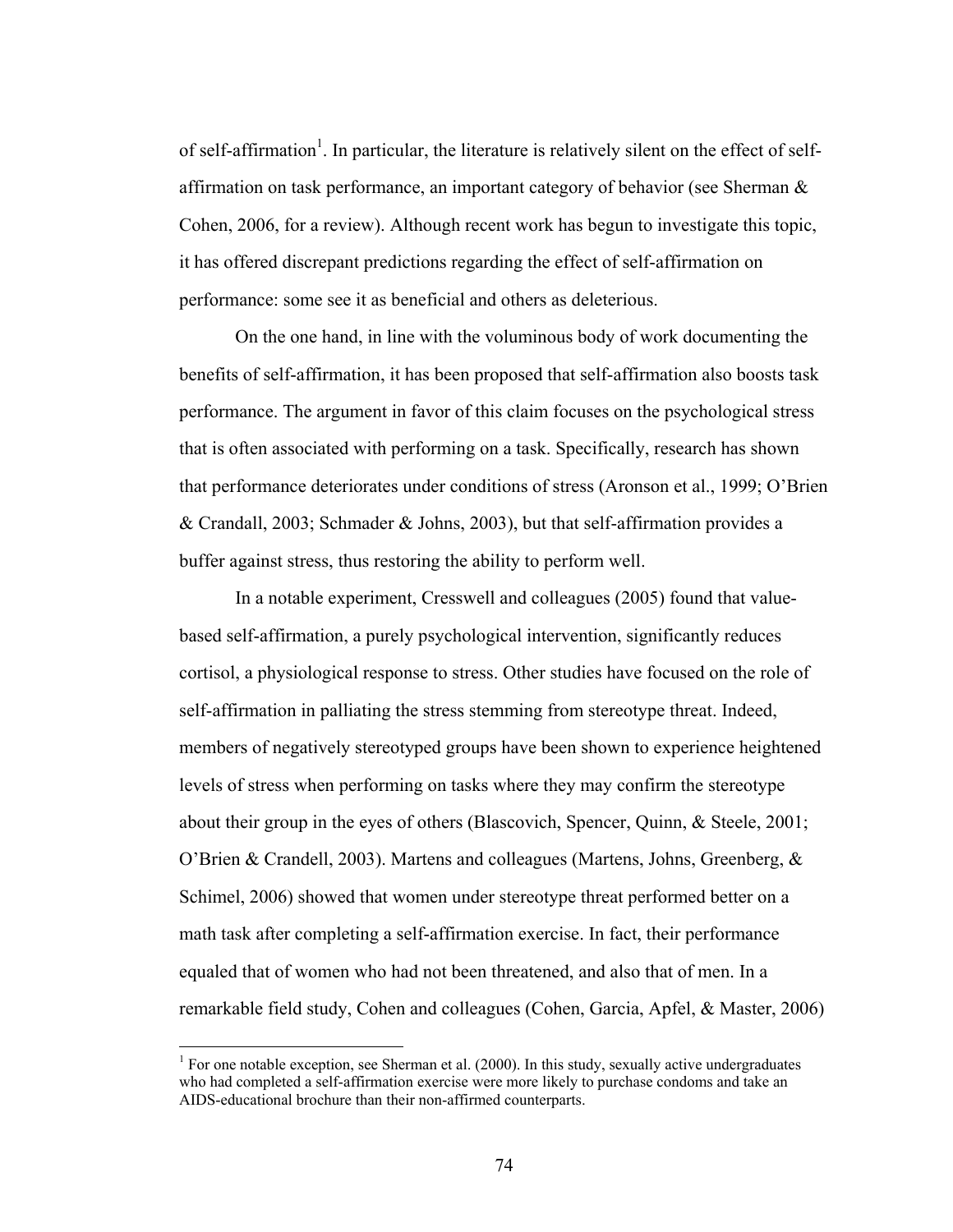showed that African-American students (who were experiencing stereotype threat) earned significantly higher grades throughout the course of a semester and were less likely to drop out after completing a single 20-minute values-essay self-affirmation. However, the self-affirmation exercise did not affect the performance of nonstereotyped students. To summarize, this line of work suggests that self-affirmation boosts performance when the task is perceived as threatening, but not when it is perceived as benign.

 On the other hand, an emerging body of work has proposed that selfaffirmation may hinder performance. This view is based on the key idea that, when it comes to their self-evaluations, individuals are satisficers, not maximizers (Tesser & Cornell, 1991). That is, they seek to maintain positive self-evaluations (and most importantly to restore them when they are threatened), rather than take any opportunity to enhance their self-worth. Having completed a self-affirmation exercise, there is no psychological need to engage in other efforts to enhance self-views. As such, self-affirmation can be de-motivating, deterring individuals from pursuing subsequent venues for self-affirmation. Since performing well on a threatening task is an opportunity to showcase one's abilities and thus affirm the self (see Johnson, Norton, Nelson, Stapel, & Chartrand, 2008), individuals who are already affirmed may not be motivated to expend effort on the task.

Consistent with this reasoning, research has found that threatening the self via an upward social comparison led to better performance on a verbal ability task, but that removal of the threat hurt performance (Johnson et al., 2008, Study 3). In this study, the task itself represented an opportunity to self-affirm. Importantly, for the task to act as a venue for self-affirmation, it had to be diagnostic of an important ability (Study 2) and unrelated to the domain of the self that had been threatened (Study 1). In a similar set of studies (Johnson & Stapel, 2007), participants threatened by an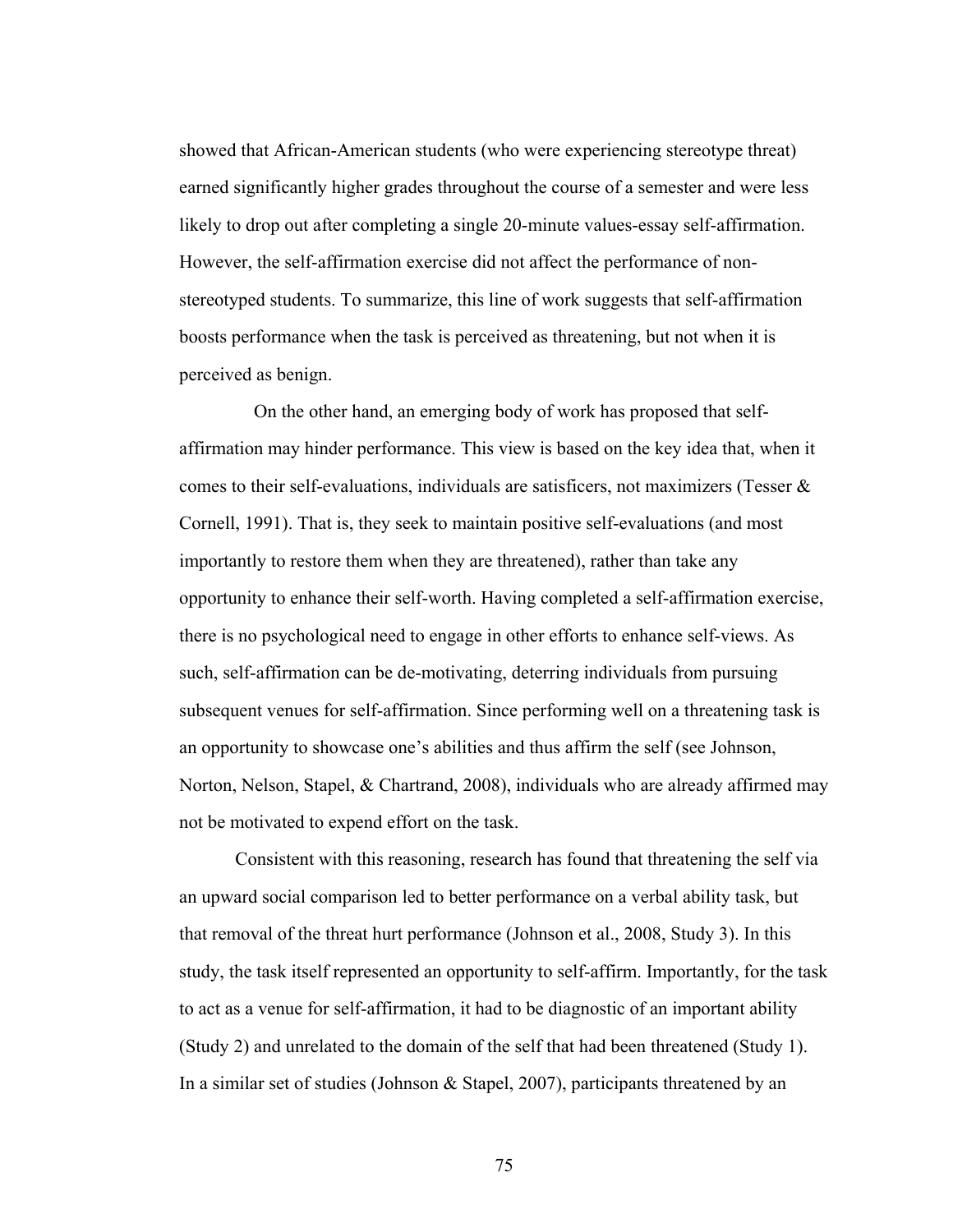upward social comparison (i.e., a more successful student) performed better on a verbal abilities task than a control group (exposed to an unrelated article about the campus), whereas participants exposed to a non-threatening social comparison (i.e., a moderately successful student) actually performed worse (Study 1). Most importantly, a self-affirmation exercise completed prior to exposure to the threatening social comparison eliminated performance improvements (Study 2). The authors conclude that task performance represents an opportunity to maintain and repair selfevaluations, and thus affirm the self. Given that the self is satisficing and not maximizing (Tesser & Cornell, 1991), a prior self-affirmation reduces motivation to engage in a performance-based affirmation, and eventually hurts performance.

 How can these two divergent perspectives regarding the role of selfaffirmation in task performance be integrated? Both examine the role of *threat* in performance, and are interested in how self-affirmation alters perceptions of this threat. In the "performance booster" view, stereotype threat is viewed as impairing performance, while self-affirmation restores self-resources and allows for improved performance. In the "performance hindrance" view, social comparison threat is viewed as motivating performance, while self-affirmation reduces this motivation and ultimately decreases performance. It is plausible that the two types of threat considered by these lines of research – stereotype threat and social comparison threat – affect the individual differently, leading to differential effects of self-affirmation on performance. If that is the case, it is necessary to conduct boundary work on the specific circumstances in which self-affirmation helps or hurts performance. Which threats are motivating and which are debilitating? In what kinds of tasks is selfaffirmation likely to be helpful?

An important first step in this direction is to examine how self-affirmation affects performance *in the absence of any particular threat*. Does a prior self-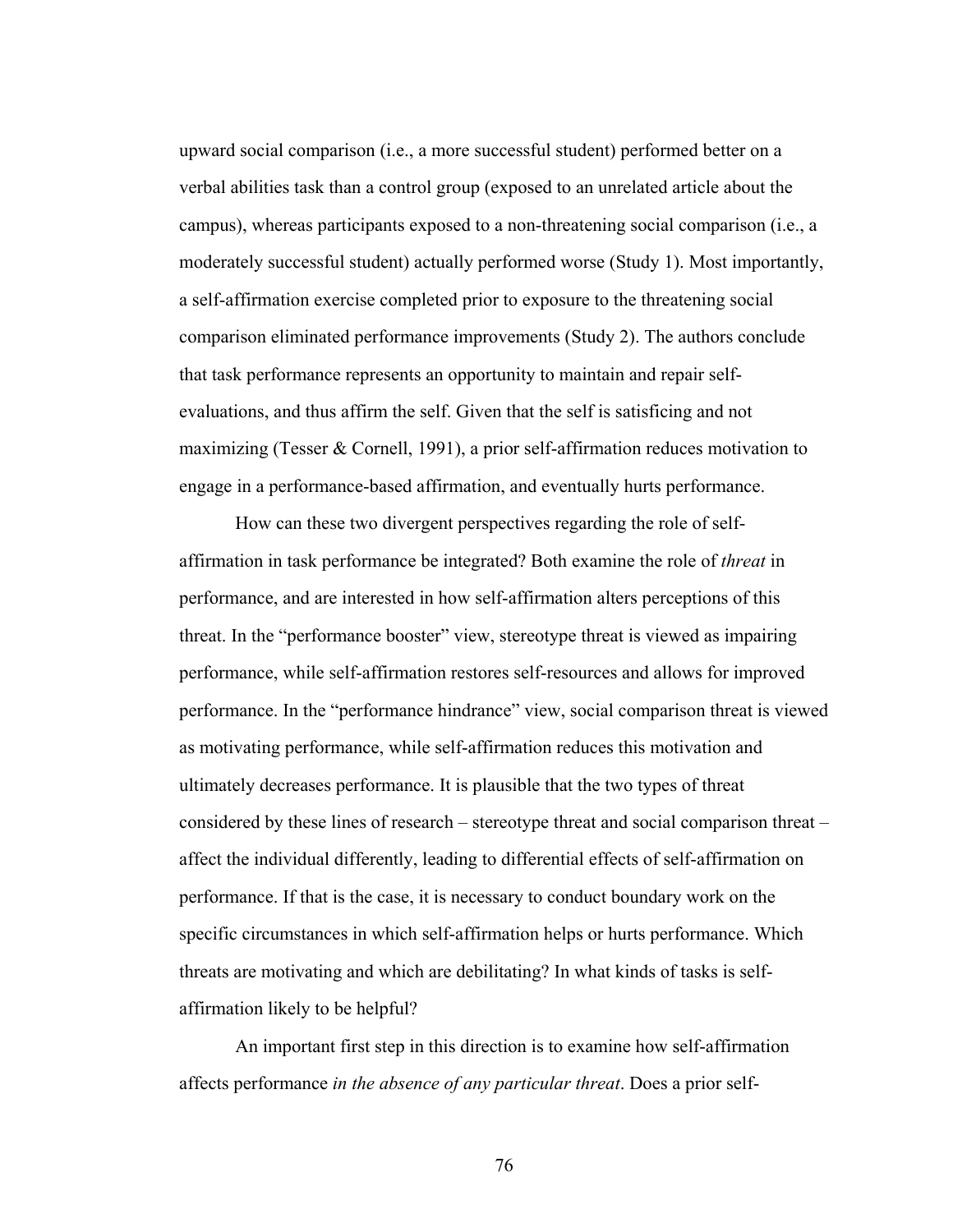affirmation exercise reduce motivation, leading to worse performance, or does it boost self-resources and the ability to handle the stress inherent to the task, leading to better performance? Does self-affirmation primarily affect motivation or ability to perform?

The current study examines these questions using Facebook profiles as a venue for self-affirmation. In the process, it seeks to contribute to extant literature on the effect of self-affirmation on task performance, but also to provide some insight on the possible effect of Facebook use on academic performance. Indeed, this has been a highly controversial issue in recent years: preliminary research linking Facebook use with lower academic achievement in college and graduate students (Karpinski, 2009) has caused a media sensation. However, this research has been criticized for being strictly correlational and using a very limited sample size (see Pasek, more, & Hargittai, 2009). While the present study does not propose to illuminate the effects of Facebook use (broadly defined) on academic performance in general, it does examine one facet of Facebook use (e.g., profile exposure) on an isolated academic task. Thus, it provides some limited but experimentally-driven information on the relationship between a specific Facebook activity and academic performance.

#### *Mediating variables*

The final goal of this study is to continue searching for mediators for the selfaffirmational effects of Facebook. Study 1 revealed a particularly strong effect of feeling "connected" after own profile exposure, but these feelings of connection were measured using a single item. The present study uses a scale of social connectedness to better assess the role of this variable in Facebook self-affirmation. As mentioned earlier, implicitly-measured self-evaluations are also considered as potential mediators. Finally, the potential mediators examined in Study 1, self-directed and other-directed positive affect, are re-considered using a larger sample size, whose increased power may provide additional clarity on the effects of these variables.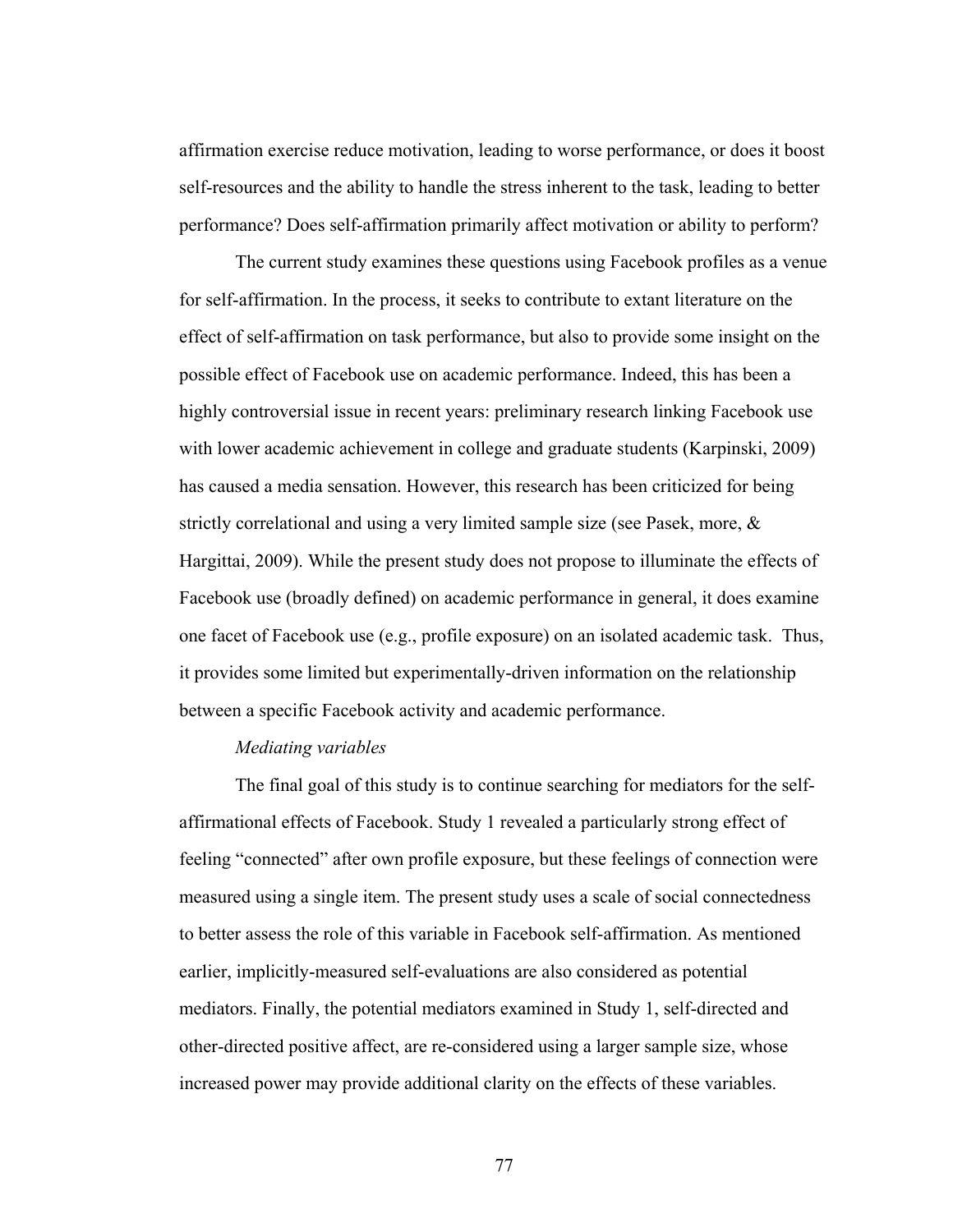#### *Current study*

To test these hypotheses and research questions participants in the present study were first induced to self-affirm using the same self-affirmation manipulation used in Study 1. Their implicit state self-esteem, self-reported affect and social connection were subsequently measured. Then, participants were asked to complete an ostensibly unrelated mental arithmetic task involving rapid serial subtractions. The task has been shown to be moderately difficult in prior research (Schimel, Arndt, Banko, & Cook, 2004), and is also diagnostic of an important aspect of participants' self-concept: academic ability.

#### *Methods*

#### *Participants and recruitment*

Participants were undergraduate students at Cornell University who were enrolled in Communication or Psychology courses and were compensated with extracredit for their courses. They were recruited through an online portal that advertises ongoing research studies (www.susan.cornell.edu). Following Schimel et al.'s (2004) procedure, the advertisement called for participation in a study about the link between personality traits and cognitive abilities. Social network sites were not mentioned at any point during recruitment.

A sample of 178 undergraduates participated in the study. Several participants were eliminated from the sample for the following reasons: two were suspicious of the true purpose of the study, five experienced technical difficulties that prevented them from completing the study (i.e., the Facebook server not responding, computer freezing), and 12 reported not being active Facebook users. Level of Facebook activity was gauged through a questionnaire administered at the end of the study (see Appendix), which assessed how frequently participants use Facebook. Participants who (1) did not have a Facebook profile; (2) reported *not* logging on to Facebook at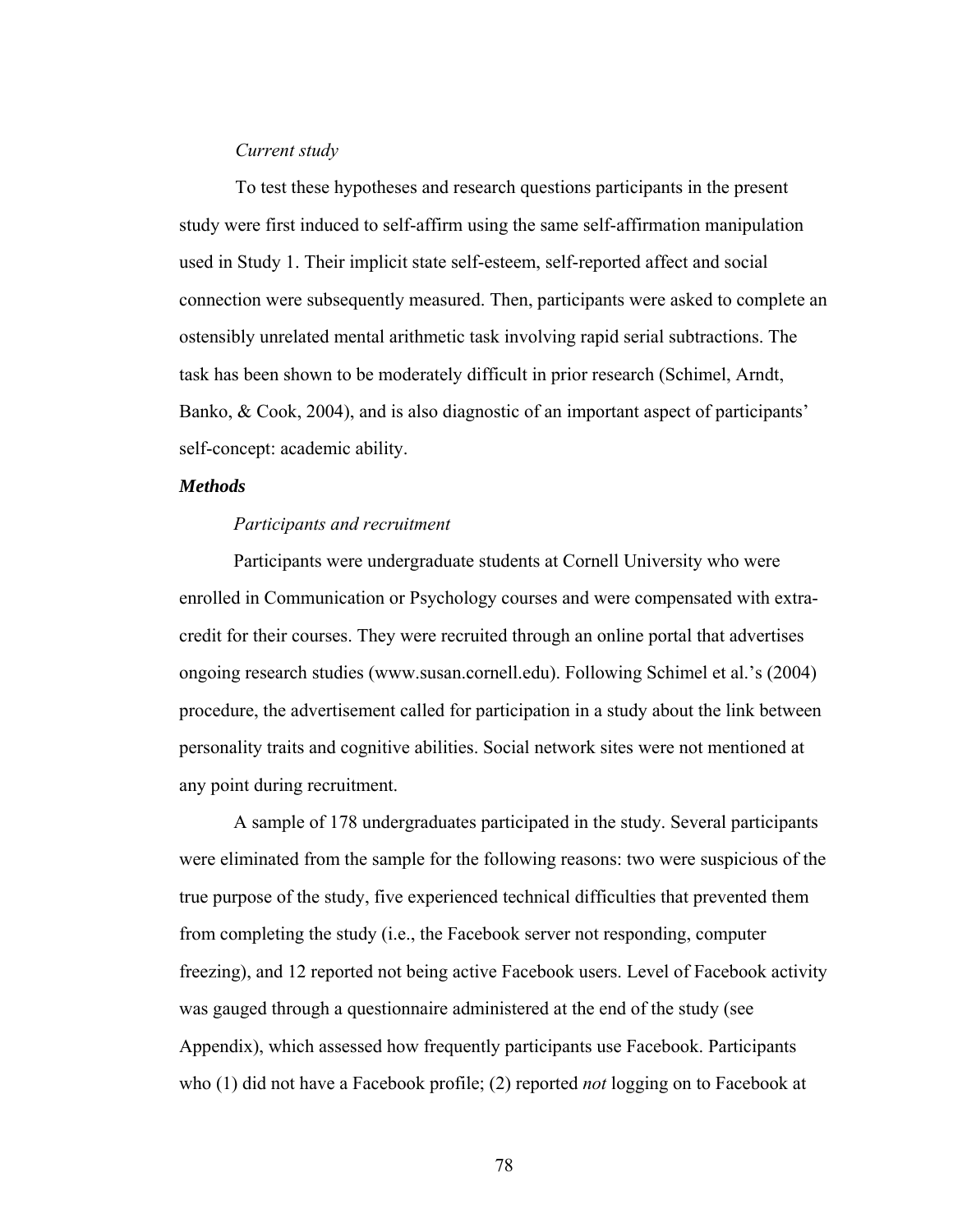all on a typical day; and (3) reported spending 0-2 minutes on Facebook on a typical day were considered non-active users. After eliminating all of these unsuitable participants, the effective sample size was  $N = 159$  (70.4% women; age  $M = 19.76$ , *SD*  $= 1.63$ ,  $min = 18$ ,  $max = 35$ ).

#### *Procedure*

Upon arriving at the lab, participants were told that the study they signed up for was very short and they could participate in an additional short study in order to double their extra-credit points. All participants agreed to complete both studies.

The first study was presented as a "website evaluation study." Participants were told they would be spending five minutes on a website and then answer a few questions about it. This constituted the self-affirmation manipulation. Participants were randomly assigned either to the experimental condition (i.e., self-affirmation) or the control condition (i.e., no self-affirmation). In the self-affirmation condition, participants were asked to examine their own Facebook profile for five minutes (*N* = 77). They were told they could examine any portion of their profile (e.g., wall posts, photographs, videos, friend lists), the only restriction being that they could not navigate to anybody else's profile. In the control condition, participants were asked to examine a stranger's Facebook profile (*N* = 82). The same yoking procedure employed in Study 1 was also used here. This ensured that participants in the control condition viewed, as a group, the same profiles as participants in the experimental condition. After the experimental manipulation, participants filled out a brief questionnaire about their feelings and completed the self-esteem Implicit Association Test.

At this point, participants were informed that they finished the first study and were now ready to commence the second study. Participants were reminded that the two studies were unrelated. The second study was presented as a study about the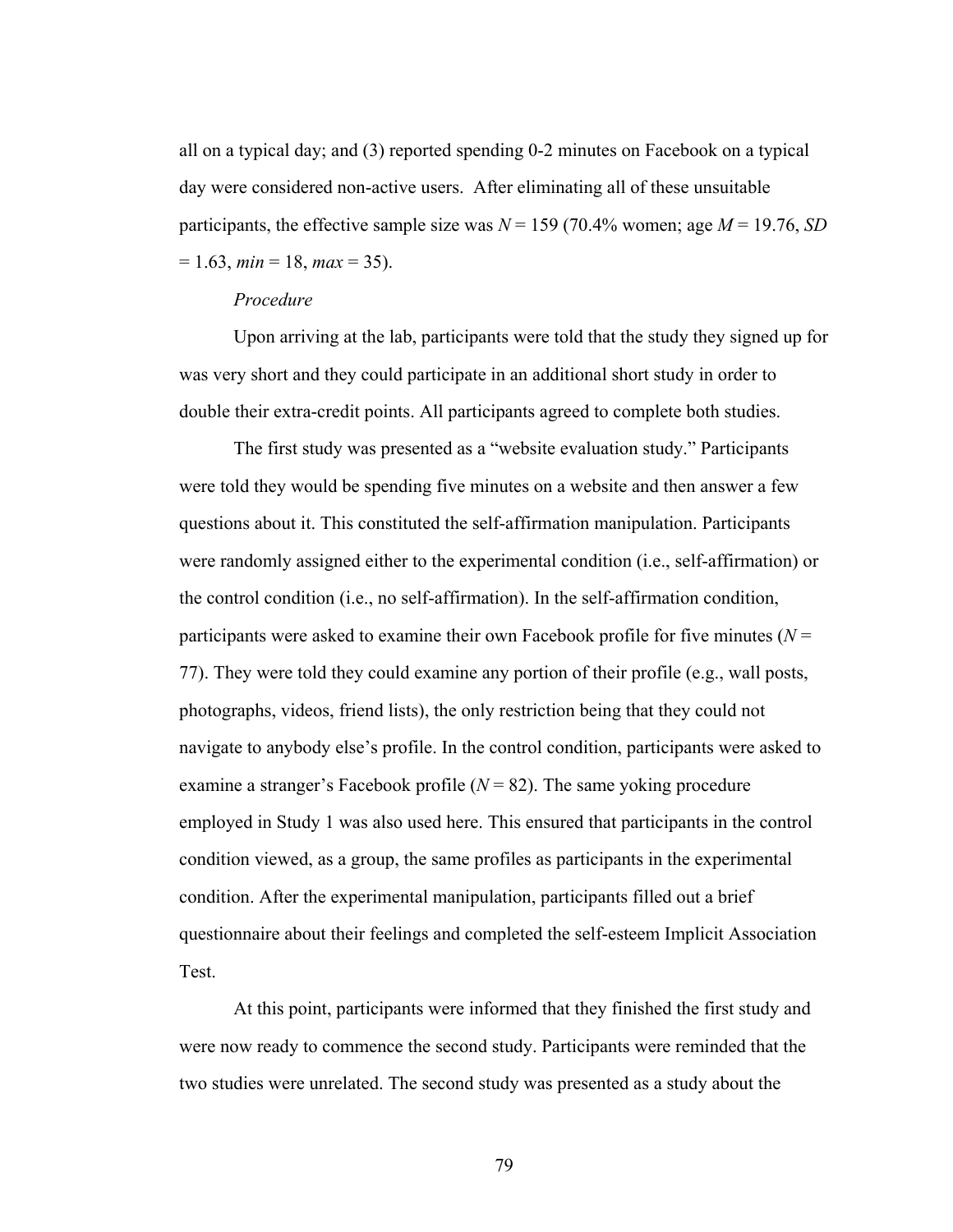relationship between cognitive abilities and personality traits. Participants were told they would first complete a measure of their cognitive abilities, and then a measure of their personality traits.

To measure cognitive abilities, participants were asked to engage in a mental arithmetic task consisting of rapid serial subtractions from a large number during a limited amount of time (also used in Arndt, Schimel, Greenberg, & Pyszczynski, 2002; Schimel et al., 2004; Tomaka, Blascovich, Kibler, & Ernst, 1997). Specifically, they were asked to verbally count down from 1978 by intervals of seven as quickly as possible for two minutes. A research assistant timed and audio-recorded their responses. Before starting the mental arithmetic task, participants reported how well they thought they would do in the task and how threatening they perceived it to be (see Appendix).

In actuality, participants did not fill out any personality measures. After finishing the counting task, participants in the control condition were thanked and debriefed. Participants in the experimental condition also filled out a measure of their Facebook use before being dismissed. A funneled debriefing procedure was employed in order to identify suspicious participants.

#### *Measures*

*Dependent measures*. Participants' performance in the counting task constituted the behavioral dependent measure. Recall that participants were required to serially subtract the number seven from 1978 (e.g., 1978, 1971, 1963, etc.) as quickly as possible during a two-minute time interval. Their performance on this task was measured in two ways: number of *attempted* answers (i.e., the total number of subtractions participants performed in the allotted time) and number of *correct* answers (i.e., the total number of correct subtractions participants performed in the allotted time). If participants had made an error in the subtraction task, they were only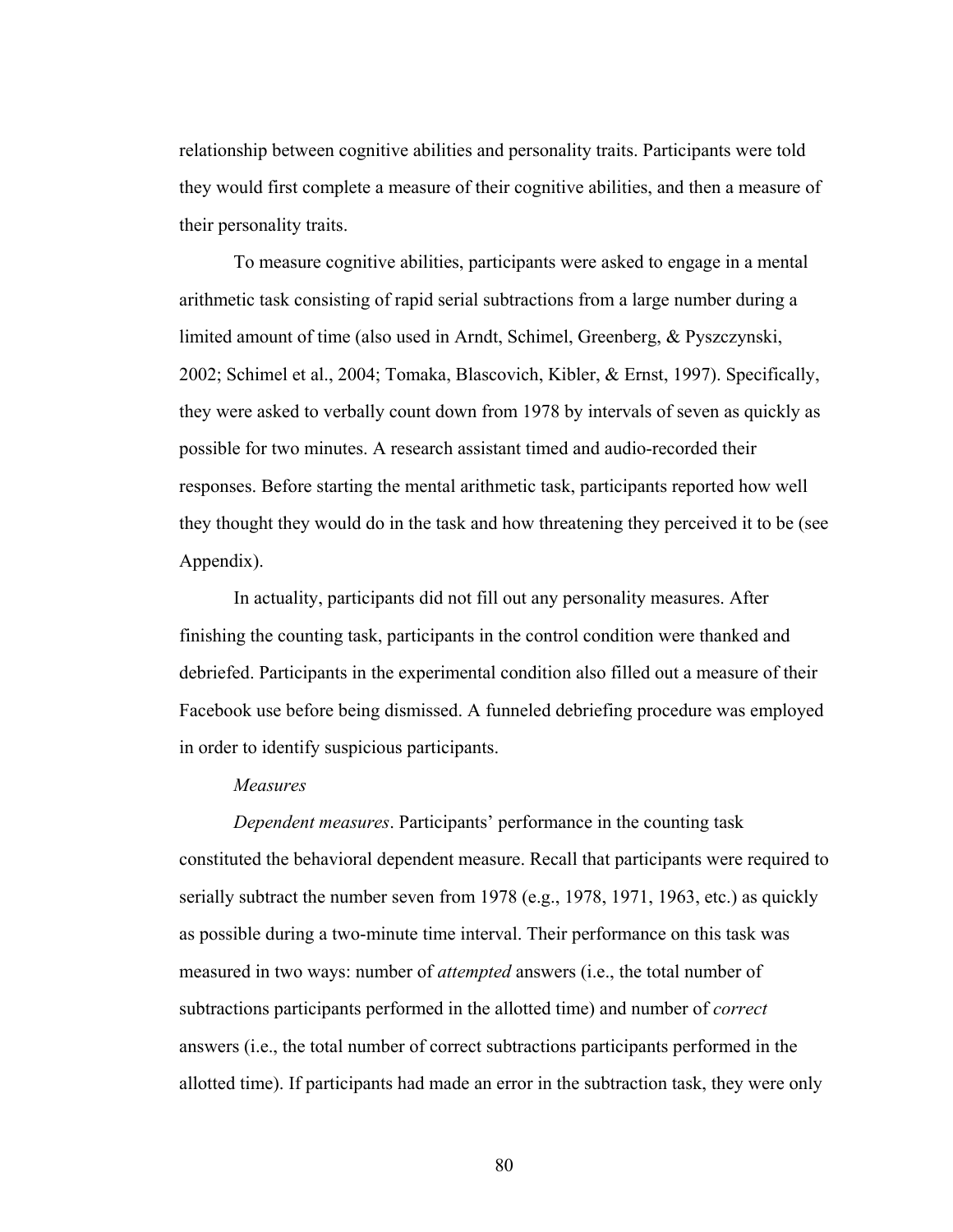penalized for that one subtraction, and not for subsequent correct subtractions from that incorrect number. For instance, the series of 1971 - 1963 – 1956 was only considered to contain one error. Participants' error rate was calculated as the percentage of attempted answers that were incorrect.

*Task difficulty*. To assess how stress-inducing the counting task was perceived, a two-item questionnaire was administered. Participants reported how threatening they perceived the task to be on a 1 (not at all threatening) to 7 (very threatening) scale, and they also projected how well they thought they would do in the task on a scale from 1(not at all well) to 7 (very well).

*Mediators.* Several potential mediators for the effect of self-affirmation on performance were considered. First, Crocker et al.'s (2008) affect measure (see Appendix) was included in order to replicate the results of Study 1 and also investigate the potential mediational effect of self-directed positive feelings (e.g., "loving," "loved") with a larger sample.

Second, a measure of social connectedness was included. The scale gauged participants' feelings of "togetherness" with their peers and of belonging to a supportive community and was adapted from Lee & Robbins' (1995) and Gonzales & Gay's (under review) social connectedness scales (see Appendix). The scale achieved satisfactory reliability ( $\alpha$  = 0.87).

Finally, participants' state self-esteem was considered as a potential mediator. State self-esteem was measured using an Implicit Association Test, which captures automatic evaluations (Greenwald  $& Farnham, 2000$ ). Recall that implicit measures are immune to conscious manipulation, which is why they can be more reliable than explicit (i.e., self-report) measures (Banse, Seise, & Zerbes, 2001; Egloff & Schmukle, 2002).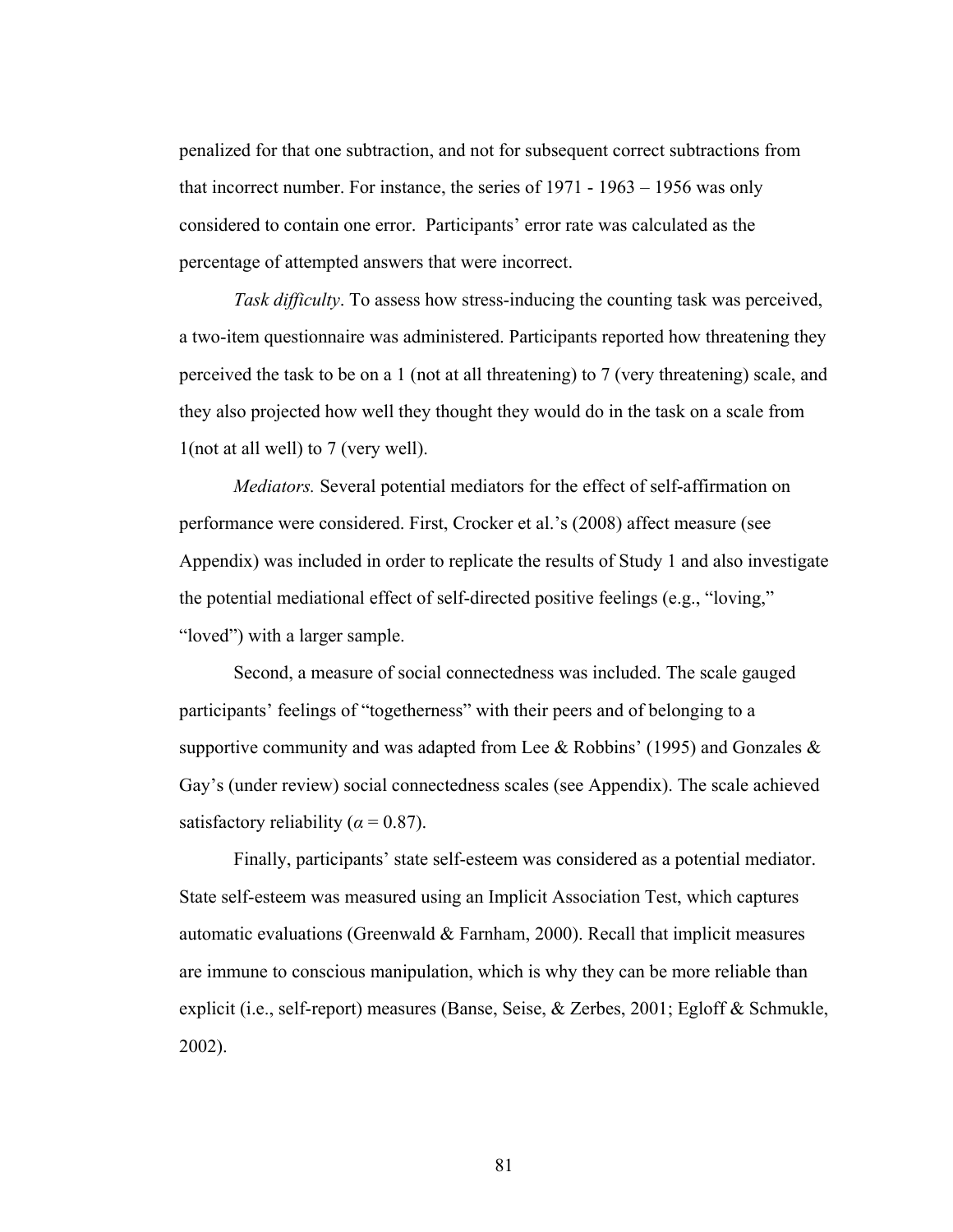Broadly speaking, implicit association tests operate by measuring the speed with which participants associate target concepts (i.e., race, gender, self) with evaluative statements (e.g., good, pleasant, dominant, attractive, intelligent). In the classic IAT paradigm, participants are asked to rapidly categorize stimuli into two predetermined bins. The bins represent pairings between one target concept and one evaluation (e.g., self + good, self + bad). The faster participants categorize the stimuli into the proper bin, the stronger they hold the mental association between that particular concept and evaluation. Conversely, slow responses indicate that participants have difficulty associating the concept with the evaluation (Greenwald et al., 2003). Speed of categorization is calculated by measuring response latencies, or the time lag between being presented with the stimulus and placing it into the correct bin.

Applied to state self-esteem, the IAT procedure involves pairing concepts related to the self (i.e., me, mine, my, myself, self) and concepts related to others (i.e., others, them, their, they) with "pleasant" evaluations (i.e., pleasure, superb, marvelous, beautiful, wonderful, joyful, lovely, glorious) and "unpleasant" evaluations (i.e., nasty, humiliate, agony, painful, tragic, horrible, terrible, awful). The pleasant and unpleasant words were selected from the pleasantness judgment norms developed by Bellezza, Greenwald and Banaji (1986). The faster participants associate self-related concepts with positive evaluations, the higher their implicit self-esteem.

To complete the task, participants are seated at a computer and asked to use the "E" and the "I" keys to place the stimuli into bins as quickly and accurately as possible. The bins are placed on the upper left side and upper right side of the computer screen, respectively. Once a stimulus is correctly placed, the next one appears on the screen. If a stimulus is incorrectly placed, participants are notified by a "X" mark on the screen and they get an opportunity to try again.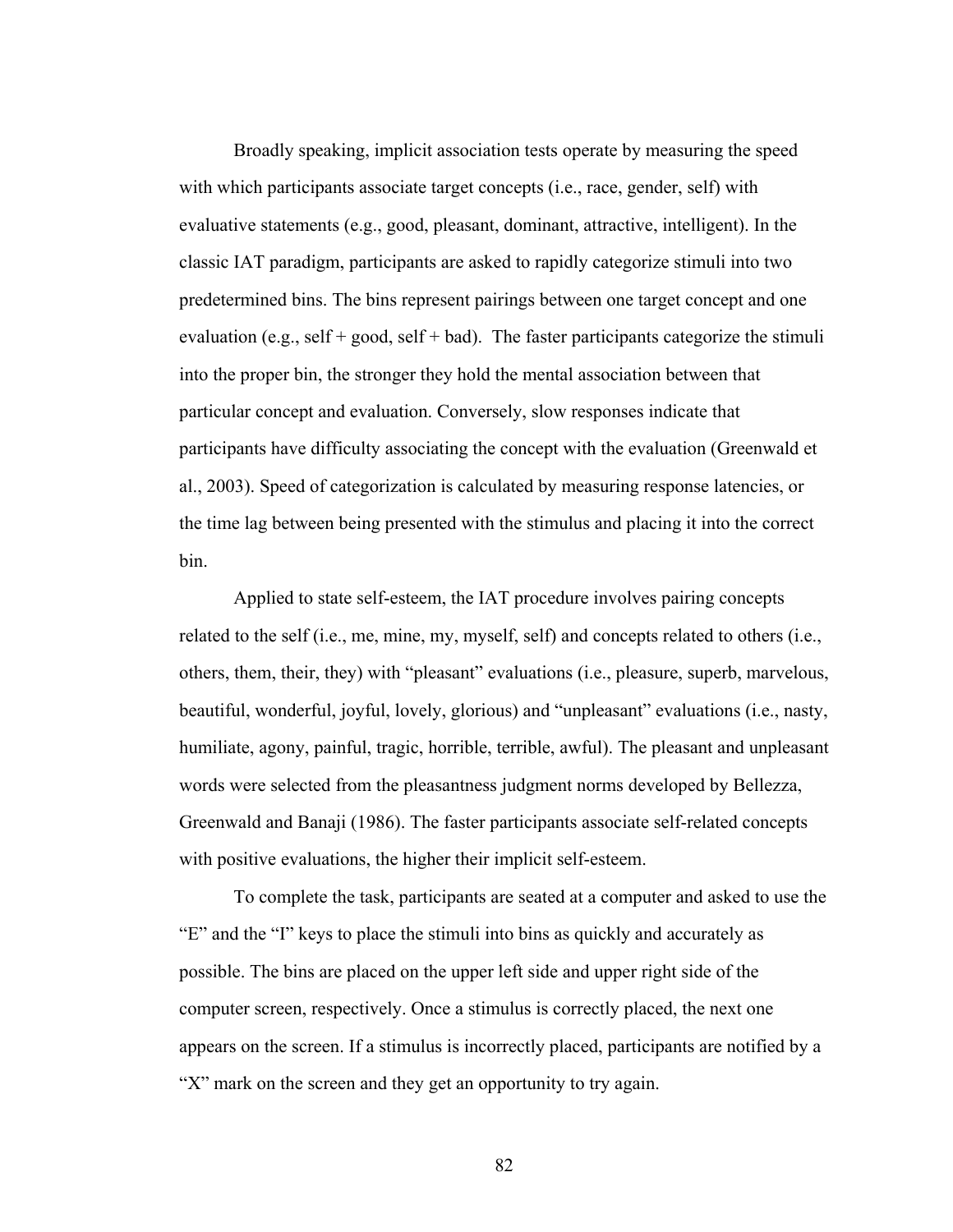The procedure involves six steps, four of which are practice rounds meant to get participants acclimated to the task. First, participants practice categorizing stimuli into "self" and "other" bins. Second, they practice sorting concepts into "pleasant" and "unpleasant" bins. Third, they practice categorizing stimuli into combined bins, each including one concept and one evaluation (i.e., self + pleasant to the left and other + unpleasant to the right). Fourth, they repeat step three. Fifth, participants practice categorizing stimuli into the reverse bins (i.e., self + unpleasant to the left and other + pleasant to the right). Sixth and finally, participants repeat step five. Steps one, two, three and five are practice rounds and are not included into the final score. Participants who make categorization errors more than 30% of the time are dropped from the analyses.

Implicit self-esteem is computed as the difference in mean latency between steps four and six and is expressed as a "d" score. This d-score is a standardized metric that conveys the direction and magnitude of the association between positive evaluations and the self, and can take values between  $-2$  and  $+2$  (Nosek & Sriram, 2007). Higher d-scores indicate higher state self-esteem.

*Covariates.* To ensure no systematic differences between experimental conditions, several covariate measures pertaining to participants' ability to perform mental arithmetic were collected. Participants self-reported their gender, and information about their major and grade point average was collected from Cornell University's human resources management system. The major information was recoded to reflect whether participants were students in the 1) social sciences or humanities (e.g., communication, psychology, government, film); 2) science and engineering (e.g., math, physics, engineering, computer science, economics); or 3) other (e.g., biology, nutritional sciences, architecture, undecided).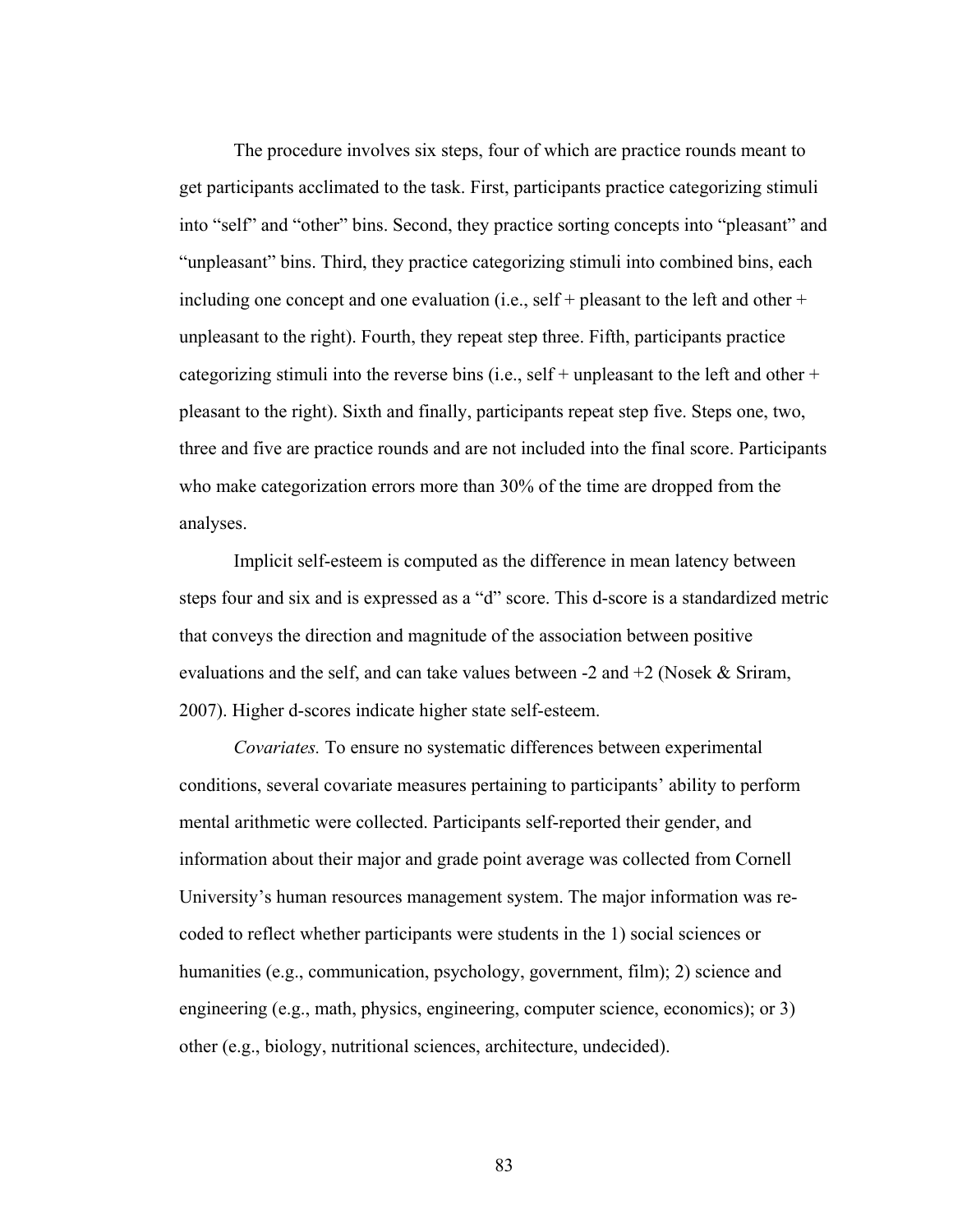#### *Procedure summary*

In chronological order, participants completed the following steps:

- 1) spend five minutes examining own Facebook profile or a stranger's profile
- 2) complete self-esteem implicit association test
- 3) complete self-report affect measure and social connectedness scale
- 4) learn about the mental arithmetic task, as an unrelated study
- 5) fill out a measure of the perceived difficulty of the task
- 6) complete the mental arithmetic task (two minutes)
- 7) are debriefed, compensated and thanked
- 8) participants in the self-affirmation condition befriend the experimenter in order to provide access to the profile

#### *Results*

#### *Effects of Facebook self-affirmation on implicit state self-evaluations*

How did spending time on their own Facebook profiles affect participants' self-evaluations, as assessed by the self-esteem implicit association test? As predicted, the data reveal that participants who examined their own self-affirming profiles experienced a significant boost in state self-esteem  $(M = 0.57, SD = 0.33)$  compared with participants who examined a stranger's profile  $(M = 0.37, SD = 0.39)$  [ $t(157) =$ 3.61,  $p < 0.001$ ].

#### *Effects of Facebook self-affirmation on task performance*

Prior to starting the counting task, participants completed two self-report items about the perceived difficulty of the task. On a scale from 1 (not at all threatening) to 7 (very threatening), participants found the task to be moderately threatening  $(M = 3.59)$ ;  $SD = 1.75$ ). They also reported expecting to perform below average on the task ( $M =$ 2.95; *SD* = 1.51). These analyses confirm that the task was indeed perceived as relatively difficult.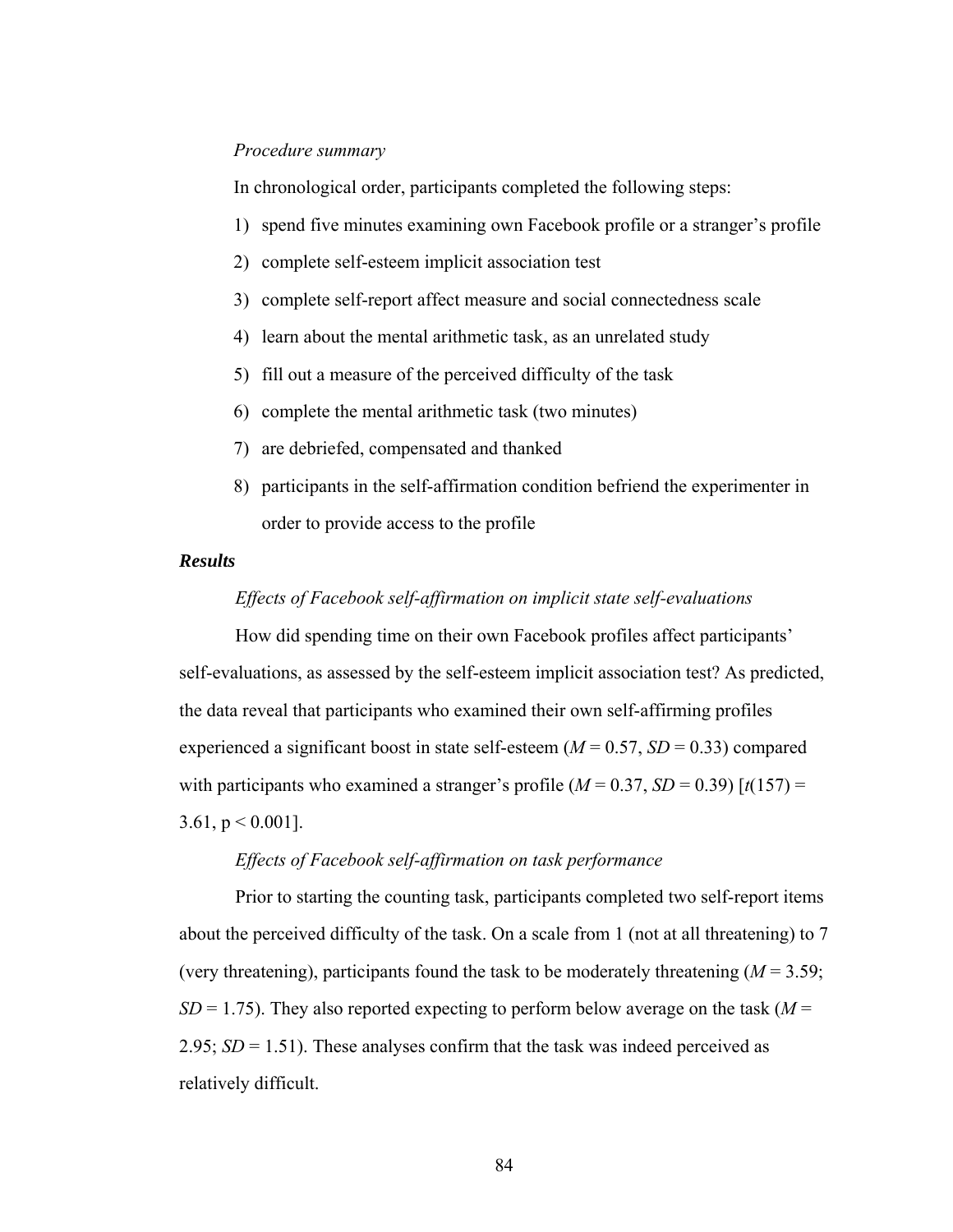Did self-affirmed participants perform better on the mental arithmetic task? Recall that task performance was operationalized as 1) number of attempted answers on the subtraction task; 2) number of correct answers on the subtraction task and 3) error rate on the subtraction task (i.e., percentage of attempted answers that were incorrect). A one-way analysis of covariance with experimental condition (own Facebook profile vs. stranger's Facebook profile) as the predictor and participants' gender, major (dummy coded) and GPA as covariates was set up for each of these dependent variables. For attempted answers, the analysis revealed a significant effect of experimental condition,  $[F(1, 143) = 6.53, p = 0.01]$ , with participants who viewed their own self-affirming profiles attempting fewer answers  $(M = 27.09, SD = 1.37)$ than participants who viewed a stranger's profile  $(M = 31.96, SD = 1.31)$ . Of the covariates considered, gender had a significant effect  $[F(1, 143) = 30.37, p \le 0.001]$ , with men performing better than women, but major and GPA did not (all *F*s < 1.5, *ns*).

 A similar pattern emerged for correct answers. A significant effect of experimental condition  $[F(1, 143) = 6.17, p < 0.01]$  was observed, with participants who viewed their own Facebook profiles producing fewer correct answers (*M* = 25.14, *SD* = 1.43) than participants who viewed a stranger's profile ( $M = 30.09$ , *SD* = 1.37). As before, gender was a significant covariate  $[F(1, 143) = 30.48, p < 0.001]$ , with men performing better than women, but major and GPA were not (all *F*s < 1.5, *ns*).

 The percentage of errors participants made in the subtraction task did not differ by condition  $[F(1, 143) = 0.67, ns]$ , even after accounting for all the covariates. Participants who viewed their own Facebook profile made the same percentage of errors ( $M = 8.94$ ,  $SD = 1.19$ ) as participants who viewed a stranger's profile ( $M =$ 7.63,  $SD = 1.14$ ). This pattern of results suggests that self-affirmed participants may simply have been less motivated (rather than less able) to perform well on the subtraction task than non-affirmed participants.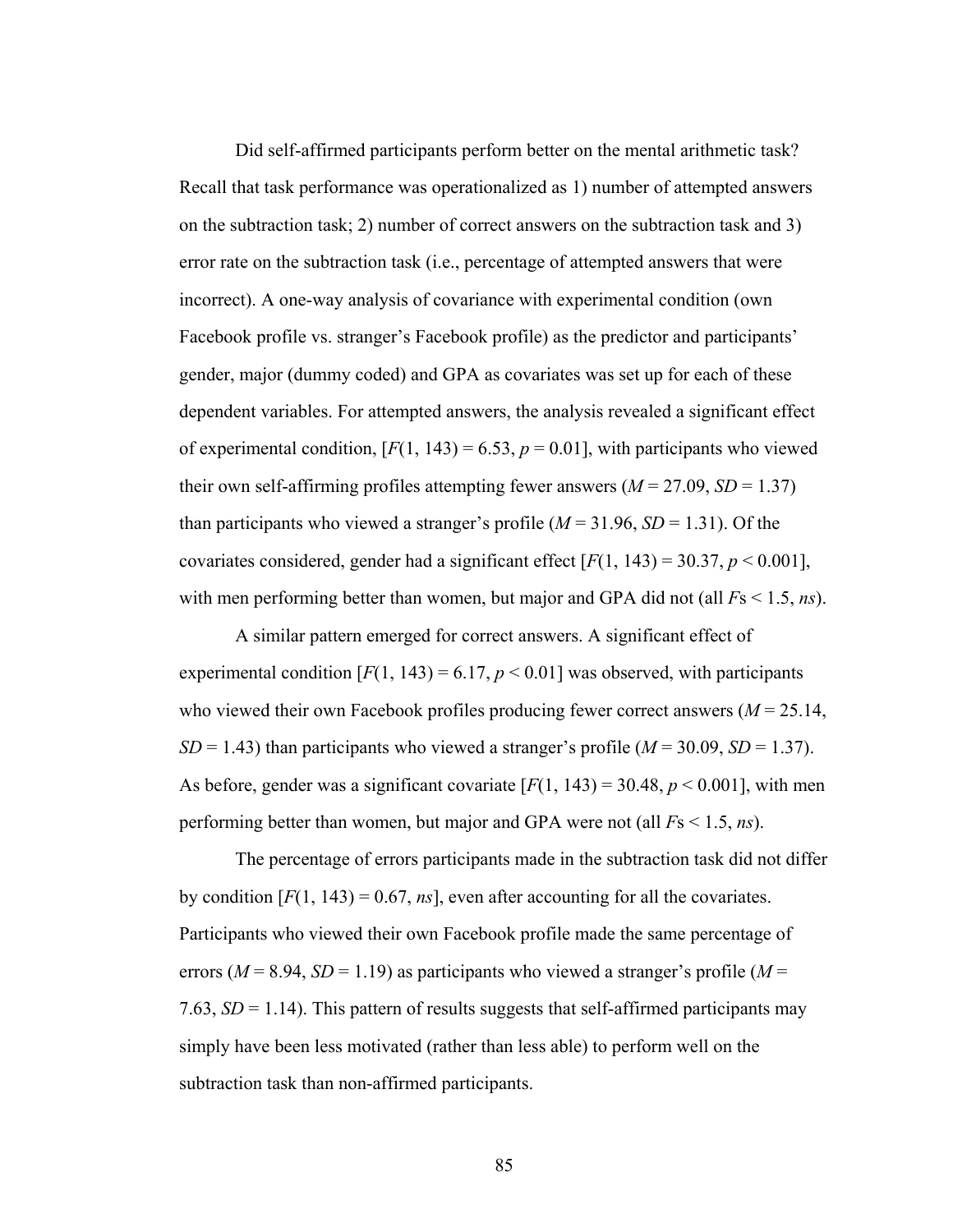### *Effects of Facebook self-affirmation on affect*

The experimental manipulation impacted participants' self-reported affect. After examining their own self-affirming Facebook profiles, participants felt more joyful, connected, loved, supported, grateful and content than participants who had examined a stranger's profile. Self-affirmed participants also reported being less humble and marginally more loving and proud (see Table 5.1 for means, standard deviations, and p-values). These results are largely consistent with the findings of Study 1.

Table 5.1: Means, standard deviations and t-tests comparisons for the affect experienced by participants in the Facebook self-affirmation and Facebook control conditions.

|              |                | Affirmed | Not Affirmed   |      |                  |                  |
|--------------|----------------|----------|----------------|------|------------------|------------------|
|              | $\overline{M}$ | SD       | $\overline{M}$ | SD   | $\boldsymbol{t}$ | $\boldsymbol{p}$ |
| Loving $*$   | 3.49           | 0.90     | 3.20           | 1.01 | 1.89             | 0.06             |
| Joyful***    | 3.50           | 0.86     | 3.12           | 0.91 | 2.65             | 0.009            |
| Giving       | 3.16           | 0.98     | 3.07           | 1.01 | 0.53             | 0.60             |
| Empathetic   | 3.09           | 0.98     | 3.12           | 1.04 | $-0.19$          | 0.85             |
| Connected**  | 3.57           | 0.96     | 3.20           | 1.11 | 2.22             | 0.03             |
| Loved***     | 3.80           | 0.91     | 3.37           | 1.16 | 2.59             | 0.01             |
| Supported*** | 3.89           | 0.81     | 3.38           | 1.16 | 3.19             | 0.002            |
| Sympathetic  | 3.12           | 0.95     | 3.09           | 1.05 | 0.20             | 0.84             |
| Grateful**   | 3.87           | 0.90     | 3.48           | 1.09 | 2.42             | 0.02             |
| Proud*       | 3.53           | 1.00     | 3.21           | 1.17 | 1.82             | 0.07             |
| Content**    | 3.89           | 0.89     | 3.49           | 1.17 | 2.40             | 0.02             |
| Clear        | 3.21           | 0.98     | 3.02           | 1.12 | 1.10             | 0.27             |
| Vulnerable   | 2.22           | 1.10     | 2.14           | 1.08 | 0.50             | 0.62             |
| Critical     | 2.51           | 1.09     | 2.72           | 1.27 | $-1.07$          | 0.29             |
| Humble*      | 2.78           | 0.83     | 3.04           | 1.10 | $-1.67$          | 0.10             |
| Selfish      | 1.97           | 0.86     | 2.09           | 1.10 | $-0.71$          | 0.48             |
| Scared       | 1.79           | 0.96     | 1.63           | 1.01 | 1.02             | 0.31             |
| Sad          | 1.82           | 0.81     | 1.88           | 1.09 | $-0.39$          | 0.69             |
| Confused     | 1.80           | 0.95     | 2.05           | 1.15 | $-1.46$          | 0.15             |
| Angry        | 1.33           | 0.62     | 1.48           | 0.84 | $-1.29$          | 0.20             |

\*Difference significant at the  $p < 0.10$  level (two-tailed)

\*\*Difference significant at the  $p < 0.05$  level (two-tailed)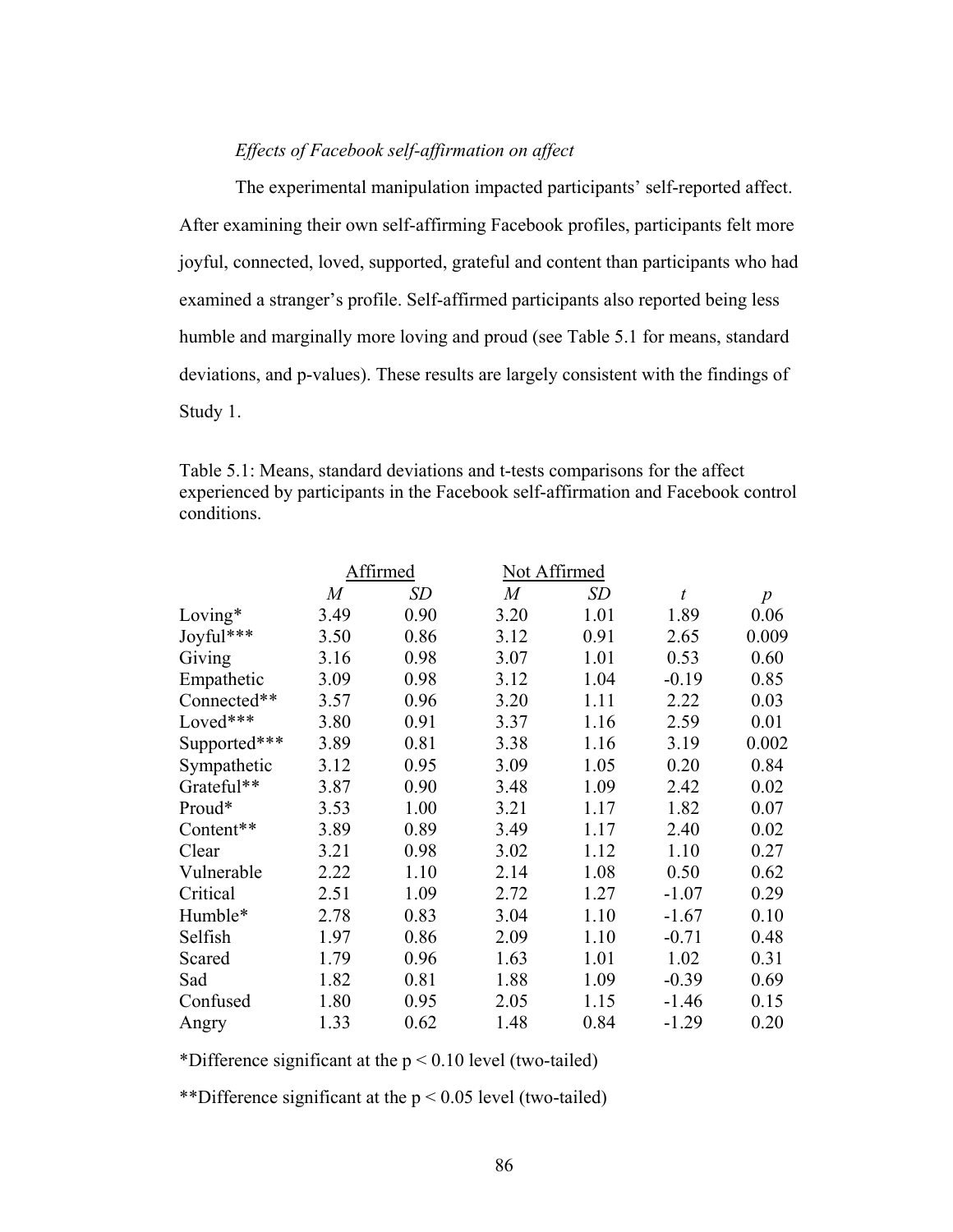#### Table 5.1 (continued)

\*\*\*Difference significant at the  $p < 0.01$  level (two-tailed)

#### *Effects of Facebook self-affirmation on social connectedness*

Although participants reported feeling more connected after viewing their own Facebook profile than a stranger's profile in the previously described affect questionnaire, the social connectedness scale did not reveal this effect  $[M_{\text{own profile}} =$ 44.99, *SD* <sub>own profile</sub> = 7.83; *M* stranger's profile = 43.54, *SD* stranger's profile = 8.76;  $t(155) = 1.09$ , *ns*]. None of the individual items revealed significant differences between the conditions.

#### *Mediational analyses*

Based on the literature, several potential mediators to self-affirmation effects were proposed: 1) positive affect; 2) social connectedness; and 3) implicit state selfesteem. Recall that Baron & Kenny's mediation procedure includes four criteria, the first two of which are that the independent variable (i.e., self-affirmation manipulation) predict both the dependent variable (i.e., task performance) and the potential mediators. The previous analyses confirm that the self-affirmation manipulation predicts task performance, thus fulfilling Baron & Kenny's first criterion. In a regression model with attempted answers as the dependent measure and condition as the predictor, the beta-coefficient for condition was highly significant (*β*  $= -0.22$ ,  $p = 0.006$ ). The same was true for the correct answers dependent measure ( $\beta =$  $-0.22$ ,  $p = 0.007$ ). However, the analyses above also show that the self-affirmation manipulation only predicts two of the proposed mediators: positive affect (specifically, feeling loving, joyful, connected, loved, supported) and implicit state self-esteem. Further analyses are hence continued only with these potential mediators.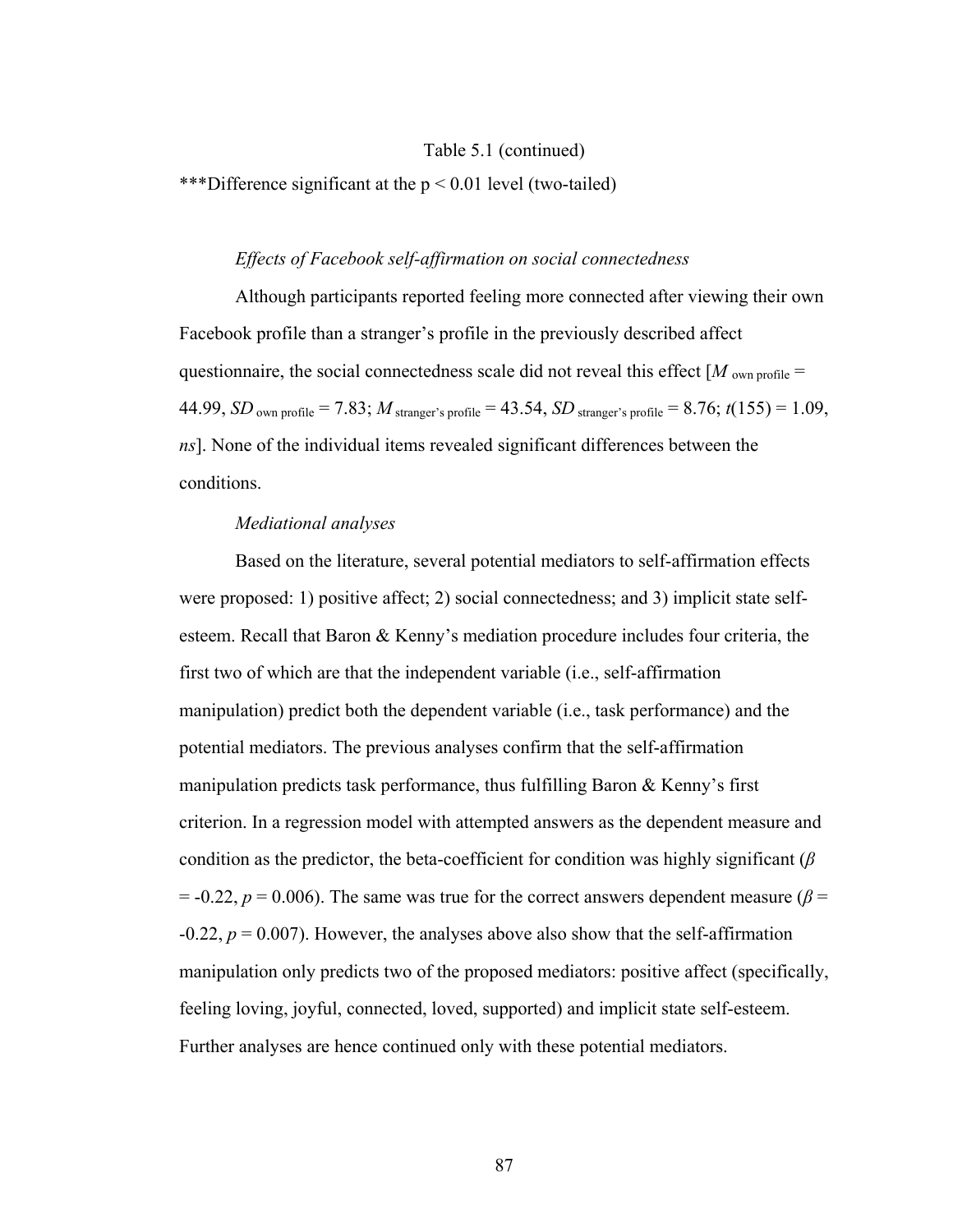Baron & Kenny's third criterion is that the proposed mediator be a significant predictor in a regression model with the dependent and independent variables included. Consider first attempted answers as the dependent variable. In a regression model with experimental condition as the independent variable and gender, major and GPA as covariates, the potential mediators were introduced one at a time. The majority did not achieve significance (for loving,  $\beta$  = -0.01, *ns*; for joyful,  $\beta$  = -0.06, *ns;* for connected,  $\beta$  = -0.03, *ns;* for implicit self-esteem,  $\beta$  = -0.02, *ns*). Feeling "supported" did achieve marginal significance ( $\beta$  = 0.15,  $p$  = 0.06). However, the introduction of this new predictor did not reduce the beta-coefficient for selfaffirmation compared to step 1 of the procedure ( $\beta$  = -0.28,  $p$  = 0.006). Thus, the data is inconsistent with either partial or full mediation.

Consider next correct answers as the dependent variable. In a regression model with experimental condition as the independent variable and gender, major and GPA as covariates, the potential mediators were introduced one at a time. None achieved significance (for loving,  $\beta$  = -0.05, *ns*; for joyful,  $\beta$  = -0.07, *ns*; for connected,  $\beta$  = -0.07, *ns*; for supported,  $\beta$  = -0.09, *ns*; for implicit self-esteem,  $\beta$  = -0.03, *ns*).

Considered together, these data provide no evidence for mediation by affect or implicit self-esteem on the effect of self-affirmation on task performance.

#### *Discussion*

The purpose of Study 3 was to paint a more complete picture of the selfaffirming properties of Facebook profiles identified in Study 1. Specifically, it sought to elucidate how Facebook self-affirmation affects perceptions of the self, not just perceptions of external events, and to investigate how Facebook self-affirmation affects actual behaviors, not just attitudes and perceptions. Additionally, one of the goals of Study 3 was to continue the search for mediators of Facebook selfaffirmation, which had proved elusive in Study 1.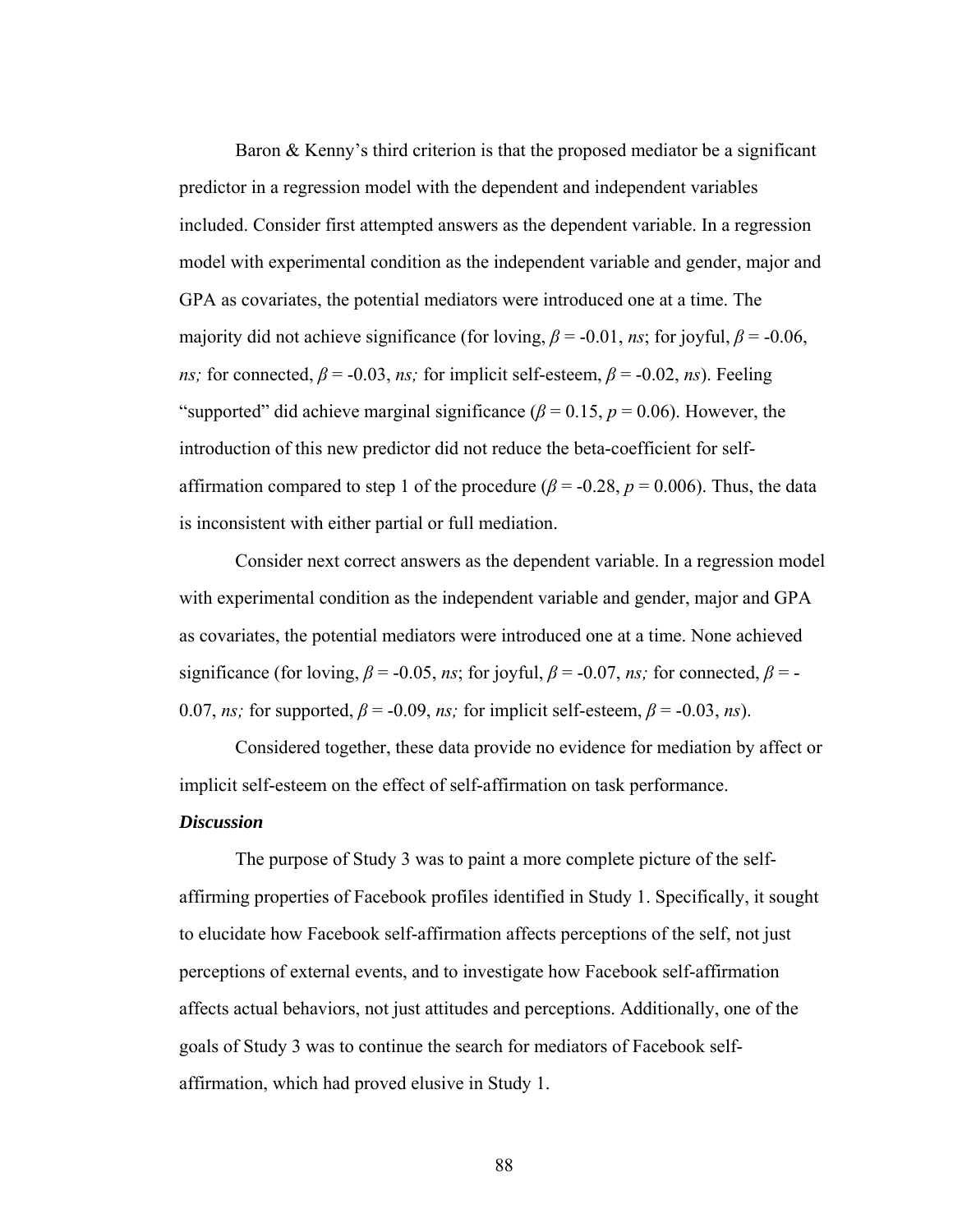Facebook self-affirmation was manipulated using the same procedure developed in Study 1: participants were either self-affirmed by examining their own Facebook profiles for five minutes, or were *not* self-affirmed by examining a stranger's profile. Importantly, non-affirmed participants, as a group, were exposed to the same profiles as the affirmed participants. This procedure ensured that participants in the two conditions were exposed to the same information and, perhaps more critically here, that control participants examined an average profile, rather than the profile of a clearly superior or inferior other. Since upward or downward social comparison has been shown to influence both self-evaluation (Festinger, 1954) and task performance (Johnson et al., 2008), it was important that these confounding processes not be elicited in this study.

The first question posed by this study concerned the effect of Facebook exposure on participants' self-evaluations. An implicit measure of state self-esteem was used to gauge participants' self-evaluative responses immediately after examining their own, or an average stranger's Facebook profile. Based on the argument that Facebook users should be motivated and able to present themselves in a flattering yet credible manner in their profiles, it was hypothesized that exposure to one's own profile should temporarily raise self-esteem. Consistent with expectations, results show that the act of reviewing the attractive and socially connected version of the self encapsulated in the Facebook profile resulted in a surge in positive self-evaluations. These results complement Study 1's findings that exposure to one's own Facebook profile results in increased self-directed positive affect (i.e., feeling "loved," "connected," "supported" and "proud") using a more sophisticated measure of selfevaluations. Together, this set of findings provide an extension to Walther's Hyperpersonal model of impression formation (1996) by examining the effects of the selective self-presentation enacted in Facebook profiles (see Chapter 2 for an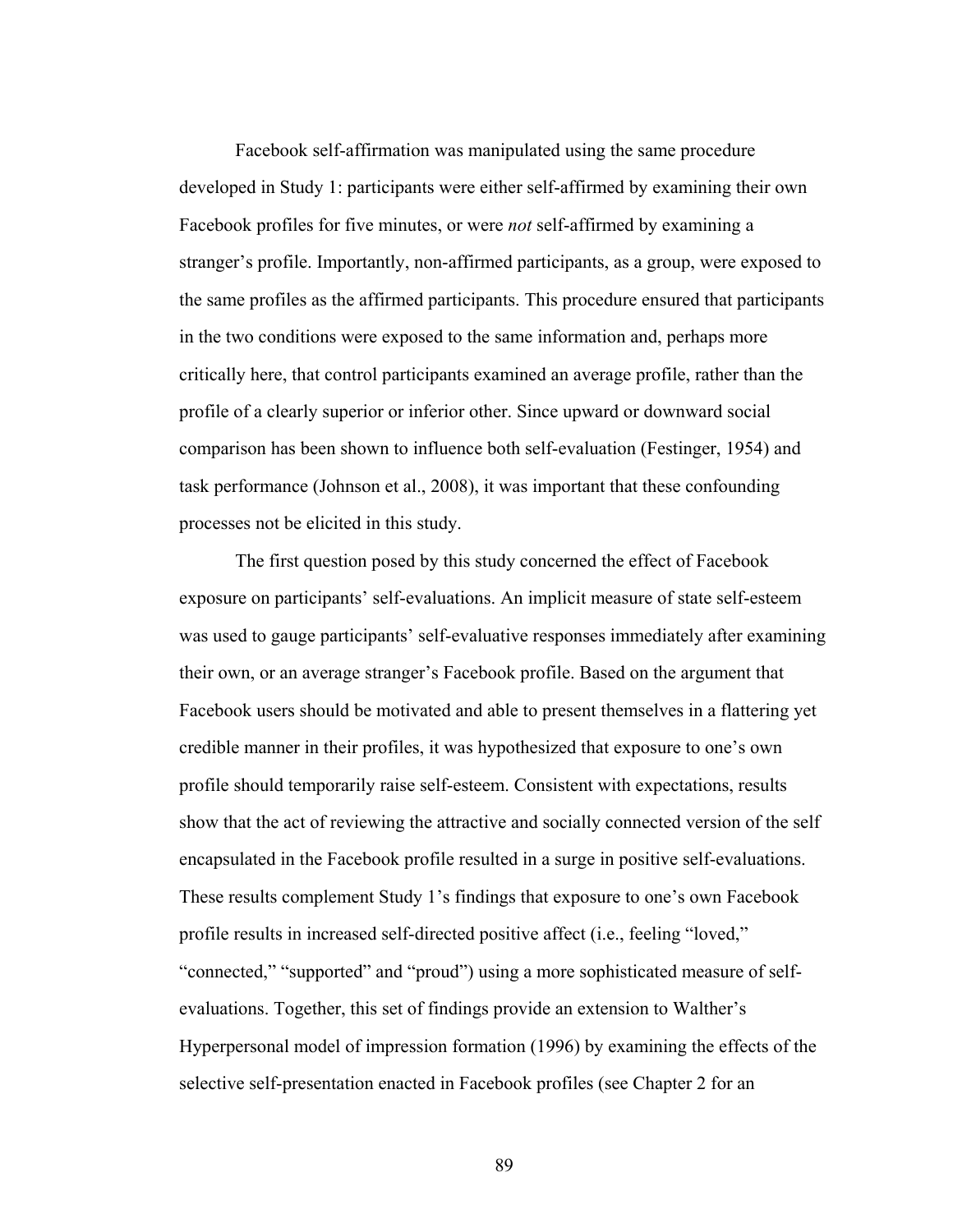extensive discussion of this topic) on self-perceptions rather than others' perceptions of the self. Just like others' impressions of the self are likely to be intensified following interaction in online spaces (Walther, 1996), self-impressions are also intensified – presumably because the version of the self captured by the profile is thoughtfully constructed to reflect the best aspects of the self.

This study's examination of implicit state self-esteem following Facebook exposure also has important implications for self-affirmation theory. An ongoing disagreement in the field concerns the role of state self-esteem in self-affirmation processes (see Sherman & Cohen, for a review). Theoretically, self-affirmation should operate by raising state self-esteem, because it is thought to increase perceptions of one's overall adequacy, competence and integrity as an individual (Tesser, 2000). Yet a series of studies have found no increase in state self-esteem following selfaffirmation (Galinsky et al., 2000; Schmeichel & Martens, 2005). However, this research has been criticized for using explicit measures of self-esteem (Tesser, 2000), which are known to be subject to social desirability bias (Baumeister et al., 1989). The present study used implicit measures of self-esteem to address the same question. Implicit measures are preferable not only because they reduce social desirability bias, but also because they tap attitudes that may not be accessible to the conscious mind (Greenwald & Farnham, 2000). As discussed earlier, the findings showed that Facebook self-affirmation was indeed accompanied by a raise in state self-esteem, but that this raise was not responsible for the behavioral effects of self-affirmation. This is consistent with Koole and colleagues' (1999) findings that self-affirmation raises state self-esteem (implicitly measured using the name-letter effect), but that this raise does not necessarily affect self-affirmation outcomes. Together, the present study and Koole et al.'s (1999) work provide compelling evidence that self-affirmation is accompanied by elevated state self-esteem, but that the two processes are independent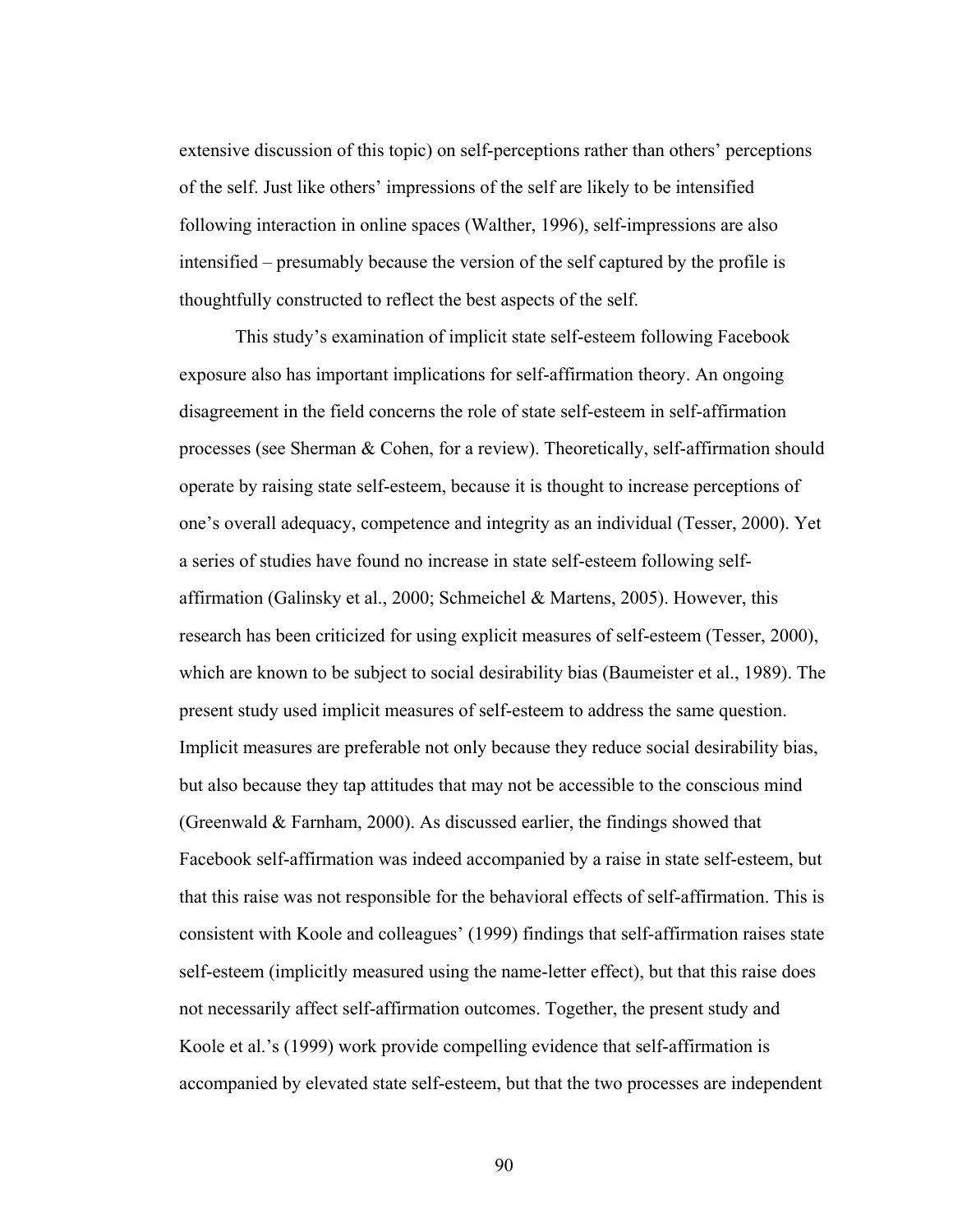of each other, supporting Sherman and Cohen's (2006) similar conclusion. Future work is necessary to untangle the conceptual and operational meaning of self-integrity, the building block of self-affirmation theory, and self-esteem. In what way are these two processes different, and what is the relationship between them?

The second goal of this study was to examine the effect of Facebook selfaffirmation on behavioral outcomes, specifically task performance. This was important for two reasons. First, Facebook use is an everyday activity whose ubiquity (i.e., the average user spends 55 minutes on Facebook daily) has raised questions about its effects on users' offline lives (Karpinski, 2009). Second, the self-affirmation literature has given disproportional attention to perceptual rather than behavioral outcomes of self-affirmation, and it is rather scarce on the latter topic. In fact, the effect of selfaffirmation on task performance, an important type of behavior, has only recently been explored and conclusions have been inconsistent with each other.

Prior work on the effect of self-affirmation on task performance has suggested that self-affirmation boosts performance by reducing the negative effect of stereotype threat (Schmeichel & Martens, 2005), and that it hampers performance by reducing the motivational boost of upward comparison threat (Johnson & Stapel, 2007; Johnson et al., 2008). The first account is based on the assumption that self-affirmation improves the *ability* to perform, while the second assumes that self-affirmation decreases *motivation* to perform. Although incompatible on the surface, these claims are jointly plausible as long as their boundary conditions are explicated. The present study represents a first step in exploring these boundary conditions. While prior research has only analyzed the effect of self-affirmation on performance when participants were operating under some type of identity threat, the present study took a step back and investigated the effect of self-affirmation when no prior threat was present. Similar to the previous studies on this topic, this study also considered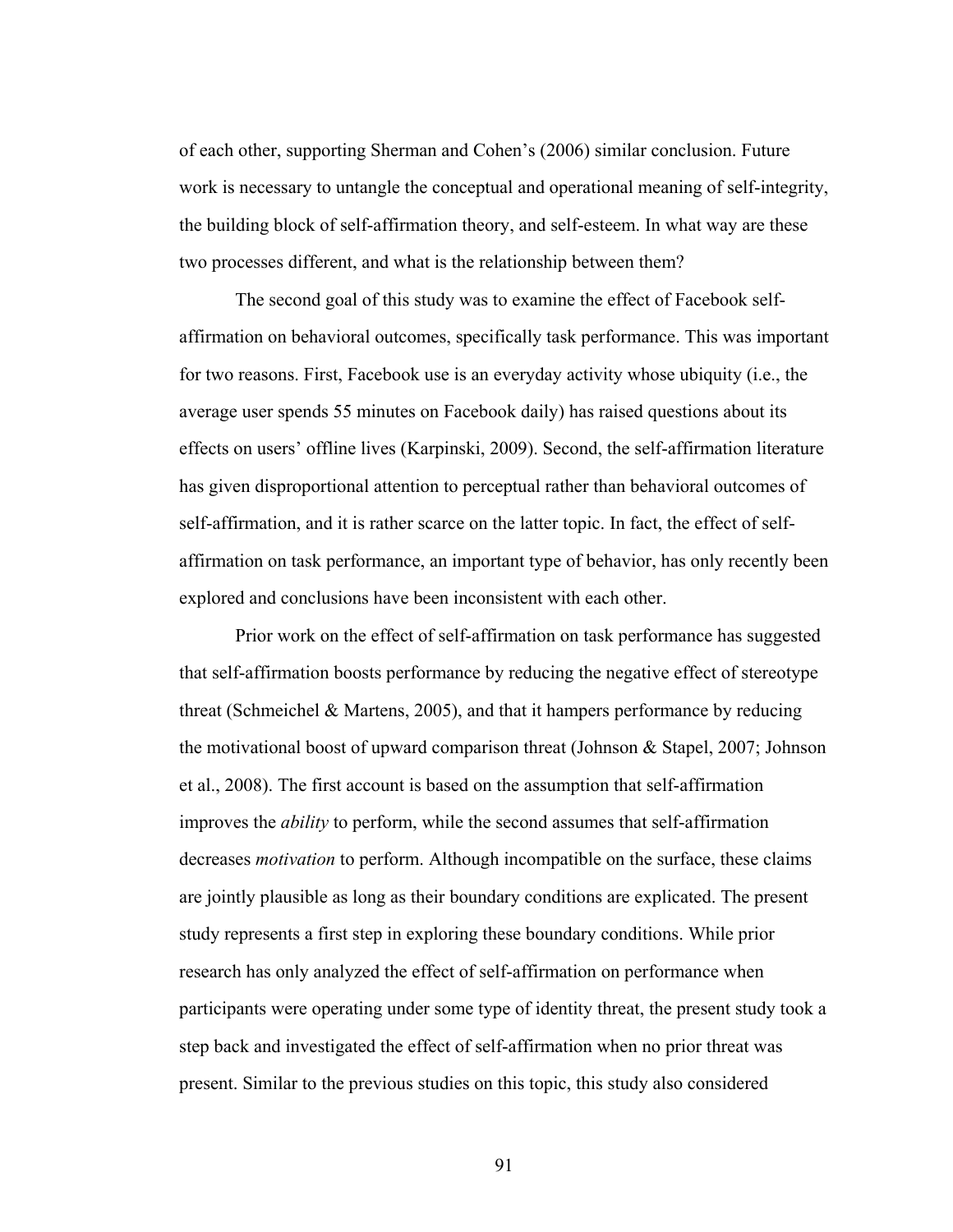performance on a task of medium difficulty (i.e., rapid serial subtraction by intervals of seven from a large number). Indeed, participants rated the task as moderately threatening (about 3.5 on a scale from  $1$  – not at all threatening to  $7$  – very threatening) and expected their performance to be below average (about 3 on a scale from  $1$  – not at all successful to  $7$  – very successful). Under such neutral circumstances, does self-affirmation primarily affect participants' ability or motivation to perform?

Results show that affirmed participants performed significantly worse than non-affirmed participants. Importantly, this decreased performance appeared to be due to a lack of effort rather than of ability: affirmed participants attempted fewer answers on the serial subtraction task, but their error rate was no different from that of their non-affirmed counterparts. This pattern of results is consistent with Johnson and colleagues' (Johnson & Stapel, 2007; Johnson et al., 2008) contention that selfaffirmation can harm performance by decreasing motivation to expend effort on the task. If the integrity and adequacy of the self is already secured by a self-affirmation exercise, there is little psychological need to prove oneself by performing well in an unpleasant yet diagnostic task. For participants in this study (i.e., Cornell University students), maintaining an elevated academic self-concept is typically an important endeavor, and performing well on an academic task represents a means to this end – that is, the subtraction task can be conceptualized as an opportunity to self-affirm. But this type of self-affirmation can be rendered superfluous by a prior self-affirmation exercise – in this case, reviewing one's Facebook profile. This is consistent with Tesser and Cornell's (1991) conclusion that the self is satisficing, rather than maximizing: people seek to maintain a "good enough" self-concept rather than take any opportunity available to self-enhance. In this study, Facebook use can be substituted for high-quality academic task performance in maintaining participants'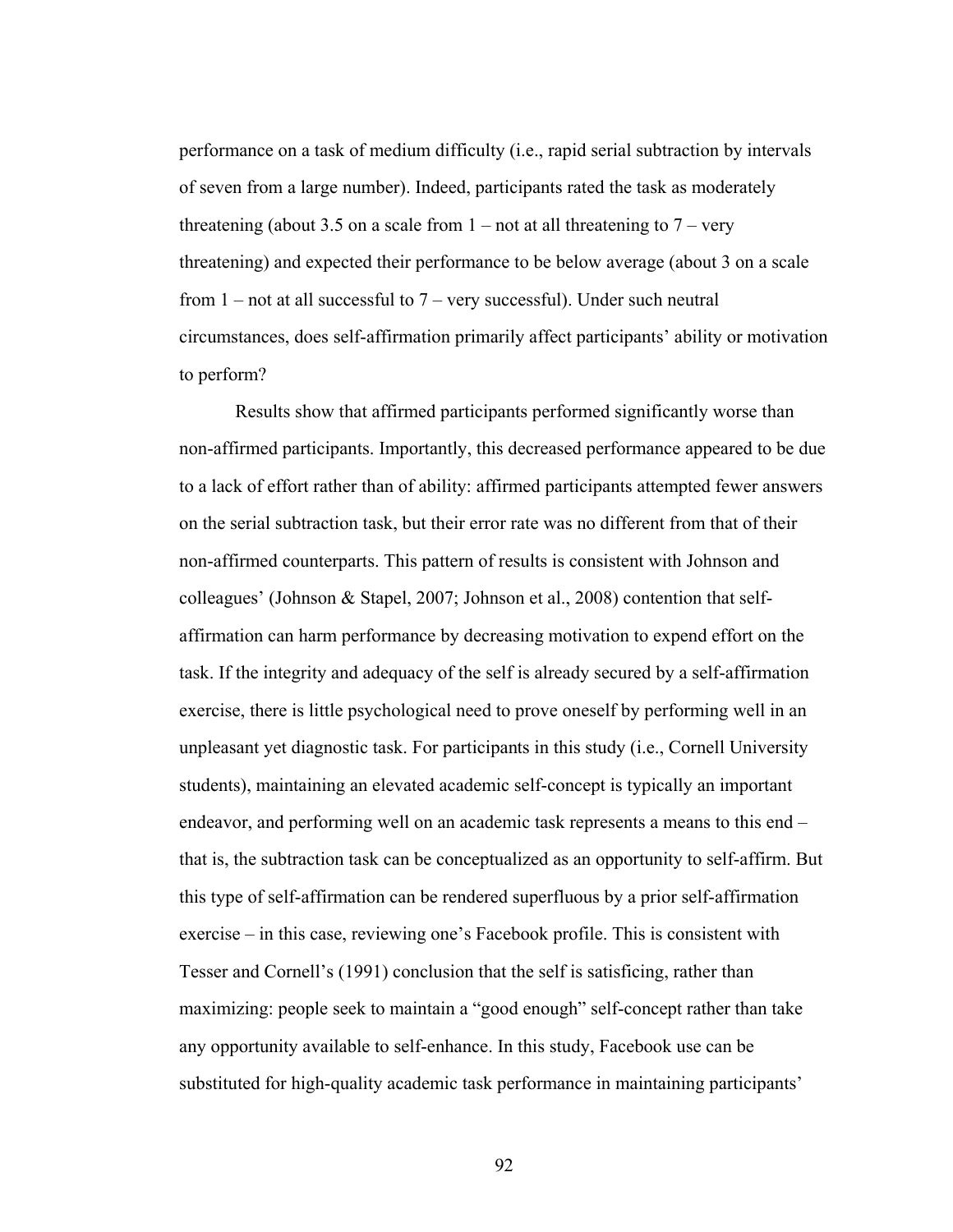self-concept, which showcases the psychological importance of this online activity.

This study shows that when participants do not experience any prior threat and the task at hand is only moderately difficult, self-affirmation hampers performance. It is plausible, however, that if the task were more stressful, self-affirmation might boost rather than harm performance. Recall that one line of research suggests that selfaffirmation reduces both psychological (Schmeichel & Martens, 2005) and physiological stress (Cresswell et al., 2008). Future work is necessary for examining this claim as well as for elucidating the boundary conditions of the relationship between self-affirmation and performance.

What do these results mean for the everyday use of Facebook? As mentioned earlier, Facebook has been criticized for being associated with decrements in school performance by both college and graduate students (Karpinski, 2009) and more generally for being a time sink and procrastination tool (Hodkinson, 2008; Koloff, 2008; Stone, 2007). While current results do underscore negative effects of Facebook use on academic performance, they need to be interpreted with caution. First, results show that a certain type of Facebook activity (i.e., examining one's own profile) decreases performance relative to another type of Facebook activity (i.e., examining an average student's profile). It is impossible, then, to compare the effect of Facebook use to that of other daily activities, or to no use at all. Second, the performance examined here (i.e., subtraction task) is only meaningful in that it could affect participants' self-image; however, it has no repercussions on participants' actual academic performance or success in school. If the stakes of the performance were higher, it is unclear how Facebook self-affirmation would have affected it. Future work is necessary to more fully examine the impact of Facebook use, including a more varied spectrum of Facebook activities (i.e., social investigation, commenting on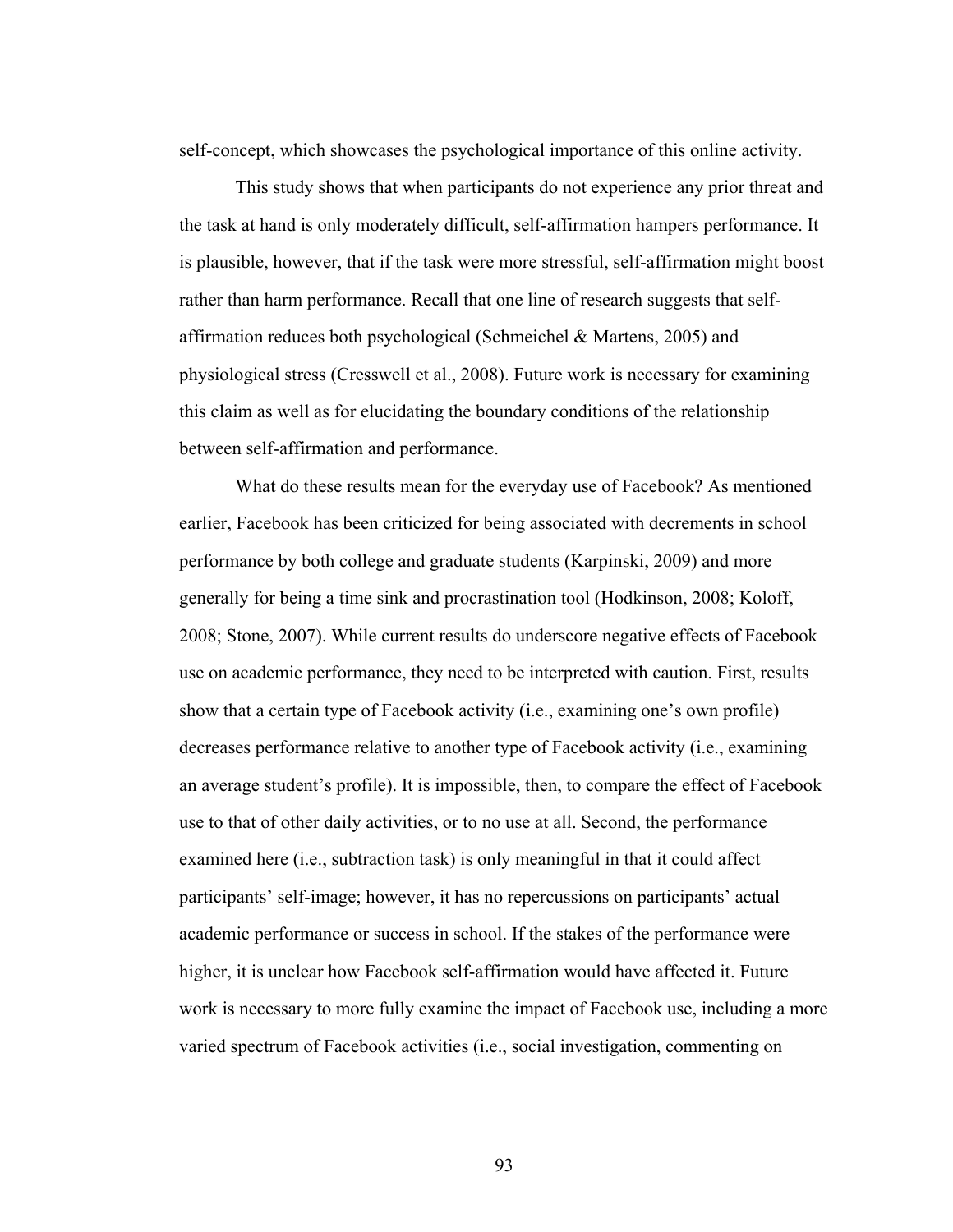friends' profiles, constructing one's own profile), on motivation and ability to perform well in school and outside of it.

The final goal of this study was to continue to examine the mechanism of Facebook self-affirmation. The mediators examined in Study 1 (i.e., self-directed and other-directed positive affect) were also considered here with a larger sample size, yet they did not reach significance. Together, Study 1 and the current study provide more compelling evidence that, at least in the case of Facebook affirmation, this type of affect is not responsible for self-affirmation outcomes. However, it is important to note that Crocker et al.'s (2008) finding that feeling "loving" towards others and thus transcending the self is responsible for self-affirmation effects was generated in the context of values-essays affirmation. It is plausible that different types of selfaffirmations operate through different mechanisms, which is consistent with Steele's (1988) claim that self-affirmation takes myriad forms and with Sherman  $& Cohen's$ (2008) claim that several distinct mechanisms are likely responsible for selfaffirmation effects. Nonetheless, future work is still necessary to replicate Crocker et al.'s (2008) findings.

New mechanisms of self-affirmation were also considered. The role of implicit state self-esteem was discussed earlier. Additionally, a scale of social connectedness was included given that the single item measuring connectedness in Study 1 approached significance and that, theoretically, Facebook's greatest social affordance is enabling connectedness. However, the connectedness scale was unrelated to the dependent measure in this study, suggesting that a different mechanism is responsible for the effects of Facebook on task performance. Although disappointing, the fact that the current study did not identify mediators of Facebook self-affirmation effects is not surprising. In spite of voluminous research on self-affirmation spanning several decades, it has been notoriously difficult to identify the mechanism of self-affirmation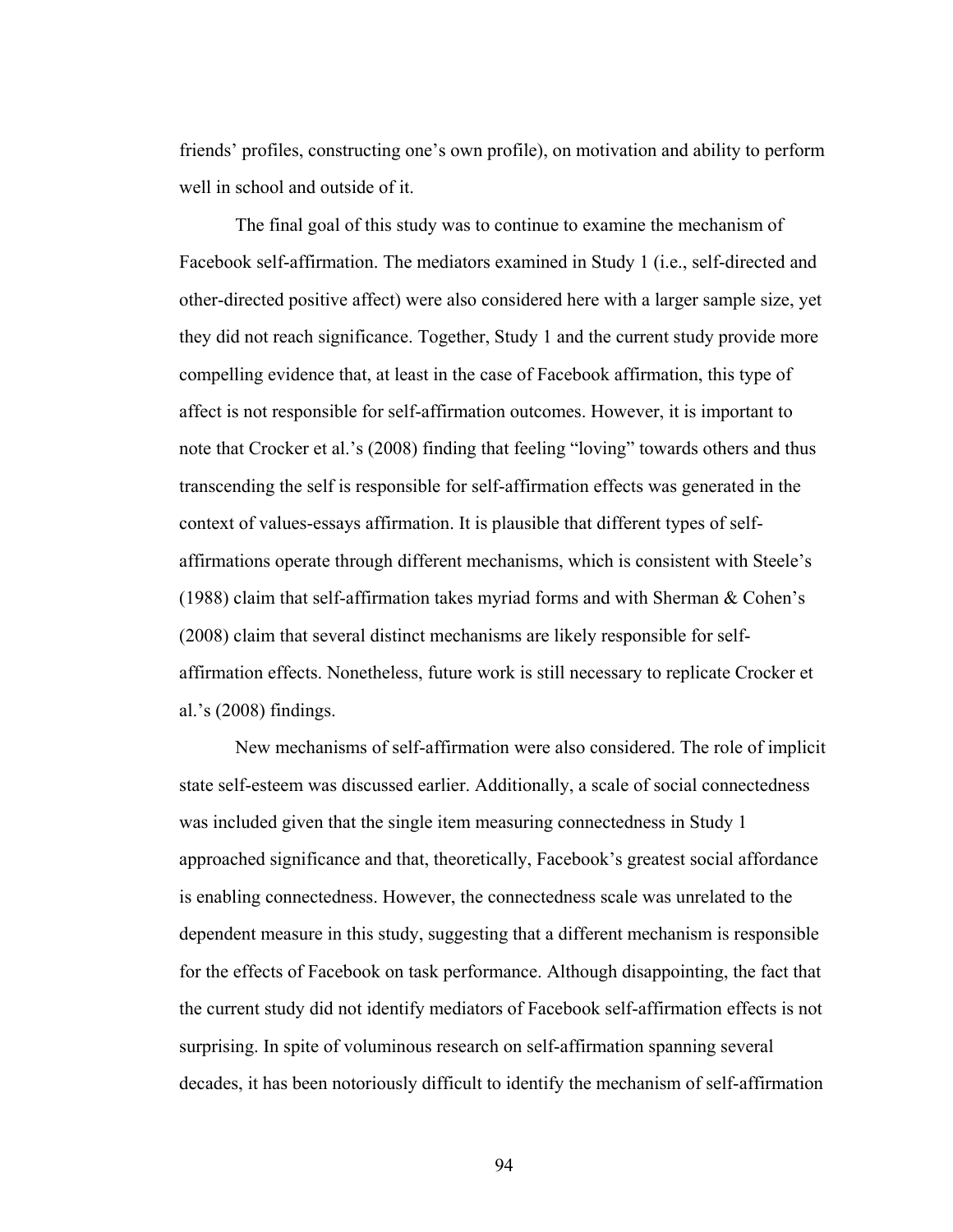(see Sherman & Cohen, 2006 for a review). There is a need for both theoretical development and empirical work to explicate the psychological mechanism of selfaffirmation, in all its incarnations.

#### *Conclusion*

The present study uncovered a further benefit of Facebook use: a temporary boost in self-esteem following exposure to one's own profile. However, it also revealed a potential downside of Facebook use: decreased motivation to perform well on unpleasant yet identity-relevant tasks. In so doing, it contributed to self-affirmation theory by providing some clarity on the previously contentious issue of selfaffirmation outcomes on task performance. It also shed light on the mediating effect (or lack thereof) of several theoretically meaningful variables, such as state selfesteem, social connectedness and positive affect.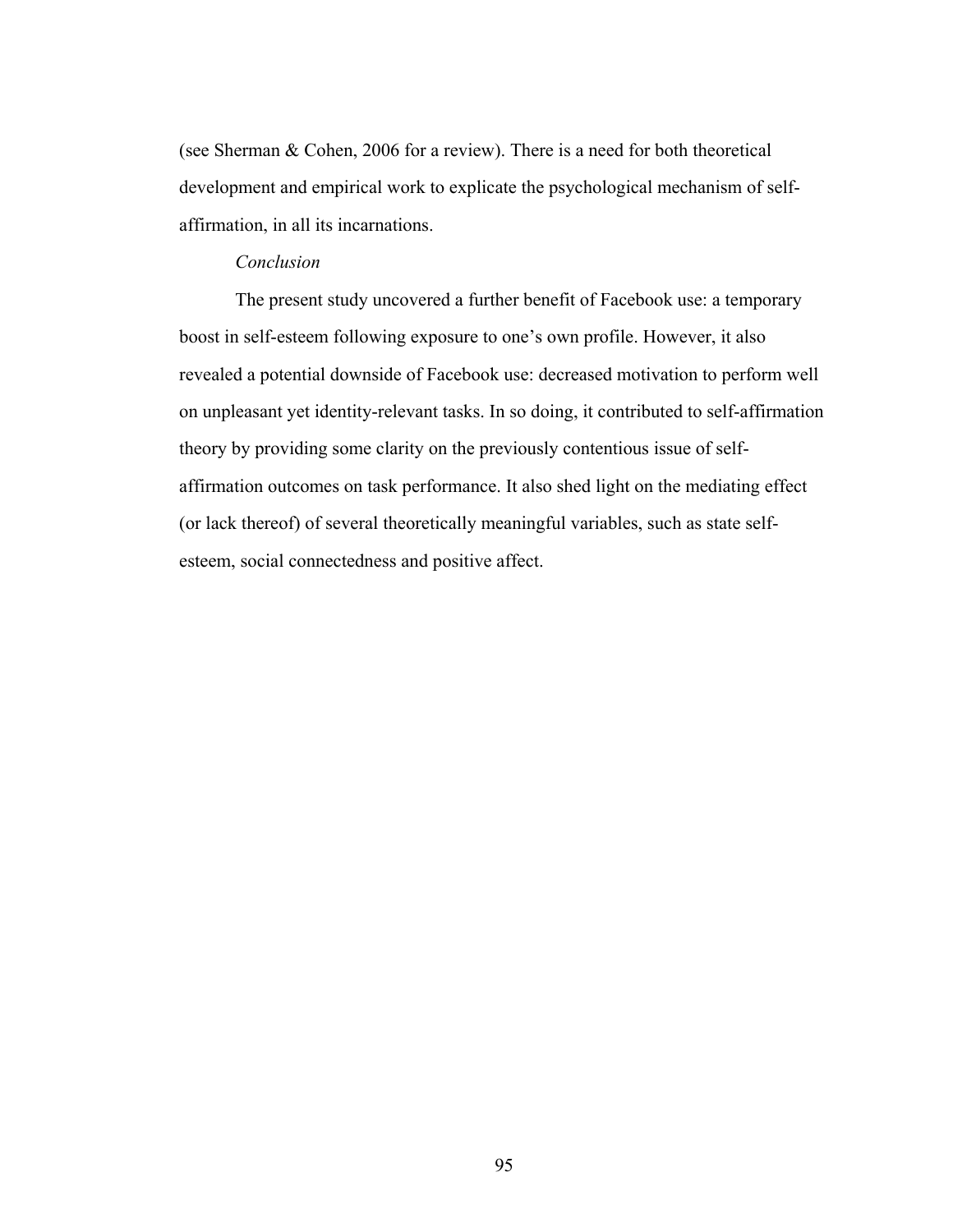#### CHAPTER 6

#### GENERAL DISCUSSION

A long research tradition in psychology has examined the uniquely human motivation to engage in behaviors whose purpose is to secure a sense of self-worth. This sense of self-worth is contingent on representing the self as competent, good, socially desirable and integrated within a network of meaningful relationships (Steele, 1988). The rise of social network sites, a recent Internet phenomenon, has given cause to revisit some of these psychological principles regarding the pursuance of selfworth. Social network sites allow users to create novel self-representations that emphasize the dimensions on which self-worth is typically contingent: social attractiveness, treasured characteristics, values and goals. Most importantly, the raison d'être of social network sites is to facilitate and record personal relationships, perhaps the most critical contingency of self-worth.

 The purpose of this dissertation was to examine whether social network sites play a role in self-worth maintenance processes. Does spending time on one's carefully crafted online profile restore a sense of self-worth and self-integrity? Do social network sites fulfill the basic motivation to protect and maintain self-worth, and are they sought after for this reason? If so, what are some of the perceptual and behavioral consequences of social network use?

 These questions were examined through the theoretical lens of self-affirmation theory (Steele, 1988; see Sherman & Cohen, 2006 for a recent review), a robust and extensively validated framework for explicating the consequences of achieving a satisfactory perception of self-worth (i.e., being "self-affirmed"), and the circumstances under which people pursue opportunities for self-validation. In short, self-affirmation theory posits that perceiving the self as valuable, worthy and good is a primary human drive, one that can be satiated by engaging in self-affirmation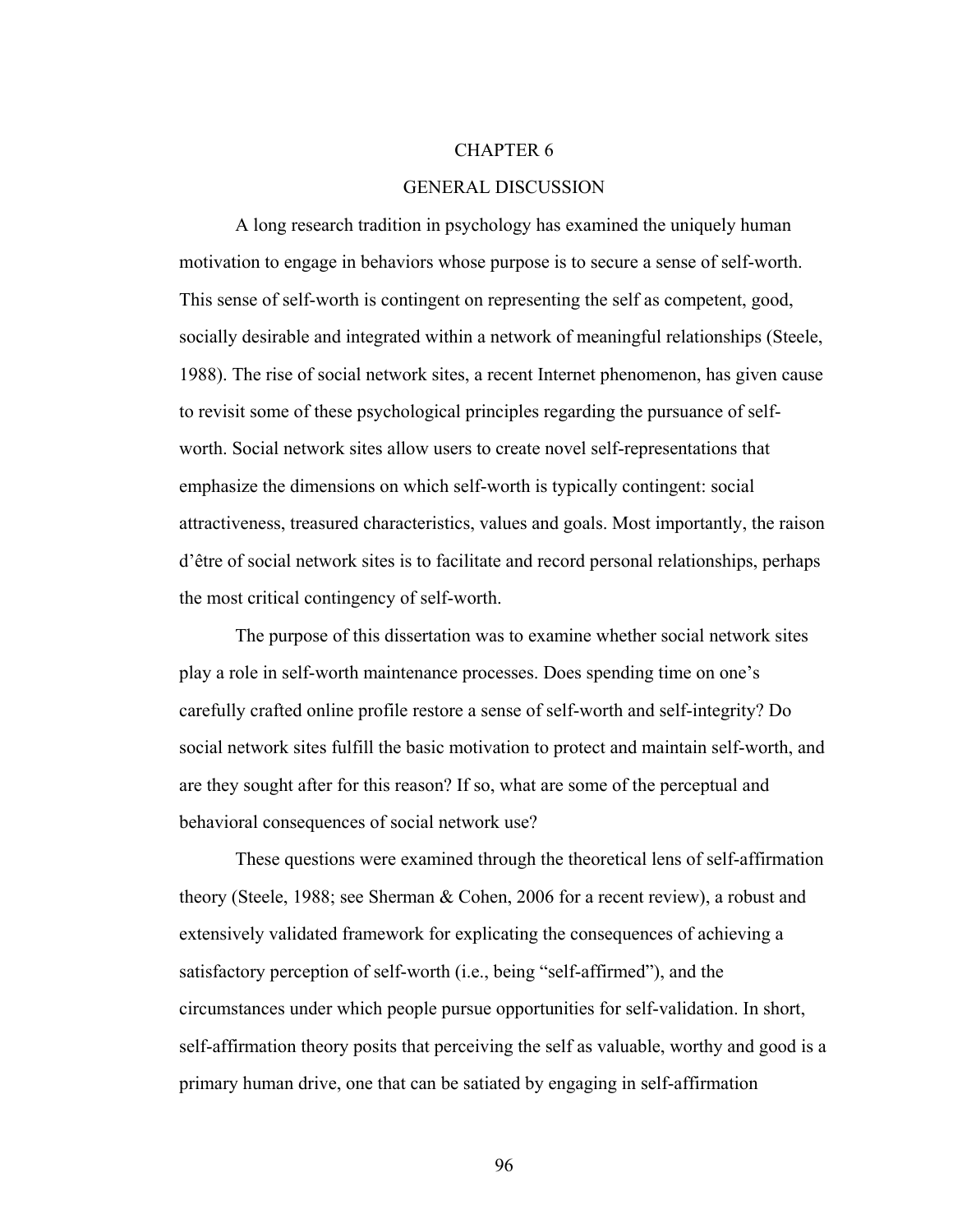exercises, such as bringing to awareness positive aspects of the self (i.e., treasured characteristics, values, goals and meaningful personal relationships). Once affirmed thusly, individuals are less likely to engage in other self-protective activities, that would have also fulfilled the need for positive self-regard but perhaps in a less adaptive fashion (e.g., by distorting and dismissing threatening information). According to the theory, the sources of self-affirmation in everyday life are abundant, with any information that represents the self in a positive and meaningful way having self-affirming potential. Another key proposition of self-affirmation theory is that people unconsciously cultivate and seek these opportunities to boost their self-worth, particularly in times of psychological distress.

 The empirical studies reported in this dissertation support the notion that Facebook, a prototypical social network site, serves as an everyday source of selfaffirmation. Results show that Facebook profile exposure operates similarly to a wellestablished self-affirmation exercise (Study 1), suggesting that it does offer a boost in perceptions of self-worth. Moreover, this type of self-affirmation is actively sought after in times of psychological need, with users gravitating towards their Facebook profiles following a blow to the ego (Study 2). Consistent with self-affirmation theory, Facebook profile exposure also increases users' state self-esteem, and reduces their motivation to pursue other venues for self-affirmation (Study 3).

 This set of results provide several theoretical advancements to self-affirmation theory and they also contribute new insights on the causes and effects of social network site use, a topic that has only begun to be systematically addressed. Below, both types of contributions are discussed in detail.

#### *Self-affirmation Theory Revisited*

 Although the recipient of much scholarly attention, self-affirmation theory suffers from some noteworthy empirical lacunae. Specifically, two of its key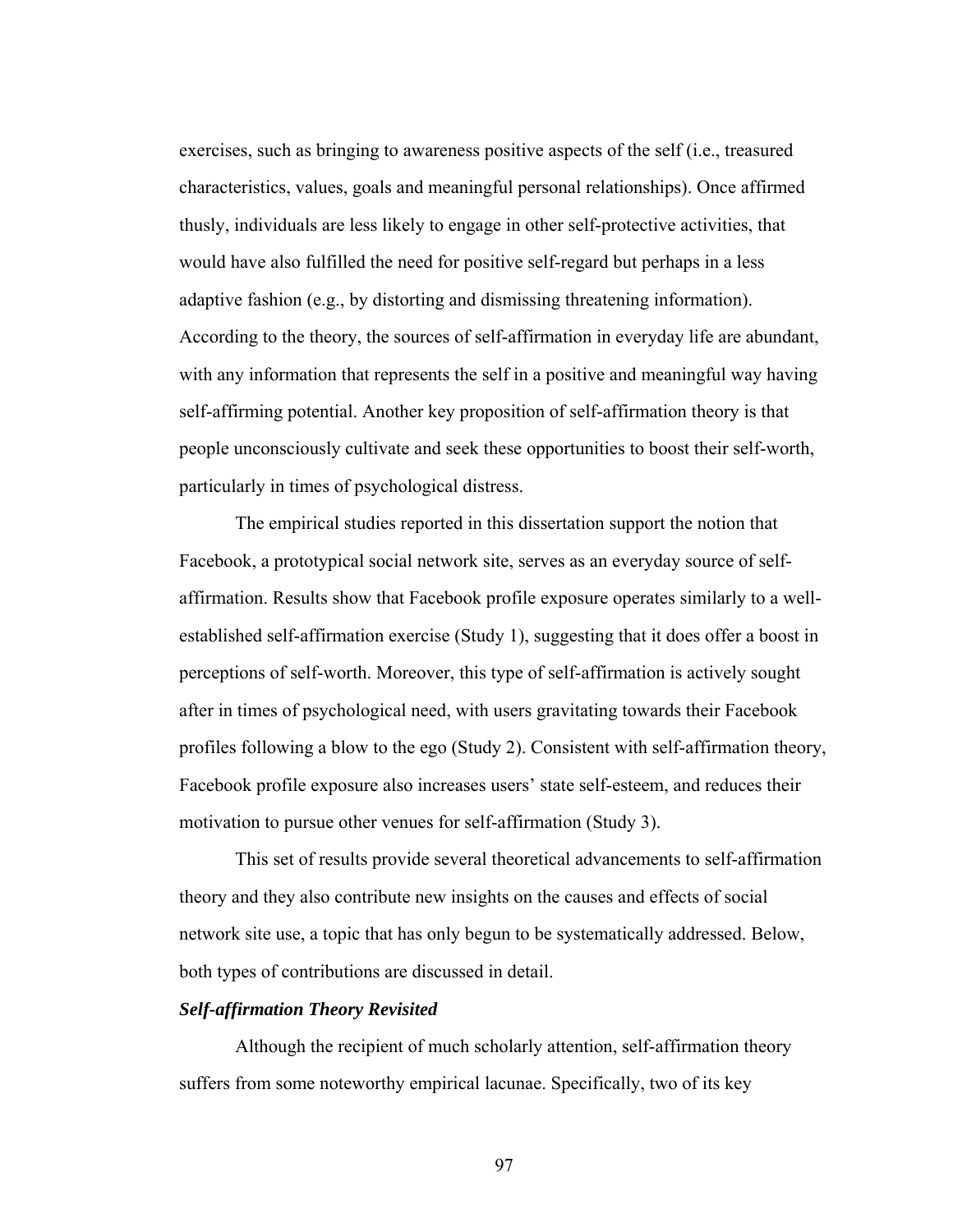propositions, both of which pertain to how self-affirmation operates in people's everyday lives, have remained largely ignored by existing research. First, although the theory is clear that everyday life is replete with sources of self-affirmation, the vast majority of studies to date have operationalized self-affirmation as "exercises" designed by social psychologists and administered in lab settings. Specifically, the self-affirming activities most commonly investigated are ranking one's most important values from a pre-determined list and writing essays about them (McQueen & Klein, 2006). While effective in restoring self-worth, these activities are hardly mundane. How, then, do people affirm themselves in their own environments, on an everyday basis? What activities do they find self-affirming?

Emerging research has suggested two such self-affirming activities: receiving positive feedback on tests of personality, social perceptiveness or social skills, although this feedback was false (e.g., Blanton et al., 1997; Cohen et al., 2000, Study 2; Heine & Lehman, 1997) and performing well on a diagnostic task when the opportunity to partake in such a task was offered (e.g., Johnson et al., 2008). Although these activities are plausible in everyday life, they are still contingent on the intervention of an experimenter, and are not common. The present studies contribute to this line of work by identifying an outlet of self-affirmation that is a quintessential self-directed everyday activity: use of social network sites. With 400 million users who spend an average of 55 minutes online every day, Facebook certainly represents an accessible, almost effortless daily activity for buffering self-worth.

Not only did Study 1 establish that Facebook profile exposure is equivalent to a classic self-affirmation manipulation in reducing defensive responses following an ego threat, but it also compared the two self-affirming activities in their ability to elicit positive affect. By and large, similar amounts of self-directed and other-directed positive feelings were elicited, suggesting that bringing to awareness important values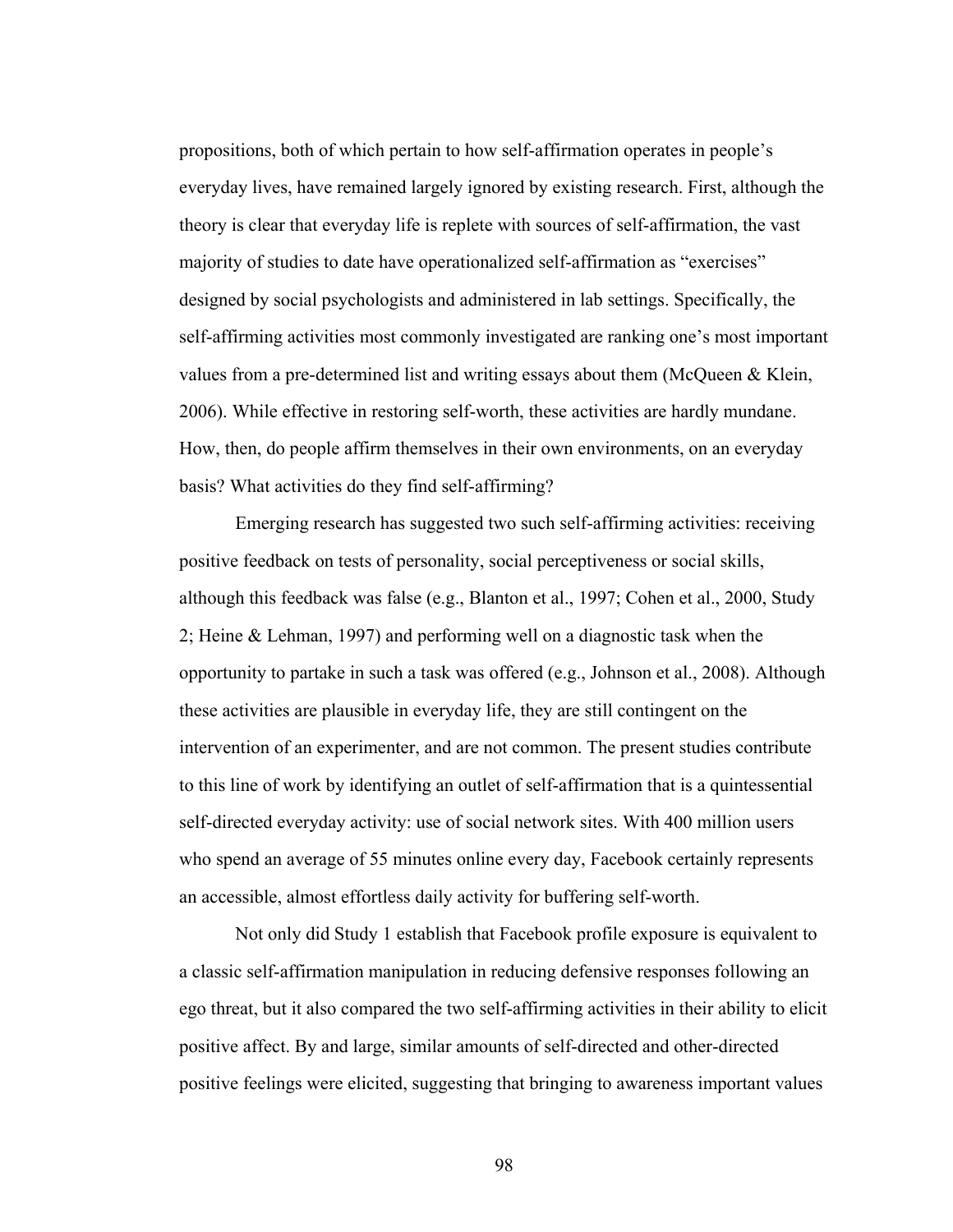is psychologically similar to bringing to awareness positive representations of the self (i.e., selective self-presentation on Facebook) coupled with reminders of meaningful relationships (i.e., "friends," as defined by Facebook, and communications with those friends in the form of "wall posts," etc.).

The level of psychological similarity between examining one's carefully constructed Facebook profile and writing about one's most important values can shed some further light on the nature of self-affirmational processes. On the one hand, this similarity may be due to the fact that both activities primarily affect the same aspect of the self-concept: meaningful personal relationships with friends and family. As noted in a meta-analysis of self-affirmation studies (McQueen & Klein, 2006), participants in experimental studies typically identify personal relationships as their most important value, and write essays replete with examples of memorable interactions with friends and family. Indeed, this was also the case in Study 1. Similarly, the raison d'être of Facebook is to preserve and record personal relationships with friends, even though the interactions captured on Facebook are of a more mundane nature. This suggests that a renewed sense of personal connection with friends and family members may have been driving the self-affirmational effects observed in these studies, and, generally speaking, that it is an especially potent self-affirmational activity.

On the other hand, it is possible that Facebook's self-affirmational appeal is due to boosting other aspects of the self-concept, in addition to personal relationships. Recall that Facebook users are in a position to engage in selective self-presentation (Walther, 1996; 2007) – that is, they are motivated and able to put their best foot forward by selectively representing themselves at their best. For instance, users tend to showcase their treasured activities (i.e., traveling, reading, etc.), physical attractiveness, and sense of humor. If affirming these aspects of the self is psychologically similar to writing about one's most important values, we may draw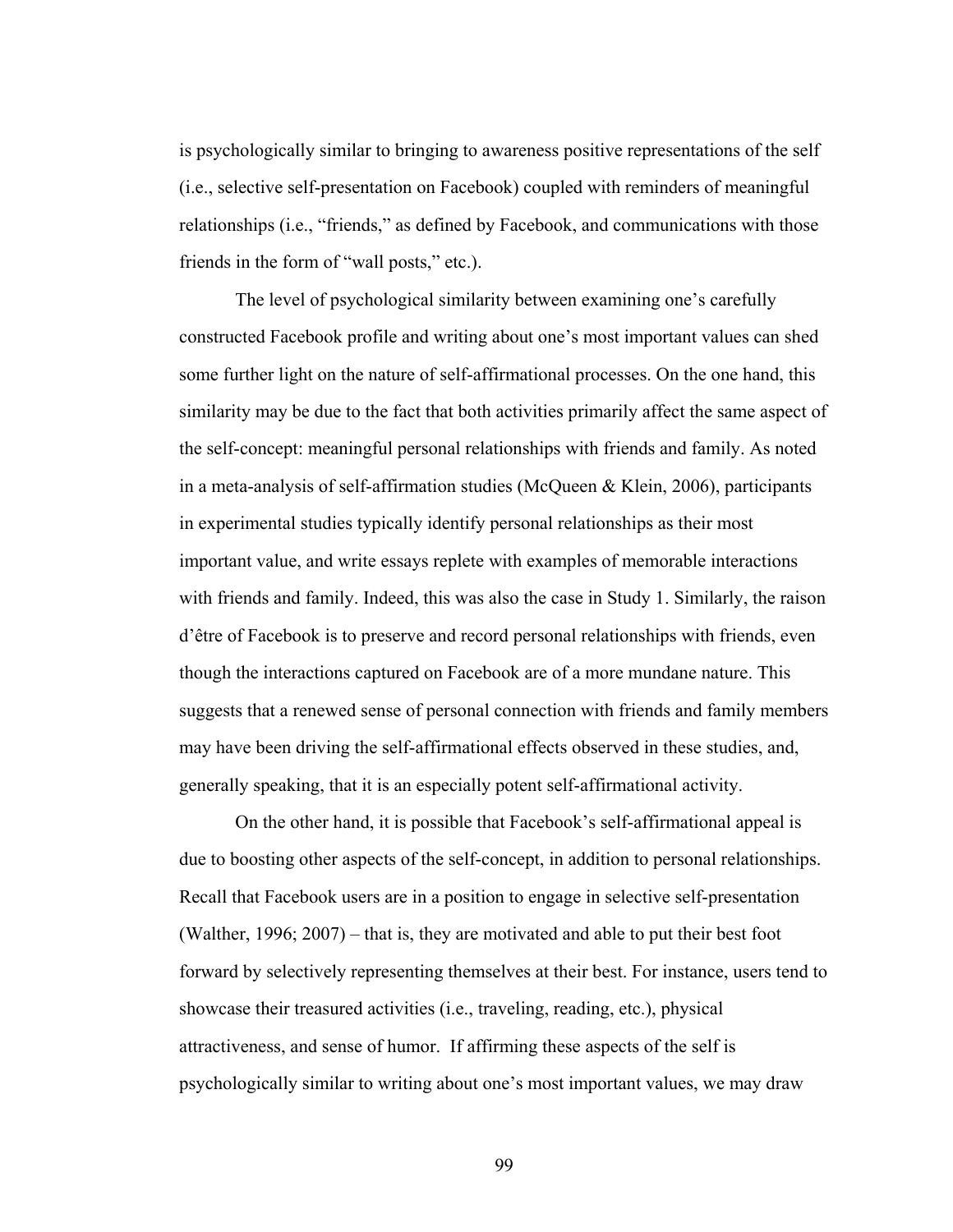conclusions regarding the *fluidity* of the self-concept (Steele, 1988; Tesser, 2000) in a new way than previously theorized. The fluid compensation hypothesis argues that the domains of the self on which self-worth is contingent are substitutable for one another, in the sense that if one domain is threatened, affirming a different, unrelated domain can restore perceptions of self-worth. If affirming the self via selective selfpresentation of important attributes on Facebook is the psychological equivalent of writing essays about important values, we may also conclude that the positive aspects of the self may be substitutable for one another, not simply that a positive domain substitutes for a negative, threatened one. As will be discussed shortly, future research is necessary to establish whether the different domains of the self (i.e., personal relationships, values, goals) have similar self-affirmational potential, or whether some are more potent than the others in reducing defensiveness.

Even though Facebook profile exposure appears to be the psychological equivalent of writing essays about important values, it is also important to note the differences between these activities. One interesting difference is that the latter is a self-generated piece of writing, whereas the former is jointly created by the self and by others (i.e., "friends" in the system). Thus, although all affirmations examined in prior research have been self-produced, it appears that this is not a necessary condition for affirmation to occur. Another difference is that the values-essay affirmation involves a relatively effortful task (i.e., writing), whereas the level of effort involved in Facebook affirmation is minimal (i.e., browsing). This suggests that the "process of bringing to awareness important aspects of the self," as self-affirmation is defined, can be relatively easily accomplished and requires little cognitive effort.

Together, these differences between the classic self-affirmation manipulation and Facebook further clarify the question of what constitutes an everyday source of self-affirmation. It appears that self- as well as other-generated statements that are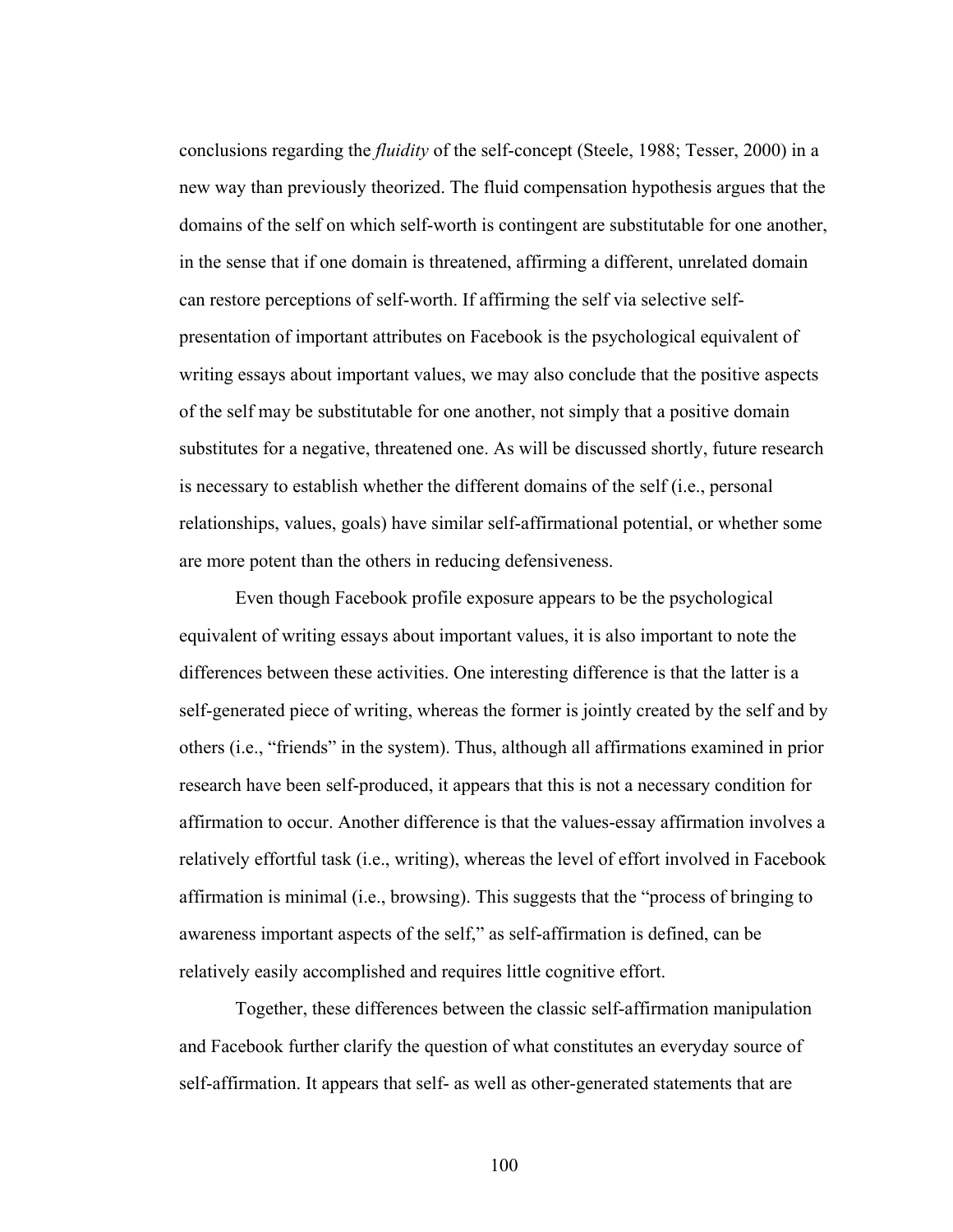processed in a cognitively effortless manner fit the bill for self-affirmation. These insights can prove useful as future research identifies other everyday sources of selfaffirmation.

Another lacuna that this dissertation addressed concerns the empirical testing of a key proposition of self-affirmation theory: that self-affirmation will be actively (albeit unconsciously) sought after in an effort to maintain and repair self-worth. As Sherman and Cohen's (2006) extensive and detailed review of self-affirmation theory reveals, existing empirical work on this theoretical framework has favored effects rather than causes of self-affirmation, and positive rather than negative such effects. This is understandable given the sizeable benefits (e.g., reduced stereotyping, acceptance of potentially life-changing health information, decreased bias in a variety of situations) conferred by what appears to be a very simple psychological intervention. But it is equally important to determine under what circumstances these benefits materialize. When do people pursue self-affirmation? What causes them to seek ego-restorative activities?

Having established that Facebook profile exposure is self-affirming (Study 1), this dissertation investigated self-affirmation theory's claim that self-affirmation will be pursued in times of psychological need (Study 2). Consistent with expectations, exposure to one's Facebook profile was sought following a blow to the ego, providing much-needed empirical support to this fundamental proposition of self-affirmation theory. Together, Study 1 and Study 2 are unique in showing not only that a certain activity *can* be affirming, but also that it *is* actively pursued for the purpose of affirming the self.

Further research is needed to replicate these findings and to provide boundary testing for the conditions under which people seek self-affirmations. For instance, when given the opportunity to directly address the threat or affirm the self in an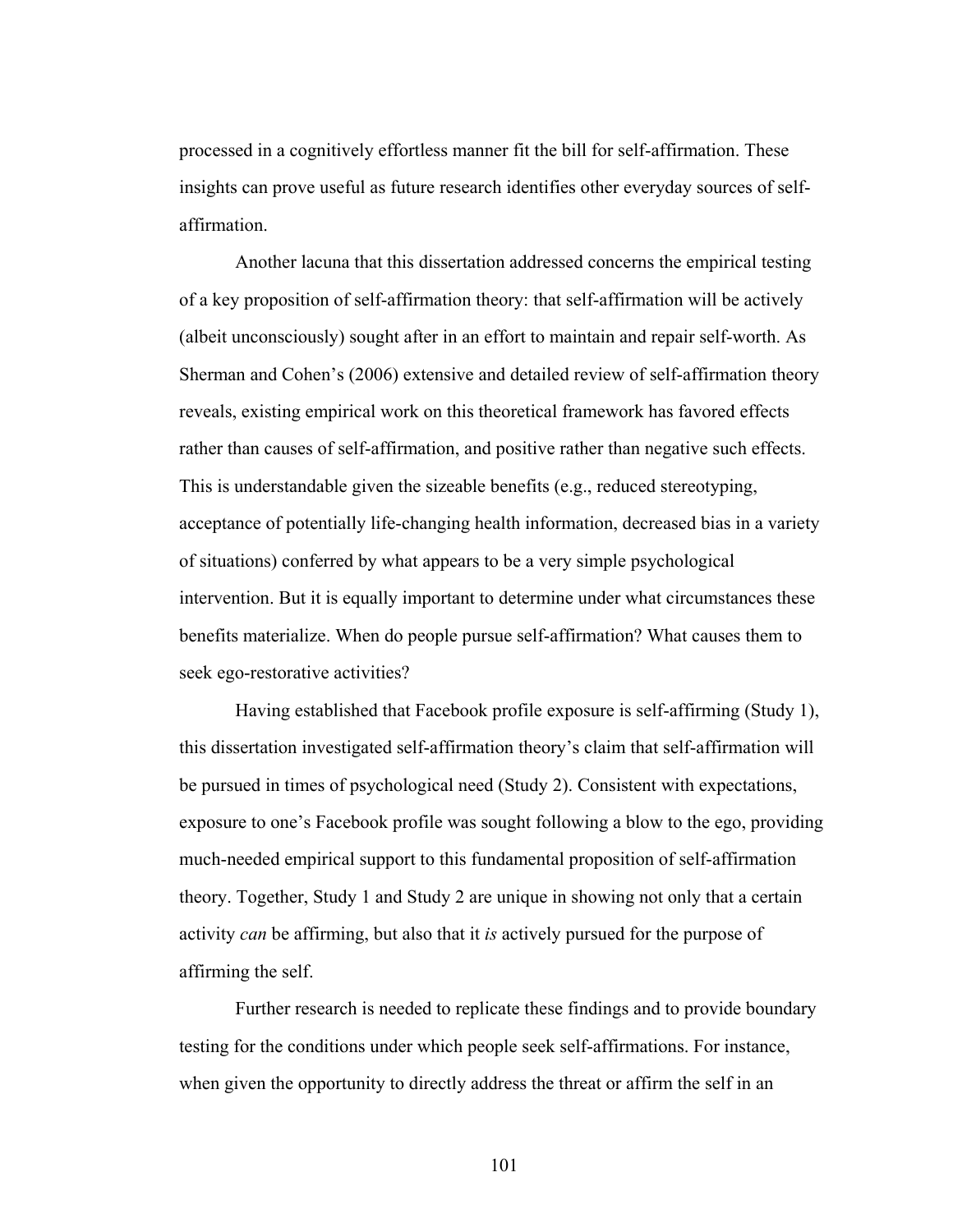unrelated domain, which option do people prefer? Given a choice of outlets for selfaffirmation, which one is preferred? Self-affirmation makes specific claims regarding these issues, thus providing a rich and detailed framework for guiding future research. Additionally, it is necessary to establish how self-worth is *maintained*, not simply repaired. How much such maintenance do people perform on a daily basis, and what prompts it? In the present research, participants whose self-worth was not threatened (i.e., control condition) did not show a preference for affirming the self versus engaging in activities unrelated to feelings of self-worth. It is possible that self-worth maintenance processes are less frequently enacted, perhaps once or twice a day, freeing the self to pursue other activities. In Study 2, participants in the control condition who were presumably bored after receiving neutral feedback on their performance showed a preference for engaging in exciting activities. It appears then that mood management processes (see Zillmann, 1988) trumped self-worth maintenance processes in this instance. Future research is needed to investigate when self-worth maintenance processes take priority over other activities benefiting the self.

Earlier it was pointed out that extant research on self-affirmation has been paying a disproportionate amount of attention to the benefits, rather than the pitfalls, of self-affirmation. While revealing a plethora of benefits of Facebook selfaffirmation, the present research has also uncovered potentially problematic aspects of self-affirmation: specifically that it may harm performance on a subsequent difficult yet identity-relevant task (Study 3). Results suggests that once a perception of selfworth has been achieved through a self-affirmation exercise, the motivation to engage in other behaviors that may boost self-worth, such as performing well on a challenging task, is reduced. By acting as a de-motivator of behaviors that could otherwise validate the self, self-affirmation can have negative consequences – of course, to the extent that the behaviors it de-motivates are positive. Emerging research has also provided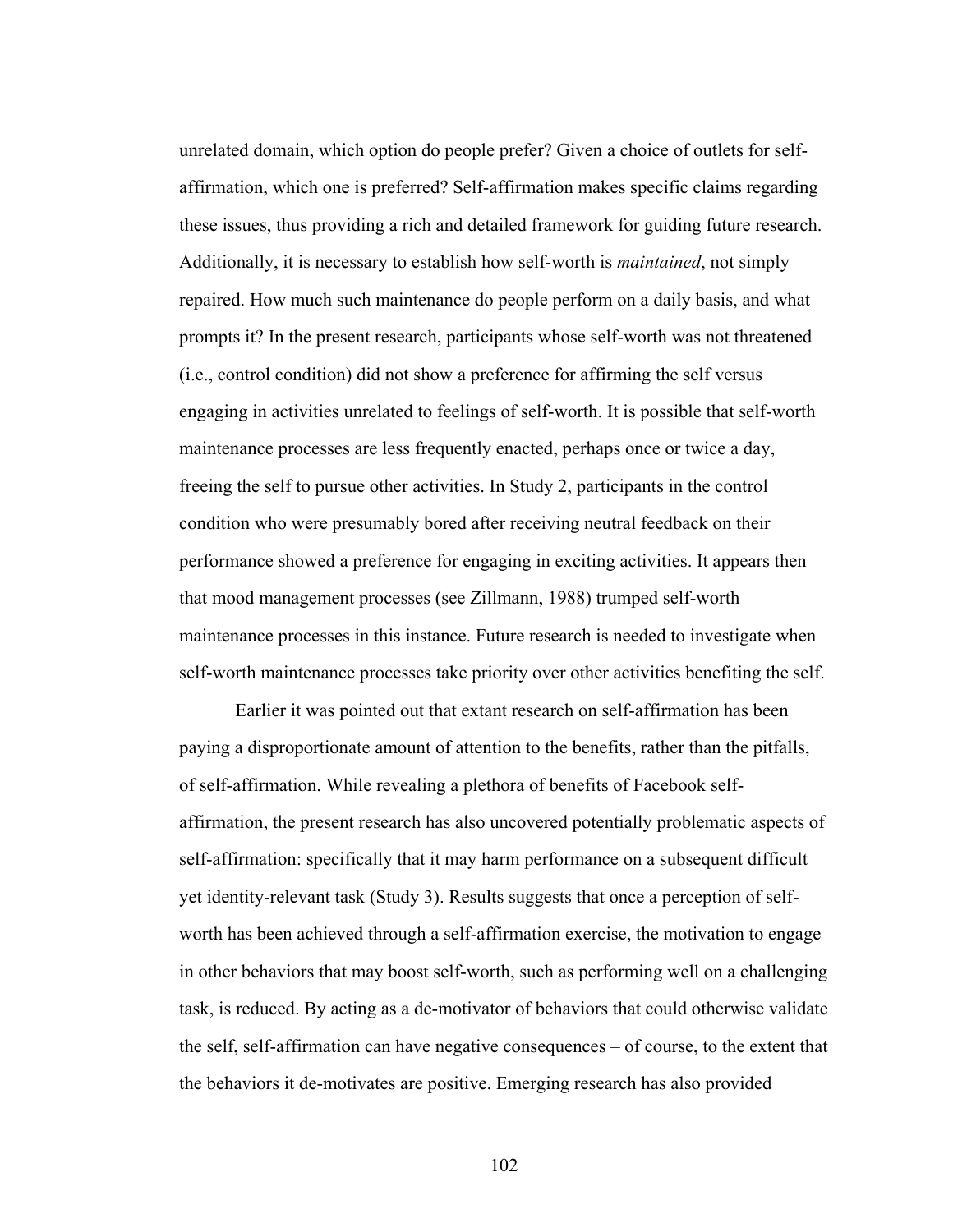evidence for this claim, with self-affirmed participants performing more poorly on a verbal abilities task than non-affirmed participants (Johnson & Stapel, 2007; Johnson et al., 2008). Future work is necessary on the conditions in which self-affirmations might backfire. What kinds of behaviors does a prior self-affirmation de-motivate? In both the current study and Johnson and colleagues' work, the task participants were asked to complete following the self-affirmation exercise was unpleasant and relatively difficult. It is possible that self-affirmation might only de-motivate such aversive tasks, without affecting behaviors on identity-relevant yet pleasant or effortless tasks, such as spending time with friends and family members.

Together, the results of Study 2, where *negative* perceptions of self-worth motivated the seeking of self-affirming outlets, and the results of Study 3, where *positive* perceptions of self-worth de-motivated the seeking of self-affirming outlets, provide compelling evidence that current perceptions of self-worth are a vital motivator of spontaneous self-affirmations. Moreover, these spontaneous selfaffirmations appear to operate through a dual mechanism: *approach* activities that can restore the self following daily threats (i.e., Facebook profiles) and *avoid* activities that are costly to perform and irrelevant to current perceptions of self-worth (i.e., perform well on an aversive task). Thus, spontaneous self-affirmations emerge as motivated acts that maximize psychological well-being while minimizing costs to the self.

 The final contribution brought by this set of studies to self-affirmation theory concerns the mechanism of self-affirmation. While Studies 1 and 3 both failed in identifying the mediators of self-affirmation via Facebook profiles, they offered evidence that positive affect and state self-esteem, two theoretically compelling mediators, were *not* in fact responsible for self-affirmation effects. This corroborates prior findings to this effect and provides support for claim that self-affirmation is different in a subtle but important way from state self-esteem and positive affect (see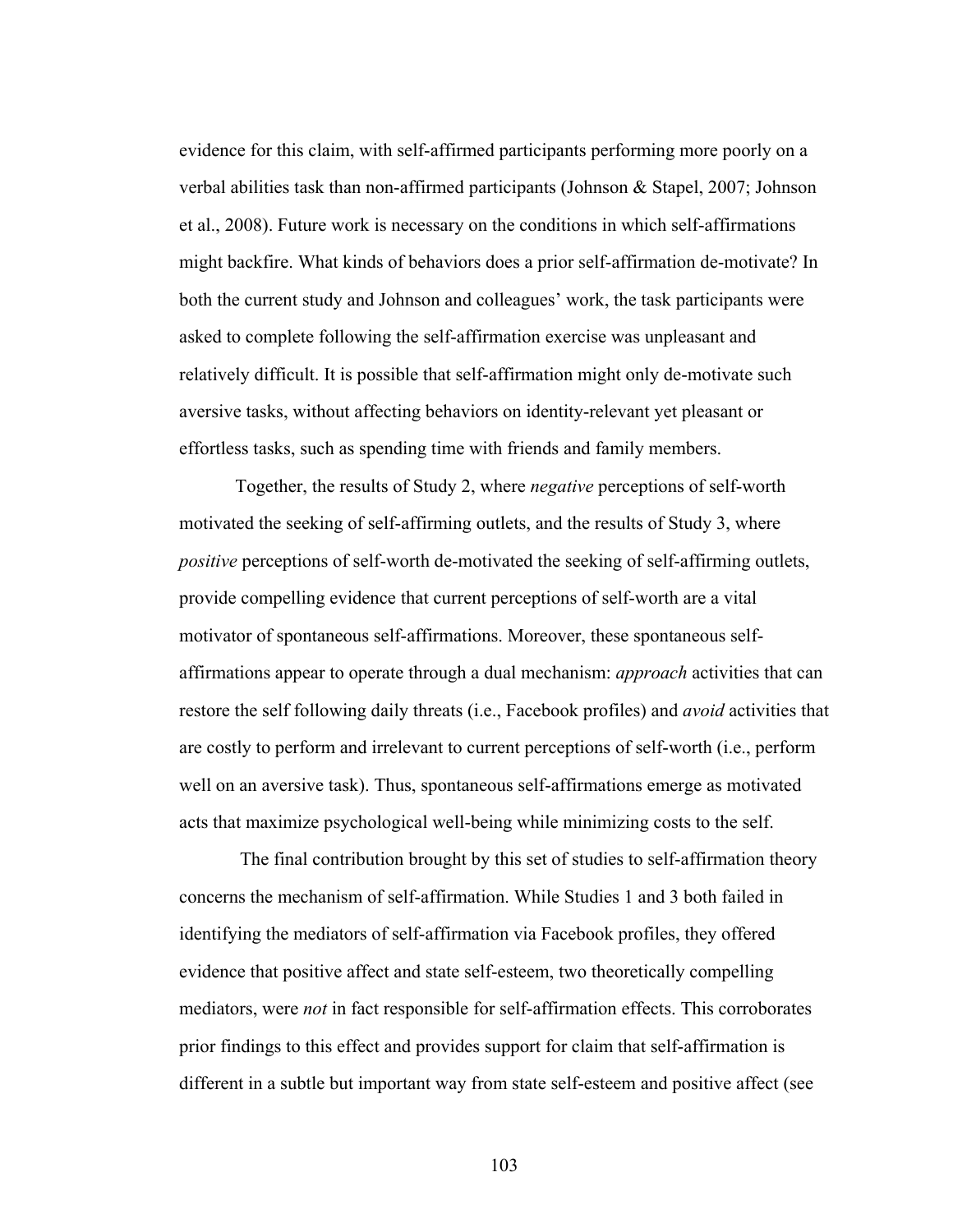Sherman  $& Cohen, 2006$ . While it is up to future research and theorizing to disentangle these processes, it appears that the subjective experience of self-integrity and self-worth, while accompanied by positive feelings, has more profound ramifications for the self, and it is those ramifications that translate into the perceptual and behavioral effects noted here and elsewhere.

The moderating role of trait self-esteem was also explored. Although subject to opposing predictions in the literature, trait self-esteem emerged as insignificant in selfaffirmation effects: it did not impact perceptual outcomes of self-affirmation (Study 1), or the likelihood of pursuing self-affirmation to repair self-worth (Study 2). This speaks to the universality of self-affirmational processes, and is consistent with Steele's initial conceptualization (1988), that made no differentiation between groups of people in their ability to benefit for self-affirmation.

#### *Motives, Benefits and Costs of Facebook Use*

 Why and to what effects people use Facebook, whose popularity has reached unprecedented levels, is a subject of great interest and a cause of much speculation (Hodgkinson, 2008; Koloff, 2008; Stone, 2007). Academic research has begun to address these questions by identifying users' self-reported motivations for joining the site (Joinson, 2008) and contributing content to the site (Burke, Marlow, & Lento, 2009). Research has also uncovered a series of correlations between Facebook use and positive psychological and social outcomes, such as increased social capital (Ellison et al., 2008); increased life satisfaction, social trust, civic engagement and political participation (Valenzuela, Park, & Kee, 2009); and increased college student motivation, affective learning, and positive classroom climate (Mazer, Murphy, & Simonds, 2007).

 Broadly speaking, the present studies contribute to this body of work by identifying psychological motivations for Facebook use that occur beyond conscious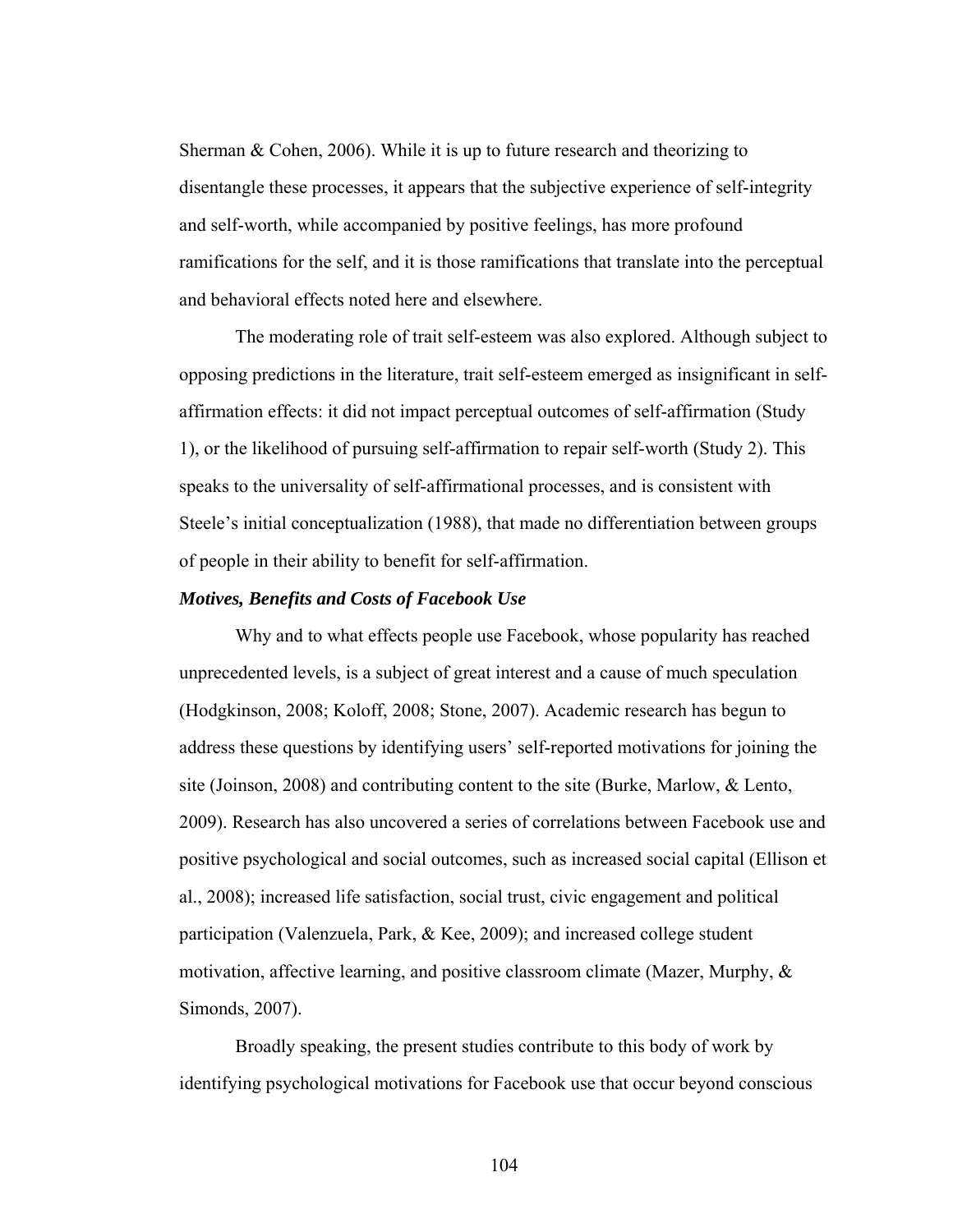awareness, and by examining how Facebook shapes users' psychological worlds in a plurality of ways: how it affects their self-perceptions, their perceptions of others and even their behaviors. Methodologically, these studies contribute to existing work by singling out a specific type of Facebook activity (i.e., profile browsing), rather than aggregating the various activities that are possible on Facebook, and by testing the effects of this activity in a controlled experimental setting that allows for causal inference. In particular, the experimental approach constitutes an important addition to the existing literature that has mostly employed correlational measures.

 At the heart of this research lies the premise that the Facebook profile constitutes a representation of the self at its most desirable and socially attractive. This enhanced self-representation is rendered possible by two key affordances: (1) the ability to amass and correspond with social connections – that is, to represent the self as embedded into a network of meaningful relationships; and (2) the ability to engage in selective self-presentation (Walther, 1996; 2007) – that is, to paint a self-portrait that strategically displays flattering yet credible aspects of the self. Due to these affordances, the present research conceptualized the Facebook profile as a warm, comforting and psychologically secure space, which may bestow psychological benefits upon its users<sup>2</sup>.

 Indeed, a series of psychological benefits resulting from a brief exposure to one's flattering and socially connected Facebook profile were revealed. Study 1 demonstrated that this brief exposure has a profound impact on the self-concept, as it restores a self-perception of integrity, worth, and intrinsic value. In other words, the Facebook profile affirms the self. In turn, this Facebook-induced self-affirmation

 $\overline{a}$ 

 $2 \text{ A}$  noteworthy caveat is that even though the present studies, as well as other recent work (e.g., Ellison et al., 2007; Kramer, 2010; Sas et al., 2009), have found Facebook to be a psychologically warm and secure environment, there certainly are exceptions to this rule – as highlighted in the media and in recent research on cyber bullying (e.g., Shariff, 2008).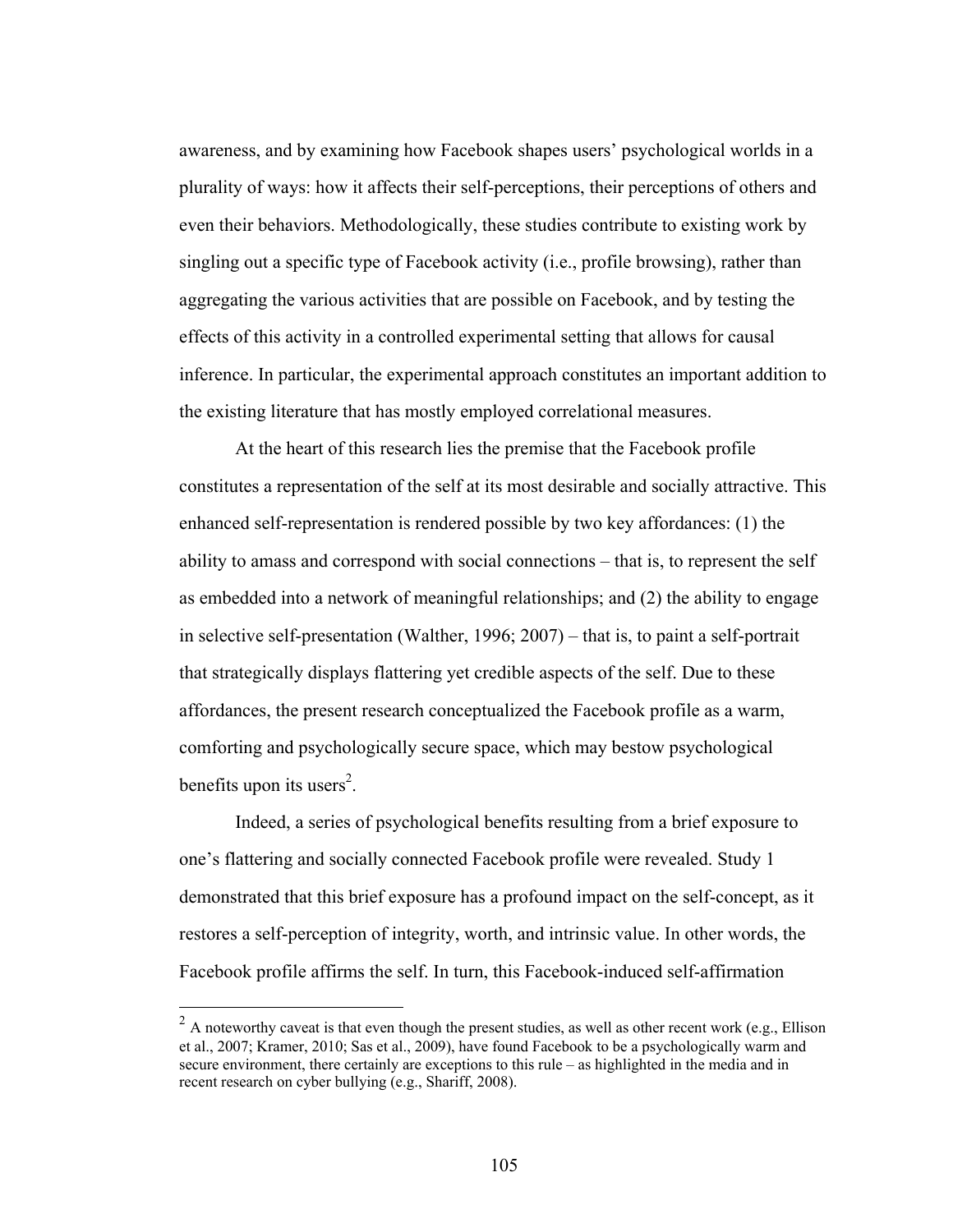translates into a series of other psychological benefits, such as a more open mind and a more secure attitude towards threatening events. In Study 1, participants who were affirmed by spending time on their own Facebook profiles were more likely to take responsibility for their perceived failure on a task, and less likely to blame others. This reduced defensiveness is conducive to learning from one's mistakes and to reduced rumination, although these further benefits were not directly investigated here.

 In addition to affirming the self, Facebook profile exposure offered other noteworthy psychological benefits. Both Studies 1 and 3 showed that spending time on one's own Facebook profile resulted in increased positive affect, both directed towards the self (i.e., feeling loved, supported, connected, content, proud) and directed towards others (i.e., feeling giving, loving). More importantly, Facebook profile browsing also temporarily raised owners' self-esteem – that is, it led them to view themselves more favorably. Considered together, these results support the notion that the Facebook profile is a psychologically comforting space, that is capable of improving both mood and self-esteem, and also of encouraging prosocial sentiments. Interestingly, these psychological benefits were experienced both on a conscious level (i.e., participants report warm feelings following profile exposure) and on an unconscious level (i.e., the experience of elevated self-worth is unconscious, and it is possible that the same is true of increased state self-esteem). The results are consistent with prior research that has correlated Facebook use, broadly defined, with positive psychological outcomes, such as increased social capital, social trust and life satisfaction (Ellison et al., 2008; Valenzuela et al., 2009), and advance this research by suggesting that these psychological benefits may start with the basic experience of spending time on the profile.

 But are there any psychological costs of Facebook use? Paradoxically, the increase in self-worth induced by Facebook profile exposure were shown to backfire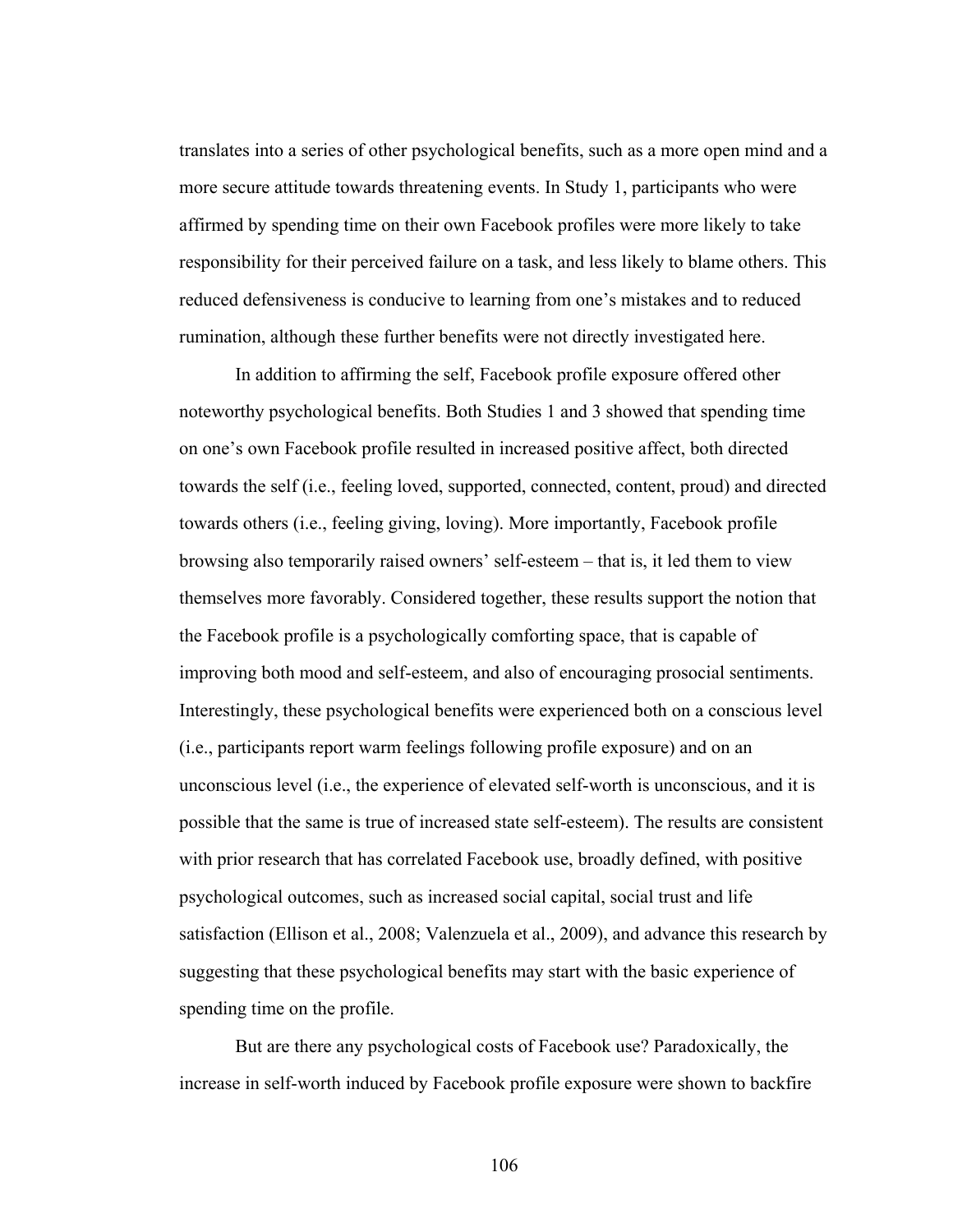by reducing users' motivation to perform well in a subsequent difficult, but important task. By affirming the self, Facebook may render such efforts to prove oneself superfluous. While media accounts and emerging studies have also proposed that Facebook has negative consequences for school performance, they have blamed these performance decrements on Facebook's use as a procrastination tool or as an activity that takes time away from studying (Hodgkinson, 2008; Koloff, 2008; Stone, 2007). The present work offers a more sophisticated, if narrower, view on Facebook's effects: by providing psychological comfort, certain Facebook activities may be de-motivating for task performance. This is the first account that examines Facebook's effect on users' motivation to engage in subsequent tasks. Future research is necessary to examine this effect on a more diverse array of behavioral outcomes.

 Precisely because it is a psychological space associated with warm feelings and an elevated sense of self-worth, Facebook was also assumed to be inviting and alluring to its users. This hypothesis was supported. Study 2 demonstrated that users were motivated to spend time on their Facebook profiles following a blow to the ego, but, interestingly, that they did so unconsciously. This finding illuminates users' motivation to access Facebook in a new way: Facebook use is seen as being prompted by external circumstances (in this case, bad news regarding one's abilities as a public speaker) and by users' unconscious goals to restore a wounded ego. By highlighting how situational factors interact with implicit goals in determining Facebook use, this study represents an important addition to the literature on motivation to access social network sites, that has so far focused on self-reported motivations (e.g., Acquisti & Gross, 2006; Ellison, Steinfield, & Lampe, 2007).

Additionally, this work may provide a previously unexplored explanation for the allure of Facebook. While studies to date have emphasized the appealing nature of many of Facebook's affordances (i.e., social investigation, meeting new people, etc.),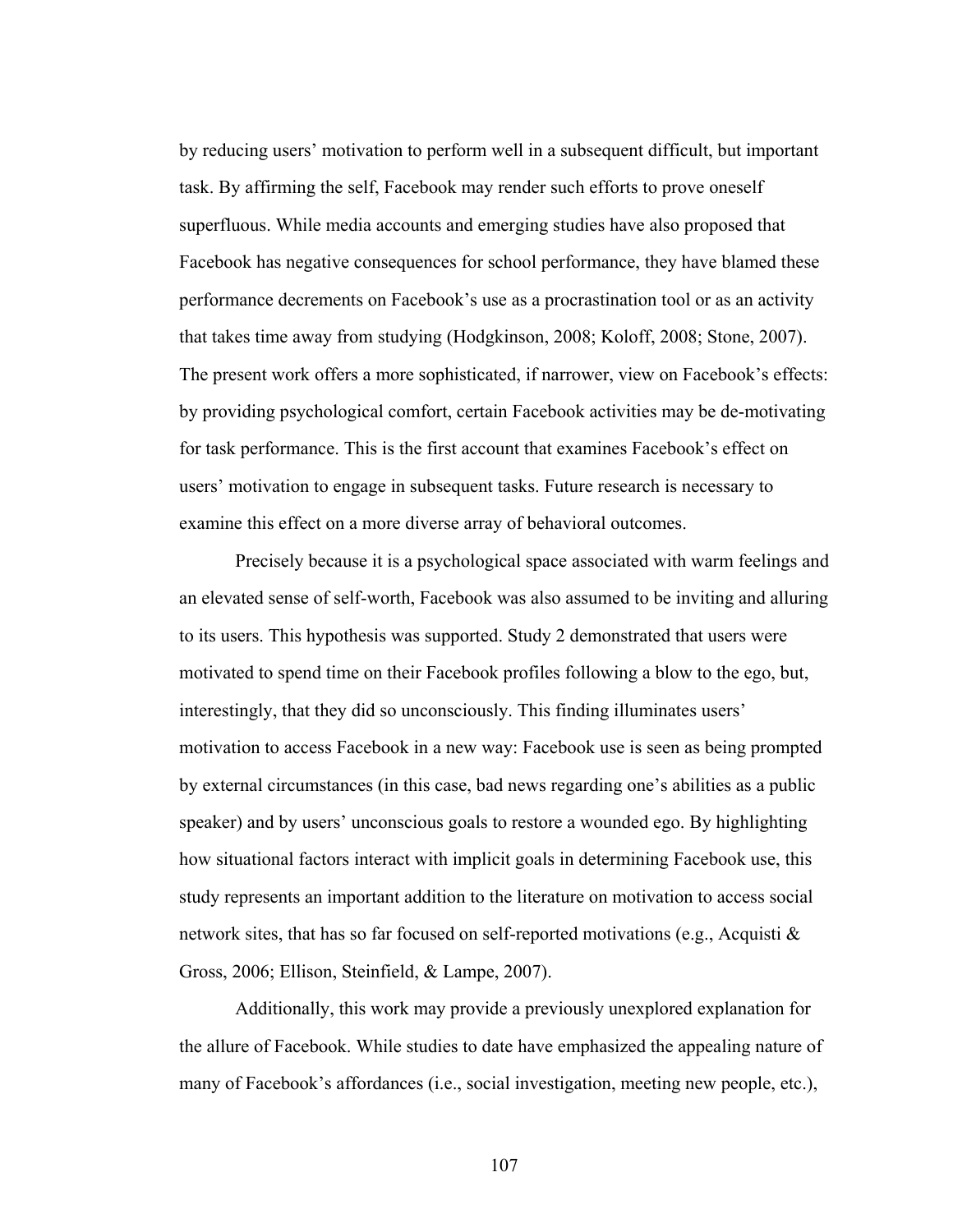these affordances do not fully account for Facebook's tremendous popularity, as they are shared by many other social network sites. By conceptualizing the Facebook profile as a venue for self-affirmation, the present work suggests that powerful, unconscious motives to maintain and restore self-worth operate by attracting users to repeatedly access the site. From this perspective, Facebook's success partially lies in offering users the ability to construct a version of the self that is attractive and socially connected, and hence irresistible.

#### *Future Directions*

In addition to the avenues for theoretical clarification already suggested, this dissertation raises several other important questions regarding the self-affirming effects of Facebook in particular, and the uses and effects of Facebook more generally. Perhaps the key question that remains elusive is which components of the Facebook profile drive self-affirmation effects. As mentioned earlier, Facebook offers several opportunities for self-affirmation, chief among them being the representation of social connectivity and the ability to engage in a selective self-presentation of the most flattering and positive attributes of the self. It is possible that only one of the two is responsible for the self-affirmation effects observed here, or that both jointly operate to produce the observed effects. Future research is necessary to disentangle these processes. For instance, is reading the Facebook "wall," where friends post comments, sufficient to produce self-affirmation effects? How does this activity compare with viewing one's flattering collection of profile photographs, also presumed to induce self-affirmation?

 Relatedly, profile browsing is only one of many activities possible on Facebook. Users also frequently update their own profiles, communicate with friends, and investigate others. Are any of these other activities self-affirming? It is possible that the very act of self-presenting (i.e., uploading photographs, writing status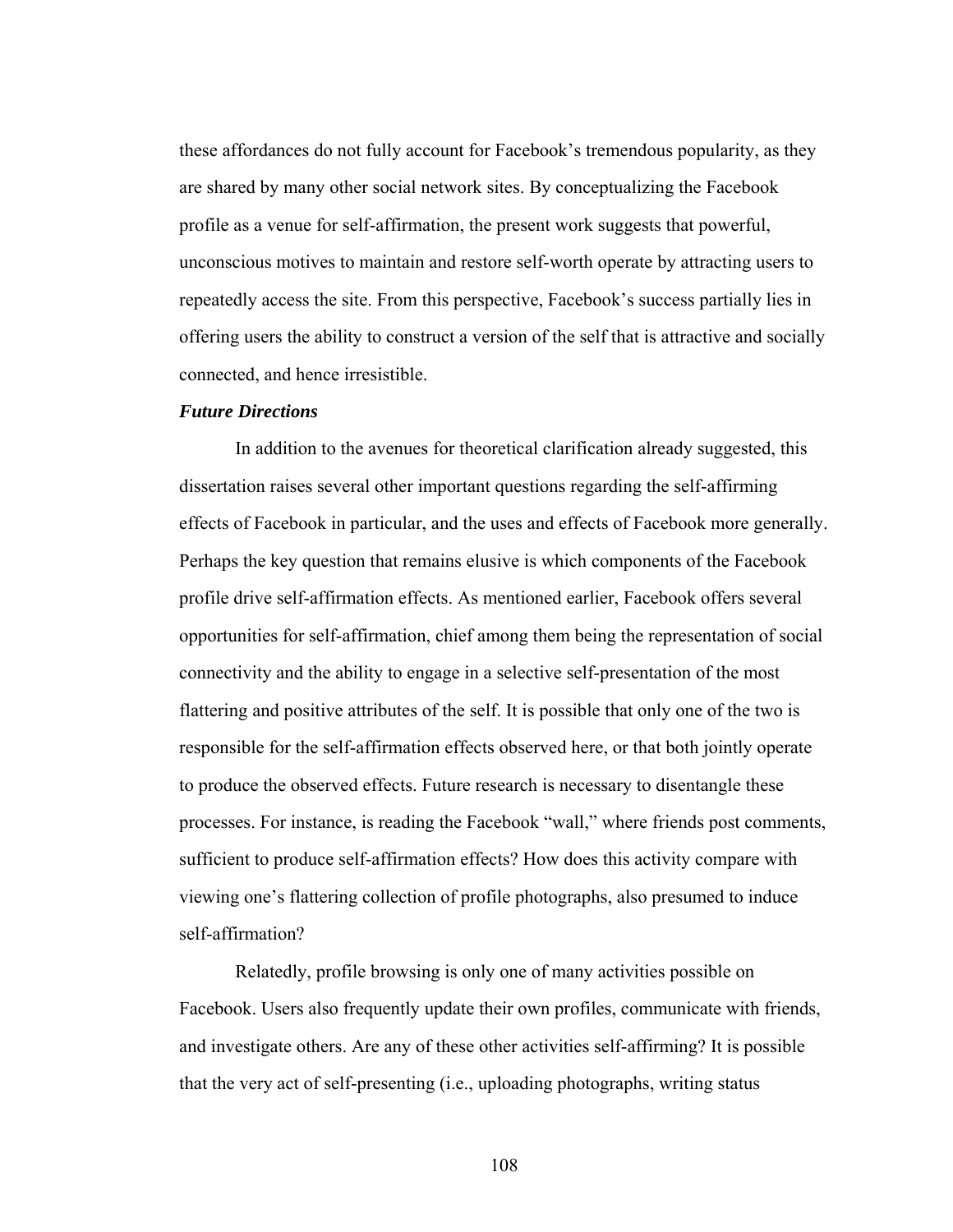updates), as well as directly communicating with others (i.e., accepting friend requests, posting comments on friends' walls and photographs) constitute venues for self-affirmation? Such an analysis could more fully explain the psychological effects of Facebook use, and could also expand the search for everyday venues of selfaffirmation, thus contributing to self-affirmation theory.

 If the goal is to more broadly explicate Facebook's effects on the self-concept, it is also necessary to examine what other psychological processes are elicited by the various activities possible on Facebook. For instance, examining others' profiles could elicit social comparison processes, which in turn can motivate subsequent behavior. Comparing the self with a clearly superior other could have a negative effect on state self-esteem and mood, but could enhance performance on subsequent tasks in order to restore damaged feelings of self-worth. Conversely, comparing the self with a clearly inferior other could provide a temporary boost in self-esteem yet de-motivate future performance.

With respect to the causes of Facebook use – or what compels users to gravitate towards Facebook, it is important to examine users' motivation when they are *not* subjected to an ego threat. Earlier the possibility that ego *maintenance*, not just ego repair, processes might motivate users to spend time on Facebook was suggested. To what extent does a desire to maintain an elevated perception of self-worth drive Facebook use? Are there any other unconscious motivations that draw users towards Facebook? For instance, mood management theory (Zillmann, 1988), also posits that an unconscious desire to regulate mood states explains people's choice of mediated messages, and it is likely that such motivations are also responsible for Facebook use under certain circumstances.

 An exciting set of findings in this dissertation pertains to the psychological benefits of Facebook profile browsing, such as elevated state self-esteem and positive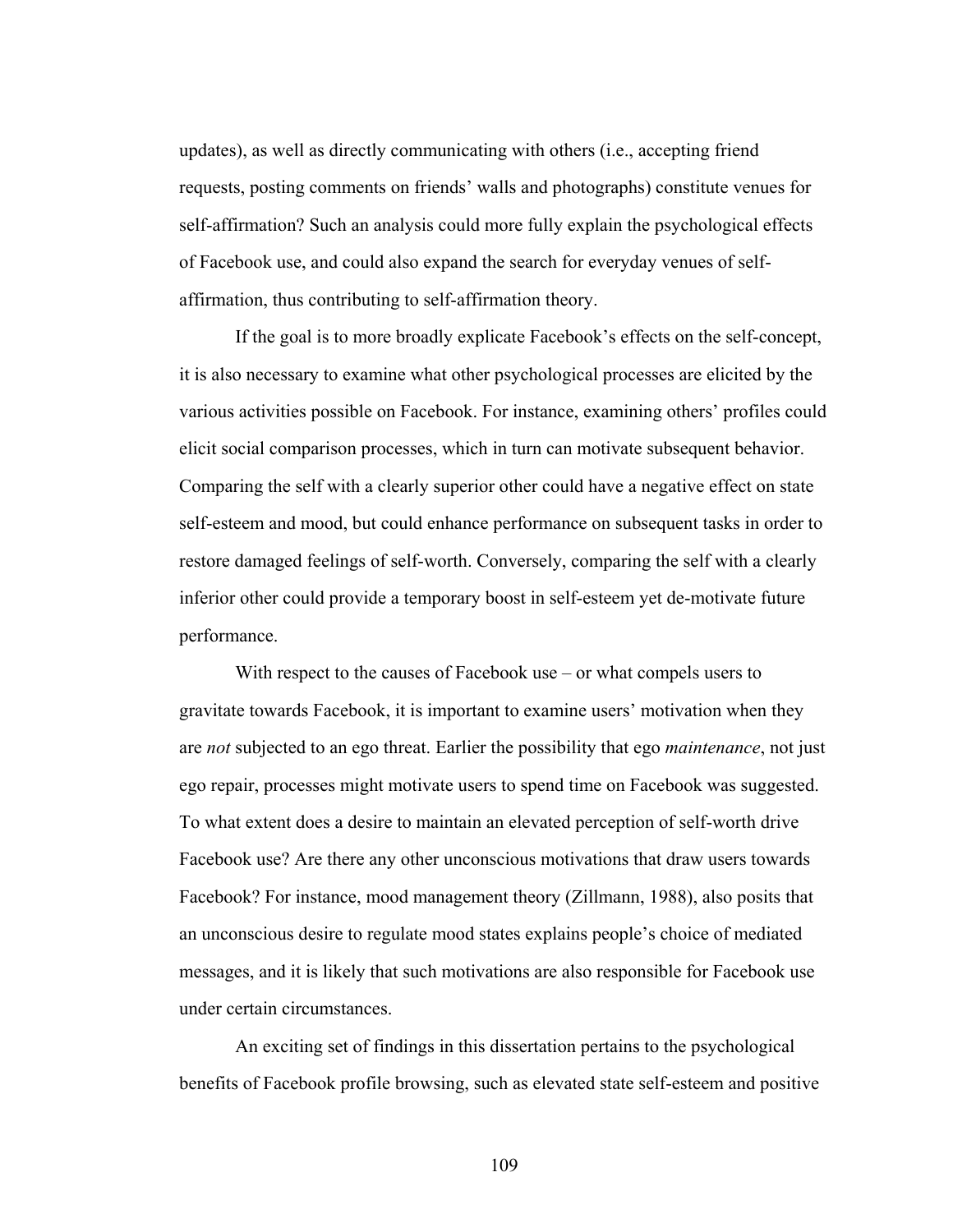affect. How long do these benefits last? Also, are there any effects associated with this boost in mood? For instance, positive mood has been shown to lead to more positive interactions with others and to more helpful behaviors (George & Brief, 1992).

#### *Conclusion*

 In showing that Facebook profiles constitute an everyday venue for selfaffirmation that is actively pursued by users in times of psychological need, this dissertation has contributed important insights both to self-affirmation theory and to an understanding of the uses and effects of social network sites. As far as self-affirmation theory is concerned, the present studies have provided some initial evidence as to how self-affirmation operates in people's everyday lives. Most notably, they have identified the novel representation of the self that is enabled by social network sites as a source of self-affirming information, and in doing so have begun to clarify the nature of daily self-affirmations that occur outside of the well-validated writing task administered by social psychologists. Results show that naturally occurring communication activity produced by the self and by others, that is processed in a relatively effortless manner, has similar self-affirming properties to the more cognitively taxing reminiscence of important values that has been the gold standard in psychology studies. This suggests that daily self-affirmations may be a lot more common and easier to access than previously thought – perhaps as easy as browsing through personal photographs for a couple of minutes, or visiting one's website.

 With respect to the uses and effects of Facebook, this dissertation has highlighted the soothing and revitalizing properties of the Facebook profile, although it has also identified some psychological costs associated with it. Despite these costs, the Facebook profile emerges as a psychological space that is conducive to emotional well-being and invites repeated use.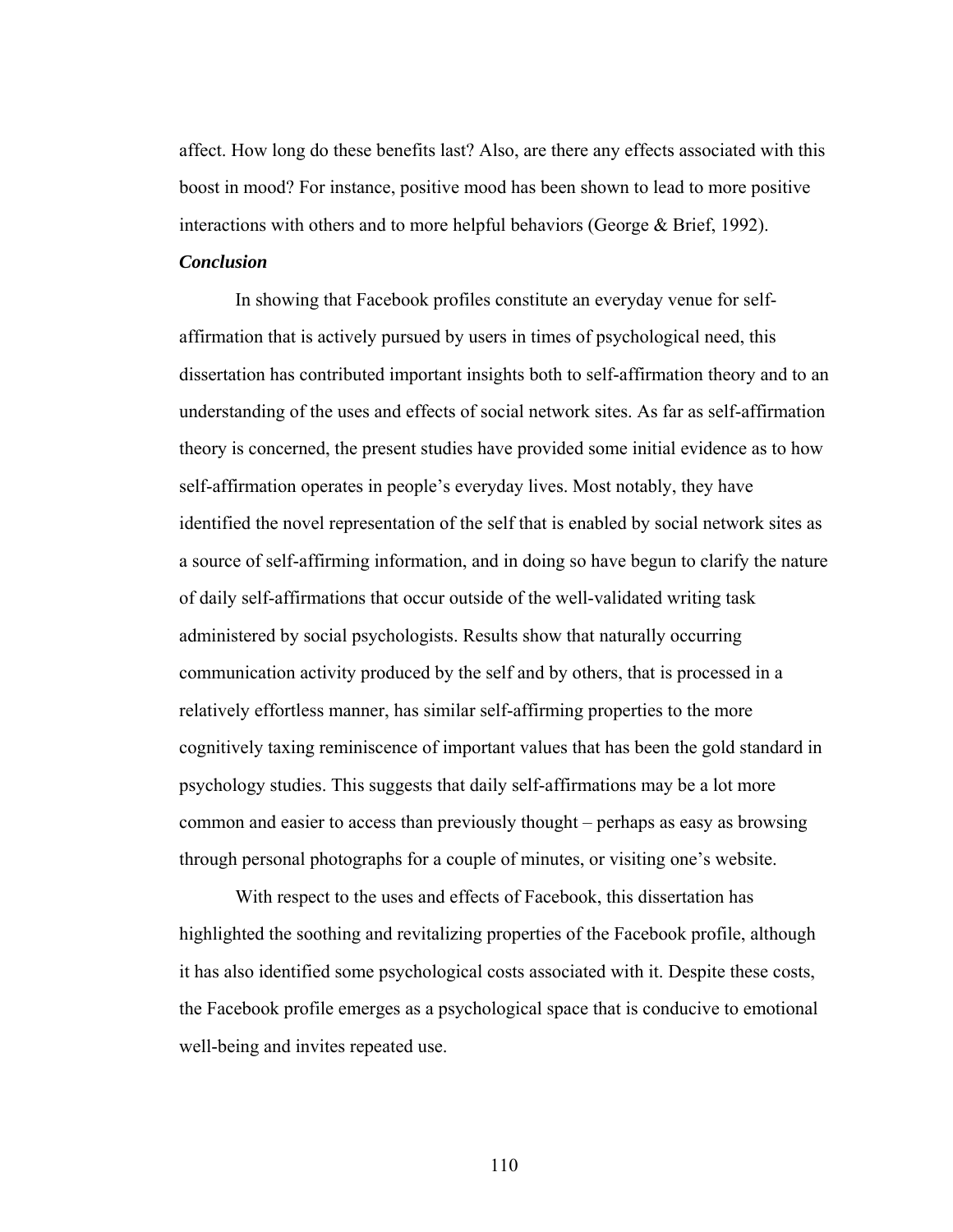## **APPENDICES**

# Feedback (Study 1)

You seemed somewhat uncomfortable and nervous while delivering your speech. I understood your arguments, but I thought that they could have been stronger. Compared to others, I thought that you are using quite a few disfluencies ("ums" and "ahs") and you seem to have some doubts about your social competence. Overall, I'd say that you need some work to improve your public speaking skills.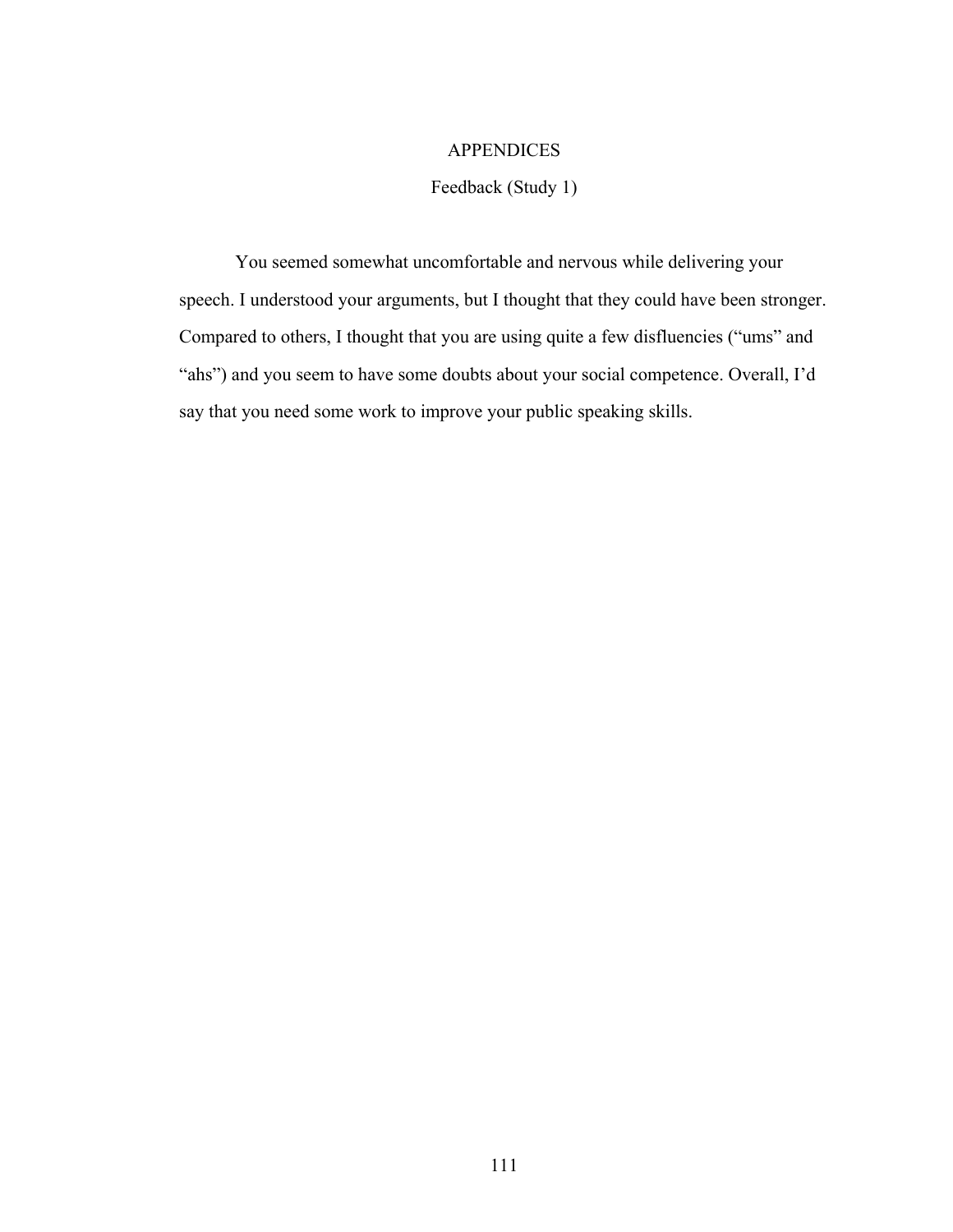## Rosenberg's Self-esteem Scale

Please indicate the extent to which you agree with each of the following statements on a scale from 0 (strongly disagree) to 3 (strongly agree).

- 1. I feel that I am a person of worth, at least on an equal basis with others.
- 2. I feel that I have a number of good qualities.
- 3. All in all, I am inclined to feel that I am a failure.
- 4. I am able to do things as well as most other people.
- 5. I feel I do not have much to be proud of.
- 6. I take a positive attitude toward myself.
- 7. On the whole, I am satisfied with myself.
- 8. I wish I could have more respect for myself.
- 9. I certainly feel useless at times.
- 10. At times I think I am no good at all.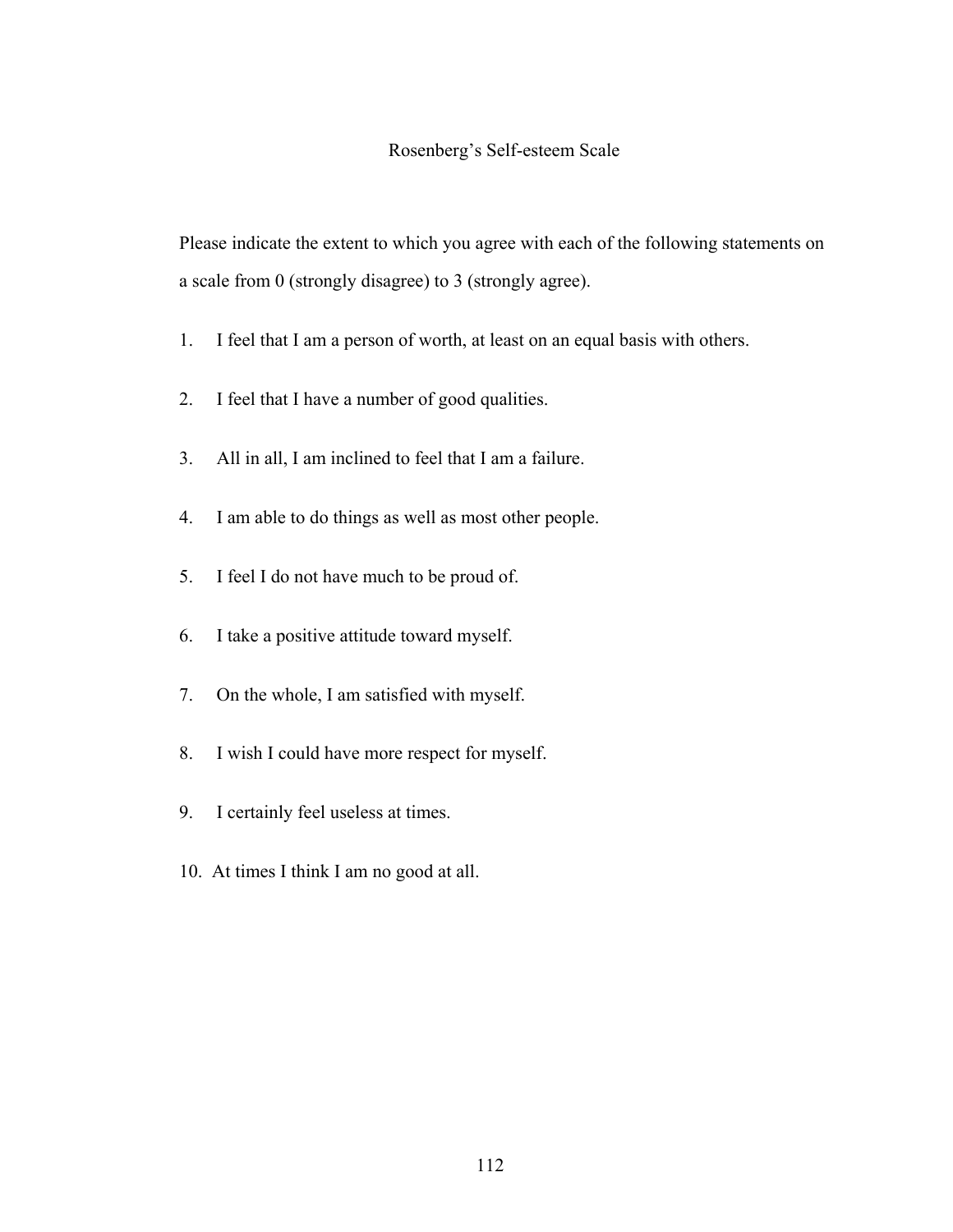# Affect Measure

Please use a scale from 1 (not at all) to 5 (extremely) to rate how much you are currently feeling:

- 1) loving
- 2) joyful
- 3) giving
- 4) empathic
- 5) connected
- 6) loved
- 7) supported
- 8) sympathetic
- 9) grateful
- 10) proud
- 11) content
- 12) clear
- 13) vulnerable
- 14) critical
- 15) humble
- 16) selfish
- 17) scared
- 18) sad
- 19) confused
- 20) angry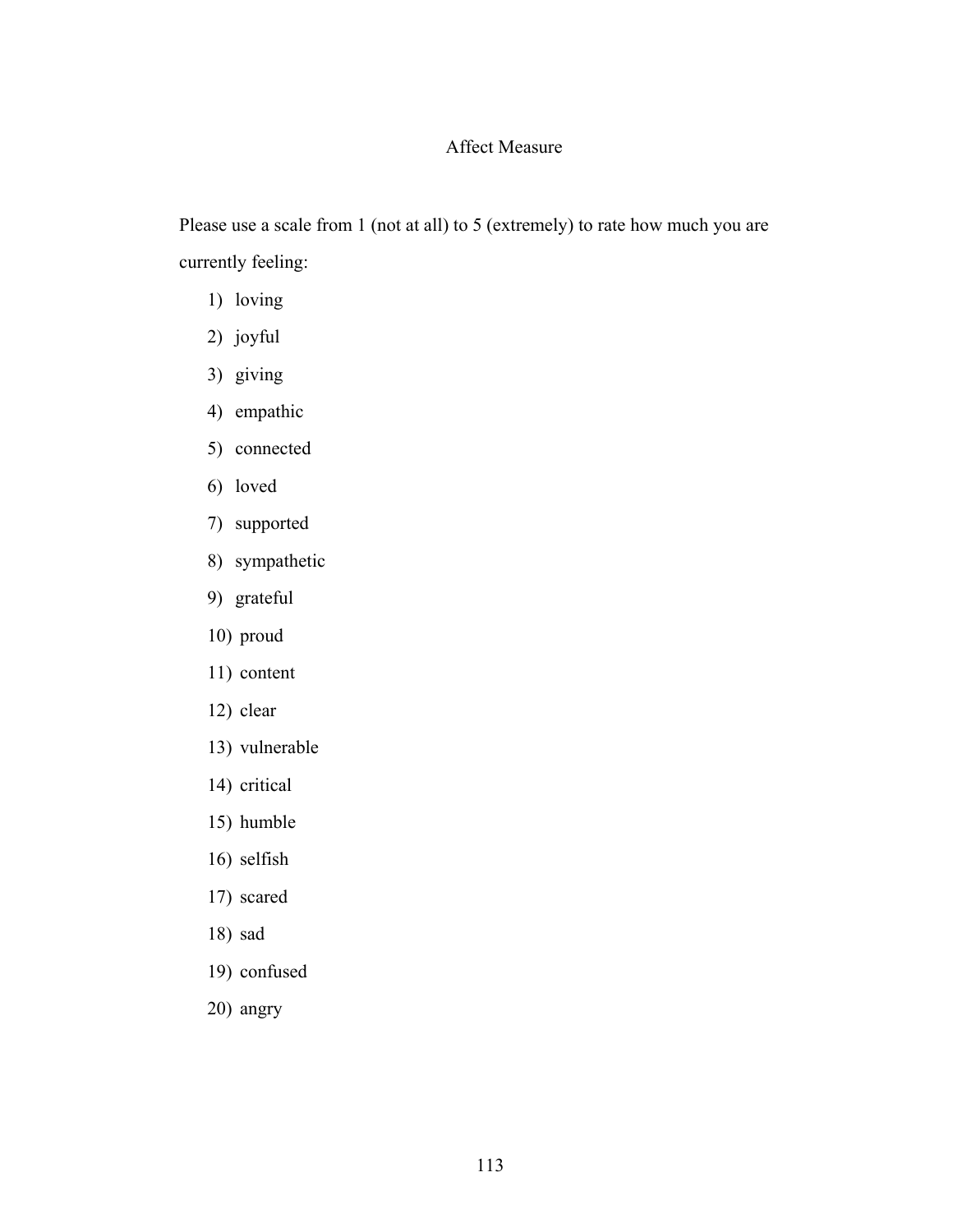All responses are recorded on 9-point Likert scales that used the anchors listed after each item.

## **Perceived Accuracy of the Feedback**

1. How accurate do you think the feedback was? *(extremely inaccurate-accurate)* 

*2.* How much could a stranger learn about your public speaking abilities from reading this feedback? *(nothing at all-a great deal)*

3. How much did you agree with the feedback? *(strongly disagreed-strongly agreed) 4.* How well thought out do you think the feedback was? *(not well thought outextremely well thought out)* 

5. How much did the evaluator learn about your public speaking abilities by watching you give the speech? *(nothing at all-a great deal)*

## **Manipulation check**

1. How positive did you think the feedback was? (*not at all – a great deal*)

#### **Perceived Competence of Evaluator**

Rate where you think the person who gave you feedback would fall on the following traits by circling a number.

1. judge other people's public speaking abilities *(extremely unable-extremely able)* 

- *2.* be an accurate evaluator of others' public speaking abilities (same as 1)
- 3. be an objective/fair evaluator of others' public speaking abilities (same as 1)

## **Evaluation of the Diagnosticity of the Task**

1. How useful do you think videoconferencing is for assessing people's public speaking abilities? (*not at all – a great deal*)

*2.* How much do you think an observer can learn about somebody's public speaking abilities just by watching that person give a speech on a webcam? (same as 1)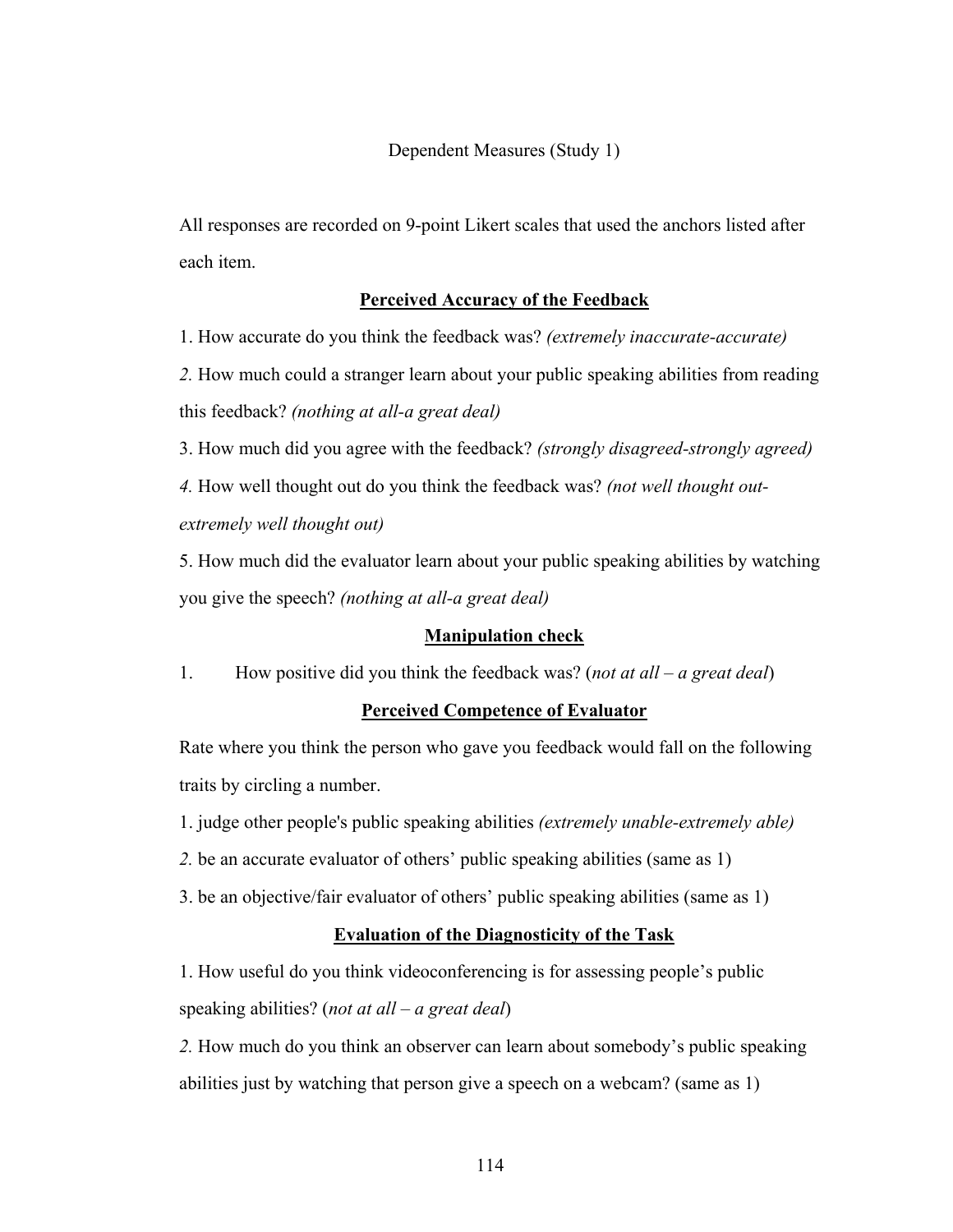## **Attribution to Self and to Other**

1. To what extent do you think the feedback you received today was a result of your actual public speaking abilities? *(Not at all a result of my behavior-totally a result of my behavior)*

*2.* To what extent do you think the feedback you received was NOT a result of your public speaking abilities, but a result of the evaluator's personal way of judging others? *(Not at all a result of his/her way of judging others-totally a result of his/her way of judging others)* 

3. To what extent do you think the feedback you received was NOT a result of your public speaking abilities, but a result of the technology involved in this task?

## **Attraction to the Evaluator**

1. How much do you think you would like the person who wrote this feedback? *(would not like this person at all-would like this person a great deal)*

*2.* Describe your general reaction to the person who wrote the feedback. *(extremely negative-extremely positive)*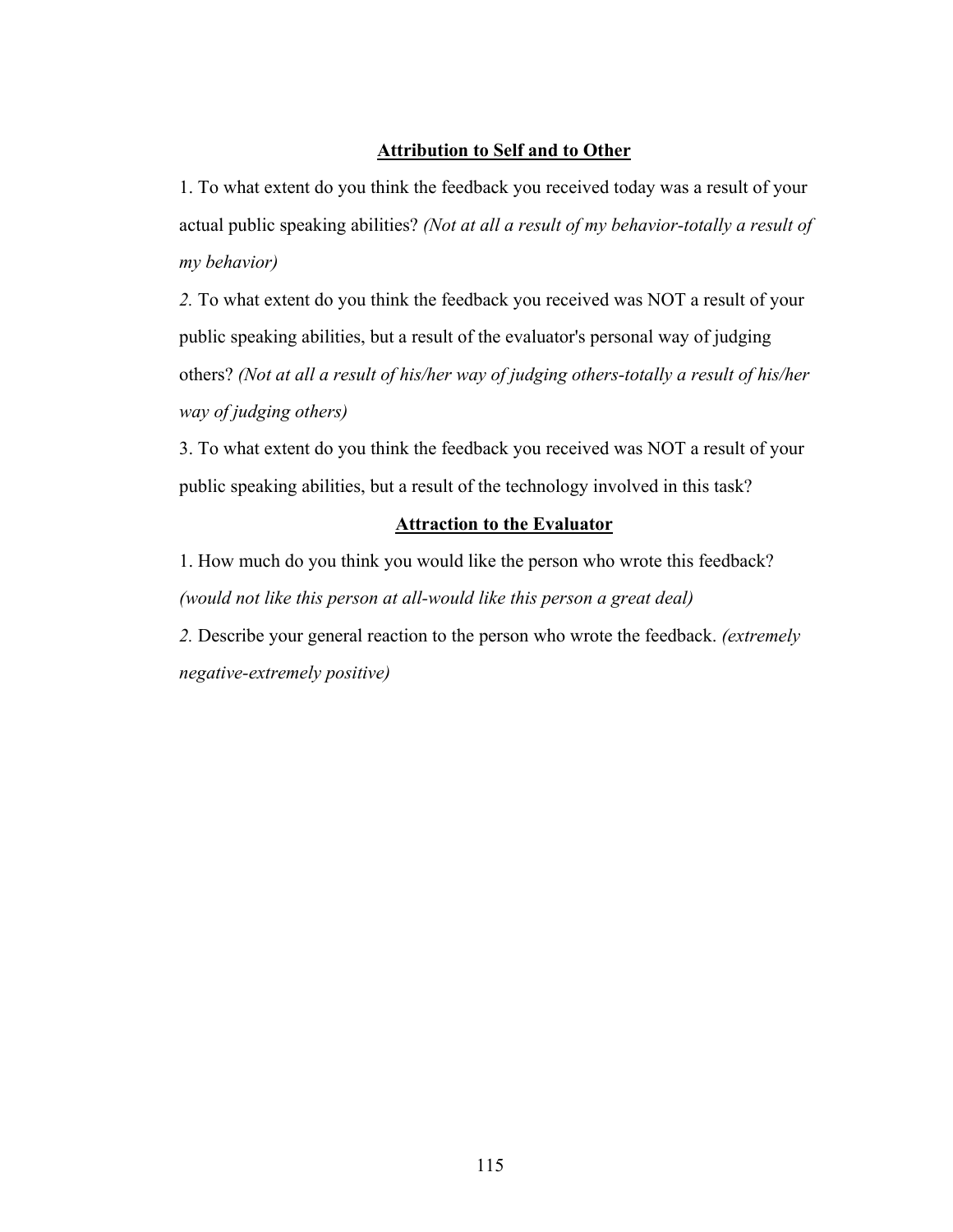A 1 to 5 scale is used for all these measures.

- 1. How well does your Facebook profile represent who you are as a person? (*not at all well – very well*)
- 2. How well does your Facebook profile represent your values and attitudes? (*same as 1*)
- 3. How well does your Facebook profile represent your activities and hobbies? (*same as 1*)
- 4. How well does your Facebook profile represent your social connections? (*same as 1*)
- 5. How well does your Facebook profile represent your physical appearance? (*same as 1*)
- 6. How accurate is your Facebook profile? (*extremely accurate extremely inaccurate*)
- 7. How comprehensive is your Facebook profile? (*not at all very*)
- 8. How positive is your Facebook profile? (*very negative very positive*)
- 9. How many times do you log on to Facebook on a typical day?
- 10. How much time do you spend on Facebook on a typical day? ( hours; minutes)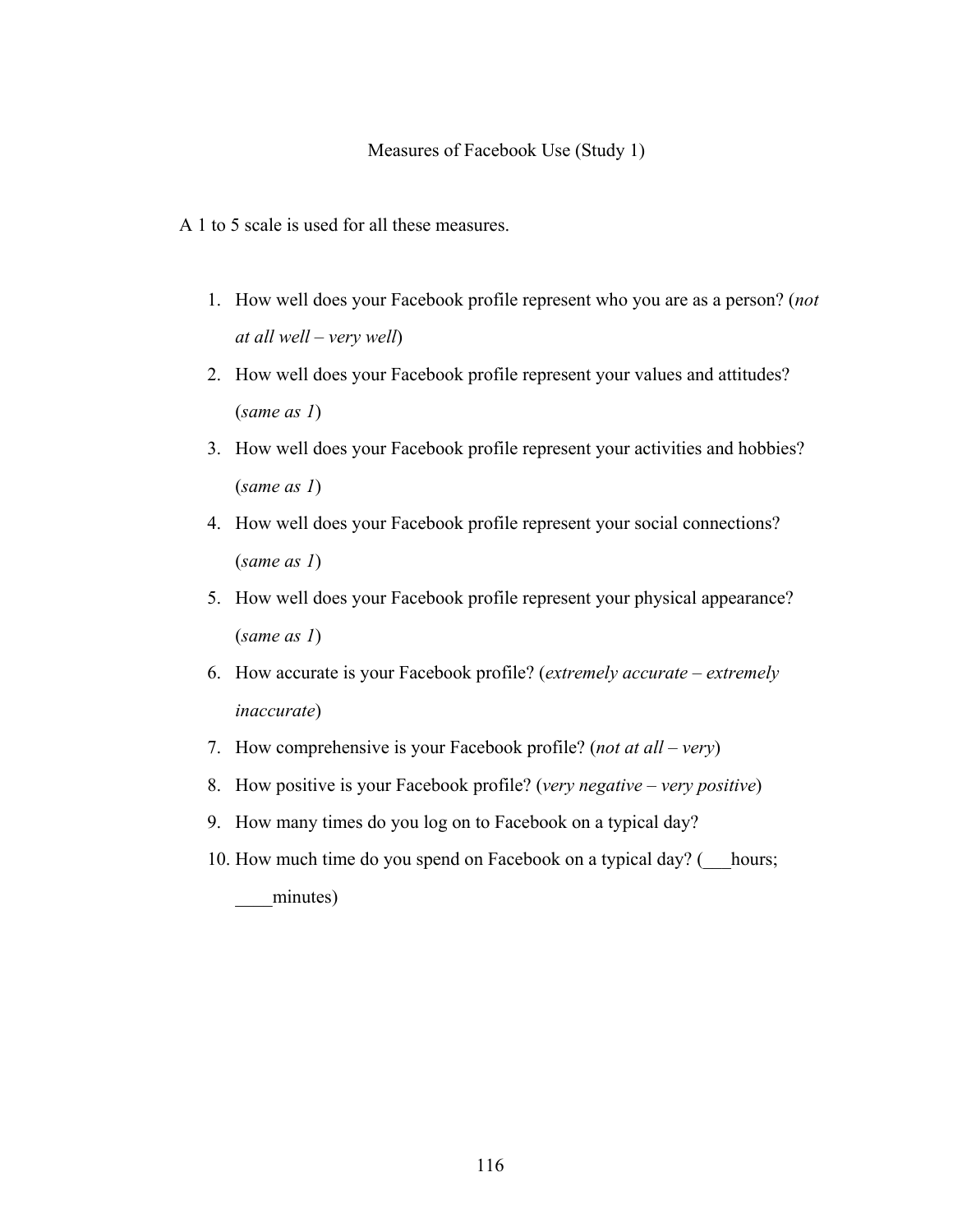#### Feedback (Study 2)

#### **Negative:**

You seemed somewhat uncomfortable and nervous while delivering your speech. I understood your arguments, but I thought that they could have been stronger. Compared to others, I thought that you are using quite a few disfluencies ("ums" and "ahs") and you seem to have some doubts about your social competence. Overall, I'd say that you need some work to improve your public speaking skills.

## **Neutral:**

I appreciated the time and effort you put into this speech. Compared to your peers, you seemed relatively comfortable and confident while delivering your speech. Your arguments were moderately persuasive, and they were organized fairly clearly. You appeared to be fluent (you used some disfluencies, such as such as "ums" and "ahs," but only occasionally) and you seemed reasonably competent. Your gestures and eye contact were okay. Overall, I'd say that your public speaking skills are adequate.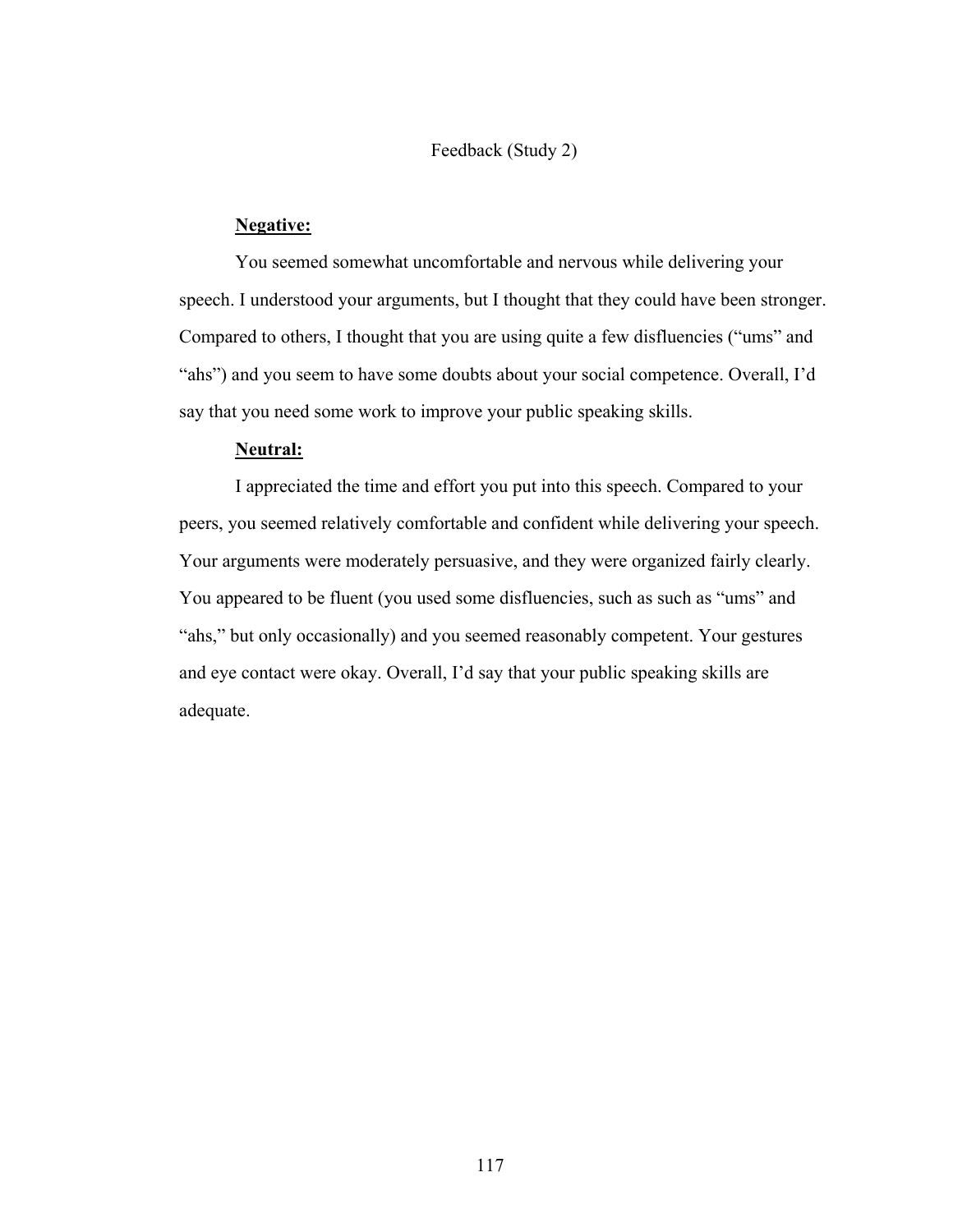Dependent Measure (Study 2)

#### **Instructions:**

Thank you for participating in the Distance Education Study. We now ask for your participation in ONE other short study.

There are currently 5 studies going on in the Computer-Mediated Communication Lab. Each of them only takes 5 minutes and they are equal in their difficulty level. Please RANK these studies in the order of your preference  $(1 - you)$ would MOST prefer to participate in this study; 5 – you would LEAST prefer to participate in this study). We will try to accommodate your preference as much as possible. Thank you!

Here is a brief description of the studies:

FACEBOOK STUDY: You will be asked to examine your own Facebook profile information. Then you will answer a brief questionnaire about your profile.

ONLINE NEWS STUDY: You will be asked to read the headlines on several popular news websites. Then you will answer a brief questionnaire about the news websites

VIDEOGAME STUDY: You will be asked to play a videogame developed by a group of undergraduate students. Then you will answer a brief questionnaire about the videogame.

YOUTUBE STUDY: You will be asked to watch the most popular YouTube videos of last week. Then you will answer a brief questionnaire about YouTube.

ONLINE MUSIC STUDY: You will be asked to visit a popular music website where you will listen to several songs you haven't heard before. Then you will answer a brief questionnaire about the music website.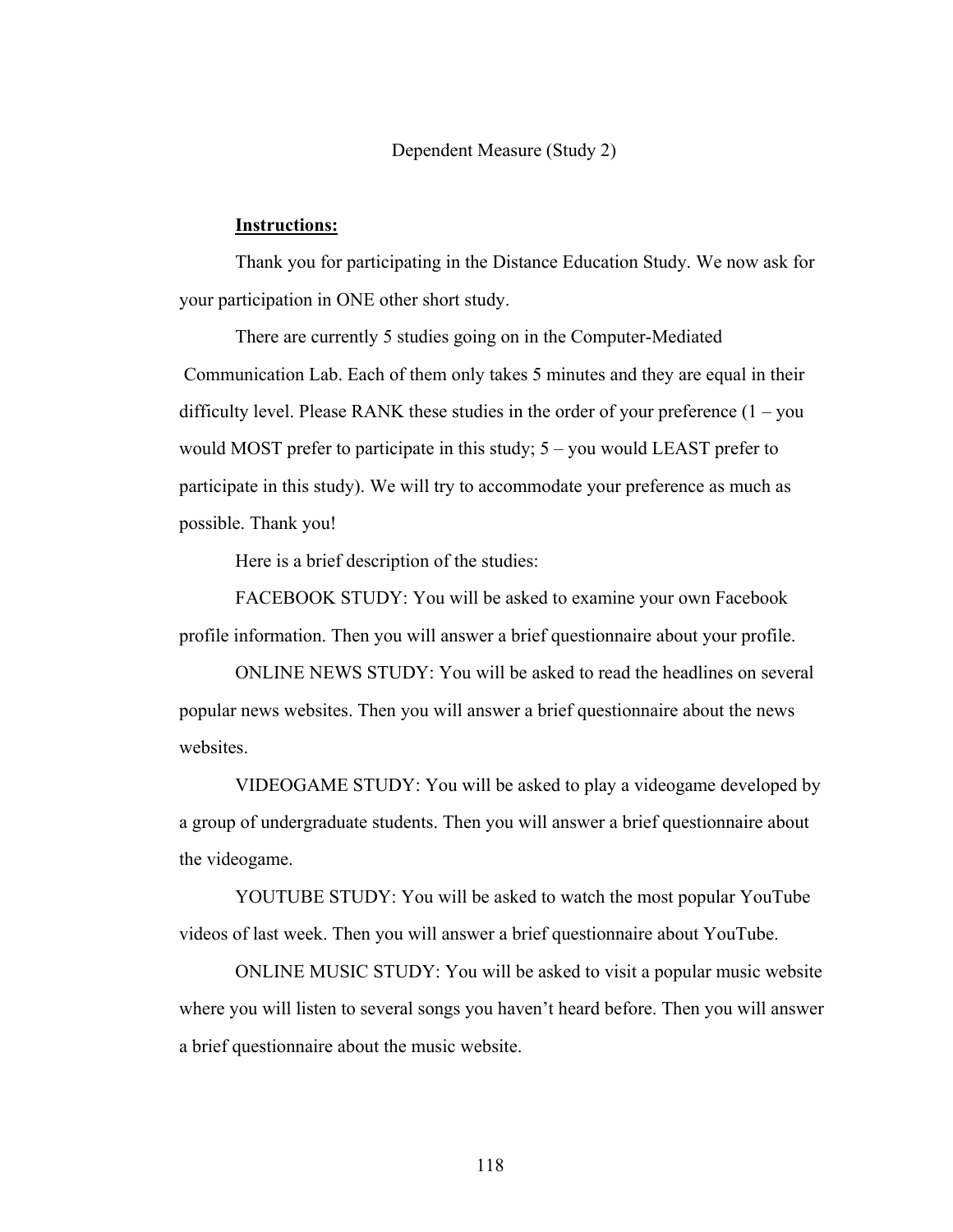Manipulation Check (Study 2)

Think of the feedback you received on your speech. How positive did you think the feedback was?  $(1 - not at all positive; 7 - very positive)$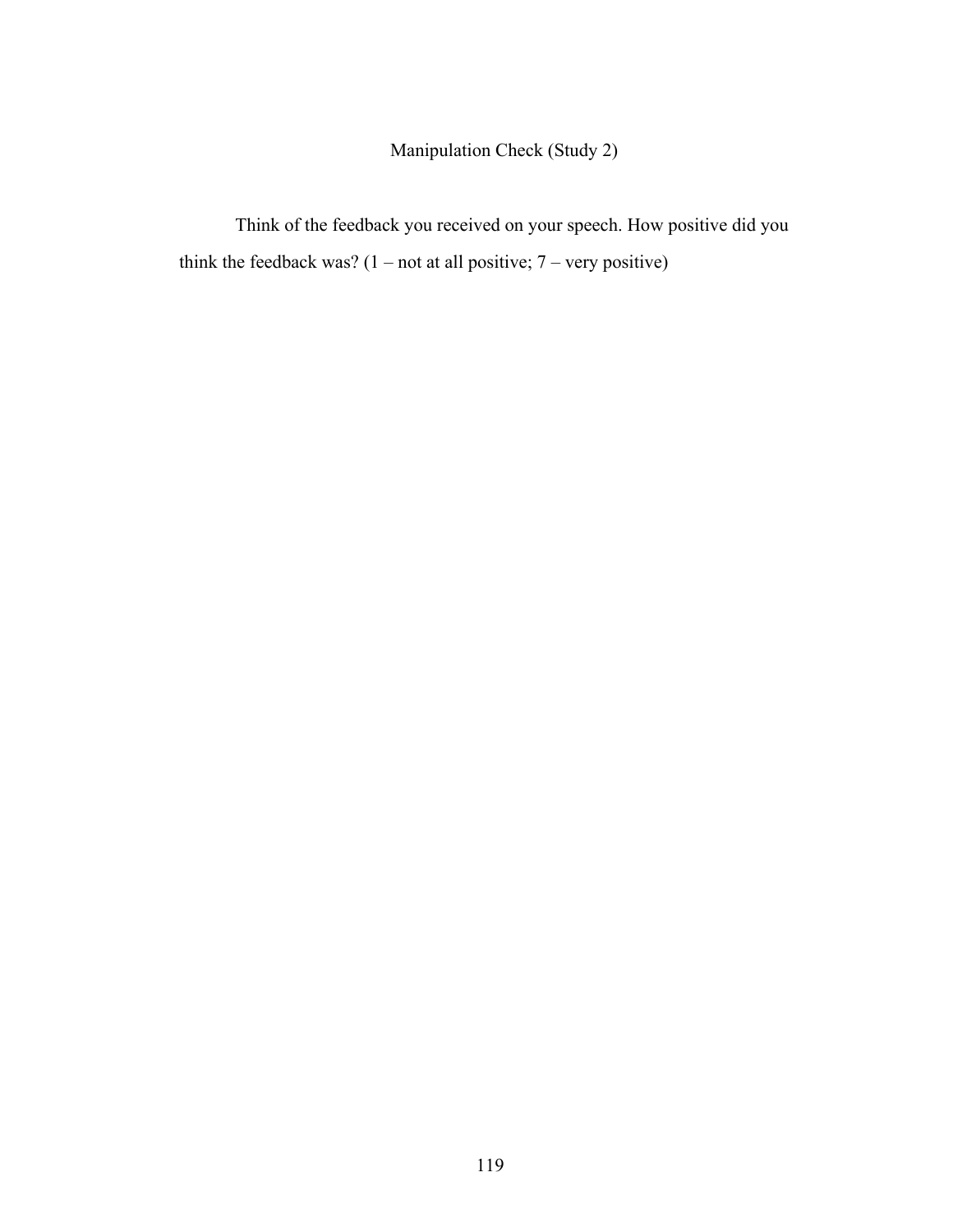### Website Ratings (Study 2)

1. Think of the studies you had to choose from in the previous step. How much effort do you think each study would require from you? Use a scale from 1 (no effort at all) to 7 (a lot of effort).

a. Read online news

b. Watch videos on YouTube

c. Play videogames 

d. Listen to music 

e. Check your Facebook profile

2. In a typical week, how much time do you spend on the following activities? Use a scale from 1 (not at all) to 9 (a lot of time).

a. Read online news 

b. Watch videos on YouTube

c. Play videogames

d. Listen to music players

e. Check/update Facebook

3. How engaging/interesting do you find the following activities? Use a scale from 1

(not at all) to 7 (extremely).

a. Read online news 

b. Watch videos on YouTube

c. Play videogames

d. Listen to music players

e. Check/update Facebook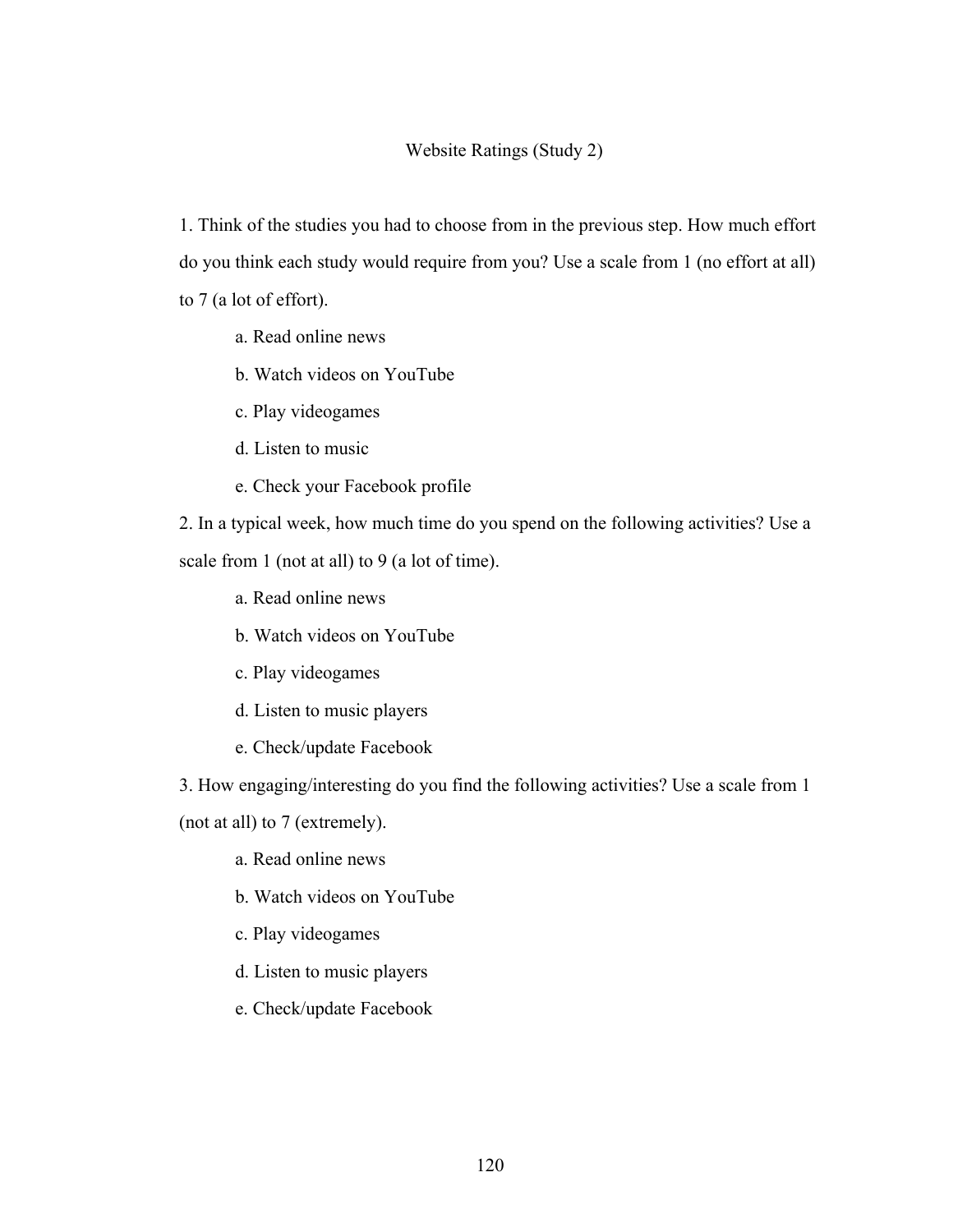4. How positive do you find the following activities? Use a scale from 1 (not at all) to 7 (extremely).

- a. Read online news
- b. Watch videos on YouTube
- c. Play videogames
- d. Listen to music players
- e. Check/update Facebook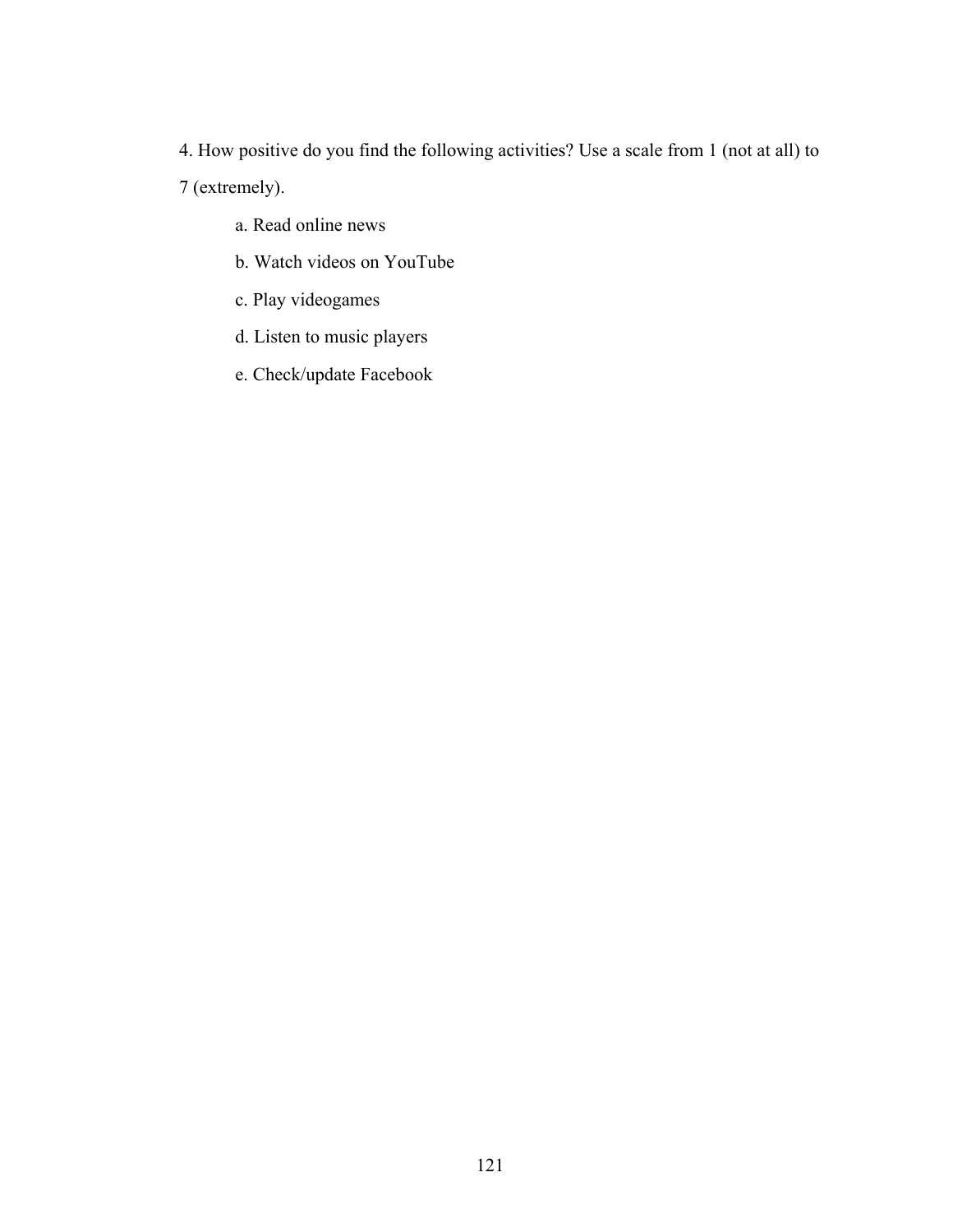Measures of Facebook Use (Studies 2 & 3)

1. Please use a scale from 1 (not at all) to 7 (very) to answer the following questions:

- a. How satisfied are you with your self-presentation in your Facebook profile?
- b. To what extent does your Facebook profile present you in a positive way?
- c. How accurate is your Facebook profile?
- d. How comprehensive is your Facebook profile?
- 2. How many times do you log on to Facebook on a typical day?
- 3. How many Facebook friends do you have?

4. Approximately how many photographs of yourself are tagged on your Facebook profile?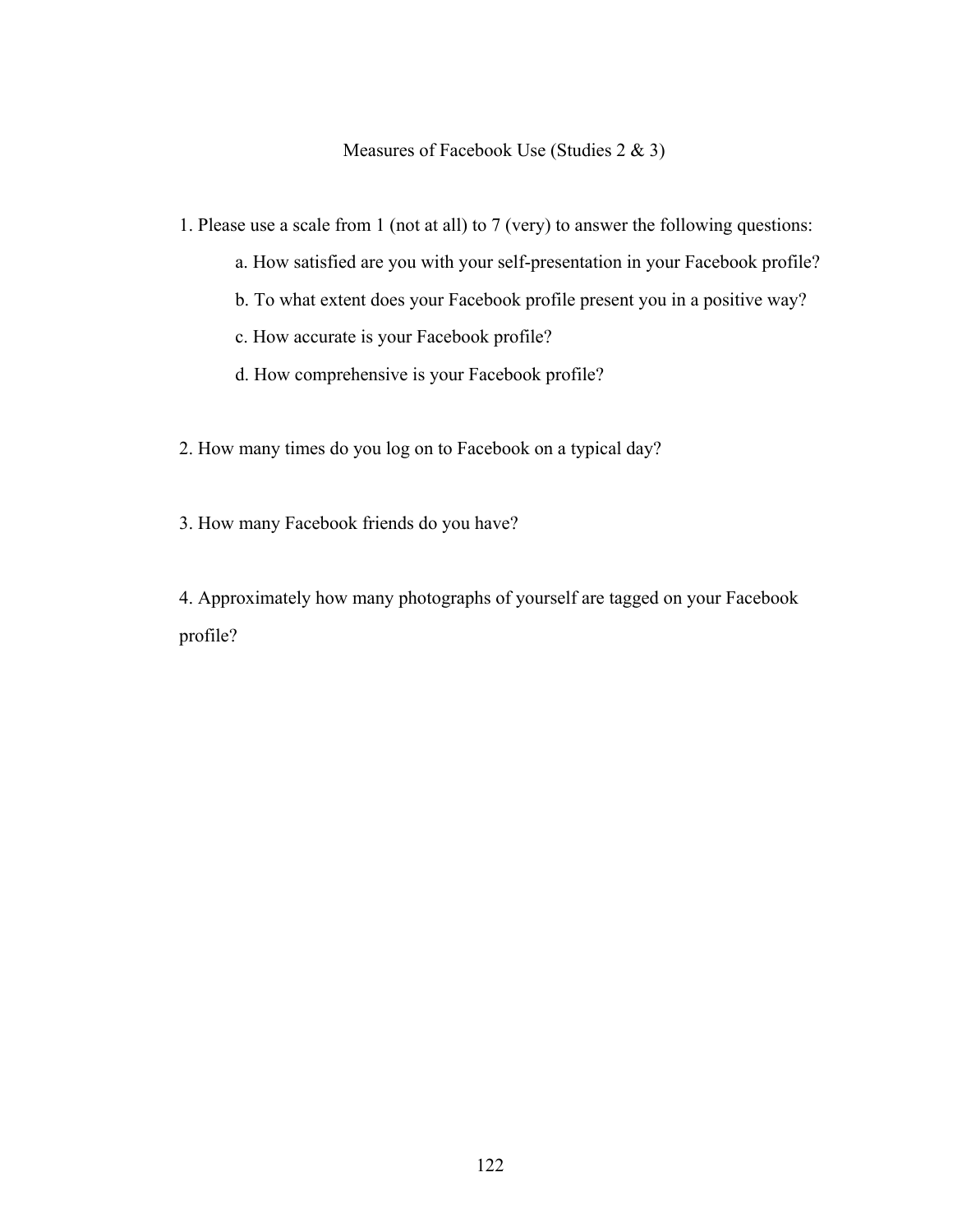Rate how much the following statements are true of how you are feeling *right now*. Use a scale from 1 (not at all) to 7 (extremely).

- 1. I have a sense that I am a part of a larger community.
- 2. I don't feel that others are concerned about me as a person.
- 3. I know that other people care about what happens to me.
- 4. I don't feel like I could share my problems with anyone.
- 5. I feel connected to people.
- 6. Right now, it is likely that someone is thinking about me.
- 7. I don't feel that I really belong with other people.
- 8. I have no sense of togetherness with my peers.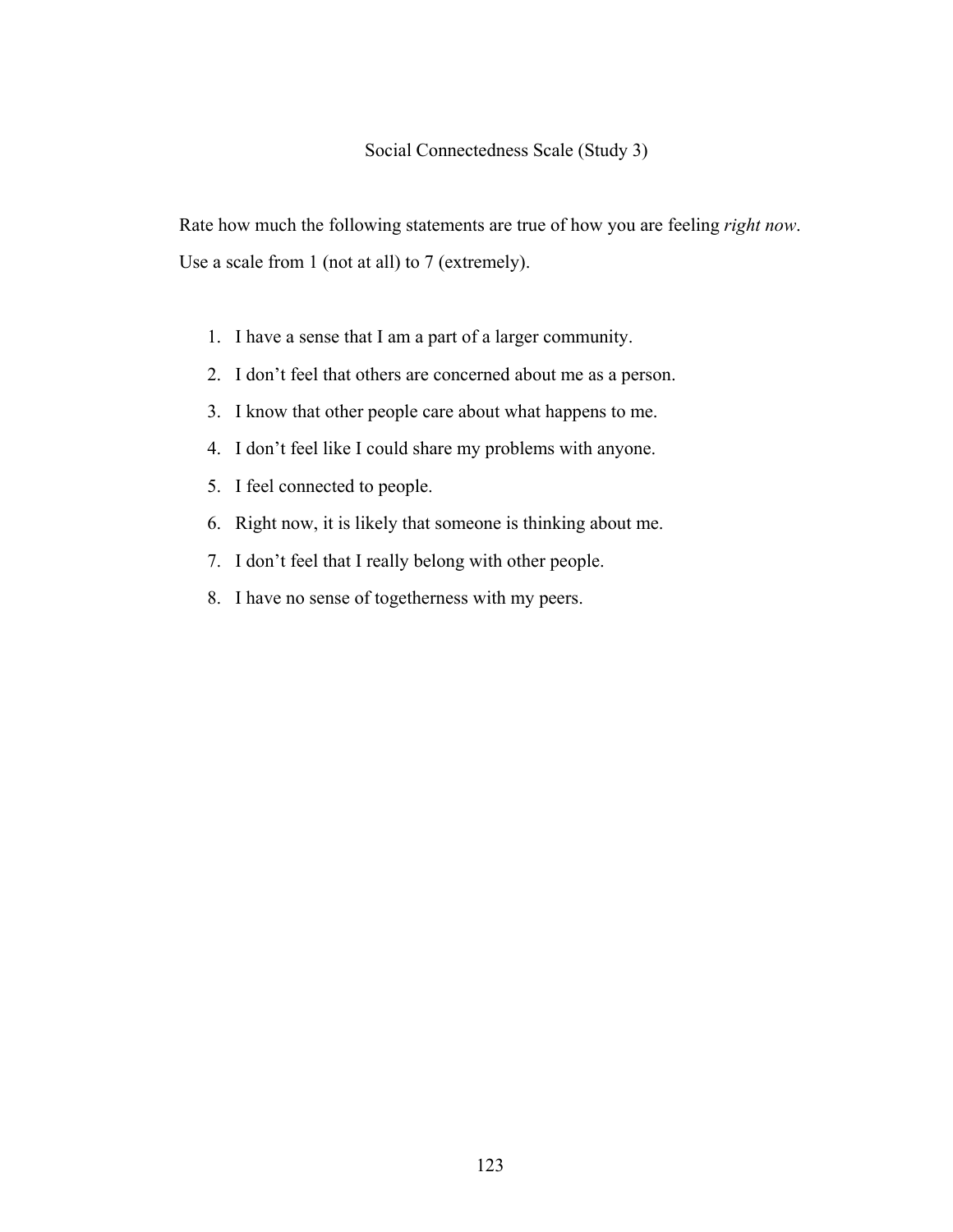# Task Difficulty (Study 3)

1. How well do you expect to do on the upcoming task? (1 – not at all well; 7 – very well)

2. How threatening do you expect the upcoming task to be?  $(1 - not at all the the$ 

7 – very threatening)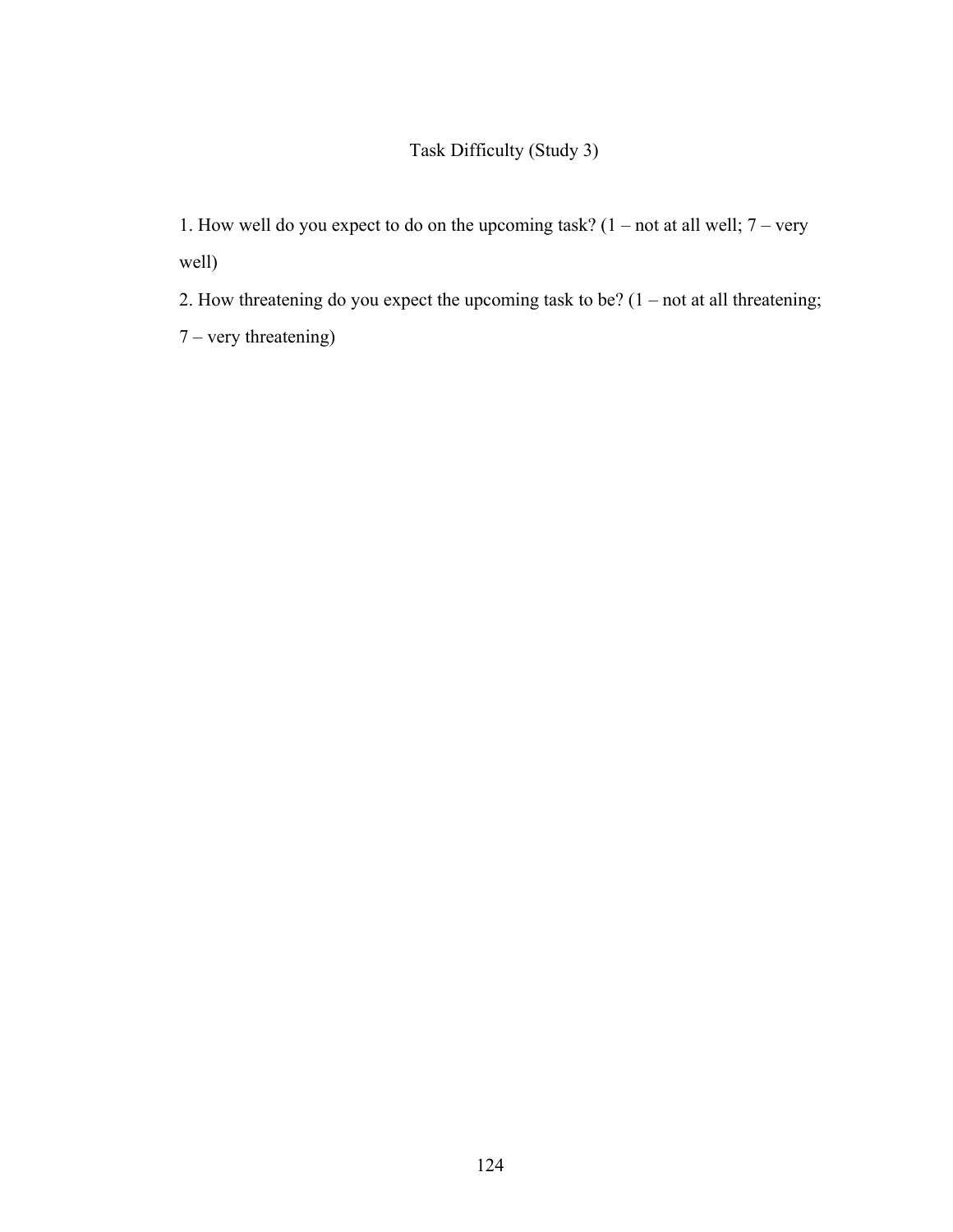#### REFERENCES

Allport, G. W. (1955). *Becoming.* New Haven, CT: Yale University Press.

- Arndt, J., Schimel, J., Greenberg, J., & Pyszczynski, T. (2002). The intrinsic self and defensiveness: Evidence that activating the intrinsic self reduces selfhandicapping and conformity. *Personality and Social Psychology Bulletin, 28*, 671-683.
- Aronson, E. (1968). Dissonance theory: Progress and problems. In R. Abelson et al., (Eds.), *Theories of cognitive consistency: A sourcebook* (pp. 5-27). Chicago: Rand McNally.
- Aronson, E., & Carlsmith, J. M. Performance expectancy as a determinant of actual performance. *Journal of Abnormal and Social Psychology,* 1962, 65, 178-182.
- Aronson, J., Cohen, G. L., & Nail, P. R. (1999). Self-affirmation theory: An update and appraisal. In E. Harmon-Jones & J. Mills (Eds.). *Cognitive dissonance theory: Revival with revisions and controversies* (pp.127-147). Washington, DC: American Psychological Association.
- Back, M., Stopfer, J., Vazire, S., Gaddis, S., Schmukle, S., Egloff, B., et al. (2010). Facebook profiles reflect actual personality not self-idealization. *Psychological Science, 21*, 372-374.
- Banse, R., Seise, J., & Zerbes, N. (2001). Implicit attitudes towards homosexuality: Reliability, validity, and controllability of the IAT. *Zeitschrift fu¨r Experimentelle Psychologie, 48,* 145–160.
- Baron, R. M., & Kenny, D. **A.** (1986). The moderator-mediator variable distinction in social psychological research: Conceptual, strategic, and statistical considerations. *Journal of Personality and Social Psychology, 52,* 1173-1182.
- Baumeister, R. F. (1993). Understanding the inner nature of low self-esteem: Uncertain, fragile, protective, and conflicted. In R. F. Baumeister (Ed.), *Selfesteem: The puzzle of low self-regard* (pp. 201 – 218). New York: Plenum.
- Baumeister, R. F., Smart, L., & Boden, J. M. (1996). Relation of threatened egotism to violence and aggression: The dark side of high self-esteem. *Psychological Review, 103,* 5–33.
- Baumeister, R. F., Tice, D. M., & Hutton, D. G. (1989). Self-presentational motivations and personality differences in self-esteem. *Journal of Personality, 57,* 547-579,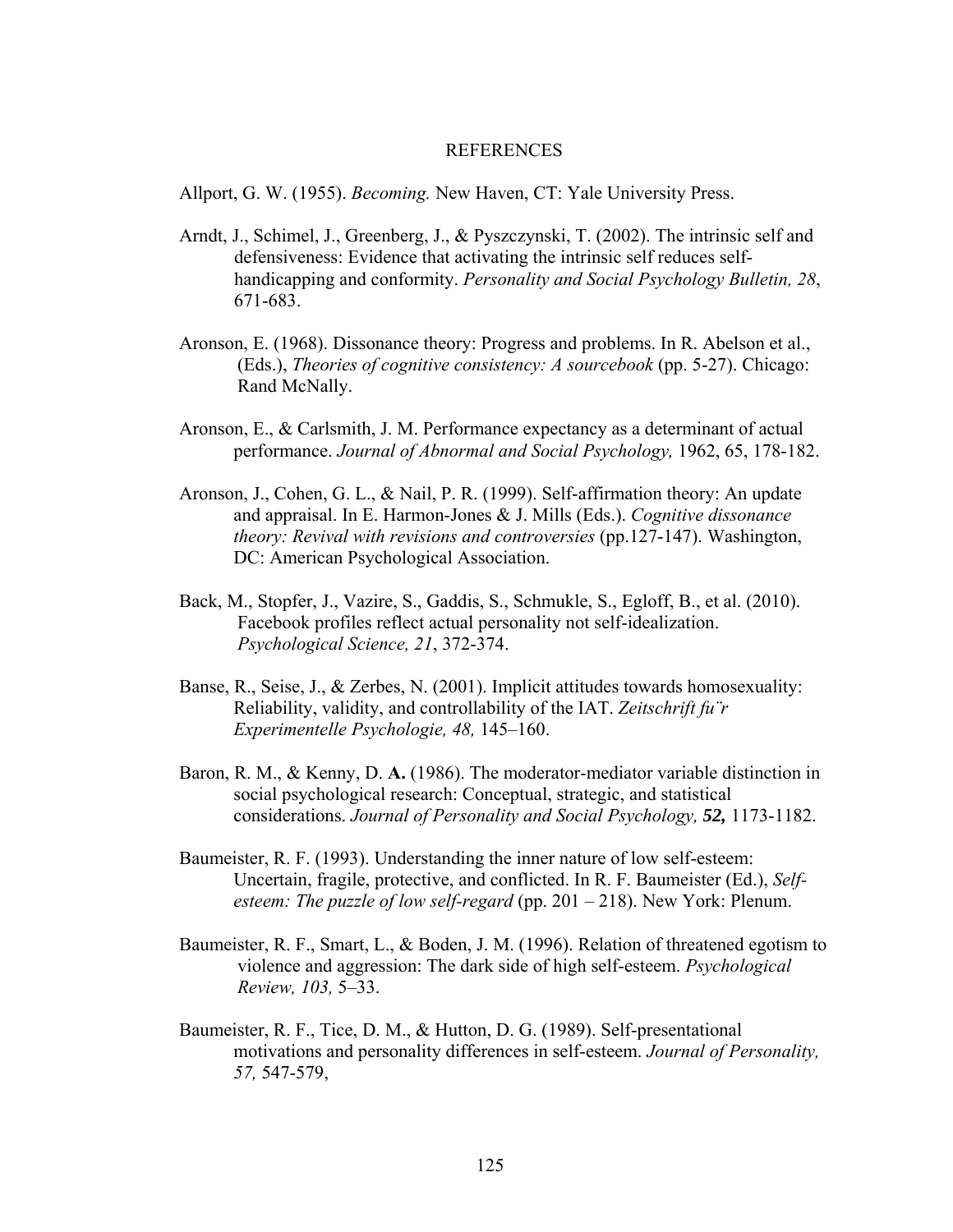- Bellezza, E S., Greenwald, A. G., & Banaji, M. R. (1986). Words high and low in pleasantness as rated by male and female college students. *Behavior Research Methods, Instruments, & Computers, 18,* 299-303.
- Blanton, H., Cooper, J., Skurnik, I., & Aronson, J. (1997). When bad things happen to good feedback: Exacerbating the need for self-justification with selfaffirmations. *Personality and Social Psychology Bulletin, 23*, 684 – 692.
- Blascovich, J., Spencer, S. J., Quinn, D., & Steele, C. (2001). African Americans and high blood pressure: The role of stereotype threat. *Psychological Science, 12*, 225-229.
- Bosson, J. K. (2006). Conceptualization, measurement, and functioning of nonconscious selfesteem. In M. Kernis (Ed.), Self-esteem issues and answers: A sourcebook of current perspectives (pp. 53–59). New York: Psychology Press.
- boyd, d. (2006). Friends, Friendsters, and MySpace Top 8: Writing community into being on social network sites. *First Monday 11,* 12.
- boyd, d. m., & Ellison, N. B. (2007). Social network sites: Definition, history, and scholarship. *Journal of Computer-Mediated Communication, 13*, 210-230.
- Brown, J. D., & Smart, S. A. (1991). The self and social conduct: Linking selfrepresentations to prosocial behavior. *Journal of Personality and Social Psychology, 60*, 368-375.
- Brown. J. D. (1986). Evaluations of self and others: Self-enhancement biases in social judgments. *Social Cognition, 4,* 353-376.
- Burke, M., Marlow, C., & Lento, T. (2009). Feed me: Motivating newcomer contribution in social network sites. In Proceedings *of the 2009 Conference on Human Factors in Computing Systems* (CHI 2009) (pp. 945-954). Boston, MA: ACM Press.
- Cialdini, R. B., Borden, R. J., Thorne, A., Walker, M. R., Freeman, S., & Sloan, L. R. (1976). Basking in reflected glory: Three (football) field studies. *Journal of Personality and Social Psychology, 34,* 366-375.
- Cohen, G. L., Garcia, J., Apfel, N., & Master, A. (2006, September 1). Reducing the racial achievement gap: A social-psychological intervention. *Science, 313,*  1307–1310.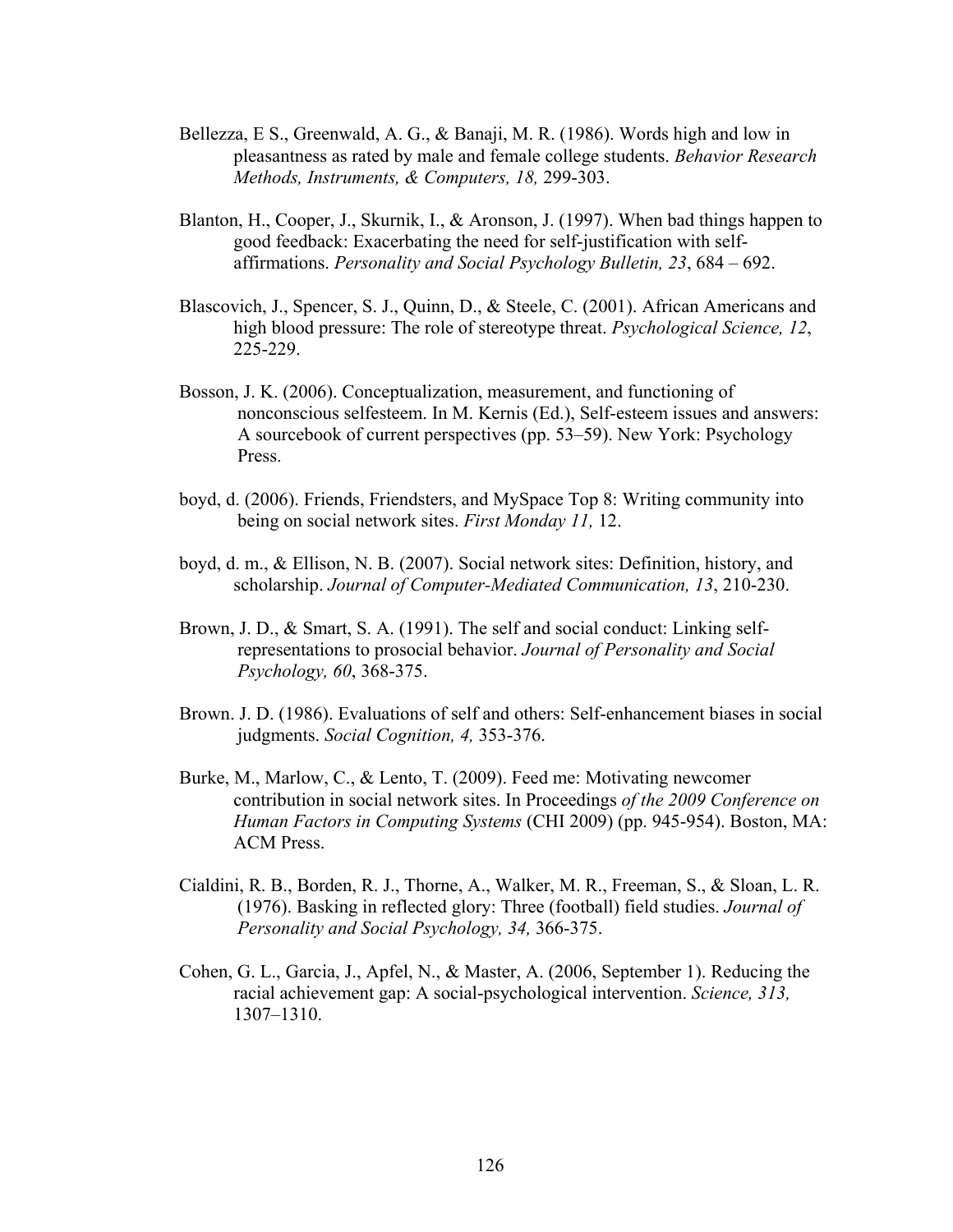- Cohen, G. L., Aronson, J., & Steele, C. M. (2000). When beliefs yield to evidence: Reducing biased evaluation by affirming the self. *Personality and Social Psychology Bulletin, 26*, 1151 – 1164.
- Colvin, C. R., Block, J., & Funder, D. C. (1995). Overly positive self-evaluations and personality: Negative implications for mental health. *Journal of Personality and Social Psychology, 68*, 1152-1162.
- comScore (2009). Top 50 US Web Properties for August 2009. Retrieved April 12, 2009 from http://www.comscore.com/Press\_Events/Press\_Releases/2009/9/comScore\_ MediaMetrix Ranks Top 50 U.S. Web Properties for August 2009comSc ore/
- Cooley, C. H. (1902). *Human nature and the social order.* Scribner's Sons: New York.
- Creswell, J. D., Lam, S., Stanton, A. L., Taylor, S.E., Bower, J. E., & Sherman, D. K. (2007). Does self-affirmation, cognitive processing, or discovery of meaning explain cancer-related health benefits of expressive writing? *Personality and Social Psychology Bulletin, 33,* 238-250.
- Creswell, J. D., Welch, W., Taylor, S. E., Sherman, D. K., Gruenewald, T., & Mann, T. (2005). Affirmation of personal values buffers neuroendocrine and psychological stress responses. *Psychological Science, 16,* 846-851.
- Crocker, J., & Wolfe, C. T. (2001). Contingencies of self-worth. *Psychological Review, 108*, 593-623.
- Crocker, J., Niiya, Y., Mischkowski, D. (2008). Does writing about important values reduce defensiveness? *Psychological Science, 19,* p. 740 – 747.
- Davison, W. P. (1983). The third-person effect in communication. *Public Opinion Quarterly, 47,* 1-15.
- Donath, J. (1999). Identity and deception in the virtual community. In M. A. Smith & P. Kollock (Eds.), Communities in cyberspace (pp. 29-59). New York: Routledge.
- Donath, J., & boyd, d. (2004). Public displays of connection. *BT Technology Journal*  22 4, 71-82.
- Egloff, B., & Schmukle, S. C. (2002). Predictive validity of an Implicit Association Test for assessing anxiety. *Journal of Personality and Social Psychology, 83,*  1441–1455.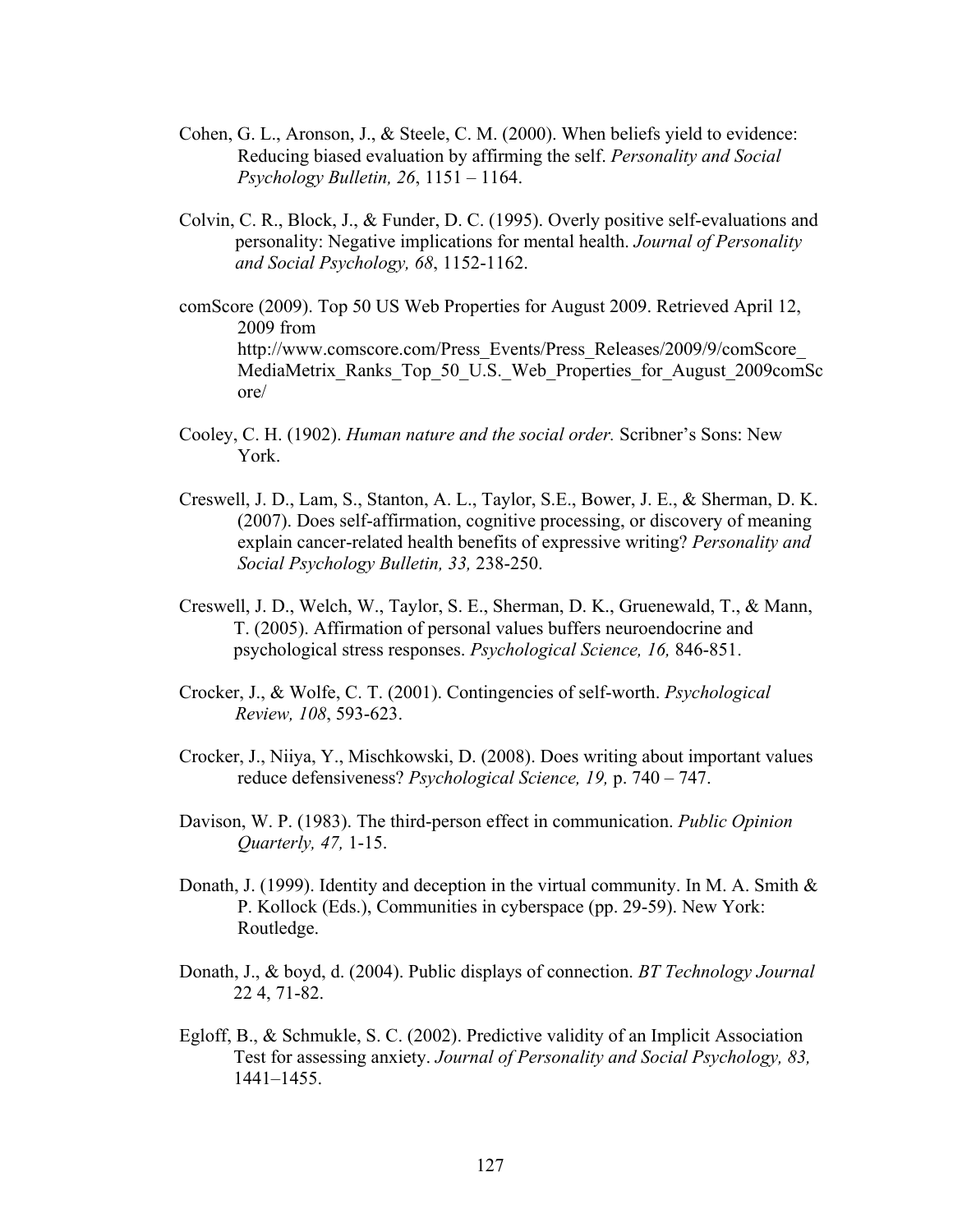- Ellison, N. B., Steinfield, C., & Lampe, C. (2007). The benefits of Facebook "friends:" Social capital and college students' use of online social network sites. *Journal of Computer-Mediated Communication*, *12*, article 1.
- Ellison, N., Heino, R., & Gibbs, J. (2006). Managing impressions online: Selfpresentation processes in the online dating environment. *Journal of Computer-Mediated Communication, 11*. Retrieved February 16, 2007, from http://jcmc.indiana.edu/vol11/issue2/ellison.html
- Epstein, S. (1973). The self-concept revisited: Or a theory of a theory. *American Psychologist, 28,* 404-416.
- Facebook Statistics (2010). Retrieved May 1, 2010 from http://www.facebook.com/press/info.php?statistics
- Fazio, R. H., & Olson, M. A. (2003). Implicit measures in social cognition research: Their meaning and uses. *Annual Review of Psychology, 54*, 297–327.
- Fein, S., & Spencer, S.J. (1997). Prejudice as self-image maintenance: Affirming the self through derogating others. *Journal of Personality and Social Psychology, 73*, 31-44.
- Fein, S., Hoshino-Browne, E., Davies, P. G., & Spencer, S. J. (2003). Self-image maintenance goals and sociocultural norms in motivated social perception. In S.J. Spencer et al. (Eds.), *Motivated social perception: The Ontario symposium* (Vol. 9, pp. 21-44). Mahwah, NJ: Lawrence Erlbaum Associates.
- Festinger, L. (1954). A theory of social comparison processes. *Human Relations, 7*, 71-82.
- Festinger, L. (1957). A theory of cognitive dissonance. Evanston, IL: Row, Peterson.
- Freud, S. (1940). *An outline of psycho-analysis*. S. E., 23, p. 141 207.
- Frey, D. (1986). Recent research on selective exposure to information. In L. Berkowitz (Ed.), *Advances in experimental social psychology* (Vol. 19, pp. 41-80). New York: Academic Press.
- Galinsky, A. D., Stone, J., & Cooper, J. (2000). The reinstatement of dissonance and psychological discomfort following failed affirmations. *European Journal of Social Psychology, 30*, 123-147.
- George, J. M., & Brief, A. P. (1992). Feeling good-doing good: A conceptual analysis of the mood at work-organizational spontaneity relationship. *Psychological Bulletin, 112,* 310-329.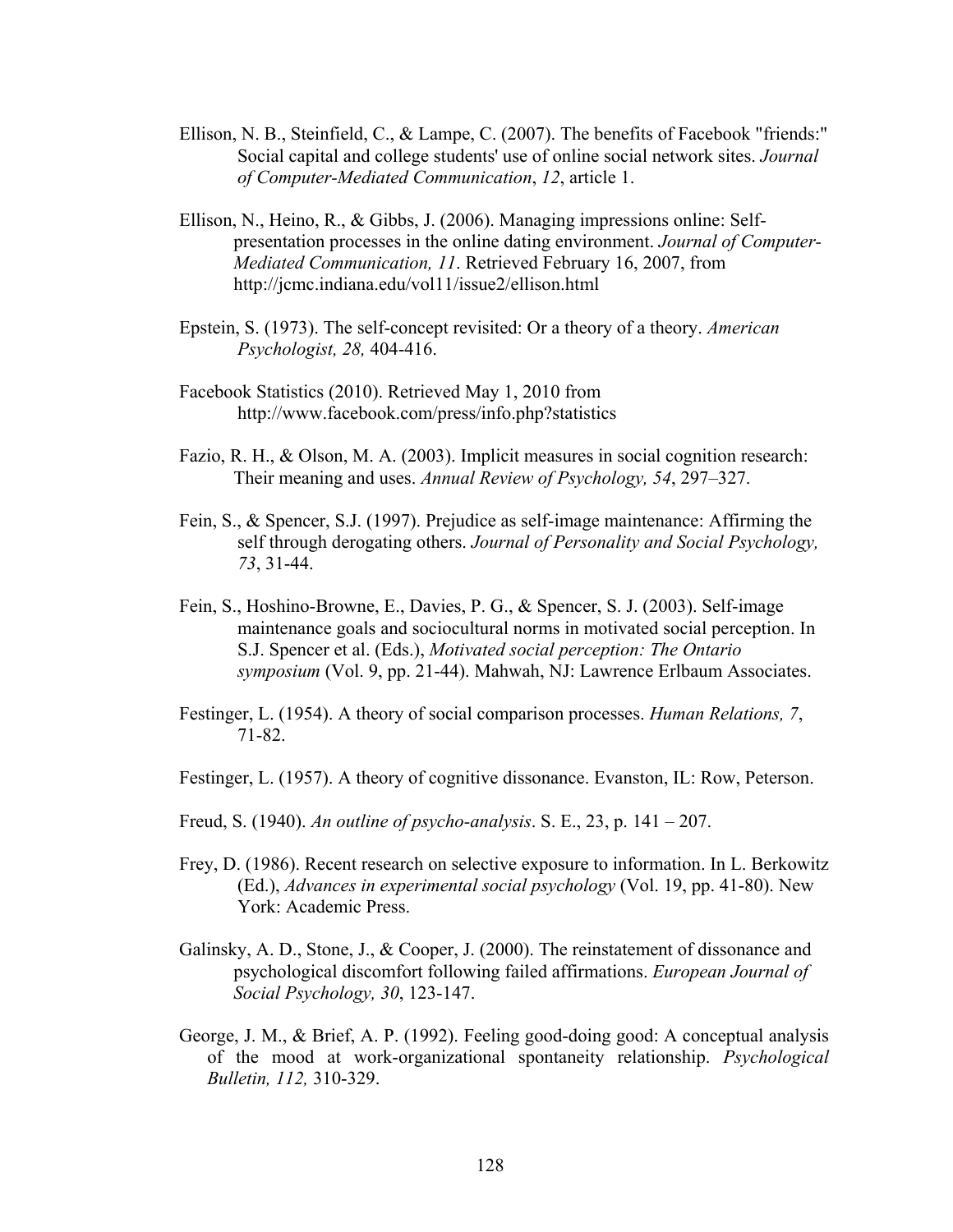- Gilbert, D. T., Pinel, E. C, Wilson, T. D., Blumberg, S. J., & Wheatley, T. P. (1998). Immune neglect: A source of durability bias in affective forecasting. *Journal of Personality and Social Psychology, 75,* 617-638.
- Gonzales, A. & Gay, G. (under review). Constructing and validating the mediated social connectedness (MSC) scale.
- Gonzales, A. L., & Hancock, J. T. (in press). Mirror, mirror on my Facebook wall: Effects of exposure to Facebook on self-esteem. *CyberPsychology, Behavior and Social Networking.*
- Gonzales, A.L., & Hancock, J.T. (2008). Identity shift in computer- mediated environments. *Media Psychology, 11,* 167–185.
- Greenwald, A.G. (1980). The totalitarian ego: Fabrication and revision of personal history. *American Psychologist, 35*, 603-618.
- Greenwald, A. G., & Banaji, M. R. (1995). Implicit social cognition. *Psychological Review, 102*, 4-27.
- Greenwald, A. G., & Farnham, S. D. (2000). Using the Implicit Association Test to measure self-esteem and self-concept. *Journal of Personality and Social Psychology*, *79*, 1022–1038.
- Greenwald, A. G., Nosek, B. A., & Banaji, M. R. (2003). Understanding and using the Implicit Association Test: An improved scoring algorithm. *Journal of Personality and Social Psychology*, *85*, 197–216.
- Gross, R., & Acquisti, A. (2005). Information revelation and privacy in online social networks. In *Proceedings of the 12th Annual Workshop on Privacy in the Electronic Society* (pp.71–80). New York, NY: ACM Press.
- Hancock, J. T. (2007). Digital deception: when, where and how people lie online. In Harrington, B. ed. *Deception: methods, contexts and consequences (Santa Fe Institute)*, Stanford Press: Palo Alto, CA, 2007.
- Hancock, J. T., & Toma, C. L. (2009). Putting your best face forward: Deception in online dating photographs. *Journal of Communication, 59,* 367-386*.*
- Hancock, J., Thom-Santelli, J., & Ritchie, T. (2004). Deception and design: The impact of communication technology on lying behavior. In E. Dykstra-Erickson & M. Tscheligi (Eds.), *Proceedings of the 2004 Conference on Human Factors in Computing Systems* (pp. 129-134). New York: Association for Computing Machinery.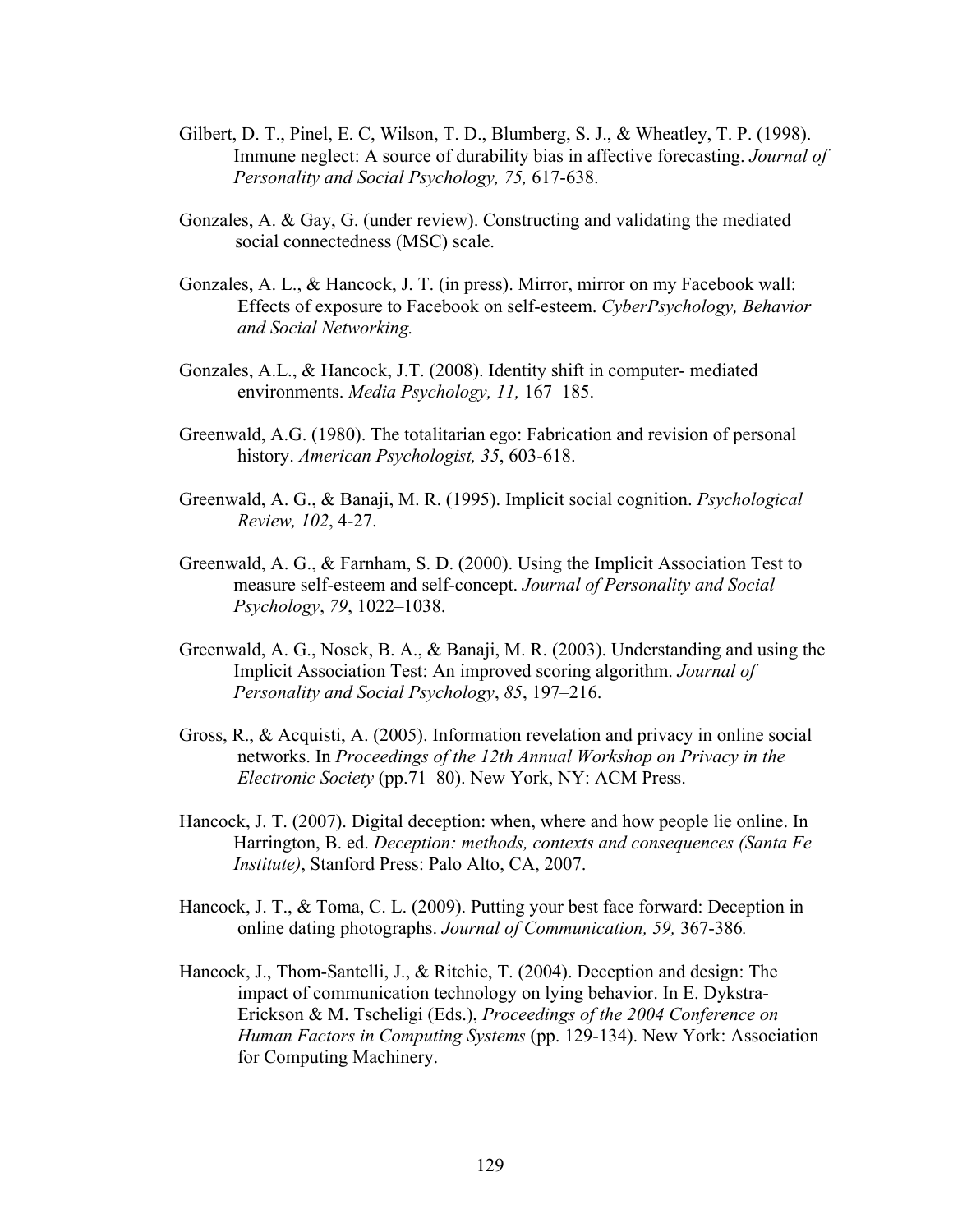- Harris, P. R., & Napper, L. (2005). Self-affirmation and the biased processing of threatening health-risk information. *Personality and Social Psychology Bulletin, 31*, 1250-1263.
- Heatherton, T.F. and Polivy, J. (1991) 'Development and Validation of a Scale for Measuring State Self-Esteem', *Journal of Personality and Social Psychology*, 60, 895–910.
- Heine, S. J., & Lehman, D. R. (1997). Culture, dissonance, and self-affirmation. *Personality and Social Psychology Bulletin, 23*, 389 – 400.
- Heine, S. J., Lehman, D. R., Markus, H., & Kitayama, S. (1999). Is there a universal need for positive self-regard? *Psychological Review, 106,* 766-794.
- Hodgkinson, T. (2008).With friends like these*. . .The Guardian*. Retrieved May 1, 2010, from http://www.guardian.co.uk/technology/2008/jan/14/facebook.
- Hofmann, W., Gawronski, B., Gschwendner, T., Le, H., & Schmitt, M. (2005). A meta-analysis on the correlation between the Implicit Association Test and explicit self-report measure. *Personality and Social Psychology Bulletin, 31*, 1369-1385.
- Hoorens, V. (1990). Nuttin's affective self-particles hypothesis and the name letter effect: A review. *Psychologica Belfica, 30,* 23-48.
- Hoshino-Browne, E., Zanna, A. S., Spencer, S. J., Zanna, M. P., Kitayama, S., & Lackenbauer, S. (2005). On the cultural guises of cognitive dissonance: The case of Easterners and Westerners. *Journal of Personality and Social Psychology*.
- James, W. (1890). *The principles of psychology.* New York: Dover Publications.
- James, W. (1915). *Psychology, briefer course.* New York: Holt.
- Johnson, C. S., Norton, M. I., Nelson, L., Stapel, D. A., & Chartrand, T. L. (2008). The downside of feeling better: Self-regard repair harms performance. *Self and Identity, 7,* 262-277*.*
- Johnson, C.S., & Stapel, D.A. (2007). No pain, no gain: The conditions under which upward comparisons lead to better performance. *Journal of Personality and Social Psychology*, *92*, 1051-1067.
- Joinson, A. N. (2008). Looking at, looking up or keeping up with people? Motives and use of Facebook. In *Proceedings of the 26 Annual Human Factors in Computing Systems Conference (CHI 2008)* (pp.1027–1036). New York, NY.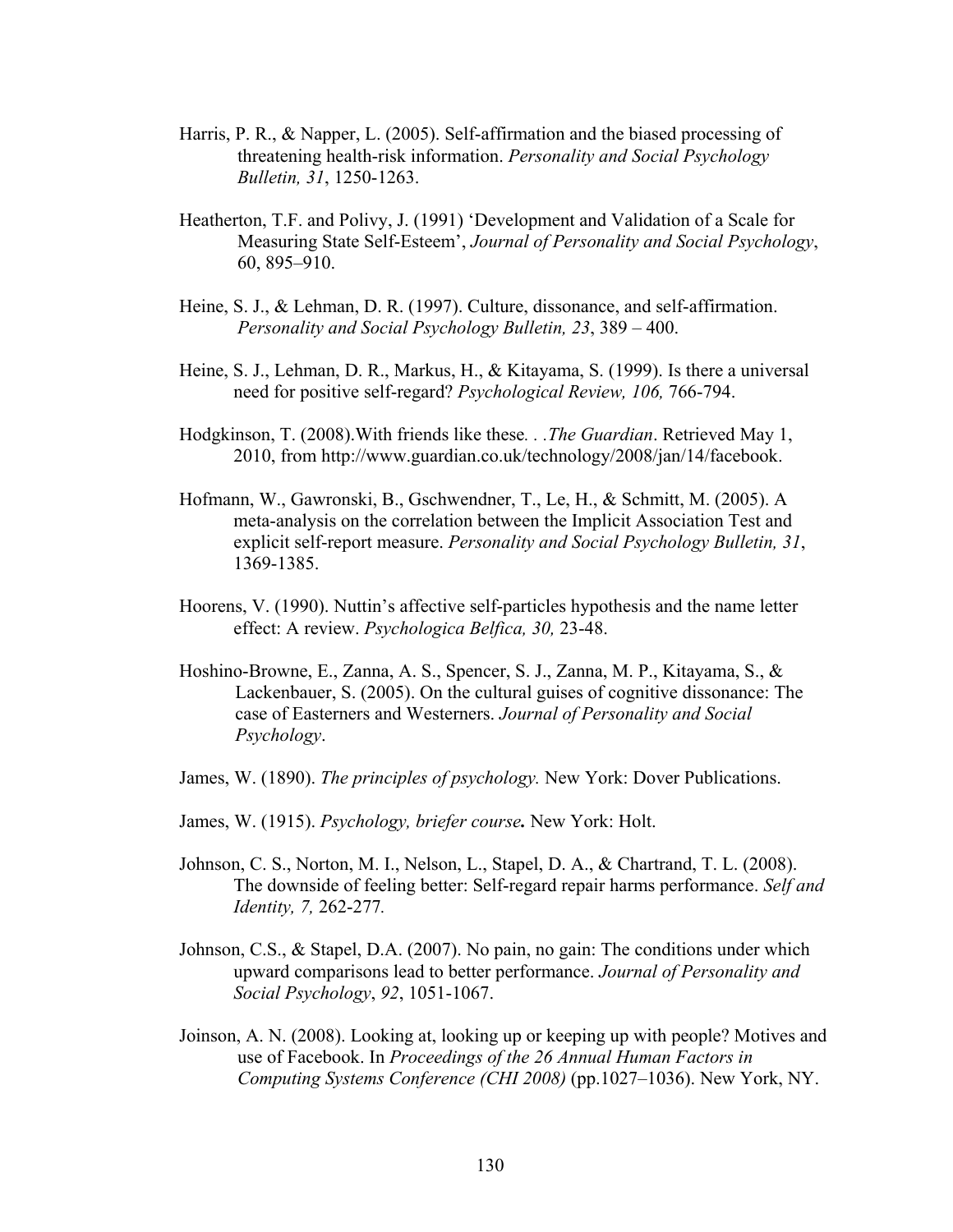- Karpinski, A. C., (2009). A description of Facebook use and academic performance among undergraduate and graduate students. Paper presented at the Annual Meeting of the American Educational Research Association, San Diego, California. Retrieved on March 8, 2010 from: www.psypost.org/the-facebookgpa-correlation-debate-342
- Knobloch-Westerwick, S. (2008). Mood management: Theory, evidence and advancements. In J. Bryant & P. Vorderer (Eds.). *Psychology of Entertainment* (pp. 239-254), New York: Lawrence Erlbaum Associates.
- Koloff, A. (2008, February 7). States push for cyberbully controls; but efforts to go beyond schools raise concerns over freedom of speech, privacy. *USA Today*, p. 3A.
- Koole, S. L., Smeets, K., van Knippenberg, A., & Dijksterhuis, A. (1999). The cessation of rumination through self- affirmation. *Journal of Personality and Social Psychology, 77*, 111-125.
- Kramer, A. D. I. (2010). An unobtrusive behavioral model of "gross national happiness." In Proceedings of the 28<sup>th</sup> International Conference on Human Factors in Computing Systems (CHI 2010) (pp. 287-290). Atlanta, GA: ACM Press.
- Kruger, J. M. & Dunning, D. (1999). Unskilled and unaware of it: How difficulties in recognizing one's own incompetence lead to inflated self-assessments. *Journal of Personality and Social Psychology, 77*, 1121-1134.
- Kunda, Z. (1987). Motivated inference: Self-serving generation and evaluation of causal theories*. Journal of Personality and Social Psychology,* 53, 636-647.
- Kunda, Z. (1990). The case for motivated reasoning. *Psychological Bulletin, 108*, 480- 498.
- Lampe, C., Ellison, N., & Steinfield, C. (2007). A familiar Face(book): Profile elements as signals in an online social network. In *Proceedings of the SIGCHI Conference on Human Factors in Computing Systems* (pp. 435-444). New York: ACM Press.
- Lampe, C., Ellison, N. and Steinfield, C. (2008). Changes in use and perception of Facebook. In *Proceedings of the Computer-Supported Collaborative Work Conference (CSCW 2008)* (pp. 721-730). New York: ACM Press.
- Leary, M.R. (2005). Sociometer theory and the pursuit of relational value: Getting to the root of self-esteem. *European Review of Social Psychology, 16*, 75–111.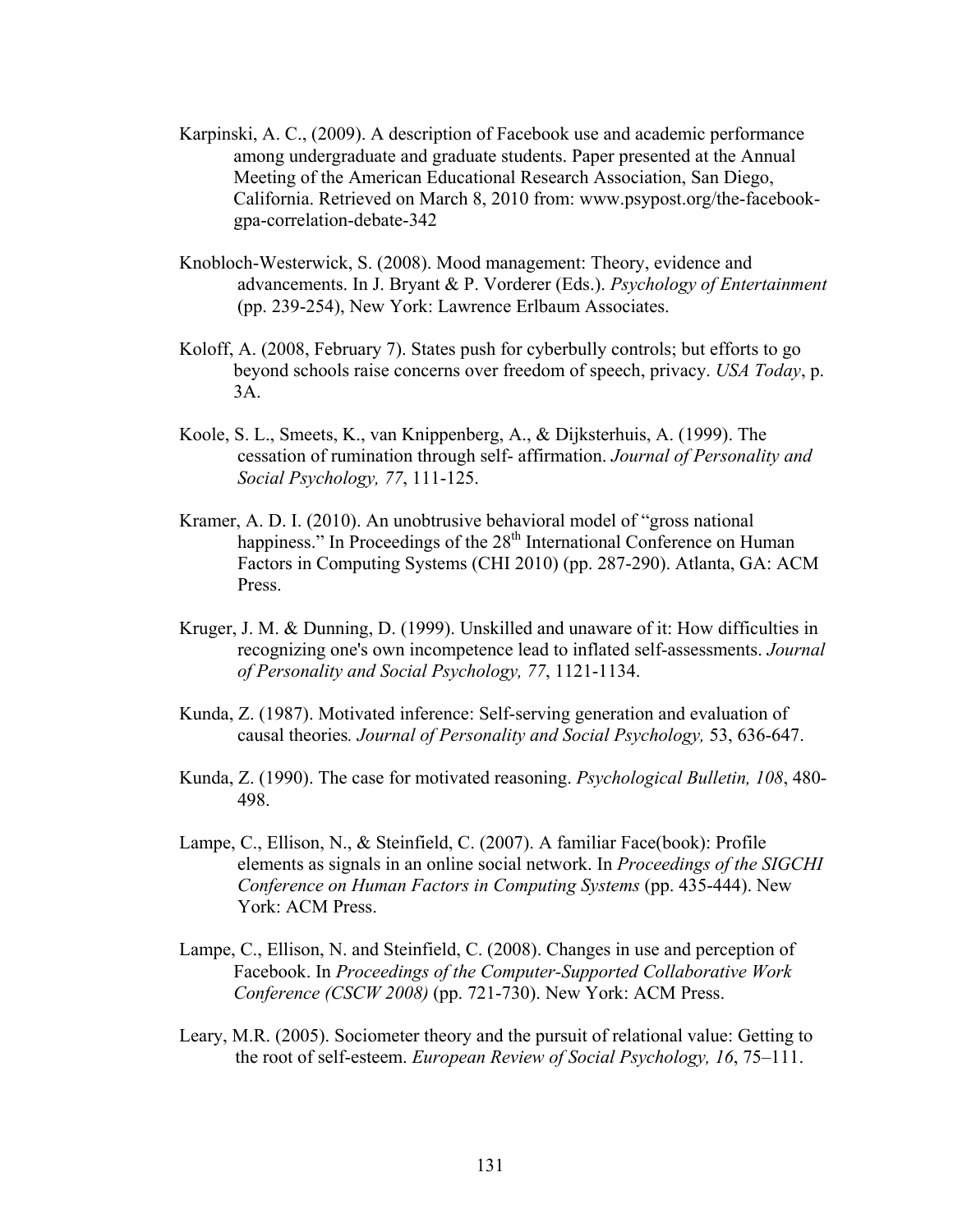- Leary, M.R., & Baumeister, R.F. (2000). The nature and function of self-esteem: Sociometer theory. In Zanna, M.P. (Ed.), *Advances in Experimental Social Psychology* (Vol. 32, pp. 1-62). San Diego: Academic Press.
- Leary, M. R., Tambor, E. S., Terdal, S. K., & Downs, D. L. (1995). Self-esteem as an interpersonal monitor: The sociometer hypothesis. *Journal of Personality and Social Psychology, 6,* 518-530.
- Lee, R. M., & Robbins, S. B. (1995). Measuring belongingness: The social connectedness and the social assurance scales. *Journal of Counseling Psychology, 42,* 232-241.
- Lockwood, P., Dolderman, D., Sadler, P., & Gerchak, E. (2004). Feeling better about doing worse: Social comparisons within romantic relationships. *Journal of Personality and Social Psychology, 87*, 91-103.
- Martens, A., Johns, M., Greenberg, J., & Schimel, J. (i2006). Combating stereotype threat: The effect of self-affirmation on women's intellectual performance. *Journal of Experimental Social Psychology, 42,* 236-243.
- Maslow, A. (1943). A theory of human motivation. *Psychological Review, 50,* 370 396.
- Mazer, J.P., Murphy, R.E. and Simonds, C. (2007) "I'll see you on Facebook: The Effects of Computer-Mediated Self-Disclosure on Student Motivation, Affective Learning, and Classroom Climate", *Communication Education, 56,* 176-183.
- McGuire, W. J. (1974). Psychological motives and communication gratifications. In J. G. Blumler & E. Katz (Eds.), *The uses of mass communications: Current perspectives on gratifications research* (pp. 167–196). Beverly Hills, CA: Sage.
- McQueen, A., & Klein, W. (2006). Experimental manipulations of self-affirmation: A systematic review. *Self and Identity, 5,* 289-354.
- Miller, D. T., & Ross, M. Self-serving biases in the attribution of causality: Fact or fiction? *Psychological Bulletin,* 1975, *82,* 213-225.
- Mruk., C. (2006). *Self-esteem research, theory and practice: Toward a positive psychology of self-esteem* (3<sup>rd</sup> ed.). New York: Springer.
- Nail, P. R., Misak, J. E., & Davis, R. M. (2004). Self-affirmation versus selfconsistency: A comparison of two competing self-theories of dissonance phenomena. *Personality and Individual Differences, 36,* 1893-1905.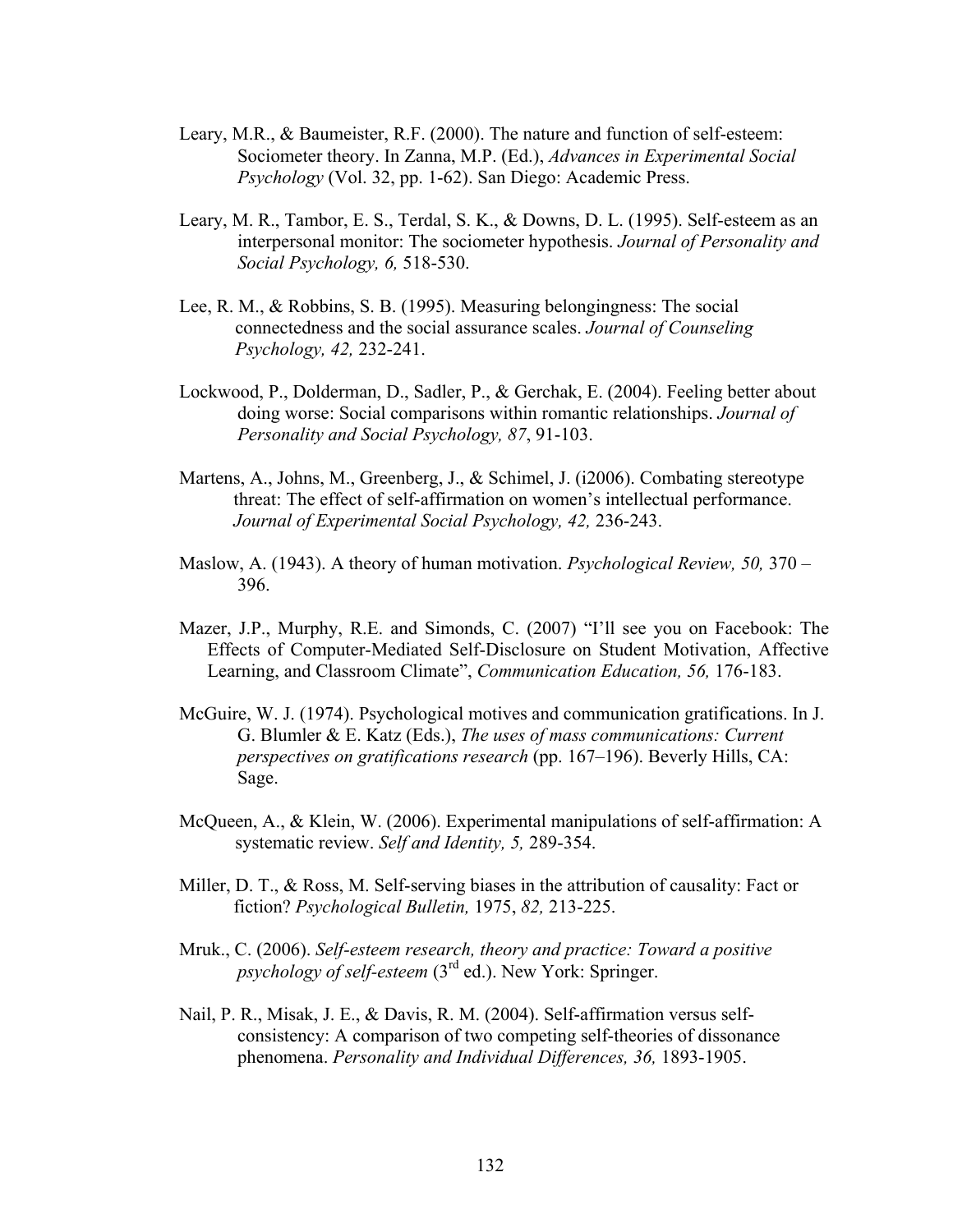- Nosek, B. A., & Sriram, N. (2007). Faulty assumptions: A comment on Blanton, Jaccard, Gonzales and Christie (2006). *Journal of Experimental Social Psychology, 43*, 393–398.
- Nuttin, J. M. (1985). Narcissism beyond Gestalt and awareness: The name letter effect. *European Journal of Social Psychology, 15*, 353-361.
- O'Brien, L. T. & Crandall, C. S. (2003). Stereotype threat and arousal: Effects on women's math performance. *Personality and Social Psychology Bulletin, 29*, 782-789.
- Pasek, J., more, E., & Hargittai, E. (2009). Facebook and academic performance: Reconciling a media sensation with data. *First Monday, 14*, 5-14.
- Rogers, C. R. (1951). *Client-centered therapy*. New York: Houghton Mifflin.
- Rosenberg, M. (1965). *Society and the adolescent self-image.* Princeton, N J: Princeton University Press.
- Sas, C., Dix, A., Hart, J., & Su, R. (2009). Dramaturgical capitalization of positive emotions: The answer for Facebook success? In *Proceedings of the British Computer Society Conference on Human Computer-Interaction* (pp. 120-129), Cambridge, UK: ACM Press.
- Schimel, J., Arndt, J., Banko, K. M., & Cook, A. (2004). Not all self-affirmations were created equal: The cognitive and social benefits of affirming the intrinsic (vs. extrinsic) self. *Social Cognition, 22*, 75-99.
- Schmader, T., & Johns, M. (2003). Convergent evidence that stereotype threat reduces working memory capacity. *Journal of Personality and Social Psychology, 85,*  440–452.
- Schmeichel B. J., Vohs K. D. (2009). Self-affirmation and self-control: Affirming core values counteracts ego depletion. *Journal of Personality and Social Psychology, 96*, 770-82.
- Schmeichel, B. J., & Martens, A. (2005). Self-affirmation and mortality salience: Affirming values reduces worldview defense and death-thought accessibility. *Personality and Social Psychology Bulletin, 31*, 658-667.
- Shariff, S. (2008). *Cyber-bullying: Issues and solutions for the school, the classroom and the home*. New York: Routledge.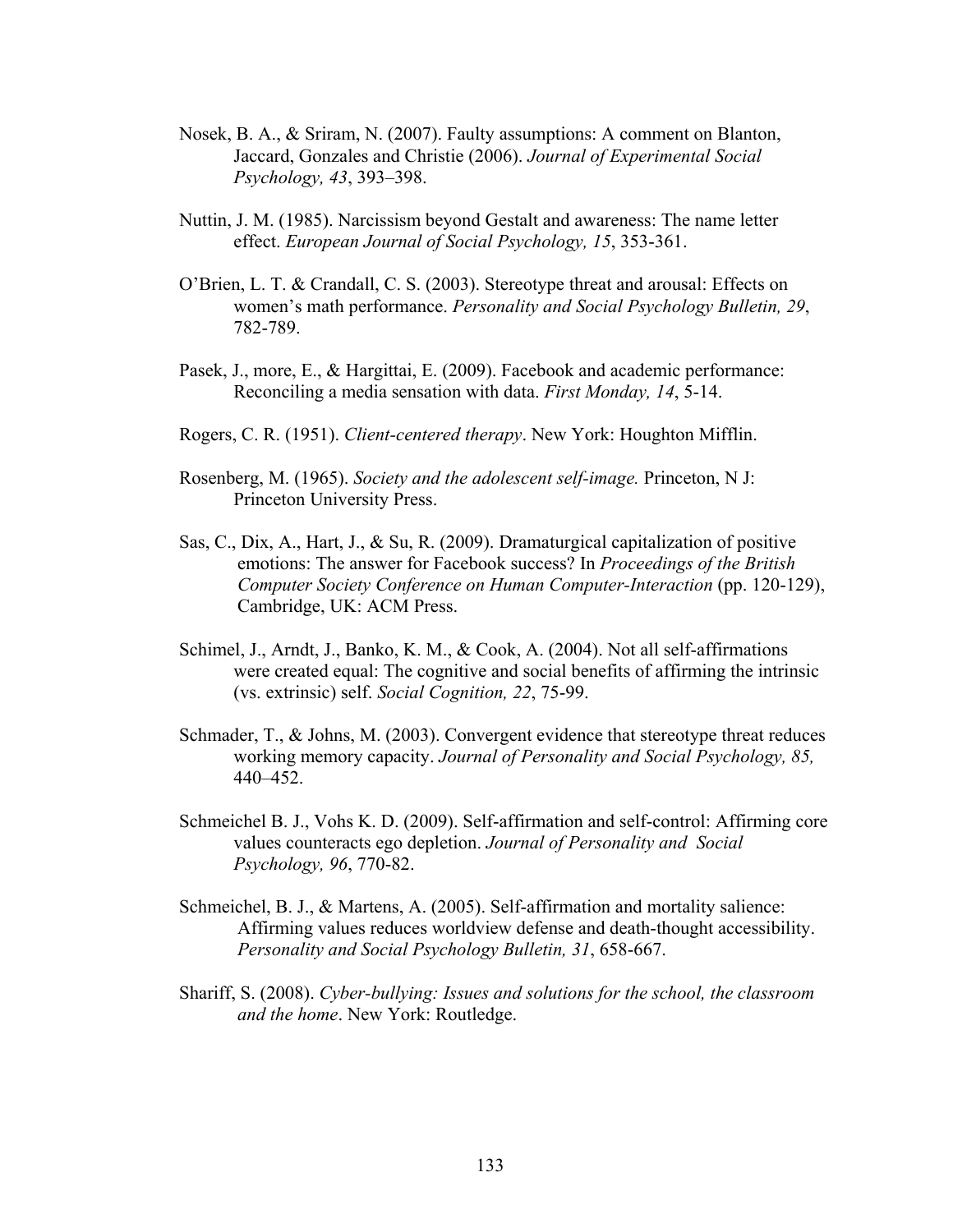- Sherman, D. A. K., Nelson, L. D., & Steele, C. M. (2000). Do messages about health risks threaten the self? Increasing the acceptance of threatening health messages via self- affirmation. *Personality and Social Psychology Bulletin, 26*, 1046-1058.
- Sherman, D. K., & & Cohen, G. L. (2002). Accepting threatening information: Selfaffirmation and the reduction of defensive biases. *Current Directions in Psychological Science, 11*, 119-123.
- Sherman, D. K., & Cohen, G. L. (2006). The psychology of self-defense: Selfaffirmation theory. In M. P. Zanna (Ed.) *Advances in Experimental Social Psychology* (Vol. 38, pp. 183-242). San Diego, CA: Academic Press.
- Sherman, D. K., Cohen, G. L., Nelson ,L. D., Nussbaum, A. D., Bunyan, D. P., & Garcia, J. (2009). Affirmed yet unaware: exploring the role of awareness in the process of self-affirmation. *Journal of Personality and Social Psychology, 97*, 745-64
- Sherman, D. K.,  $\&$  Kim, H. S. (2005). Is there an "I" in "team"? The role of the self in group-serving judgments. *Journal of Personality and Social Psychology, 88*, 108-120.
- Solomon, S., Greenberg, J., & Pyszczynski, T. (1991). A terror management theory of social behavior: The psychological functions of self-esteem and cultural worldviews. In M. P. Zanna (Ed.), *Advances in experimental social psychology* (Vol. 24, pp. 93-159). New York: Academic Press.
- Spencer, S. J., Fein, S., & Lomore, C. D. (2001). Maintaining one's self-image vis-àvis others: The role of self-affirmation in the social evaluation of the self. *Motivation and Emotion, 25*, 41 65.
- Spencer, S. J., Josephs, R. A., & Steele, C. M. (1993). Low self-esteem: The uphill struggle for self-integrity. In R. Baumeister (Ed.), *Self-esteem: The puzzle of low self-regard* (pp. 21-36). New York: Plenum Press.
- Stafford, T.F., Stafford, M. R., & Schkade, L. L. (2004). Determining Uses and Gratifications for the Internet. *Decision Sciences, 35*, 259–88.
- Steele, C. M. (1988). The psychology of self-affirmation: Sustaining the integrity of theself. In *L.Berkowtz(Ed), Advances in experimental social psychology* (Vol. 21, pp. 261-302). San Diego, CA: Academic Press.
- Steele, C. M., & Liu, T. J. (1983). Dissonance processes as self-affirmation. *Journal of Personality and Social Psychology, 45*, 5-19.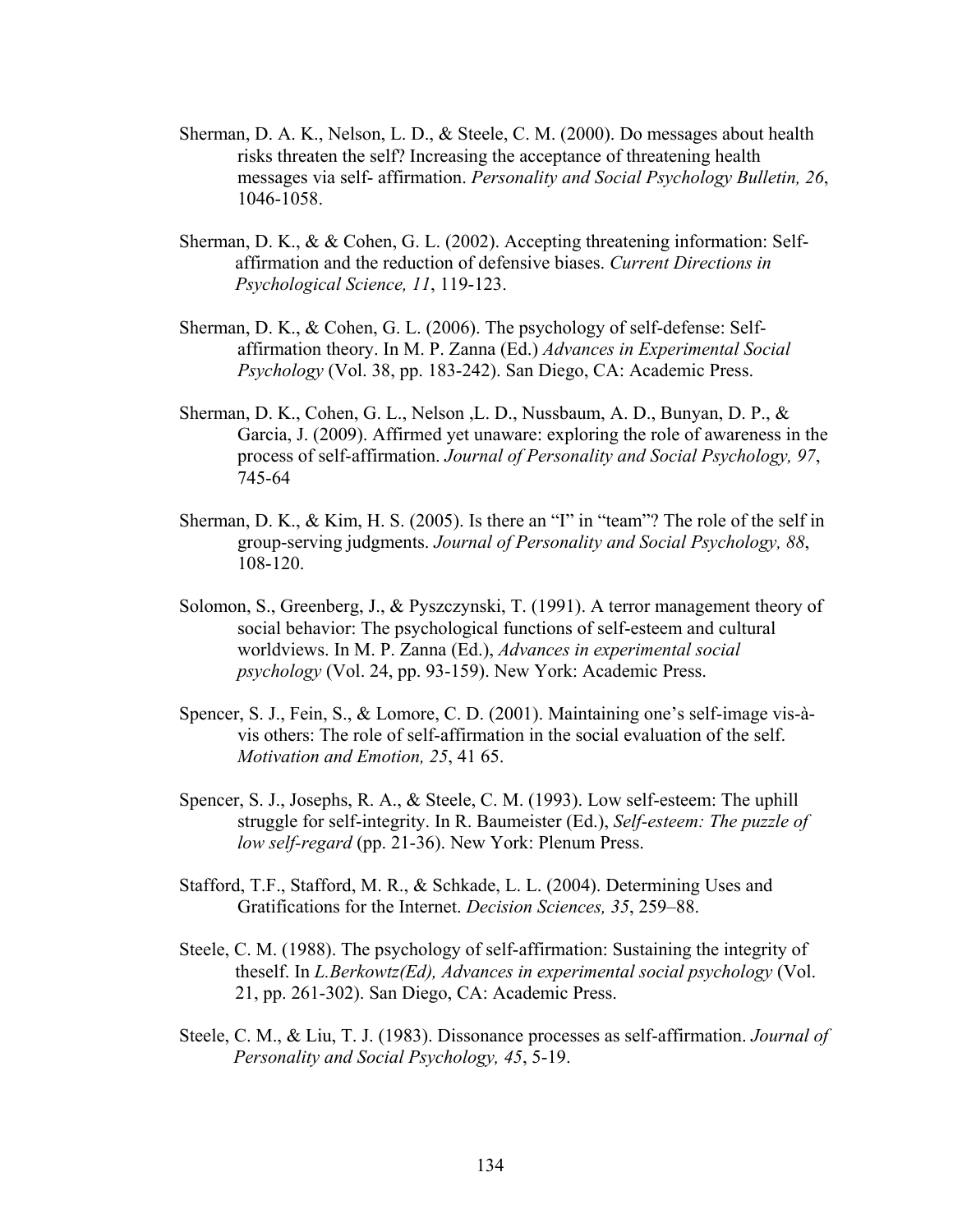- Steele, C. M., Hopp, H., & Gonzales, J. (1986). Dissonance and the lab coat: Selfaffirmation and the free choice paradigm. Unpublished manuscript.
- Steele, C. M., Spencer, S. J., & Lynch, M. (1993). Self-image resilience and dissonance: The role of affirmational resources. *Journal of Personality and Social Psychology, 64*, 885-896.
- Stone, B. (2007, July 30). New scrutiny for Facebook over predators. *The New York Times*. Retrieved May 1, 2010, from http://www.nytimes.com/2007/07/30/business/media/30facebook.html.
- Stone, J., & Cooper, J. (2001). A self-standards model of cognitive dissonance. *Journal of Experimental Social Psychology, 37*, 228-243.
- Swann, W. B. Jr., De La Ronde, C., & Hixon, J. G. (1994). Authenticity and positivity strivings in marriage and courtship. *Journal of Personality and Social Psychology, 66,* 857-869.
- Taylor, S. E., & Brown, J. D. (1988). Illusion and well-being: A social psychological perspective on mental health. *Psychological Bulletin, 103,*193–210.
- Tesser, A. (1988). Toward a self-evaluation maintenance model of social behavior. In L. Berkowitz (Ed.), *Advances in experimental social psychology* (Vol. 21, pp. 181-227). San Diego, CA: Academic Press.
- Tesser, A. (2000). On the confluence of self-esteem maintenance mechanisms. *Personality and Social Psychology Review, 4*, 290-299.
- Tesser, A., & Cornell, D. P. (1991). On the confluence of self processes. *Journal of Experimental Social Psychology, 27,* 501-526.
- Tesser, A., Crepaz, N., Collins, J. C., Cornell, D., & Beach, S. R. H. (2000). Confluence of self defense mechanisms: On integrating the self-zoo. *Personality and Social Psychology Bulletin, 26*, 1476-1489.
- Toma, C. L., & Hancock, J. T., (2010). Looks and lies: The role of physical attractiveness in online dating self-presentation and deception. *Communication Research, 37,* 335-351.
- Toma, C. L., Hancock, J. T., & Ellison, N. B. (2008). Separating fact from fiction: Deceptive self-presentation in online dating profiles. *Personality and Social Psychology Bulletin, 38,* 1023 - 1036*.*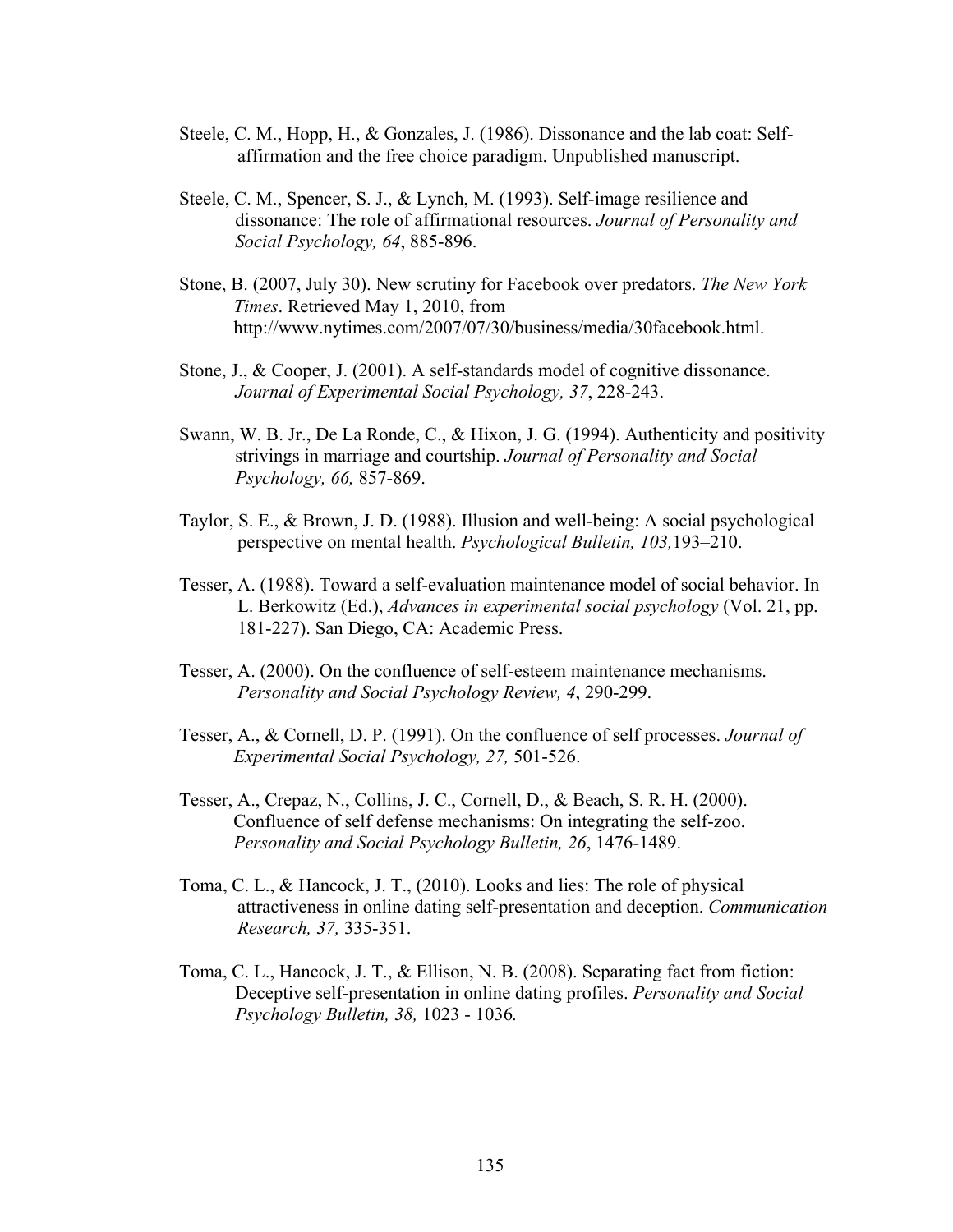- Tomaka, J., Blascovich, J., Kibler, J., Ernst, J. (1997). Cognitive and physiological antecedents of threat and challenge appraisal. *Journal of Personality & Social Psychology, 73*, 63-72.
- Trivers, R. (2000). The elements of a scientific theory of self-deception. *Annals of the New York Academy of Sciences, 907*, 114-131.
- Tufekci, Z. (2008). Can you see me now? Audience and disclosure regulation in online social network sites. *Bulletin of Science, Technology and Society, 28*, 20-36.
- Valenzuela, S., Park, N., & Kee, K. F. (2009). Is there social capital in a social network site? Facebook use, and college students' life satisfaction, trust, and participation. *Journal of Computer-Mediated Communication, 14*, 875–901.
- Valkenburg, P. M., Peter, J., & Schouten, A. P. (2006). Friend networking sites and their relationship to adolescents' well being and social self-esteem. *CyberPsychology and Behavior, 9*(5), 584-590.
- Vallacher, R. R., & Wegner, D. M. (1989). Levels of personal agency: Individual variation in action identification. *Journal of Personality and Social Psychology, 57,* 660–671.
- Walther, J. B. (1996). Computer-mediated communication: Impersonal, interpersonal, and hyperpersonal interaction. *Communication Research, 23*, 3-44.
- Walther, J. B. (2007). Selective self-presentation in computer-mediated communication: Hyperpersonal dimensions of technology, language, and cognition. *Computers in Human Behavior, 23,* 2538-2557.
- Walther, J. B., & Parks, M. R. (2002). Cues filtered out, cues filtered in: Computermediated communication and relationships. In M. L. Knapp & J. A. Daly (Eds.), *Handbook of Interpersonal Communication* (3rd ed., pp. 529-563). Thousand Oaks, CA: Sage.
- Walther, J. B., Van Der Heide, B., Hamel, L., M., Shulman, H. C. (2009). Selfgenerated versus other-generated statements and impressions in computermediated communication: A test of warranting theory using Facebook. *Communication Research*, *36*, 229–253.
- Young, A. L., & Quan-Haase, A. (2009). Information revelation and internet privacy concerns on social network sites: A case study of Facebook. In C&T '09: *Proceedings of the Fourth International Conference on Communities and Technologies* (pp. 265-274), New York, NY: ACM Press.